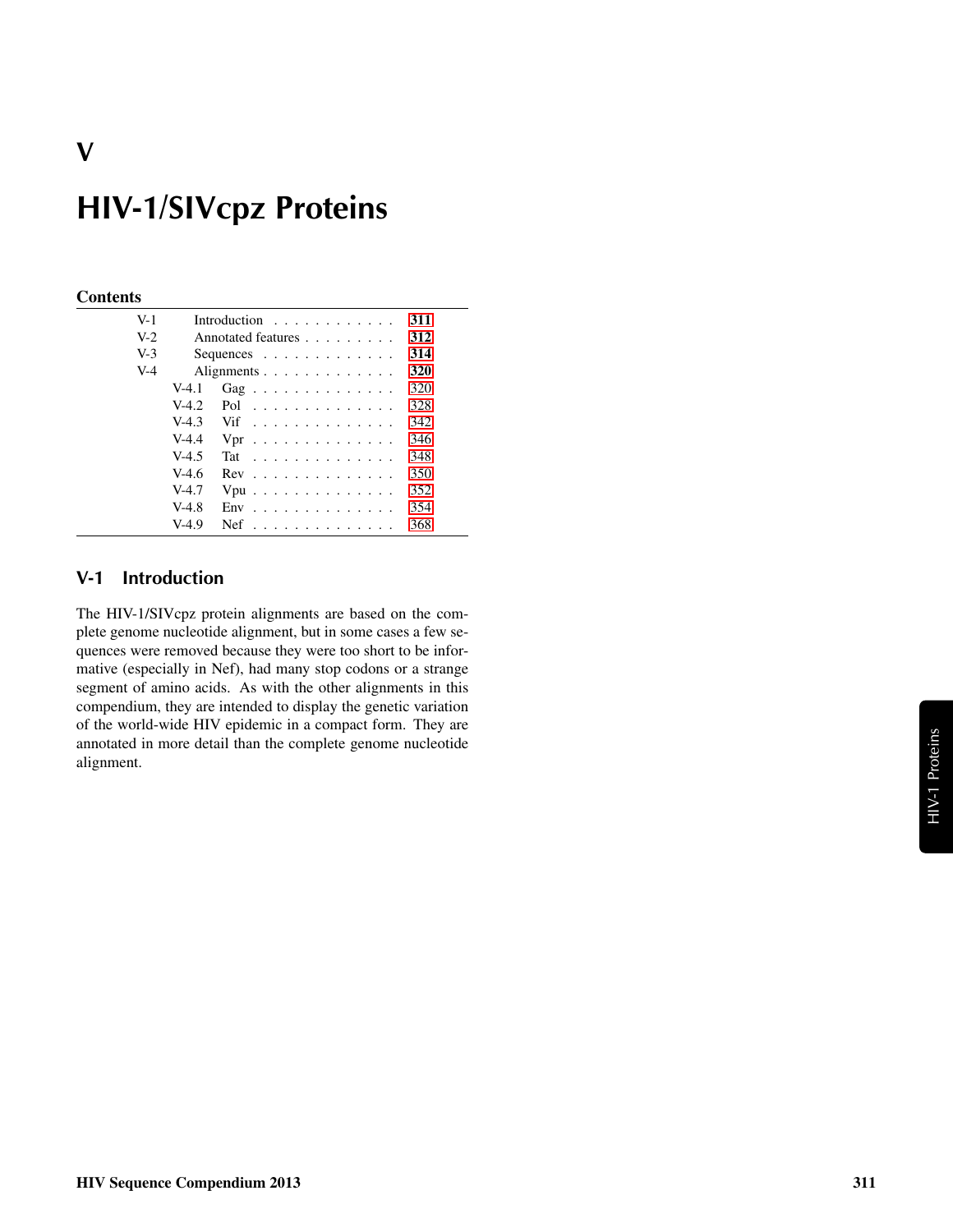## <span id="page-1-0"></span>V-2 Annotated features

Features of HIV-1 annotated in the alignment that follows.

| $\mathbf{1}$<br>320<br>Gag start, p17 start<br>Gag<br>$1 - 30$<br>membrane binding<br>320<br>Gag<br>112<br>320<br>phosphorylation site<br>Gag<br>p17 end<br>132<br>320<br>Gag<br>p24 start<br>133<br>322<br>Gag<br>CyPA binding<br>205-241<br>322<br>Gag<br>major homology region<br>285-304<br>322<br>Gag<br>324<br>p24 end<br>364<br>Gag<br>365<br>324<br>p2 start<br>Gag<br>p2 end<br>377<br>324<br>Gag<br>378<br>324<br>p7 start<br>Gag<br>324<br>392-404<br>Zn motif<br>Gag<br>413-425<br>324<br>Zn motif<br>Gag<br>324<br>432<br>p7 end<br>Gag<br>433<br>324<br>p1 start<br>Gag<br>448<br>326<br>p1 end<br>Gag<br>326<br>449<br>p6 start<br>Gag<br>326<br>Vpr binding<br>455-460<br>Gag<br>489-494<br>326<br>Vpr binding<br>Gag<br>501<br>326<br>p6 end, Gag end<br>Gag<br>$\mathbf{1}$<br>Pol start<br>Pol<br>328<br>$\mathbf{1}$<br>Gag-Pol TF start<br>Pol<br>328<br>56<br>Gag-Pol TF end<br>Pol<br>328<br>57<br>Pol<br>328<br>protease start<br>Pol<br>155<br>330<br>protease end<br>p66, p51 RT start<br>Pol<br>156<br>330<br>M41L<br>Pol<br>196<br>330<br>D67N<br>Pol<br>222<br>330<br>K70R<br>Pol<br>225<br>330<br>D110 catalytic site<br>265<br>Pol<br>330<br>337-342<br>Pol<br>332<br>polymerase motif<br>T215Y<br>Pol<br>370<br>332<br>K219Q<br>Pol<br>374<br>332<br>p51 RT end<br>Pol<br>595<br>334<br>p15 RNase H start<br>Pol<br>596<br>334<br>p66 RT, p15 Rnase H end<br>Pol<br>715<br>336<br>Pol<br>716<br>336<br>p31 Integrase start<br>1004<br>p31 Integrase end<br>Pol<br>340<br>Pol end<br>Pol<br>1004<br>340<br>Vif<br>$\mathbf{1}$<br>Vif start<br>342<br>193<br>Vif end<br>Vif<br>344<br>Vpr<br>1<br>Vpr start<br>346<br>oligomerization<br>$1 - 41$<br>346<br>Vpr<br>17-33<br>amphipathic $\alpha$ -helix<br>Vpr<br>346<br>H(S/N)RIG motifs<br>Vpr<br>71-83<br>346<br>frameshift in HXB2<br>72<br>Vpr<br>346<br>79<br>Vpr<br>Vpr end in HXB2<br>346 | Feature | Protein | Location | Page |
|----------------------------------------------------------------------------------------------------------------------------------------------------------------------------------------------------------------------------------------------------------------------------------------------------------------------------------------------------------------------------------------------------------------------------------------------------------------------------------------------------------------------------------------------------------------------------------------------------------------------------------------------------------------------------------------------------------------------------------------------------------------------------------------------------------------------------------------------------------------------------------------------------------------------------------------------------------------------------------------------------------------------------------------------------------------------------------------------------------------------------------------------------------------------------------------------------------------------------------------------------------------------------------------------------------------------------------------------------------------------------------------------------------------------------------------------------------------------------------------------------------------------------------------------------------------------------------------------------------------------------------------------------------------------------------------------------------------------------------------------------------------------------------------------------------------------------------------------------------------------------------|---------|---------|----------|------|
|                                                                                                                                                                                                                                                                                                                                                                                                                                                                                                                                                                                                                                                                                                                                                                                                                                                                                                                                                                                                                                                                                                                                                                                                                                                                                                                                                                                                                                                                                                                                                                                                                                                                                                                                                                                                                                                                                  |         |         |          |      |
|                                                                                                                                                                                                                                                                                                                                                                                                                                                                                                                                                                                                                                                                                                                                                                                                                                                                                                                                                                                                                                                                                                                                                                                                                                                                                                                                                                                                                                                                                                                                                                                                                                                                                                                                                                                                                                                                                  |         |         |          |      |
|                                                                                                                                                                                                                                                                                                                                                                                                                                                                                                                                                                                                                                                                                                                                                                                                                                                                                                                                                                                                                                                                                                                                                                                                                                                                                                                                                                                                                                                                                                                                                                                                                                                                                                                                                                                                                                                                                  |         |         |          |      |
|                                                                                                                                                                                                                                                                                                                                                                                                                                                                                                                                                                                                                                                                                                                                                                                                                                                                                                                                                                                                                                                                                                                                                                                                                                                                                                                                                                                                                                                                                                                                                                                                                                                                                                                                                                                                                                                                                  |         |         |          |      |
|                                                                                                                                                                                                                                                                                                                                                                                                                                                                                                                                                                                                                                                                                                                                                                                                                                                                                                                                                                                                                                                                                                                                                                                                                                                                                                                                                                                                                                                                                                                                                                                                                                                                                                                                                                                                                                                                                  |         |         |          |      |
|                                                                                                                                                                                                                                                                                                                                                                                                                                                                                                                                                                                                                                                                                                                                                                                                                                                                                                                                                                                                                                                                                                                                                                                                                                                                                                                                                                                                                                                                                                                                                                                                                                                                                                                                                                                                                                                                                  |         |         |          |      |
|                                                                                                                                                                                                                                                                                                                                                                                                                                                                                                                                                                                                                                                                                                                                                                                                                                                                                                                                                                                                                                                                                                                                                                                                                                                                                                                                                                                                                                                                                                                                                                                                                                                                                                                                                                                                                                                                                  |         |         |          |      |
|                                                                                                                                                                                                                                                                                                                                                                                                                                                                                                                                                                                                                                                                                                                                                                                                                                                                                                                                                                                                                                                                                                                                                                                                                                                                                                                                                                                                                                                                                                                                                                                                                                                                                                                                                                                                                                                                                  |         |         |          |      |
|                                                                                                                                                                                                                                                                                                                                                                                                                                                                                                                                                                                                                                                                                                                                                                                                                                                                                                                                                                                                                                                                                                                                                                                                                                                                                                                                                                                                                                                                                                                                                                                                                                                                                                                                                                                                                                                                                  |         |         |          |      |
|                                                                                                                                                                                                                                                                                                                                                                                                                                                                                                                                                                                                                                                                                                                                                                                                                                                                                                                                                                                                                                                                                                                                                                                                                                                                                                                                                                                                                                                                                                                                                                                                                                                                                                                                                                                                                                                                                  |         |         |          |      |
|                                                                                                                                                                                                                                                                                                                                                                                                                                                                                                                                                                                                                                                                                                                                                                                                                                                                                                                                                                                                                                                                                                                                                                                                                                                                                                                                                                                                                                                                                                                                                                                                                                                                                                                                                                                                                                                                                  |         |         |          |      |
|                                                                                                                                                                                                                                                                                                                                                                                                                                                                                                                                                                                                                                                                                                                                                                                                                                                                                                                                                                                                                                                                                                                                                                                                                                                                                                                                                                                                                                                                                                                                                                                                                                                                                                                                                                                                                                                                                  |         |         |          |      |
|                                                                                                                                                                                                                                                                                                                                                                                                                                                                                                                                                                                                                                                                                                                                                                                                                                                                                                                                                                                                                                                                                                                                                                                                                                                                                                                                                                                                                                                                                                                                                                                                                                                                                                                                                                                                                                                                                  |         |         |          |      |
|                                                                                                                                                                                                                                                                                                                                                                                                                                                                                                                                                                                                                                                                                                                                                                                                                                                                                                                                                                                                                                                                                                                                                                                                                                                                                                                                                                                                                                                                                                                                                                                                                                                                                                                                                                                                                                                                                  |         |         |          |      |
|                                                                                                                                                                                                                                                                                                                                                                                                                                                                                                                                                                                                                                                                                                                                                                                                                                                                                                                                                                                                                                                                                                                                                                                                                                                                                                                                                                                                                                                                                                                                                                                                                                                                                                                                                                                                                                                                                  |         |         |          |      |
|                                                                                                                                                                                                                                                                                                                                                                                                                                                                                                                                                                                                                                                                                                                                                                                                                                                                                                                                                                                                                                                                                                                                                                                                                                                                                                                                                                                                                                                                                                                                                                                                                                                                                                                                                                                                                                                                                  |         |         |          |      |
|                                                                                                                                                                                                                                                                                                                                                                                                                                                                                                                                                                                                                                                                                                                                                                                                                                                                                                                                                                                                                                                                                                                                                                                                                                                                                                                                                                                                                                                                                                                                                                                                                                                                                                                                                                                                                                                                                  |         |         |          |      |
|                                                                                                                                                                                                                                                                                                                                                                                                                                                                                                                                                                                                                                                                                                                                                                                                                                                                                                                                                                                                                                                                                                                                                                                                                                                                                                                                                                                                                                                                                                                                                                                                                                                                                                                                                                                                                                                                                  |         |         |          |      |
|                                                                                                                                                                                                                                                                                                                                                                                                                                                                                                                                                                                                                                                                                                                                                                                                                                                                                                                                                                                                                                                                                                                                                                                                                                                                                                                                                                                                                                                                                                                                                                                                                                                                                                                                                                                                                                                                                  |         |         |          |      |
|                                                                                                                                                                                                                                                                                                                                                                                                                                                                                                                                                                                                                                                                                                                                                                                                                                                                                                                                                                                                                                                                                                                                                                                                                                                                                                                                                                                                                                                                                                                                                                                                                                                                                                                                                                                                                                                                                  |         |         |          |      |
|                                                                                                                                                                                                                                                                                                                                                                                                                                                                                                                                                                                                                                                                                                                                                                                                                                                                                                                                                                                                                                                                                                                                                                                                                                                                                                                                                                                                                                                                                                                                                                                                                                                                                                                                                                                                                                                                                  |         |         |          |      |
|                                                                                                                                                                                                                                                                                                                                                                                                                                                                                                                                                                                                                                                                                                                                                                                                                                                                                                                                                                                                                                                                                                                                                                                                                                                                                                                                                                                                                                                                                                                                                                                                                                                                                                                                                                                                                                                                                  |         |         |          |      |
|                                                                                                                                                                                                                                                                                                                                                                                                                                                                                                                                                                                                                                                                                                                                                                                                                                                                                                                                                                                                                                                                                                                                                                                                                                                                                                                                                                                                                                                                                                                                                                                                                                                                                                                                                                                                                                                                                  |         |         |          |      |
|                                                                                                                                                                                                                                                                                                                                                                                                                                                                                                                                                                                                                                                                                                                                                                                                                                                                                                                                                                                                                                                                                                                                                                                                                                                                                                                                                                                                                                                                                                                                                                                                                                                                                                                                                                                                                                                                                  |         |         |          |      |
|                                                                                                                                                                                                                                                                                                                                                                                                                                                                                                                                                                                                                                                                                                                                                                                                                                                                                                                                                                                                                                                                                                                                                                                                                                                                                                                                                                                                                                                                                                                                                                                                                                                                                                                                                                                                                                                                                  |         |         |          |      |
|                                                                                                                                                                                                                                                                                                                                                                                                                                                                                                                                                                                                                                                                                                                                                                                                                                                                                                                                                                                                                                                                                                                                                                                                                                                                                                                                                                                                                                                                                                                                                                                                                                                                                                                                                                                                                                                                                  |         |         |          |      |
|                                                                                                                                                                                                                                                                                                                                                                                                                                                                                                                                                                                                                                                                                                                                                                                                                                                                                                                                                                                                                                                                                                                                                                                                                                                                                                                                                                                                                                                                                                                                                                                                                                                                                                                                                                                                                                                                                  |         |         |          |      |
|                                                                                                                                                                                                                                                                                                                                                                                                                                                                                                                                                                                                                                                                                                                                                                                                                                                                                                                                                                                                                                                                                                                                                                                                                                                                                                                                                                                                                                                                                                                                                                                                                                                                                                                                                                                                                                                                                  |         |         |          |      |
|                                                                                                                                                                                                                                                                                                                                                                                                                                                                                                                                                                                                                                                                                                                                                                                                                                                                                                                                                                                                                                                                                                                                                                                                                                                                                                                                                                                                                                                                                                                                                                                                                                                                                                                                                                                                                                                                                  |         |         |          |      |
|                                                                                                                                                                                                                                                                                                                                                                                                                                                                                                                                                                                                                                                                                                                                                                                                                                                                                                                                                                                                                                                                                                                                                                                                                                                                                                                                                                                                                                                                                                                                                                                                                                                                                                                                                                                                                                                                                  |         |         |          |      |
|                                                                                                                                                                                                                                                                                                                                                                                                                                                                                                                                                                                                                                                                                                                                                                                                                                                                                                                                                                                                                                                                                                                                                                                                                                                                                                                                                                                                                                                                                                                                                                                                                                                                                                                                                                                                                                                                                  |         |         |          |      |
|                                                                                                                                                                                                                                                                                                                                                                                                                                                                                                                                                                                                                                                                                                                                                                                                                                                                                                                                                                                                                                                                                                                                                                                                                                                                                                                                                                                                                                                                                                                                                                                                                                                                                                                                                                                                                                                                                  |         |         |          |      |
|                                                                                                                                                                                                                                                                                                                                                                                                                                                                                                                                                                                                                                                                                                                                                                                                                                                                                                                                                                                                                                                                                                                                                                                                                                                                                                                                                                                                                                                                                                                                                                                                                                                                                                                                                                                                                                                                                  |         |         |          |      |
|                                                                                                                                                                                                                                                                                                                                                                                                                                                                                                                                                                                                                                                                                                                                                                                                                                                                                                                                                                                                                                                                                                                                                                                                                                                                                                                                                                                                                                                                                                                                                                                                                                                                                                                                                                                                                                                                                  |         |         |          |      |
|                                                                                                                                                                                                                                                                                                                                                                                                                                                                                                                                                                                                                                                                                                                                                                                                                                                                                                                                                                                                                                                                                                                                                                                                                                                                                                                                                                                                                                                                                                                                                                                                                                                                                                                                                                                                                                                                                  |         |         |          |      |
|                                                                                                                                                                                                                                                                                                                                                                                                                                                                                                                                                                                                                                                                                                                                                                                                                                                                                                                                                                                                                                                                                                                                                                                                                                                                                                                                                                                                                                                                                                                                                                                                                                                                                                                                                                                                                                                                                  |         |         |          |      |
|                                                                                                                                                                                                                                                                                                                                                                                                                                                                                                                                                                                                                                                                                                                                                                                                                                                                                                                                                                                                                                                                                                                                                                                                                                                                                                                                                                                                                                                                                                                                                                                                                                                                                                                                                                                                                                                                                  |         |         |          |      |
|                                                                                                                                                                                                                                                                                                                                                                                                                                                                                                                                                                                                                                                                                                                                                                                                                                                                                                                                                                                                                                                                                                                                                                                                                                                                                                                                                                                                                                                                                                                                                                                                                                                                                                                                                                                                                                                                                  |         |         |          |      |
|                                                                                                                                                                                                                                                                                                                                                                                                                                                                                                                                                                                                                                                                                                                                                                                                                                                                                                                                                                                                                                                                                                                                                                                                                                                                                                                                                                                                                                                                                                                                                                                                                                                                                                                                                                                                                                                                                  |         |         |          |      |
|                                                                                                                                                                                                                                                                                                                                                                                                                                                                                                                                                                                                                                                                                                                                                                                                                                                                                                                                                                                                                                                                                                                                                                                                                                                                                                                                                                                                                                                                                                                                                                                                                                                                                                                                                                                                                                                                                  |         |         |          |      |
|                                                                                                                                                                                                                                                                                                                                                                                                                                                                                                                                                                                                                                                                                                                                                                                                                                                                                                                                                                                                                                                                                                                                                                                                                                                                                                                                                                                                                                                                                                                                                                                                                                                                                                                                                                                                                                                                                  |         |         |          |      |
|                                                                                                                                                                                                                                                                                                                                                                                                                                                                                                                                                                                                                                                                                                                                                                                                                                                                                                                                                                                                                                                                                                                                                                                                                                                                                                                                                                                                                                                                                                                                                                                                                                                                                                                                                                                                                                                                                  |         |         |          |      |
|                                                                                                                                                                                                                                                                                                                                                                                                                                                                                                                                                                                                                                                                                                                                                                                                                                                                                                                                                                                                                                                                                                                                                                                                                                                                                                                                                                                                                                                                                                                                                                                                                                                                                                                                                                                                                                                                                  |         |         |          |      |
|                                                                                                                                                                                                                                                                                                                                                                                                                                                                                                                                                                                                                                                                                                                                                                                                                                                                                                                                                                                                                                                                                                                                                                                                                                                                                                                                                                                                                                                                                                                                                                                                                                                                                                                                                                                                                                                                                  |         |         |          |      |
|                                                                                                                                                                                                                                                                                                                                                                                                                                                                                                                                                                                                                                                                                                                                                                                                                                                                                                                                                                                                                                                                                                                                                                                                                                                                                                                                                                                                                                                                                                                                                                                                                                                                                                                                                                                                                                                                                  |         |         |          |      |
|                                                                                                                                                                                                                                                                                                                                                                                                                                                                                                                                                                                                                                                                                                                                                                                                                                                                                                                                                                                                                                                                                                                                                                                                                                                                                                                                                                                                                                                                                                                                                                                                                                                                                                                                                                                                                                                                                  |         |         |          |      |
|                                                                                                                                                                                                                                                                                                                                                                                                                                                                                                                                                                                                                                                                                                                                                                                                                                                                                                                                                                                                                                                                                                                                                                                                                                                                                                                                                                                                                                                                                                                                                                                                                                                                                                                                                                                                                                                                                  |         |         |          |      |
|                                                                                                                                                                                                                                                                                                                                                                                                                                                                                                                                                                                                                                                                                                                                                                                                                                                                                                                                                                                                                                                                                                                                                                                                                                                                                                                                                                                                                                                                                                                                                                                                                                                                                                                                                                                                                                                                                  | Vpr end | Vpr     | 98       | 346  |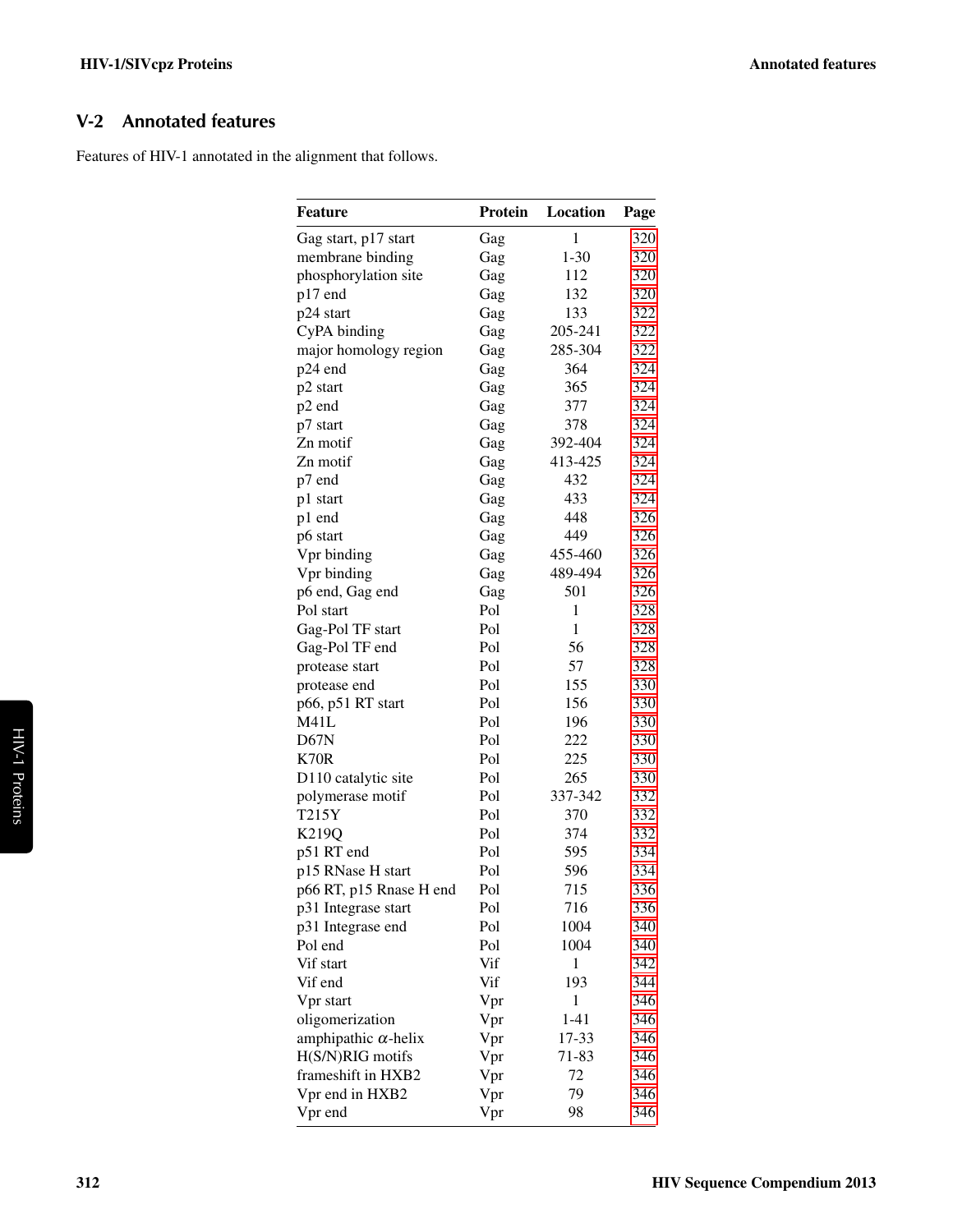| Feature                                | <b>Protein</b> | Location     | Page |
|----------------------------------------|----------------|--------------|------|
| Tat start                              | Tat            | $\mathbf{1}$ | 348  |
| C-rich region                          | Tat            | 22-37        | 348  |
| nuclear localization                   | Tat            | 49-57        | 348  |
| exon 1 end                             | Tat            | 72           | 348  |
| exon 2 start                           | Tat            | 73           | 348  |
| Tat end                                | <b>Tat</b>     | 102          | 348  |
| Rev start                              | Rev            | $\mathbf{1}$ | 350  |
| exon 1 end                             | Rev            | 25           | 350  |
| exon 2 start                           | Rev            | 26           | 350  |
| <b>NLS</b>                             | Rev            | 34-49        | 350  |
| Leu-rich effector domain               | Rev            | 75-83        | 350  |
| Rev end                                | Rev            | 117          | 350  |
| Vpu start                              | Vpu            | 1            | 352  |
| transmembrane domain                   | Vpu            | $1 - 27$     | 352  |
| cytoplasmic domain                     | Vpu            | 28-82        | 352  |
| $\alpha$ -helix                        | Vpu            | $43 - 51$    | 352  |
| phos                                   | Vpu            | 53           | 352  |
| phos                                   | Vpu            | 57           | 352  |
| $\alpha$ -helix                        | Vpu            | 58-70        | 352  |
| Vpu end                                | Vpu            | 83           | 352  |
| Env start                              | Env            | $\mathbf{1}$ | 354  |
| signal peptide end                     | Env            | 30           | 354  |
| gp120 start                            | Env            | 31           | 354  |
| glycosylation NVT                      | Env            | 88-90        | 354  |
| CD4 binding                            | Env            | 124          | 354  |
| V <sub>1</sub>                         | Env            | 131-156      | 354  |
| glycosylation NDT                      | Env            | 136-138      | 354  |
| glycosylation NSS                      | Env            | 141-143      | 356  |
| glycosylation NCS                      | Env            | 156-158      | 356  |
| V2                                     | Env            | 158-196      | 356  |
| glycosylation NIS                      | Env            | 160-162      | 356  |
| glycosylation NDT                      | Env            | 186-188      | 356  |
| glycosylation NTS                      | Env            | 197-199      | 356  |
| CD4 binding                            | Env            | 196          | 356  |
| glycosylation NKT                      | Env            | 230-232      | 356  |
| glycosylation NGT                      | Env            | 234-236      | 356  |
| glycosylation NVS                      | Env            | 241-243      | 356  |
| glycosylation NGS                      | Env            | 262-264      | 356  |
| glycosylation NFT                      | Env            | 276-278      | 358  |
| CD4 binding                            | Env            | 279          | 358  |
| glycosylation NTS                      | Env            | 289-291      | 358  |
| glycosylation NCT                      | Env            | 295-297      | 358  |
| V3                                     | Env            | 296-331      | 358  |
| glycosylation NNT                      | Env            | 301-303      | 358  |
| V3 tip                                 | Env            | 312-315      | 358  |
|                                        | Env            | 339-341      |      |
| glycosylation NNT<br>glycosylation NKT | Env            | 356-358      | 358  |
| CD4 binding                            | Env            | 365          | 358  |
| V4                                     | Env            | 385-418      | 358  |
|                                        |                |              | 358  |
| glycosylation NST                      | Env            | 386-388      | 358  |
| glycosylation NST                      | Env            | 392-394      | 358  |
| glycosylation NST                      | Env            | 397-399      | 358  |
| glycosylation NNT                      | Env            | 406-408      | 360  |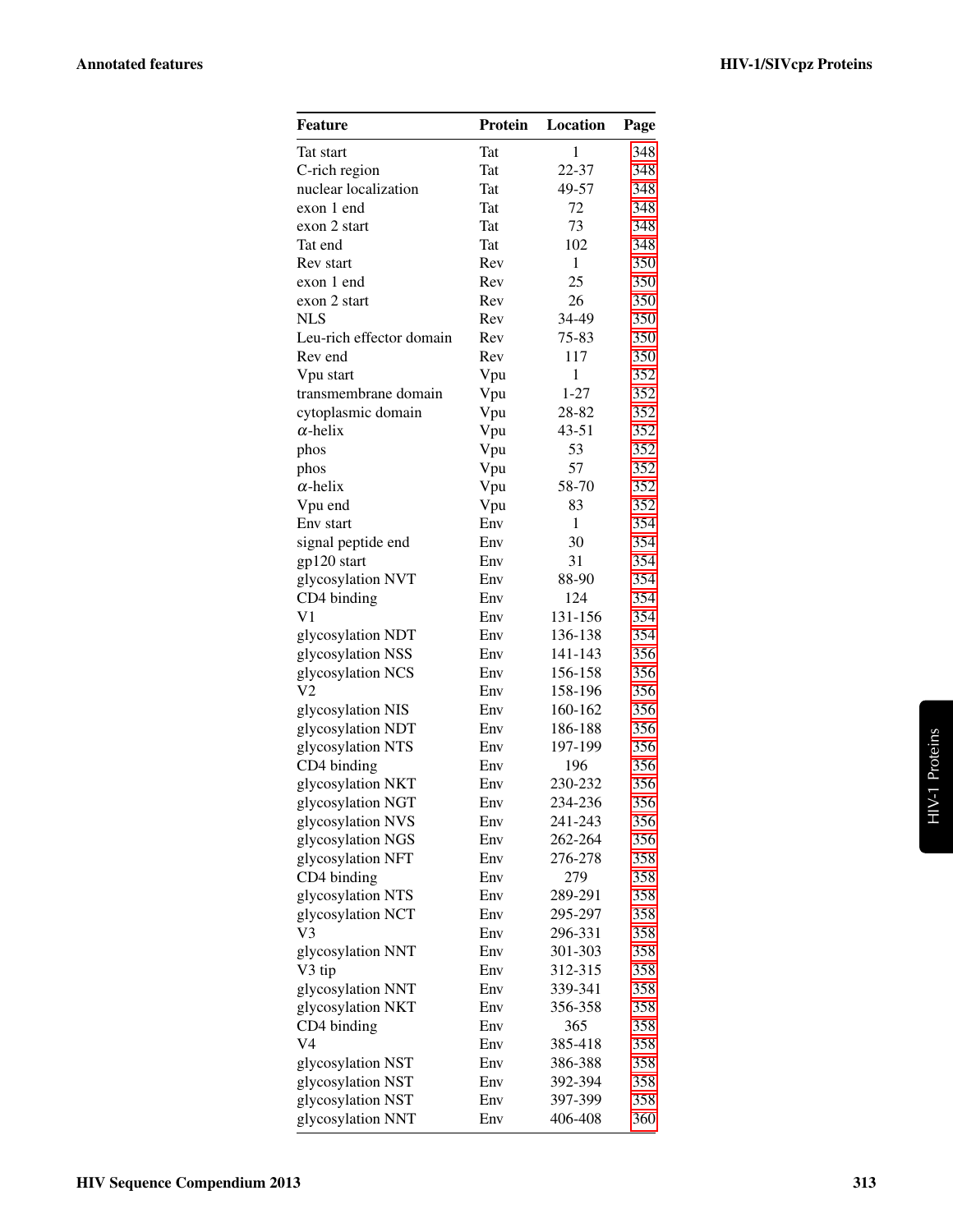| <b>Feature</b>              | <b>Protein</b> | Location  | Page |
|-----------------------------|----------------|-----------|------|
| CD4 binding                 | Env            | 425       | 360  |
| glycosylation NIT           | Env            | 448-450   | 360  |
| CD4 binding                 | Env            | 455       | 360  |
| V <sub>5</sub>              | Env            | 460-471   | 360  |
| glycosylation NES           | Env            | 463-465   | 360  |
| CD4 binding                 | Env            | 469       | 360  |
| fusion peptide              | Env            | 512-527   | 360  |
| gp120 end                   | Env            | 511       | 360  |
| gp41 start                  | Env            | 512       | 360  |
| immunodominant region       | Env            | 588-607   | 362  |
| glycosylation NAS           | Env            | 611-613   | 362  |
| glycosylation NKS           | Env            | 616-618   | 362  |
| glycosylation NHT           | Env            | 624-626   | 362  |
| glycosylation NYT           | Env            | 637-639   | 362  |
| transmembrane domain        | Env            | 685-704   | 364  |
| gp41 cytoplasmic tail start | Env            | 705       | 364  |
| glycosylation NGS           | Env            | 750-752   | 364  |
| glycosylation NAT           | Env            | 816-818   | 364  |
| cytoplasmic tail end        | Env            | 857       | 366  |
| gp41 end                    | Env            | 857       | 366  |
| Env end                     | Env            | 857       | 366  |
| Nef start                   | Nef            | 1         | 368  |
| myristoylation              | Nef            | 2-7       | 368  |
| acidic cluster              | Nef            | $62 - 65$ | 368  |
| poly-P helix                | Nef            | 69-78     | 368  |
| phosphorylation             | Nef            | $77 - 81$ | 368  |
| HXB2 premature Nef end      | Nef            | 124       | 368  |
| normal Nef end              | Nef            | 207       | 370  |

# <span id="page-3-0"></span>V-3 Sequences

Sequences included in the HIV-1 protein alignments.

| <b>Name</b>                             | <b>Accession</b> | <b>Proteins</b> | <b>Author</b>   | <b>Reference</b>                 |
|-----------------------------------------|------------------|-----------------|-----------------|----------------------------------|
| <b>B.FR.83.HXB2</b>                     | K03455           | All             | Wong-Staal, F.  | Nature 313(6000):277-284 (1985)  |
| A1.AU.03.PS1044_Day0                    | DQ676872         | All             | Li, B.          | J Virol 81(1):193-201 (2007)     |
| A1.CH.03.HIV CH BID V3538               | JQ403028         | All             | Henn, M.R.      | PLoS Pathog 8(3):E1002529        |
|                                         |                  |                 |                 | (2012)                           |
| A <sub>1</sub> .ES.06.X <sub>2110</sub> | FJ670523         | All             | Cuevas, M.T.    | ARHR 26(9); 1019-25 (2010)       |
| A1.IT.02.60000                          | EU861977         | All             | Riva, C.        | ARHR 24(10); 1319-25 (2008)      |
| A1.KE.06.06KECst 001                    | FJ623487         | All             | Tovanabutra, S. | ARHR 26(2); 123-31 (2010)        |
| A1.RU.11.11RU6950                       | JX500694         | All             | Baryshev        | Unpublished                      |
| A1.RW.07.pR463F                         | JX236677         | All             | Baalwa, J.      | Virology 436(1):33-48 (2013)     |
| A1.SE.95.SE8538                         | AF069669         | All             | Carr, J.K.      | AIDS 13(14); 1819-26 (1999)      |
| A1.TZ.01.A341                           | AY253314         | All             | Arroyo, M.A.    | ARHR 20(8):895-901 (2004)        |
| A1.UA.01.01UADN139                      | DQ823357         | All             | Saad, M.D.      | ARHR 22(8):709-714 (2006)        |
| A1.UG.07.p191845                        | JX236671         | All             | Baalwa, J.      | Virology 436(1):33-48 (2013)     |
| A1.ZA.04.04ZASK162B1                    | DQ396400         | All             | Rousseau, C.M.  | J Virol Methods 136(1-2):118-125 |
|                                         |                  |                 |                 | (2006)                           |
| A2.CD.97.97CDKTB48                      | AF286238         | All             | Gao, F.         | <i>ARHR</i> 17(8):675-688 (2001) |
| A2.CM.01.01CM_1445MV                    | GU201516         | All             | Carr, J.K.      | Retrovirology 2010 Apr 28;7:39   |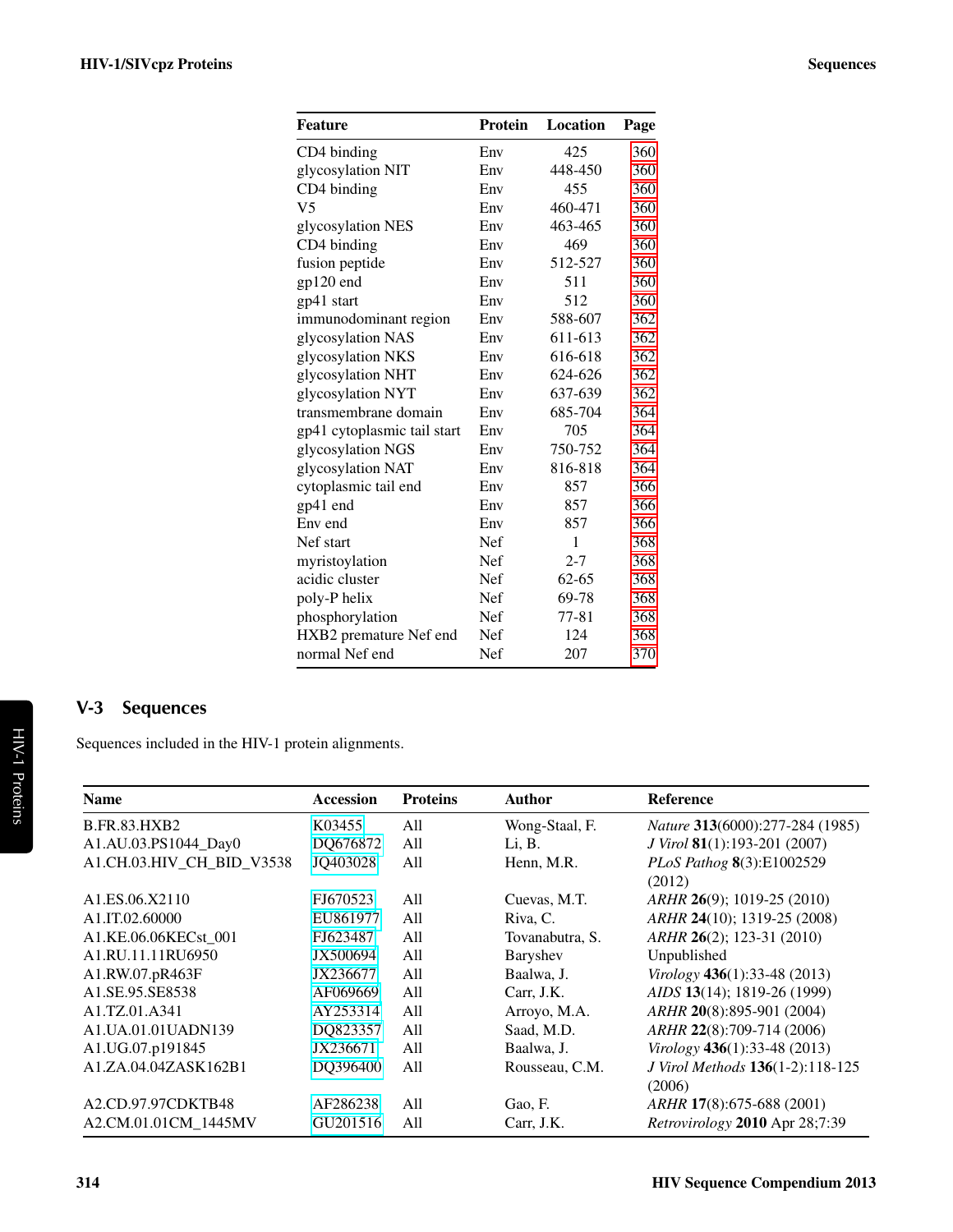| <b>Name</b>              | <b>Accession</b> | <b>Proteins</b> | <b>Author</b>     | Reference                         |
|--------------------------|------------------|-----------------|-------------------|-----------------------------------|
| A2.CY.94.94CY017_41      | AF286237         | All             | Gao, F.           | ARHR 17(8):675-688 (2001)         |
| B.AR.04.04AR143170       | DQ383750         | All             | Pando, M.A.       | Retrovirology 3, 59 (2006)        |
| B.AU.04.PS1038_Day174    | DQ676871         | All             | Li, B.            | J Virol 81(1):193-201 (2007)      |
| B.BO.09.DEMB09BO001      | JX140656         | All             | Hora              | Unpublished                       |
| B.BR.06.06BR1119         | JN692480         | All             | Sanabani, S.S.    | PLoS ONE 6(10):E25869 (2011)      |
| B.CA.07.502_1191_03      | JF320424         | All             | Rolland, M.       | Nat Med 17(3); 366-71 (2011)      |
| B.CH.04.HIV_CH_BID_V4408 | JQ403042         | All             | Henn, M.R.        | PLoS Pathog 8(3):E1002529         |
|                          |                  |                 |                   | (2012)                            |
| B.CN.10.DEMB10CN002      | JX140658         | All             | Hora              | Unpublished                       |
| B.CO.01.PCM001           | AY561236         | All             | Sanchez, G.I.     | Am J Trop Med Hyg 74(4); 674-7    |
|                          |                  |                 |                   | (2006)                            |
| B.CU.99.Cu19             | AY586542         | All             | Sierra, M.        | JAIDS 45(2):151-160 (2007)        |
| B.CY.09.CY266            | JF683807         | All             | Kousiappa, I.     | ARHR 27(11); 1183-99 (2011)       |
| B.DE.04.HIV_DE_BID_V4131 | JQ403037         | All             | Henn, M.R.        | PLoS Pathog 8(3):E1002529         |
|                          |                  |                 |                   | (2012)                            |
| B.DK.07.PMVL_011         | FJ694790         | All             | Vinner, L.        | APMIS 119(8); 487-97 (2011)       |
| B.DO.05.05DO_160884      | EU839597         | All             | Nadai, Y.         | PLoS ONE 4(3):E4814 (2009)        |
| B.ES.09.P2149_3          | GU362881         | All             | Cuevas, M.T.      | ARHR 26(9); 1019-25 (2010)        |
| B.FR.08.DEMB08FR002      | JX140654         | All             | Hora              | Unpublished                       |
| B.GE.03.03GEMZ004        | DQ207940         | All             | Zarandia, M.      | ARHR 22(5):470-476 (2006)         |
| B.HT.05.05HT_129389      | EU839602         | All             | Nadai, Y.         | PLoS ONE 4(3):E4814 (2009)        |
| B.JM.05.05JM_KJ108       | EU839605         | All             | Nadai, Y.         | PLoS ONE 4(3):E4814 (2009)        |
| B.JP.05.DR6538           | AB287363         | All             | Sakamoto          | Unpublished                       |
| B.KR.07.07KYY4           | JQ341411         | All             | Cho, Y.-K.        | ARHR 29(4); 738-43 (2013)         |
| B.NL.00.671_00T36        | AY423387         | All             | Geels, M.J.       | J Virol 77(23):12430-12440 (2003) |
| B.PE.07.502_2649_wg8     | JF320019         | All             | Rolland, M.       | Nat Med 17(3); 366-71 (2011)      |
| B.PY.03.03PY_PSP0115     | JN251906         | All             | Eyzaguirre        | Unpublished                       |
| B.RU.11.11RU21n          | JX500708         | All             | Baryshev          | Unpublished                       |
| B.TH.07.AA040a_WG11      | JX447156         | All             | Rolland, M.       | Nature 490(7420); 417-20 (2012)   |
| B.TT.01.01TT_CRC50069    | EU839608         | All             | Nadai, Y.         | PLoS ONE 4(3):E4814 (2009)        |
| B.TW.94.TWCYS_LM49       | AF086817         | All             | Huang             | Unpublished                       |
| B.UA.01.01UAKV167        | DQ823362         | All             | Saad, M.D.        | ARHR 22(8):709-714 (2006)         |
| <b>B.US.11.ES38</b>      | JN397362         | All             | Buckheit, R.W.3.  | Nat Commun 3, 716 (2012)          |
| B.UY.02.02UY_TSU1290     | JN235958         | All             | Eyzaguirre        | Unpublished                       |
| B.VE.10.DEMB10VE001      | JX140659         | All             | Hora              | Unpublished                       |
| B.YE.02.02YE507          | AY795904         | All             | Saad, M.D.        | ARHR 21(7):644-648 (2005)         |
| C.AR.01.ARG4006          | AY563170         | All             | Carrion, G.       | ARHR 20(9):1022-1025 (2004)       |
| C.BR.07.DEMC07BR003      | JX140663         | All             | Hora              | Unpublished                       |
| C.BW.00.00BW07621        | AF443088         | All             | Novitsky, V.      | J Virol 76(11):5435-5451 (2002)   |
| <b>C.CN.98.YNRL9840</b>  | AY967806         | All             | Qiu, Z.           | ARHR 21(12):1051-1056 (2005)      |
| C.CY.09.CY260            | JF683803         | All             | Kousiappa, I.     | ARHR 27(11); 1183-99 (2011)       |
| C.ES.07.X2118_2          | EU884500         | All             | Fernandez-Garcia, | ARHR 25(1); 93-102 (2009)         |
|                          |                  |                 | A.                |                                   |
| C.ET.02.02ET_288         | AY713417         | All             | Brown, B.K.       | J Virol 79(10):6089-6101 (2005)   |
| C.GE.03.03GEMZ033        | DQ207941         | All             | Zarandia, M.      | ARHR 22(5):470-476 (2006)         |
| C.IL.98.98IS002          | AF286233         | All             | Rodenburg, C.M.   | ARHR 17(2):161-168 (2001)         |
| C.IN.03.D24              | EF469243         | All             | Dash, P.K.        | Retrovirology 5(1):25 (2008)      |
| C.KE.00.KER2010          | AF457054         | All             | Dowling, W.E.     | AIDS 16(13):1809-1820 (2002)      |
| C.MM.99.mIDU101_3        | AB097871         | All             | Takebe, Y.        | AIDS 17(14):2077-87 (2003)        |
| C.MW.93.93MW_965         | AY713413         | All             | Brown, B.K.       | J Virol 79(10):6089-6101 (2005)   |
| C.SN.90.90SE_364         | AY713416         | All             | Brown, B.K.       | J Virol 79(10):6089-6101 (2005)   |
| C.SO.89.89SM_145         | AY713415         | All             | Brown, B.K.       | J Virol 79(10):6089-6101 (2005)   |
| C.TZ.02.CO178            | AY734556         | All             | Arroyo, M.A.      | AIDS 19(14):1517-1524 (2005)      |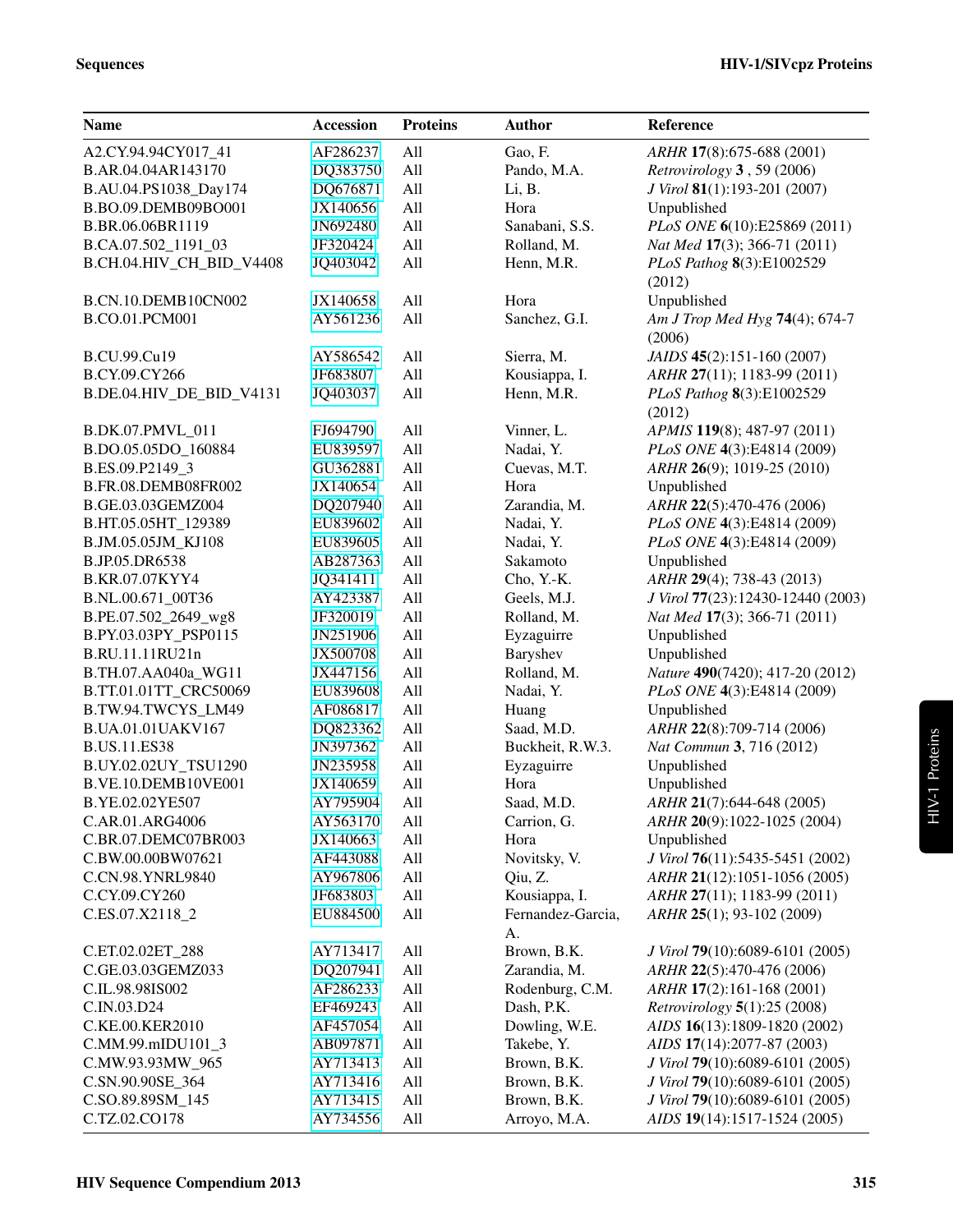| <b>Name</b>           | <b>Accession</b> | <b>Proteins</b> | <b>Author</b>     | Reference                          |
|-----------------------|------------------|-----------------|-------------------|------------------------------------|
| C.US.98.98US_MSC3018  | AY444800         | All             | Tovanabutra, S.   | ARHR 21(5):424-429 (2005)          |
| C.UY.01.TRA3011       | AY563169         | All             | Carrion, G.       | ARHR 20(9):1022-1025 (2004)        |
| C.YE.02.02YE511       | AY795906         | All             | Saad, M.D.        | ARHR 21(7):644-648 (2005)          |
| C.ZA.10.DEMC10ZA001   | JX140669         | All             | Hora              | Unpublished                        |
| C.ZM.02.02ZM108       | AB254141         | All             | Tatsumi           | Unpublished                        |
| D.CD.83.ELI           | K03454           | All             | Alizon, M.        | Cell $46(1):63-74(1986)$           |
| D.CM.10.DEMD10CM009   | JX140670         | All             | Hora              | Unpublished                        |
| D.CY.06.CY163         | FJ388945         | All             | Kousiappa, I.     | ARHR 25(8); 727-40 (2009)          |
| D.KE.97.ML415_2       | AY322189         | All             | Fang, G.          | J Infect Dis 190(4):697-701 (2004) |
| D.KR.04.04KBH8        | DQ054367         | All             | Cho, Y.-K.        | ARHR 29(4); 738-43 (2013)          |
| D.SN.90.SE365         | AB485648         | All             | Takekawa          | Unpublished                        |
| D.TD.99.MN011         | AJ488926         | All             | Vidal, N.         | JAIDS 33(2):239-246 (2003)         |
| D.TZ.01.A280          | AY253311         | All             | Arroyo, M.A.      | ARHR 20(8):895-901 (2004)          |
| D.UG.08.p191859       | JX236672         | All             | Baalwa, J.        | Virology 436(1):33-48 (2013)       |
| D.YE.02.02YE516       | AY795907         | All             | Saad, M.D.        | ARHR 21(7):644-648 (2005)          |
| D.ZA.90.R1            | EF633445         | All             | Jacobs, G.B.      | ARHR 23(12):1575-8 (2007)          |
| F1.AO.06.AO_06_ANG125 | FJ900269         | All             | Guimaraes, M.L.   | Retrovirology $6, 39$ (2009)       |
| F1.AR.02.ARE933       | DQ189088         | All             | Aulicino, P.C.    | ARHR 21(2):158-164 (2005)          |
| F1.BE.93.VI850        | AF077336         | All             | Laukkanen, T.     | Virology 269(1):95-104 (2000)      |
| F1.BR.07.07BR844      | FJ771010         | All             | Sanabani, S.S.    | Virol J 2009 Jun 16;6:78           |
| F1.CY.08.CY222        | JF683771         | All             | Kousiappa, I.     | ARHR 27(11); 1183-99 (2011)        |
| F1.ES.11.DEMF110ES001 | JX140671         | All             | Hora              | Unpublished                        |
| F1.FI.93.FIN9363      | AF075703         | All             | Laukkanen, T.     | Virology 269(1):95-104 (2000)      |
| F1.FR.96.96FR_MP411   | AJ249238         | All             | Triques, K.       | ARHR 16(2):139-151 (2000)          |
| F1.RO.96.BCI_R07      | AB485658         | All             | Takekawa          | Unpublished                        |
| F1.RU.08.D88_845      | GQ290462         | All             | Fernandez-Garcia, | ARHR 25(11):1187-1191 (2009)       |
|                       |                  |                 | A.                |                                    |
| F2.CM.10.DEMF210CM007 | JX140673         | All             | Hora              | Unpublished                        |
| F2.CM.97.CM53657      | AF377956         | All             | Carr, J.K.        | Virology 286(1):168-181 (2001)     |
| G.BE.96.DRCBL         | AF084936         | All             | Oelrichs, R.B.    | ARHR 15(6):585-589 (1999)          |
| G.CM.10.DEMG10CM008   | JX140676         | All             | Hora              | Unpublished                        |
| G.CN.08.GX_2084_08    | JN106043         | All             | Li                | Unpublished                        |
| G.CU.99.Cu74          | AY586547         | All             | Sierra, M.        | JAIDS 45(2):151-160 (2007)         |
| G.ES.09.X2634_2       | GU362882         | All             | Cuevas, M.T.      | ARHR 26(9); 1019-25 (2010)         |
| G.GH.03.03GH175G      | AB287004         | All             | Takekawa          | Unpublished                        |
| G.KE.93.HH8793_12_1   | AF061641         | All             | Salminen, M.      | ARHR 8(9):1733-1742 (1992)         |
| G.NG.09.09NG_SC62     | JN248593         | All             | Charurat, M.      | J Infect Dis 2012 Feb 21           |
| G.PT.x.PT3306         | FR846409         | All             | Freitas, F.B.     | ARHR 2012 Sep 25                   |
| G.SE.93.SE6165_G6165  | AF061642         | All             | Carr, J.K.        | Virology 247(1):22-31 (1998)       |
| H.BE.93.VI991         | AF190127         | All             | Janssens, W.      | AIDS 14(11):1533-1543 (2000)       |
| H.BE.93.VI997         | AF190128         | All             | Janssens, W.      | AIDS 14(11):1533-1543 (2000)       |
| H.CF.90.056           | AF005496         | All             | Gao, F.           | J Virol 72(7):5680-5698 (1998)     |
| H.GB.00.00GBAC4001    | FJ711703         | All             | Holzmayer, V.     | ARHR 25(7):721-726 (2009)          |
| J.CD.97.J_97DC_KTB147 | EF614151         | All             | Abecasis, A.B.    | J Virol 81(16):8543-8551 (2007)    |
| J.CM.04.04CMU11421    | GU237072         | All             | Yamaguchi, J.     | ARHR 26(6); 693-7 (2010)           |
| J.SE.93.SE9280_7887   | AF082394         | All             | Laukkanen, T.     | ARHR 15(3):293-297 (1999)          |
| J.SE.94.SE9173_7022   | AF082395         | All             | Laukkanen, T.     | ARHR 15(3):293-297 (1999)          |
| K.CD.97.97ZR_EQTB11   | AJ249235         | All             | Triques, K.       | ARHR 16(2):139-151 (2000)          |
| K.CM.96.96CM_MP535    | AJ249239         | All             | Triques, K.       | ARHR 16(2):139-151 (2000)          |
| 01_AE.AF.07.569M      | GQ477441         | All             | Sanders-Buell, E. | ARHR 26(5):605-608 (2010)          |
| 01_AE.CN.09.1119      | HQ215553         | All             | Li, L.            | Infect Genet Evol 2011 May 27      |
| 01_AE.HK.04.HK001     | DQ234790         | All             | Tsui              | Unpublished                        |
| 01_AE.JP.x.DR0492     | AB253423         | All             | Sakamoto          | Unpublished                        |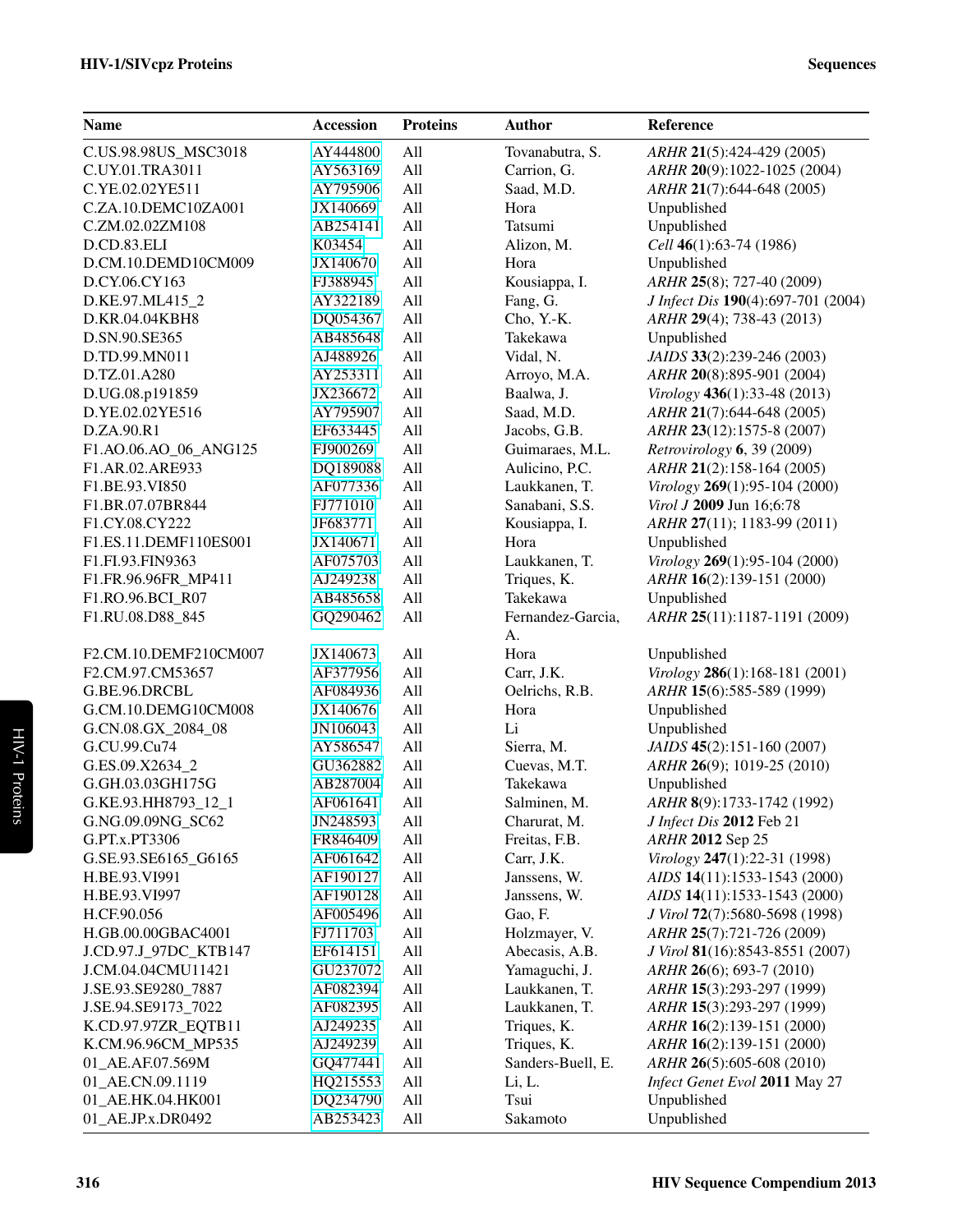| DQ314732<br>Thitithanyanont<br>01_AE.TH.04.BKM<br>All<br>Unpublished                          |  |
|-----------------------------------------------------------------------------------------------|--|
| All<br>Nature 490(7420); 417-20 (2012)<br>01_AE.TH.09.AA111a_WG11<br>JX448059<br>Rolland, M.  |  |
| All<br>Carr, J.K.<br>01_AE.TH.90.CM240<br>U54771<br>J Virol 70(9):5935-5943 (1996)            |  |
| All<br>Liao, H.<br>01 AE.VN.98.98VNND15<br>FJ185235<br>Virology 391(1):51-56 (2009)           |  |
| JX140646<br>All<br>Hora<br>Unpublished<br>02_AG.CM.08.DE00208CM001                            |  |
| EU786671<br>All<br>Fernandez-Garcia,<br>ARHR 25(1); 93-102 (2009)<br>02_AG.ES.06.P1261        |  |
| A.                                                                                            |  |
| Carr, J.K.<br>02_AG.FR.91.DJ263<br>AF063223<br>All<br>Virology 247(1):22-31 (1998)            |  |
| All<br>Sakamoto<br>02_AG.GH.03.03GH181AG<br>AB286855<br>Unpublished                           |  |
| All<br>Takekawa<br>Unpublished<br>02_AG.LR.x.POC44951<br>AB485636                             |  |
| All<br>Howard, T.M.<br>02_AG.NG.x.IBNG<br>L39106<br>ARHR 10(12):1755-1757 (1994)              |  |
| All<br>Toure-Kane, C.<br>02_AG.SN.98.98SE_MP1211<br>AJ251056<br>ARHR 16(6):603-609 (2000)     |  |
| All<br>02_AG.US.06.502_2696_FL01<br>JF320297<br>Rolland, M.<br>Nat Med 17(3); 366-71 (2011)   |  |
| All<br>Carr, J.K.<br>JAIDS 39(5):570-575 (2005)<br>02_AG.UZ.02.02UZ0683<br>AY829214           |  |
| All<br>03_AB.RU.97.KAL153_2<br>AF193276<br>Liitsola, K.<br>ARHR 16(11):1047-1053 (2000)       |  |
| All<br>Gao, F.<br>04_cpx.CY.94.94CY032_3<br>AF049337<br>J Virol 72(12):10234-10241 (1998)     |  |
| All<br>Laukkanen, T.<br>05_DF.BE.x.VI1310<br>AF193253<br>Virology 269(1):95-104 (2000)        |  |
| All<br>Oelrichs, R.B.<br>06_cpx.AU.96.BFP90<br>AF064699<br>ARHR 14(16):1495-1500 (1998)       |  |
| All<br>Rodenburg, C.M.<br>07_BC.CN.98.98CN009<br>AF286230<br>ARHR 17(2):161-168 (2001)        |  |
| All<br>Miao<br>Unpublished<br>08_BC.CN.06.nx2<br>HM067748                                     |  |
| All<br>09 cpx.GH.96.96GH2911<br>AY093605<br>McCutchan, F.E.<br>ARHR 20(8):819-826 (2004)      |  |
| 10_CD.TZ.96.96TZ_BF061<br>All<br>AF289548<br>Koulinska, I.N.<br>ARHR 17(5):423-431 (2001)     |  |
| All<br>11_cpx.CM.95.95CM_1816<br>AF492624<br>Wilbe, K.<br>ARHR 18(12):849-56 (2002)           |  |
| All<br>Carr, J.K.<br>12_BF.AR.99.ARMA159<br>AF385936<br>AIDS 15(15):F41-F47 (2001)            |  |
| All<br>Wilbe, K.<br>13_cpx.CM.96.96CM_1849<br>AF460972<br>ARHR 18(12):849-56 (2002)           |  |
| All<br>14_BG.ES.05.X1870<br>FJ670522<br>Cuevas, M.T.<br>ARHR 26(9); 1019-25 (2010)            |  |
| All<br>Viputtijul, K.<br>ARHR 18(16):1235-1237 (2002)<br>15_01B.TH.99.99TH_MU2079<br>AF516184 |  |
| All<br>Gao, F.<br>16_A2D.KR.97.97KR004<br>AF286239<br>ARHR 17(8):675-688 (2001)               |  |
| All<br>Carr, J.K.<br>AIDS 15(15):F41-F47 (2001)<br>17_BF.AR.99.ARMA038<br>AY037281            |  |
| 18_cpx.CU.99.CU76<br>AY586540<br>All<br>Thomson, M.M.<br>AIDS 19(11):1155-63 (2005)           |  |
| 19_cpx.CU.99.CU7<br>All<br>AY894994<br>Casado, G.<br>JAIDS 40(5):532-537 (2005)               |  |
| All<br>20 BG.CU.99.Cu103<br>AY586545<br>Sierra, M.<br>JAIDS 45(2):151-160 (2007)              |  |
| All<br>Dowling, W.E.<br>21_A2D.KE.99.KER2003<br>AF457051<br>AIDS 16(13):1809-1820 (2002)      |  |
| 22_01A1.CM.01.01CM_0001BBY AY371159<br>All<br>Kijak, G.H.<br>ARHR 20(5):521-530 (2004)        |  |
| 23_BG.CU.03.CB118<br>AY900571<br>All<br>Sierra, M.<br>JAIDS 45(2):151-160 (2007)              |  |
| 24_BG.ES.08.X2456_2<br>FJ670526<br>All<br>ARHR 26(9); 1019-25 (2010)<br>Cuevas, M.T.          |  |
| 25_cpx.CM.02.1918LE<br>All<br>Kijak, G.H.<br>ARHR 20(5):521-530 (2004)<br>AY371169            |  |
| 26_AU.CD.02.02CD_MBTB047<br>Vidal, N.<br>FM877782<br>All<br>ARHR 25(8):823-832 (2009)         |  |
| Vidal, N.<br>27_cpx.FR.04.04CD_FR_KZS<br>AM851091<br>All<br>ARHR 24(2):315-321 (2008)         |  |
| 28_BF.BR.99.BREPM12609<br>All<br>Sa Filho, D.J.<br>ARHR 22(1):1-13 (2006)<br>DQ085873         |  |
| 29_BF.BR.01.BREPM16704<br>DQ085876<br>All<br>Sa Filho, D.J.<br>ARHR 22(1):1-13 (2006)         |  |
| 31_BC.BR.04.04BR142<br>All<br>Sanabani, S.<br>ARHR 22(2):171-176 (2006)<br>AY727527           |  |
| 32 06A1.EE.01.EE0369<br>AY535660<br>All<br>Adojaan, M.<br>JAIDS 39(5):598-605 (2005)          |  |
| 33_01B.ID.07.JKT189_C<br>All<br>SahBandar, I.N.<br>ARHR 2010 Oct 19<br>AB547463               |  |
| Tovanabutra, S.<br>34_01B.TH.99.OUR2478P<br>EF165541<br>All<br>ARHR 23(6):829-833 (2007)      |  |
| Sanders-Buell, E.<br>35_AD.AF.07.169H<br>GQ477446<br>All<br>ARHR 26(5):605-608 (2010)         |  |
| 36_cpx.CM.00.00CMNYU830<br>EF087994<br>All<br>Powell, R.L.<br>ARHR 23(8):1008-1019 (2007)     |  |
| 37_cpx.CM.00.00CMNYU926<br>All<br>Powell, R.L.<br>EF116594<br>ARHR 23(7):923-933 (2007)       |  |
| All<br>Ruchansky, D.<br>ARHR 25(3); 351-6 (2009)<br>38_BF1.UY.03.UY03_3389<br>FJ213783        |  |
| 39_BF.BR.04.04BRRJ179<br>All<br>Guimaraes, M.L.<br>AIDS 22(3):433-435 (2008)<br>EU735535      |  |
| 40_BF.BR.05.05BRRJ055<br>All<br>Guimaraes, M.L.<br>AIDS 22(3):433-435 (2008)<br>EU735537      |  |
| Unpublished<br>42_BF.LU.03.luBF_05_03<br>All<br>Struck<br>EU170155                            |  |
| 43_02G.SA.03.J11223<br>Badreddine, S.<br>EU697904<br>ARHR 23(5):667-674 (2007)<br>All         |  |

HIV-1 Proteins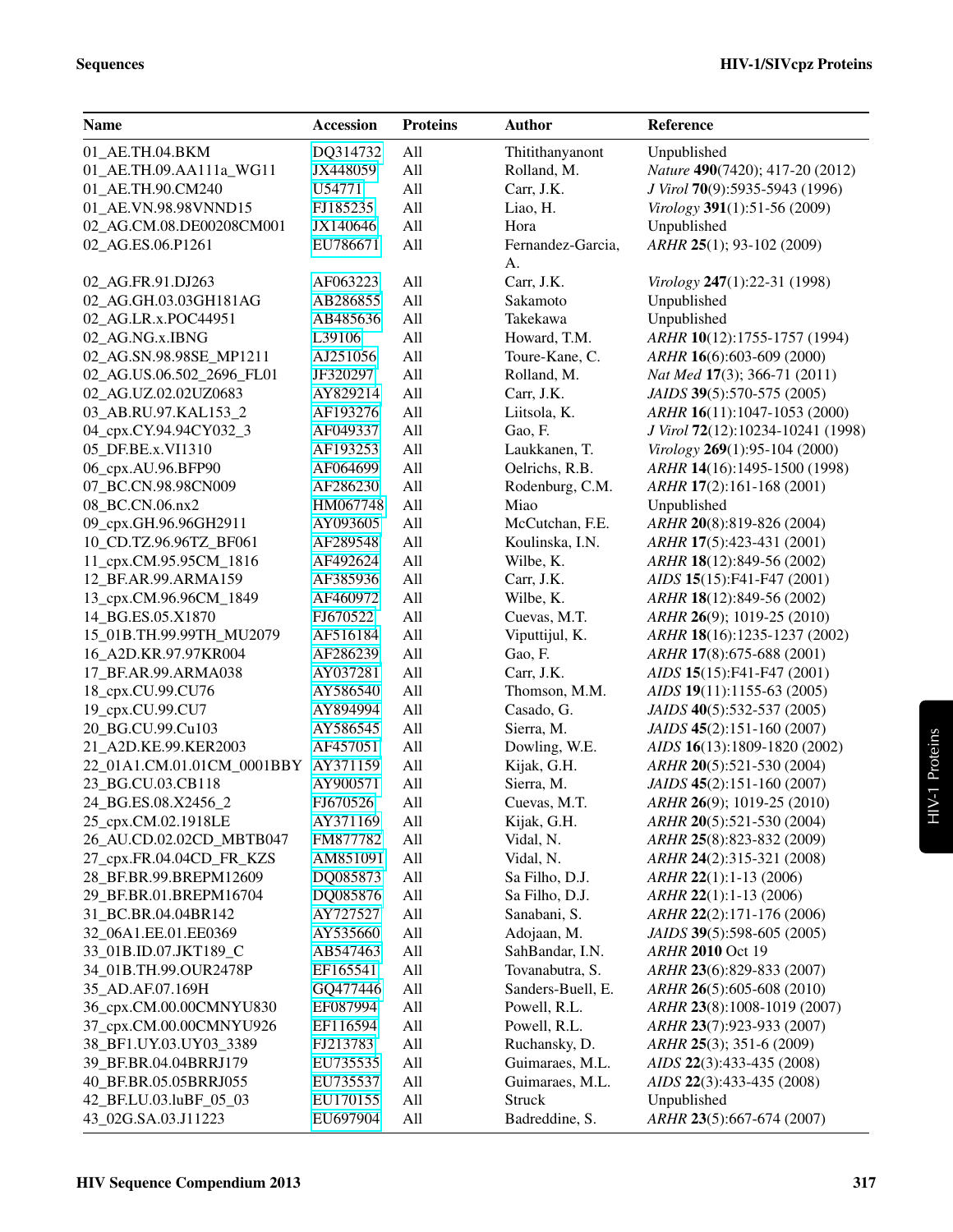| <b>Name</b>              | <b>Accession</b> | <b>Proteins</b> | <b>Author</b>     | Reference                            |
|--------------------------|------------------|-----------------|-------------------|--------------------------------------|
| 44_BF.CL.00.CH80         | FJ358521         | All             | Delgado, E.       | ARHR 26(7); 821-6 (2010)             |
| 45_cpx.FR.04.04FR_AUK    | EU448295         | All             | Frange, P.        | Retrovirology 2008 Aug 1;5:69        |
| 46_BF.BR.07.07BR_FPS625  | HM026456         | All             | Sanabani, S.S.    | Virol J 2010 Apr 16;7:74             |
| 47 BF.ES.08.P1942        | GQ372987         | All             | Fernandez-Garcia, | ARHR 26(7); 827-32 (2010)            |
|                          |                  |                 | A.                |                                      |
| 48_01B.MY.07.07MYKT021   | GQ175883         | All             | Li, Y.            | JAIDS 54(2):129-136 (2010)           |
| 49_cpx.GM.03.N26677      | HQ385479         | All             | de Silva, T.I.    | <i>Retrovirology</i> $7(1):82(2010)$ |
| 51_01B.SG.11.11SG_HM021  | JN029801         | All             | $Ng$ , O.T.       | ARHR 2011 Sep 23                     |
| 52_01B.MY.03.03MYKL018_1 | DQ366664         | All             | Tee, K.K.         | JAIDS 43(5):523-529 (2006)           |
| 53_01B.MY.11.11FIR164    | JX390610         | All             | Chow, W.Z.        | J Virol 86(20):11398-11399 (2012)    |
| 54_01B.MY.09.09MYSB023   | JX390976         | All             | Ng, K.T.          | J Virol 86(20):11405-11406 (2012)    |
| 55_01B.CN.10.HNCS102056  | JX574661         | All             | Han, X.           | Genome Announc 1(1):E00050-12        |
|                          |                  |                 |                   | (2013)                               |
| <b>O.BE.87.ANT70</b>     | L20587           | All             | Vanden            | J Virol 68(3):1586-1596 (1994)       |
|                          |                  |                 | Haesevelde, M.    |                                      |
| O.CM.91.MVP5180          | L20571           | All             | Gurtler, L.G.     | J Virol 68(3):1581-1585 (1994)       |
| O.CM.98.98CMA104         | AY169802         | All             | Yamaguchi, J.     | ARHR 19(11):979-988 (2003)           |
| O.FR.92.VAU              | AF407418         | All             | Vartanian, J.P.   | J Gen Virol 83(Pt 4):801-805         |
|                          |                  |                 |                   | (2002)                               |
| O.SN.99.99SE_MP1299      | AJ302646         | All             | Toure-Kane, C.    | ARHR 17(12):1211-1216 (2001)         |
| O.US.10.LTNP             | JN571034         | All             | <b>Buckheit</b>   | Unpublished                          |
| O.US.97.97US08692A       | AY169805         | All             | Yamaguchi, J.     | ARHR 19(11):979-988 (2003)           |
| N.CM.02.DJO0131          | AY532635         | All             | Bodelle, P.       | ARHR 20(8):902-908 (2004)            |
| N.CM.04.04CM_1015_04     | DQ017382         | All             | Yamaguchi, J.     | ARHR 22(1):83-92 (2006)              |
| N.CM.06.U14842           | GQ324958         | All             | Vallari, A.       | ARHR 26(1):109-115 (2010)            |
| N.CM.95.YBF30            | AJ006022         | All             | Simon, F.         | Nat Med 4(9):1032-1037 (1998)        |
| N.CM.97.YBF106           | AJ271370         | All             | Roques, P.        | AIDS 18(10):1371-1381 (2004)         |
| N.FR.11.N1_FR_2011       | JN572926         | All             | Delaugerre, C.    | Lancet 378(9806); 1894 (2011)        |
| P.CM.06.U14788           | HQ179987         | All             | Vallari, A.       | J Virol 85(3); 1403-7 (2011)         |
| P.FR.09.RBF168           | GU111555         | All             | Plantier, J.-C.   | Nat Med 15(8); 871-2 (2009)          |
| CPZ.CD.06.BF1167         | JQ866001         | All             | Li, Y.            | J Virol 86(19):10776-10791 (2012)    |
| CPZ.CM.05.SIVcpzMT145    | DQ373066         | All             | Keele, B.F.       | Science 313(5786):523-526 (2006)     |
| CPZ.GA.88.GAB1           | X52154           | All             | Huet, T.          | Nature 345(6273):356-359 (1990)      |
| CPZ.TZ.06.SIVcpzTAN13    | JQ768416         | All             | Takehisa          | Unpublished                          |
| CPZ.US.85.US_Marilyn     | AF103818         | All             | Gao, F.           | Nature 397(6718):436-441 (1999)      |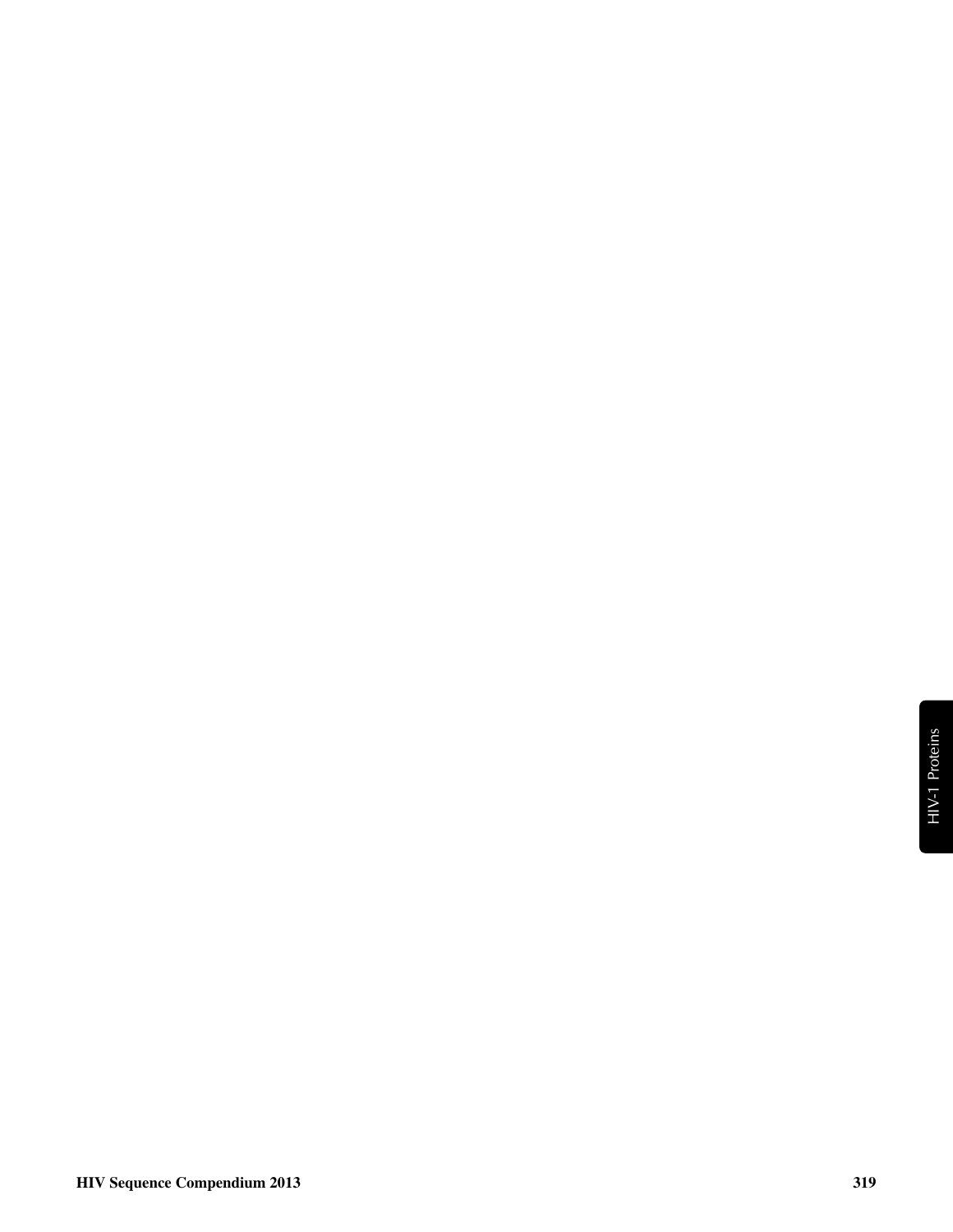<span id="page-9-2"></span><span id="page-9-1"></span><span id="page-9-0"></span>

|                                                                | membrane binding<br>Gag start, p17 start | phosphorylation site                                                                                                                  |  |
|----------------------------------------------------------------|------------------------------------------|---------------------------------------------------------------------------------------------------------------------------------------|--|
| B. FR. 83. HXB2                                                |                                          | MGARASVLSGGELDRWEKIRLRPGGKKKYKLKHIVWASRELERFAVNPGLLETSEGCRQILGQLQPSLQTGSEELRSLYNTVATLYCVHQRIEIKDTKEALDKIEEEQNKSKKK.AQQA.ADTGBM.QVSQNY |  |
| A1.AU.03.PS1044_Day0<br>A1.CH.03.HIV CH <sup>-</sup> BID V3538 |                                          |                                                                                                                                       |  |
| A1.ES.06.X21I0                                                 |                                          |                                                                                                                                       |  |
| A1.IT.02.60000<br>A1.KE.06.06KECst 001                         |                                          |                                                                                                                                       |  |
| 11RU6950                                                       |                                          |                                                                                                                                       |  |
|                                                                |                                          |                                                                                                                                       |  |
|                                                                |                                          |                                                                                                                                       |  |
|                                                                |                                          |                                                                                                                                       |  |
|                                                                |                                          |                                                                                                                                       |  |
|                                                                |                                          |                                                                                                                                       |  |
|                                                                |                                          |                                                                                                                                       |  |
|                                                                |                                          |                                                                                                                                       |  |
|                                                                |                                          |                                                                                                                                       |  |
| .502 1191 03<br>.HIV CH BID V4408                              |                                          |                                                                                                                                       |  |
| 10.DEMB10CN002                                                 |                                          |                                                                                                                                       |  |
|                                                                |                                          |                                                                                                                                       |  |
| HIV_DE_BID_V4131                                               |                                          |                                                                                                                                       |  |
| .07.PMVL 011<br>.05D0 <sup>-</sup> 160884                      |                                          |                                                                                                                                       |  |
| P2149 3                                                        |                                          |                                                                                                                                       |  |
|                                                                |                                          |                                                                                                                                       |  |
|                                                                |                                          |                                                                                                                                       |  |
|                                                                |                                          |                                                                                                                                       |  |
|                                                                |                                          |                                                                                                                                       |  |
| PE.07.502 2649 wg8<br>PY.03.03PY PSP0115                       |                                          |                                                                                                                                       |  |
| il.iiRU21n                                                     |                                          |                                                                                                                                       |  |
| .07.AA040a WG11<br>.01TT CRC50069                              |                                          |                                                                                                                                       |  |
| W.94.TWCYS LM49                                                |                                          |                                                                                                                                       |  |
| 02UY TSU1290                                                   |                                          |                                                                                                                                       |  |
| 10.DEMB10VE001                                                 |                                          |                                                                                                                                       |  |
| B.YE.02.02YE507                                                |                                          |                                                                                                                                       |  |
|                                                                |                                          |                                                                                                                                       |  |
|                                                                |                                          |                                                                                                                                       |  |
|                                                                |                                          |                                                                                                                                       |  |
|                                                                |                                          |                                                                                                                                       |  |
|                                                                |                                          |                                                                                                                                       |  |
|                                                                |                                          |                                                                                                                                       |  |
|                                                                |                                          |                                                                                                                                       |  |
|                                                                |                                          |                                                                                                                                       |  |
|                                                                |                                          |                                                                                                                                       |  |
| <b>MSC3018</b>                                                 |                                          |                                                                                                                                       |  |
|                                                                |                                          |                                                                                                                                       |  |
| DEMC1074001<br>C.ZM.02.02ZM108                                 |                                          |                                                                                                                                       |  |
|                                                                |                                          |                                                                                                                                       |  |
| .10.DEMD10CM009                                                |                                          |                                                                                                                                       |  |
| .04KBH8                                                        |                                          |                                                                                                                                       |  |
| 90.SE365                                                       |                                          |                                                                                                                                       |  |
|                                                                |                                          |                                                                                                                                       |  |
|                                                                |                                          |                                                                                                                                       |  |
| D.ZA.90.R1                                                     |                                          |                                                                                                                                       |  |
| 06 ANG125                                                      |                                          |                                                                                                                                       |  |
| .93.VI850<br>07.07BR844                                        |                                          |                                                                                                                                       |  |
|                                                                |                                          |                                                                                                                                       |  |
| DEMF110ES001                                                   |                                          |                                                                                                                                       |  |
|                                                                |                                          |                                                                                                                                       |  |
| D88 <sup>-845</sup>                                            |                                          |                                                                                                                                       |  |
|                                                                |                                          |                                                                                                                                       |  |
|                                                                |                                          |                                                                                                                                       |  |
| DEMG10CM008<br>1.CN.08.GX 2084 08                              |                                          |                                                                                                                                       |  |
| .CU.99.Cu74                                                    |                                          |                                                                                                                                       |  |
| G.ES.09.X2634 2<br>G.GH.03.03GH1750                            |                                          |                                                                                                                                       |  |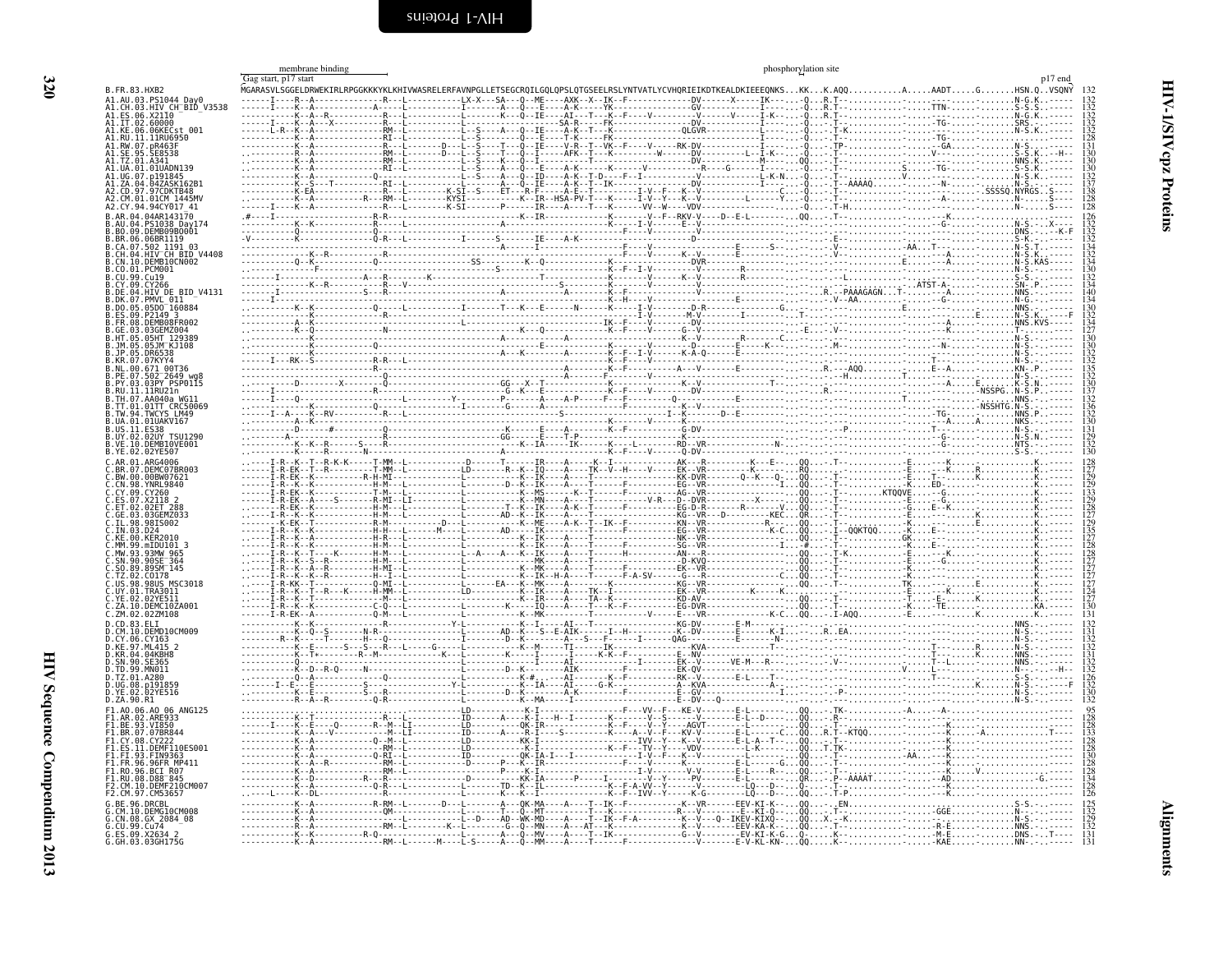|                                                                                      |                      | membrane binding |                                                                                                                                                                                             | phosphorylation site |             |
|--------------------------------------------------------------------------------------|----------------------|------------------|---------------------------------------------------------------------------------------------------------------------------------------------------------------------------------------------|----------------------|-------------|
| B.FR.83.HXB2                                                                         | Gag start, p17 start |                  |                                                                                                                                                                                             |                      |             |
| G.KE.93.HH8793 12 1                                                                  |                      |                  | MGARASVLSGGELDRWEKIRLRPGGKKKYKLKHIVWASRELERFAVNPGLLETSEGCRQILGQLQPSLQTGSEELRSLYNTVATLYCVHQRIEIKDTKEALDKIEEEQMKSKKK.AQQK.AQQAAADTGHSN.QVSQNY<br>----X-X----K--A----X-T------R---L------M---- |                      |             |
| G.NG.09.09NG SC62<br>G.PT.x.PT3306                                                   |                      |                  |                                                                                                                                                                                             |                      |             |
| G.SE.93.SE6165 G6165<br>H.BE.93.VI991                                                |                      |                  |                                                                                                                                                                                             |                      |             |
| I.BE.93.VI997<br>I.CF.90.056                                                         |                      |                  |                                                                                                                                                                                             |                      |             |
| H.GB.00.00GBAC4001<br>J.CD.97.J 97DC KTB147                                          |                      |                  |                                                                                                                                                                                             |                      |             |
| CM.04.04CMU11421.<br>SE.93.SE9280 7887.                                              |                      |                  |                                                                                                                                                                                             |                      |             |
| J.SE.94.SE9173 <sup>-</sup> 7022                                                     |                      |                  |                                                                                                                                                                                             |                      |             |
| K.CD.97.97ZR EOTB11<br>K.CM.96.96CMTMP535                                            |                      |                  |                                                                                                                                                                                             |                      |             |
|                                                                                      |                      |                  |                                                                                                                                                                                             |                      |             |
| 01 <sup>-</sup> AE.JP.x.DR0492                                                       |                      |                  |                                                                                                                                                                                             |                      |             |
|                                                                                      |                      |                  |                                                                                                                                                                                             |                      |             |
|                                                                                      |                      |                  |                                                                                                                                                                                             |                      |             |
|                                                                                      |                      |                  |                                                                                                                                                                                             |                      |             |
| $\bar{ }$ AG.GH.03.03GH181AG                                                         |                      |                  |                                                                                                                                                                                             |                      |             |
| R.x.POC44951                                                                         |                      |                  |                                                                                                                                                                                             |                      |             |
| 06.502_2696 FL01                                                                     |                      |                  |                                                                                                                                                                                             |                      |             |
| 02.02UZ0683                                                                          |                      |                  |                                                                                                                                                                                             |                      |             |
| 05 <sup>-</sup> DF.BE.x.VI1310                                                       |                      |                  |                                                                                                                                                                                             |                      |             |
|                                                                                      |                      |                  |                                                                                                                                                                                             |                      |             |
| 08 BC.CN.06.nx2<br>GH.96.96GH291                                                     |                      |                  |                                                                                                                                                                                             |                      |             |
| 10 <sup>-</sup> CD.TZ.96.96TZ BF061<br>CDX.CM.95.95CM 1816                           |                      |                  |                                                                                                                                                                                             |                      |             |
| l3 <sup>-</sup> срх.CM.96.96CM 1849                                                  |                      |                  |                                                                                                                                                                                             |                      |             |
|                                                                                      |                      |                  |                                                                                                                                                                                             |                      |             |
| 16 <sup>-</sup> A2D.KR.97.97KR004<br>17 BF AR 99 ARMA038                             |                      |                  |                                                                                                                                                                                             |                      |             |
| 18 <sup>-</sup> cpx.CU.99.CU76<br>19 <sup>–</sup> cbx.CU.99.CU7                      |                      |                  |                                                                                                                                                                                             |                      |             |
| BG.CU.99.Cu103                                                                       |                      |                  |                                                                                                                                                                                             |                      |             |
|                                                                                      |                      |                  |                                                                                                                                                                                             |                      |             |
|                                                                                      |                      |                  |                                                                                                                                                                                             |                      |             |
| CDX.FR.04.04CD FR KZS                                                                |                      |                  |                                                                                                                                                                                             |                      |             |
|                                                                                      |                      |                  |                                                                                                                                                                                             |                      |             |
|                                                                                      |                      |                  |                                                                                                                                                                                             |                      |             |
| 01B.ID.07.JKT189 C<br>TH.99.0UR2478P                                                 |                      |                  |                                                                                                                                                                                             |                      |             |
|                                                                                      |                      |                  |                                                                                                                                                                                             |                      |             |
|                                                                                      |                      |                  |                                                                                                                                                                                             |                      |             |
| BR.05.05BRR.1055                                                                     |                      |                  |                                                                                                                                                                                             |                      |             |
| ⊺BF.LU.03.luBF 05 03                                                                 |                      |                  |                                                                                                                                                                                             |                      |             |
| FR.04.04FR AUK                                                                       |                      |                  |                                                                                                                                                                                             |                      |             |
| 07.07BR FPS625                                                                       |                      |                  |                                                                                                                                                                                             |                      |             |
| GM 03 N26677                                                                         |                      |                  |                                                                                                                                                                                             |                      |             |
| SG.11.11SG HM021<br>03.03MYKL018                                                     |                      |                  |                                                                                                                                                                                             |                      |             |
| MY 11 11 FIR164<br>4 01B MY 09 09MYSB02                                              |                      |                  |                                                                                                                                                                                             |                      |             |
| 5 01B.CN.10.HNCS102056<br>$0.$ BE. $87.$ ANT70                                       |                      |                  |                                                                                                                                                                                             |                      |             |
| 0.CM.91.MVP5180                                                                      |                      |                  |                                                                                                                                                                                             |                      |             |
| 0.CM.98.98CMA104<br>0.FR.92.VAU<br>SN.99.99SE MP1299                                 |                      |                  |                                                                                                                                                                                             |                      |             |
| 0.05.10.LTNP <sup>-4</sup><br>0.05.97.970S08692A                                     |                      |                  |                                                                                                                                                                                             |                      |             |
| N.CM.02.DJ00131                                                                      |                      |                  |                                                                                                                                                                                             |                      | 130         |
| N.CM.04.04CM_1015_04<br>N.CM.06.U14842<br>N.CM.95.YBF30<br>N.CM.97.YBF106            |                      |                  |                                                                                                                                                                                             |                      |             |
|                                                                                      |                      |                  |                                                                                                                                                                                             |                      |             |
| N.FR.11.N1_FR_2011                                                                   |                      |                  |                                                                                                                                                                                             |                      |             |
| P.CM.06.U14788<br>P.FR.09.RBF168                                                     |                      |                  |                                                                                                                                                                                             |                      |             |
| CPZ.CD.06.BF1167<br>CPZ.CM.05.SIVcpzMT145<br>CPZ.GA.88.GAB1<br>CPZ.TZ.06.SIVcpzTAN13 |                      |                  |                                                                                                                                                                                             |                      | 140         |
| CPZ.US.85.US Marilyn                                                                 |                      |                  |                                                                                                                                                                                             |                      | 156<br>-134 |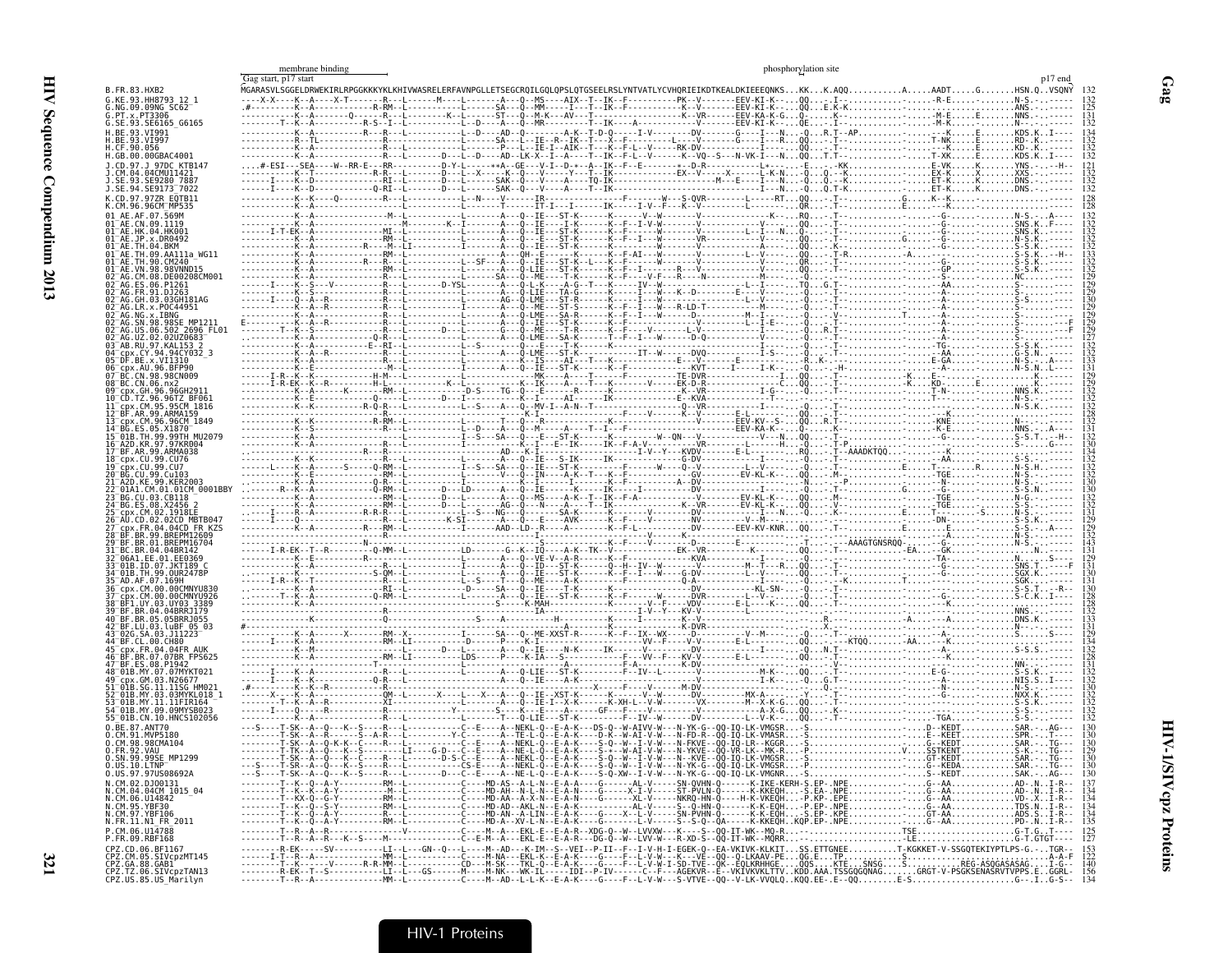<span id="page-11-0"></span>

|                                                                                                                         | p24 start | .<br>PIVONIOGOMVHOAISPRTLNAWVKVVEEKA.FSPEVIPMFSALSEGATPODLNTMLNTVGGHOAAMOMLKETINEEAAEWDRVHPVHAGPIAPGOMREPRGSDIAGTTSTLQEQIGWMTNNPPI.PVGEIYKRWIILGLNKIVRMYSPTSILDIRQGPKEPFR | CyPA binding |  | major homology region<br>294                                |
|-------------------------------------------------------------------------------------------------------------------------|-----------|---------------------------------------------------------------------------------------------------------------------------------------------------------------------------|--------------|--|-------------------------------------------------------------|
| B.FR.83.HXB2<br>A1.AU.03.PS1044 Day0                                                                                    |           |                                                                                                                                                                           |              |  |                                                             |
| A1.CH.03.HIV CH BID V3538<br>A1.ES.06.X2110<br>A1.ES.06.X2110                                                           |           |                                                                                                                                                                           |              |  |                                                             |
| A1.KE.06.06KECst 001                                                                                                    |           |                                                                                                                                                                           |              |  | 294<br>294<br>294<br>290<br>292<br>292<br>292<br>292<br>294 |
| A1.RU.11.11RU6950                                                                                                       |           |                                                                                                                                                                           |              |  |                                                             |
| A1.RW.07.pR463F<br>A1.SE.95.SE8538                                                                                      |           |                                                                                                                                                                           |              |  |                                                             |
| A1.TZ.01.A341<br>A1.UA.01.01UADN139                                                                                     |           |                                                                                                                                                                           |              |  |                                                             |
| A1.UG.07.p191845<br>A1.ZA.04.04ZASK162B1                                                                                |           |                                                                                                                                                                           |              |  |                                                             |
| CD.97.97CDKTB48                                                                                                         |           |                                                                                                                                                                           |              |  | $\frac{299}{300}$                                           |
| A2.CM.01.01CM 1445MV<br>A2.CY.94.94CY017 41                                                                             |           |                                                                                                                                                                           |              |  | $^{290}_{290}$                                              |
| B.AR.04.04AR143170                                                                                                      |           |                                                                                                                                                                           |              |  |                                                             |
| 04.PS1038 Day174<br>B.BO.09.DEMB09B0001                                                                                 |           |                                                                                                                                                                           |              |  |                                                             |
| B.BR.06.06BR1119                                                                                                        |           |                                                                                                                                                                           |              |  |                                                             |
| B.CA. 07.502 1191 03<br>B.CH. 04. HIV CH BID V4408<br>B.CH. 04. HIV CH BID V4408<br>B.CO. 01. PCM001<br>B.CU. 99. Cu19  |           |                                                                                                                                                                           |              |  |                                                             |
|                                                                                                                         |           |                                                                                                                                                                           |              |  |                                                             |
|                                                                                                                         |           |                                                                                                                                                                           |              |  |                                                             |
| B. CY.09. CY266<br>B.DE.04.HIV DE BID V4131                                                                             |           |                                                                                                                                                                           |              |  |                                                             |
| B.DK.07.PMVL 011<br>B.DO.05.05DO 160884                                                                                 |           |                                                                                                                                                                           |              |  |                                                             |
| 09.P2149 3                                                                                                              |           |                                                                                                                                                                           |              |  |                                                             |
| B.FR.08.DEMB08FR002<br>03.03GEMZ004                                                                                     |           |                                                                                                                                                                           |              |  |                                                             |
| 05.05HT 129389<br>B.JM.05.05JM KJ108                                                                                    |           |                                                                                                                                                                           |              |  |                                                             |
| B.JP.05.DR6538                                                                                                          |           |                                                                                                                                                                           |              |  |                                                             |
| B.KR.07.07KYY4                                                                                                          |           |                                                                                                                                                                           |              |  |                                                             |
| B.NL.00.671 00T36<br>B.PE.07.502 2649 wg8<br>B.PY.03.03PY PSP0115<br>B.RU.11.11RU21n                                    |           |                                                                                                                                                                           |              |  |                                                             |
|                                                                                                                         |           |                                                                                                                                                                           |              |  |                                                             |
| B.TH.07.AA040a WG11<br>B.TT.01.01TT CRC50069                                                                            |           |                                                                                                                                                                           |              |  |                                                             |
| B.TW.94.TWCYS LM49<br>B.UA.01.01UAKV167                                                                                 |           |                                                                                                                                                                           |              |  |                                                             |
| B.US.11.ES38<br>B.US.11.ES38<br>B.UY.02.02UY_TSU1290                                                                    |           |                                                                                                                                                                           |              |  |                                                             |
| B. VE. 10. DEMB10VE001                                                                                                  |           |                                                                                                                                                                           |              |  |                                                             |
| B.YE.02.02YE507                                                                                                         |           |                                                                                                                                                                           |              |  |                                                             |
| C.AR.01.ARG4006<br>C.BR.07.DEMC07BR003                                                                                  |           |                                                                                                                                                                           |              |  | 290                                                         |
| C.BW.00.00BW07621<br>C.CN.98.YNRL9840                                                                                   |           |                                                                                                                                                                           |              |  |                                                             |
| C.CY.09.CY260                                                                                                           |           |                                                                                                                                                                           |              |  | 289<br>291<br>295<br>291<br>290<br>2891<br>297              |
| C.ES.07.X2118<br>C.ET.02.02FT<br>02.02ET 288                                                                            |           |                                                                                                                                                                           |              |  |                                                             |
| 03.03GEMZ033                                                                                                            |           |                                                                                                                                                                           |              |  |                                                             |
| 98.98IS002<br>IN.03.024                                                                                                 |           |                                                                                                                                                                           |              |  |                                                             |
| KE.00.KER2010                                                                                                           |           |                                                                                                                                                                           |              |  | $\frac{289}{290}$                                           |
| Č.MM.99.mIDU101 3<br>C.MW.93.93MW 965<br>C.SN.90.90SE_364                                                               |           |                                                                                                                                                                           |              |  | $\frac{290}{289}$                                           |
| C. SN. 99. 9958<br>C. SO. 89. 895M <sup>-145</sup><br>C. TZ. 02. C0178<br>C. US. 98. 98US MSC3018<br>C. UY. 01. TRA3011 |           |                                                                                                                                                                           |              |  |                                                             |
|                                                                                                                         |           |                                                                                                                                                                           |              |  |                                                             |
|                                                                                                                         |           |                                                                                                                                                                           |              |  |                                                             |
| C.YE.02.02YE511<br>C.ZA.10.DEMC10ZA001                                                                                  |           |                                                                                                                                                                           |              |  | 289<br>289<br>289<br>286<br>289<br>292<br>293               |
| C.ZM.02.02ZM108<br>D.CD.83.ELI                                                                                          |           |                                                                                                                                                                           |              |  | 294                                                         |
| D.CM.10.DEMD10CM009                                                                                                     |           |                                                                                                                                                                           |              |  |                                                             |
| D.CY.06.CY163                                                                                                           |           |                                                                                                                                                                           |              |  | 293<br>294<br>294<br>294<br>294<br>294<br>292<br>294<br>292 |
| D.KE.97.ML415 2<br>D.KR.04.04KBH8<br>D.SN.90.SE365                                                                      |           |                                                                                                                                                                           |              |  |                                                             |
| D.TD.99.MN011                                                                                                           |           |                                                                                                                                                                           |              |  |                                                             |
| D.TZ.01.A280<br>D.UG.08.p191859                                                                                         |           |                                                                                                                                                                           |              |  |                                                             |
| 02.02YE516                                                                                                              |           |                                                                                                                                                                           |              |  |                                                             |
| D.ZA.90.R1<br>F1.A0.06.A0 06 ANG125                                                                                     |           |                                                                                                                                                                           |              |  |                                                             |
| .02.ARE933                                                                                                              |           |                                                                                                                                                                           |              |  | $\frac{257}{290}$                                           |
| F1.BE.93.VI850<br>F1.BR.07.07BR844                                                                                      |           |                                                                                                                                                                           |              |  | 290<br>290<br>295<br>290<br>290                             |
| F1.CY.08.CY222<br>.11.DEMF110ES001                                                                                      |           |                                                                                                                                                                           |              |  |                                                             |
| 93.FIN9363.                                                                                                             |           |                                                                                                                                                                           |              |  |                                                             |
| .96.96FR MP411<br>F1.RO.96.BCI R07                                                                                      |           |                                                                                                                                                                           |              |  | 292<br>292<br>290<br>290<br>296                             |
| $.08.088 - 845$                                                                                                         |           |                                                                                                                                                                           |              |  |                                                             |
| F2.CM.10.DEMF210CM007<br>F2.CM.97.CM53657                                                                               |           |                                                                                                                                                                           |              |  | $\frac{290}{288}$                                           |
| 96.DRCBL                                                                                                                |           |                                                                                                                                                                           |              |  | 287                                                         |
| 10.DEMG10CM008<br>CN.08.GX 2084 08                                                                                      |           |                                                                                                                                                                           |              |  | $\frac{291}{294}$                                           |
| G.CU.99.Cu74<br>G.ES.09.X2634 2<br>G.GH.03.03GH175G                                                                     |           |                                                                                                                                                                           |              |  |                                                             |
|                                                                                                                         |           |                                                                                                                                                                           |              |  | $\frac{293}{293}$                                           |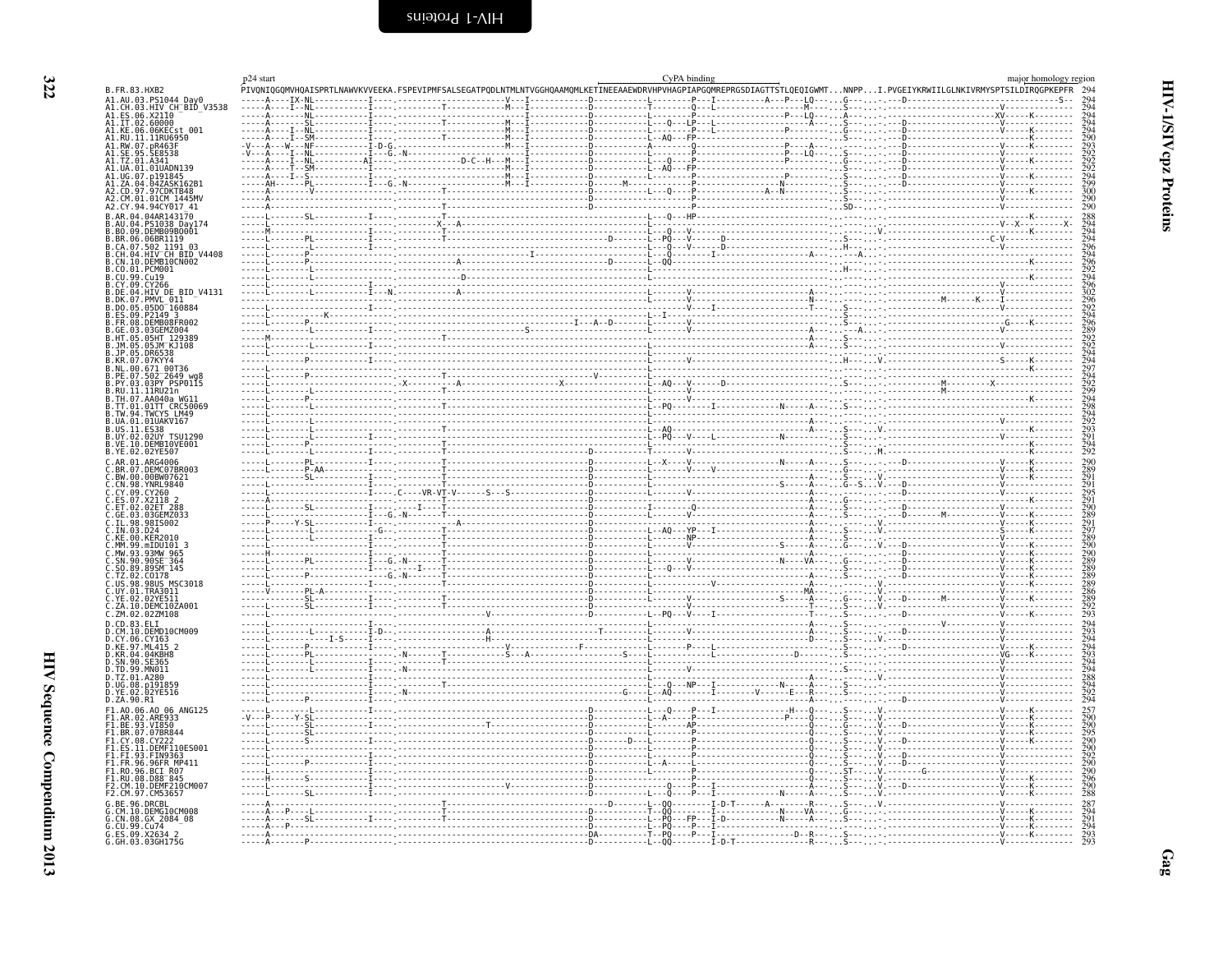|                                                                                               | p24 start |                                                                                                                                                                           | CvPA binding |  | major homology regior |
|-----------------------------------------------------------------------------------------------|-----------|---------------------------------------------------------------------------------------------------------------------------------------------------------------------------|--------------|--|-----------------------|
| <b>B.FR.83.HXB2</b>                                                                           |           | .<br>PIVQNIQGQMVHQAISPRTLNAWVKVVEEKA.FSPEVIPMFSALSEGATPQDLNTMLNTVGGHQAAMQMLKETINEEAAEWDRVHPVHAGPIAPGQMREPRGSDIAGTTSTLQEQIGWMTNNPPI.PVGEIYKRWIILGLNKIVRMYSPTSILDIRQGPKEPFR |              |  |                       |
| G.KE.93.HH8793 12 1<br>G.NG.09.09NG_SC62                                                      |           |                                                                                                                                                                           |              |  |                       |
| $G.PT \times PT306$                                                                           |           |                                                                                                                                                                           |              |  |                       |
| G.SE.93.SE6165_G6165<br>H.BE.93.VI991                                                         |           |                                                                                                                                                                           |              |  |                       |
| H.BE.93.VI997<br>H.CF.90.056                                                                  |           |                                                                                                                                                                           |              |  |                       |
| H.GB.00.00GBAC4001                                                                            |           |                                                                                                                                                                           |              |  |                       |
| .97.J 97DC KTB147                                                                             |           |                                                                                                                                                                           |              |  |                       |
| 04CMU1142                                                                                     |           |                                                                                                                                                                           |              |  |                       |
| .SE.94.SE9173 <sup>-</sup> 7022                                                               |           |                                                                                                                                                                           |              |  |                       |
| CD.97.97ZR EQTB11                                                                             |           |                                                                                                                                                                           |              |  |                       |
| .CM.96.96CM_MP535                                                                             |           |                                                                                                                                                                           |              |  |                       |
|                                                                                               |           |                                                                                                                                                                           |              |  |                       |
| 91 <sup>—</sup> АЕ.НК.04.НК00                                                                 |           |                                                                                                                                                                           |              |  |                       |
|                                                                                               |           |                                                                                                                                                                           |              |  |                       |
| 91 <sup>-</sup> AE.TH.09.AA111a_WG11<br>91 <sup>-</sup> AE.TH.90.CM240                        |           |                                                                                                                                                                           |              |  |                       |
|                                                                                               |           |                                                                                                                                                                           |              |  |                       |
|                                                                                               |           |                                                                                                                                                                           |              |  |                       |
|                                                                                               |           |                                                                                                                                                                           |              |  |                       |
| .R.x.POC44951                                                                                 |           |                                                                                                                                                                           |              |  |                       |
|                                                                                               |           |                                                                                                                                                                           |              |  |                       |
| .98.98SE MP1211<br>.06.502 2696 FL<br>.02.02UZ0683<br>2696 FL01                               |           |                                                                                                                                                                           |              |  |                       |
|                                                                                               |           |                                                                                                                                                                           |              |  |                       |
| cpx.CY.94.94CY032 3                                                                           |           |                                                                                                                                                                           |              |  |                       |
| DF.BE.x.VI1310<br>، AU 96 BFP90 ،                                                             |           |                                                                                                                                                                           |              |  |                       |
| CN.98.98CN009                                                                                 |           |                                                                                                                                                                           |              |  |                       |
| GH 96 96GH2911                                                                                |           |                                                                                                                                                                           |              |  |                       |
| 96.96TZ BF061<br>$\overline{c}$ px. $\overline{c}$ M.95.95 $\overline{c}$ M $\overline{1816}$ |           |                                                                                                                                                                           |              |  |                       |
| AR.99.ARMA159                                                                                 |           |                                                                                                                                                                           |              |  |                       |
|                                                                                               |           |                                                                                                                                                                           |              |  |                       |
|                                                                                               |           |                                                                                                                                                                           |              |  |                       |
| 99.ARMA038                                                                                    |           |                                                                                                                                                                           |              |  |                       |
|                                                                                               |           |                                                                                                                                                                           |              |  |                       |
|                                                                                               |           |                                                                                                                                                                           |              |  |                       |
|                                                                                               |           |                                                                                                                                                                           |              |  |                       |
|                                                                                               |           |                                                                                                                                                                           |              |  |                       |
|                                                                                               |           |                                                                                                                                                                           |              |  |                       |
|                                                                                               |           |                                                                                                                                                                           |              |  |                       |
| 01.BREPM16704                                                                                 |           |                                                                                                                                                                           |              |  |                       |
| 04 04RR142                                                                                    |           |                                                                                                                                                                           |              |  |                       |
| 06A1.EE.01.EE0369                                                                             |           |                                                                                                                                                                           |              |  |                       |
|                                                                                               |           |                                                                                                                                                                           |              |  |                       |
|                                                                                               |           |                                                                                                                                                                           |              |  |                       |
| CM.00.00CMNYU926                                                                              |           |                                                                                                                                                                           |              |  |                       |
| 3R.04.04BRRJ179                                                                               |           |                                                                                                                                                                           |              |  |                       |
| .BR.05.05BRRJ055<br>03. LUBE 05                                                               |           |                                                                                                                                                                           |              |  |                       |
|                                                                                               |           |                                                                                                                                                                           |              |  |                       |
|                                                                                               |           |                                                                                                                                                                           |              |  |                       |
|                                                                                               |           |                                                                                                                                                                           |              |  |                       |
| 8 <sup>-</sup> 01B.MY.07.07MYKT02                                                             |           |                                                                                                                                                                           |              |  |                       |
|                                                                                               |           |                                                                                                                                                                           |              |  |                       |
| MY.03.03MYKL018<br>MY.11.11FIR164                                                             |           |                                                                                                                                                                           |              |  |                       |
|                                                                                               |           |                                                                                                                                                                           |              |  |                       |
| 55 <sup>-</sup> 01B.CN.10.HNCS102056<br>0.BE.87.ANT70                                         |           |                                                                                                                                                                           |              |  |                       |
| .CM.91.MVP5180                                                                                |           |                                                                                                                                                                           |              |  |                       |
| 0.CM.98.98CMA104                                                                              |           |                                                                                                                                                                           |              |  |                       |
| SN.99.99SE MP1299                                                                             |           |                                                                                                                                                                           |              |  |                       |
| 0.US.97.97US08692A                                                                            |           |                                                                                                                                                                           |              |  |                       |
|                                                                                               |           |                                                                                                                                                                           |              |  |                       |
| .CM.06.U14842                                                                                 |           |                                                                                                                                                                           |              |  |                       |
| CM 95 YRE30<br>N.CM.97.YBF106                                                                 |           |                                                                                                                                                                           |              |  |                       |
| N.FR.11.N1 FR 2011                                                                            |           |                                                                                                                                                                           |              |  |                       |
| P.CM.06.U14788<br>P.FR.09.RBF168                                                              |           |                                                                                                                                                                           |              |  |                       |
| CPZ.CD.06.BF1167                                                                              |           |                                                                                                                                                                           |              |  |                       |
| CPZ.CM.05.SIVCpzMT145<br>CPZ.GA.88.GAB1<br>CPZ.TZ.06.SIVCpzTAN13<br>CPZ.US.85.US_Marilyn      |           |                                                                                                                                                                           |              |  |                       |
|                                                                                               |           |                                                                                                                                                                           |              |  |                       |
|                                                                                               |           |                                                                                                                                                                           |              |  |                       |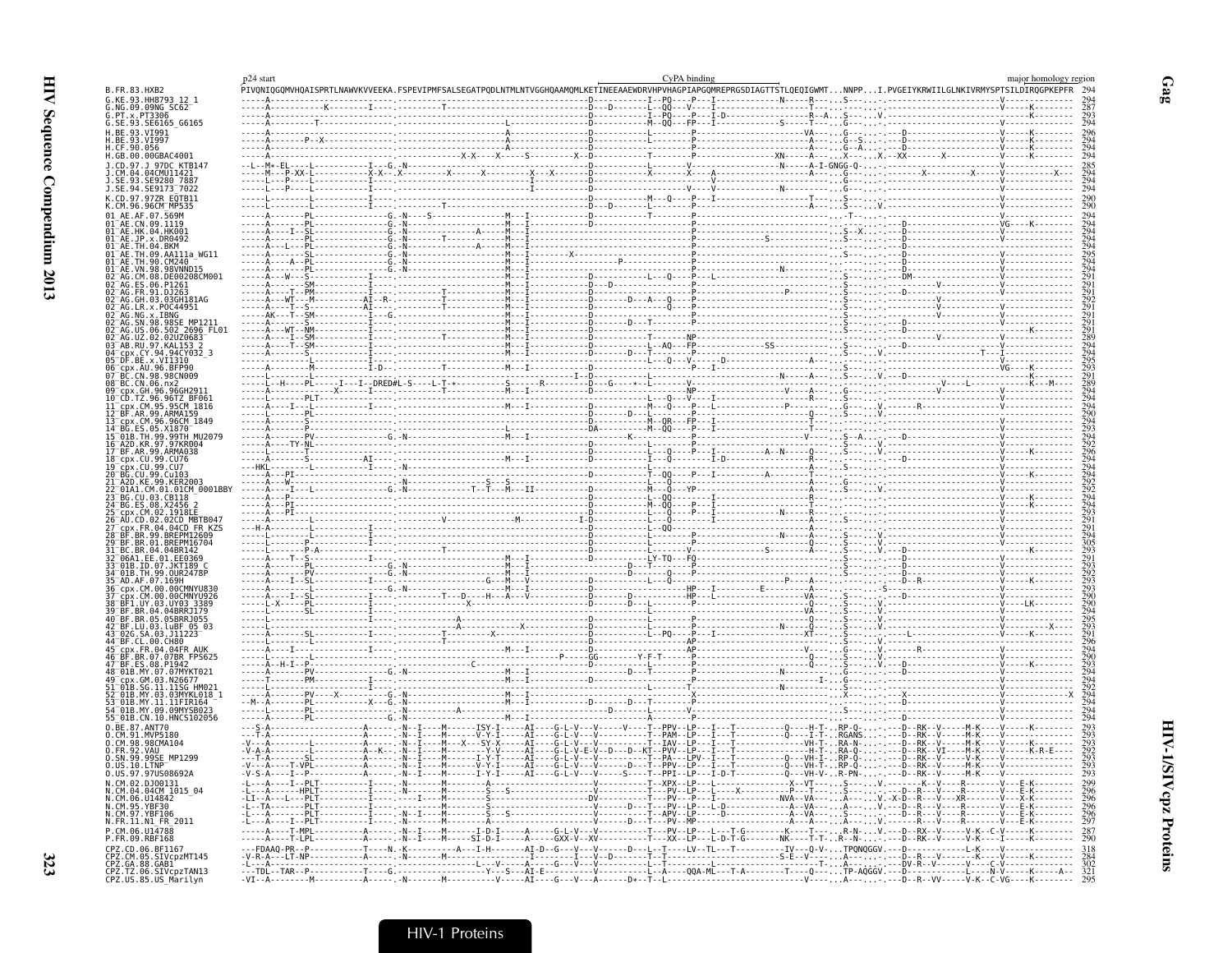|                                                     | bomology region p7 end_p1 start p2 start p2 start p2 end_p7 start p2 end_p7 start Development p2 end_p7 start Development p2 end_p7 end_p1 start p2 end_p7 end_p1 start p2 end_p7 end_p1 start p2 end_p7 end_p1 start p2 end_p<br>major homology region |  |  |  |
|-----------------------------------------------------|---------------------------------------------------------------------------------------------------------------------------------------------------------------------------------------------------------------------------------------------------------|--|--|--|
| B.FR.83.HXB2                                        |                                                                                                                                                                                                                                                         |  |  |  |
| 03.HIV CH BID V3538                                 |                                                                                                                                                                                                                                                         |  |  |  |
| 06.X2110<br>IT.02.60000                             |                                                                                                                                                                                                                                                         |  |  |  |
| .06.06KECst 001                                     |                                                                                                                                                                                                                                                         |  |  |  |
| 11.11RU6950                                         |                                                                                                                                                                                                                                                         |  |  |  |
|                                                     |                                                                                                                                                                                                                                                         |  |  |  |
|                                                     |                                                                                                                                                                                                                                                         |  |  |  |
|                                                     |                                                                                                                                                                                                                                                         |  |  |  |
|                                                     |                                                                                                                                                                                                                                                         |  |  |  |
|                                                     |                                                                                                                                                                                                                                                         |  |  |  |
|                                                     |                                                                                                                                                                                                                                                         |  |  |  |
|                                                     |                                                                                                                                                                                                                                                         |  |  |  |
| DEMB09B0001.                                        |                                                                                                                                                                                                                                                         |  |  |  |
| .06BR1119<br>1191 03                                |                                                                                                                                                                                                                                                         |  |  |  |
| .502_1191_03<br>.HIV CH_BID_V4408                   |                                                                                                                                                                                                                                                         |  |  |  |
| DEMB10CN002.                                        |                                                                                                                                                                                                                                                         |  |  |  |
|                                                     |                                                                                                                                                                                                                                                         |  |  |  |
| DE.04.HIV DE BID V4131                              |                                                                                                                                                                                                                                                         |  |  |  |
|                                                     |                                                                                                                                                                                                                                                         |  |  |  |
| 05D0 160884                                         |                                                                                                                                                                                                                                                         |  |  |  |
|                                                     |                                                                                                                                                                                                                                                         |  |  |  |
|                                                     |                                                                                                                                                                                                                                                         |  |  |  |
|                                                     |                                                                                                                                                                                                                                                         |  |  |  |
|                                                     |                                                                                                                                                                                                                                                         |  |  |  |
|                                                     |                                                                                                                                                                                                                                                         |  |  |  |
| $02^-2649$ W<br>03PY PSP0115                        |                                                                                                                                                                                                                                                         |  |  |  |
| .11RU21n                                            |                                                                                                                                                                                                                                                         |  |  |  |
|                                                     |                                                                                                                                                                                                                                                         |  |  |  |
| 01TT CRC50069                                       |                                                                                                                                                                                                                                                         |  |  |  |
| .01UAKV167                                          |                                                                                                                                                                                                                                                         |  |  |  |
|                                                     |                                                                                                                                                                                                                                                         |  |  |  |
|                                                     |                                                                                                                                                                                                                                                         |  |  |  |
| YE.02.02YE507                                       |                                                                                                                                                                                                                                                         |  |  |  |
| <b>FMC07BR00</b>                                    |                                                                                                                                                                                                                                                         |  |  |  |
|                                                     |                                                                                                                                                                                                                                                         |  |  |  |
| YNRL9840                                            |                                                                                                                                                                                                                                                         |  |  |  |
|                                                     |                                                                                                                                                                                                                                                         |  |  |  |
|                                                     |                                                                                                                                                                                                                                                         |  |  |  |
|                                                     |                                                                                                                                                                                                                                                         |  |  |  |
|                                                     |                                                                                                                                                                                                                                                         |  |  |  |
| .mIDU101 3                                          |                                                                                                                                                                                                                                                         |  |  |  |
| 90SE <sup>-364</sup>                                |                                                                                                                                                                                                                                                         |  |  |  |
| 89SM <sup>-145</sup>                                |                                                                                                                                                                                                                                                         |  |  |  |
| C0178<br>.98US MSC3018                              |                                                                                                                                                                                                                                                         |  |  |  |
|                                                     |                                                                                                                                                                                                                                                         |  |  |  |
| DEMC10ZA001.                                        |                                                                                                                                                                                                                                                         |  |  |  |
| ZM.02.02ZM108                                       |                                                                                                                                                                                                                                                         |  |  |  |
| .DEMD10CM009                                        |                                                                                                                                                                                                                                                         |  |  |  |
| .06.CY163                                           |                                                                                                                                                                                                                                                         |  |  |  |
| ML415<br>.04KBHF                                    |                                                                                                                                                                                                                                                         |  |  |  |
|                                                     |                                                                                                                                                                                                                                                         |  |  |  |
|                                                     |                                                                                                                                                                                                                                                         |  |  |  |
|                                                     |                                                                                                                                                                                                                                                         |  |  |  |
|                                                     |                                                                                                                                                                                                                                                         |  |  |  |
| .ZA.90.R1                                           |                                                                                                                                                                                                                                                         |  |  |  |
|                                                     |                                                                                                                                                                                                                                                         |  |  |  |
|                                                     |                                                                                                                                                                                                                                                         |  |  |  |
|                                                     |                                                                                                                                                                                                                                                         |  |  |  |
|                                                     |                                                                                                                                                                                                                                                         |  |  |  |
| .96.96FR MP411                                      |                                                                                                                                                                                                                                                         |  |  |  |
| BCI_R07<br>.08.D88 <sup>-</sup> 845                 |                                                                                                                                                                                                                                                         |  |  |  |
| DEMF210CM007                                        |                                                                                                                                                                                                                                                         |  |  |  |
|                                                     |                                                                                                                                                                                                                                                         |  |  |  |
|                                                     |                                                                                                                                                                                                                                                         |  |  |  |
| CM.10.DEMG10CM008<br>CN.08.GX 2084_08<br>CU.99.Cu74 |                                                                                                                                                                                                                                                         |  |  |  |
|                                                     |                                                                                                                                                                                                                                                         |  |  |  |
| ES.09.X2634 2<br>GH.03.03GH175G                     |                                                                                                                                                                                                                                                         |  |  |  |

<span id="page-13-0"></span>HIV-1/SIV cpz Proteins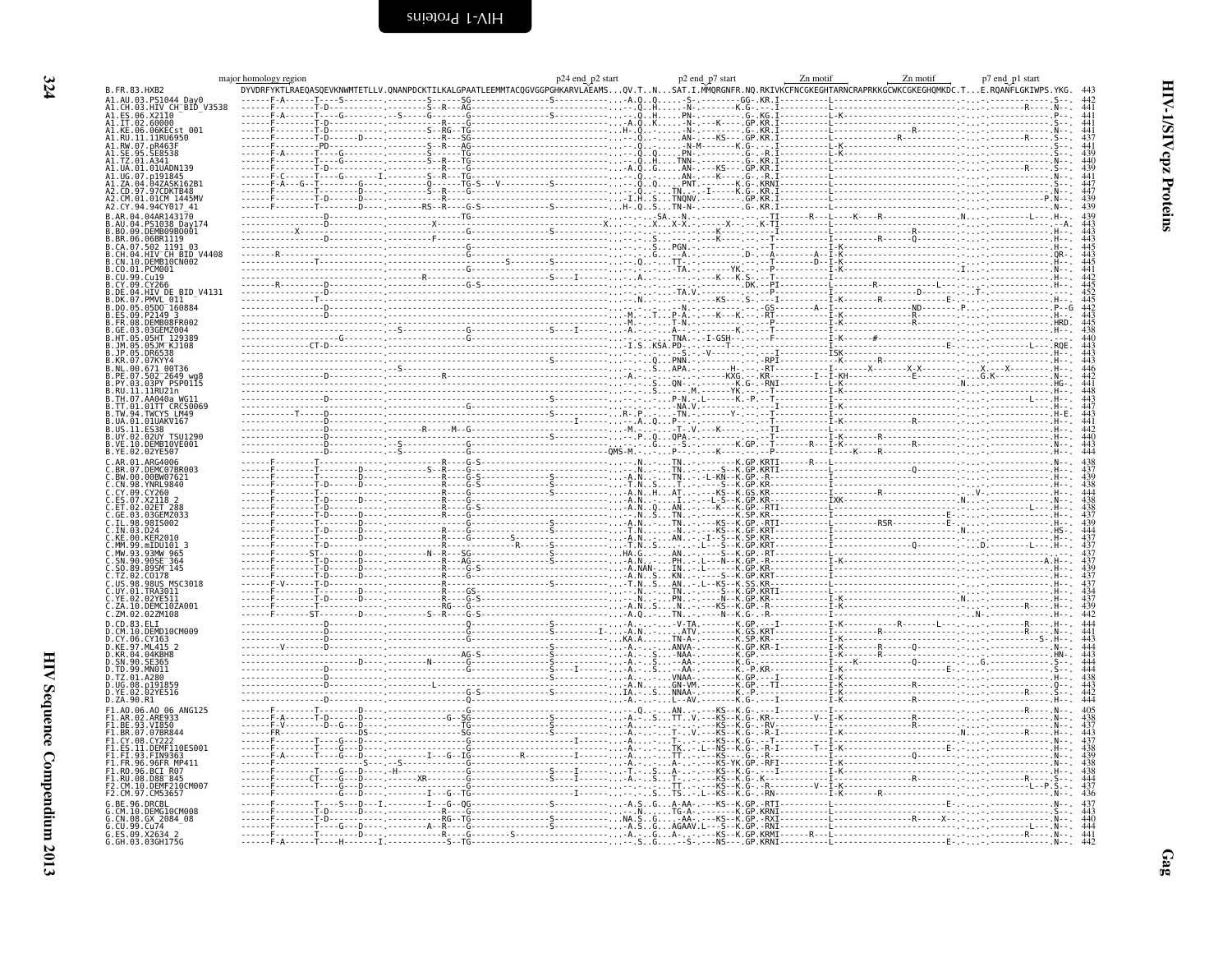|                                                                                  | major homology region |  | P24 end_p2 start p2 end_p7 start p2 end_p7 start p2 end_p7 start p2 end_p7 start p2 end_p7 start p2 end_p7 start p2 end_p7 start p2 end_p1 start p2 end_p1 start p2 end_p1 start p2 end_p1 start p2 end_p1 start p2 end_p1 sta                                                                                                                                                                                                                        |  |  |                                                                                                                                                                                                                                                                                                                                                          |  |
|----------------------------------------------------------------------------------|-----------------------|--|-------------------------------------------------------------------------------------------------------------------------------------------------------------------------------------------------------------------------------------------------------------------------------------------------------------------------------------------------------------------------------------------------------------------------------------------------------|--|--|----------------------------------------------------------------------------------------------------------------------------------------------------------------------------------------------------------------------------------------------------------------------------------------------------------------------------------------------------------|--|
| B.FR.83.HXB2                                                                     |                       |  | $\begin{bmatrix} \textbf{YK} \textbf{T} = \textbf{0} & \textbf{0} & \textbf{0} & \textbf{0} & \textbf{0} & \textbf{0} & \textbf{0} & \textbf{0} & \textbf{0} & \textbf{0} & \textbf{0} & \textbf{0} & \textbf{0} & \textbf{0} & \textbf{0} & \textbf{0} & \textbf{0} & \textbf{0} & \textbf{0} & \textbf{0} & \textbf{0} & \textbf{0} & \textbf{0} & \textbf{0} & \textbf{0} & \textbf{0} & \textbf{0} & \textbf{0} & \textbf{0$                      |  |  |                                                                                                                                                                                                                                                                                                                                                          |  |
| NG.09.09NG SC62                                                                  |                       |  |                                                                                                                                                                                                                                                                                                                                                                                                                                                       |  |  |                                                                                                                                                                                                                                                                                                                                                          |  |
| x.PT3306                                                                         |                       |  |                                                                                                                                                                                                                                                                                                                                                                                                                                                       |  |  |                                                                                                                                                                                                                                                                                                                                                          |  |
| G.SE.93.SE6165 G6165                                                             |                       |  |                                                                                                                                                                                                                                                                                                                                                                                                                                                       |  |  |                                                                                                                                                                                                                                                                                                                                                          |  |
| 93.VT991                                                                         |                       |  |                                                                                                                                                                                                                                                                                                                                                                                                                                                       |  |  |                                                                                                                                                                                                                                                                                                                                                          |  |
|                                                                                  |                       |  |                                                                                                                                                                                                                                                                                                                                                                                                                                                       |  |  |                                                                                                                                                                                                                                                                                                                                                          |  |
| H.GB.00.00GBAC4001                                                               |                       |  |                                                                                                                                                                                                                                                                                                                                                                                                                                                       |  |  |                                                                                                                                                                                                                                                                                                                                                          |  |
| 97DC KTB14                                                                       |                       |  |                                                                                                                                                                                                                                                                                                                                                                                                                                                       |  |  |                                                                                                                                                                                                                                                                                                                                                          |  |
|                                                                                  |                       |  |                                                                                                                                                                                                                                                                                                                                                                                                                                                       |  |  |                                                                                                                                                                                                                                                                                                                                                          |  |
| 5E9173 7022                                                                      |                       |  |                                                                                                                                                                                                                                                                                                                                                                                                                                                       |  |  |                                                                                                                                                                                                                                                                                                                                                          |  |
|                                                                                  |                       |  |                                                                                                                                                                                                                                                                                                                                                                                                                                                       |  |  |                                                                                                                                                                                                                                                                                                                                                          |  |
|                                                                                  |                       |  |                                                                                                                                                                                                                                                                                                                                                                                                                                                       |  |  |                                                                                                                                                                                                                                                                                                                                                          |  |
|                                                                                  |                       |  |                                                                                                                                                                                                                                                                                                                                                                                                                                                       |  |  |                                                                                                                                                                                                                                                                                                                                                          |  |
|                                                                                  |                       |  |                                                                                                                                                                                                                                                                                                                                                                                                                                                       |  |  |                                                                                                                                                                                                                                                                                                                                                          |  |
|                                                                                  |                       |  |                                                                                                                                                                                                                                                                                                                                                                                                                                                       |  |  |                                                                                                                                                                                                                                                                                                                                                          |  |
|                                                                                  |                       |  |                                                                                                                                                                                                                                                                                                                                                                                                                                                       |  |  |                                                                                                                                                                                                                                                                                                                                                          |  |
| .AA111a WG11                                                                     |                       |  |                                                                                                                                                                                                                                                                                                                                                                                                                                                       |  |  |                                                                                                                                                                                                                                                                                                                                                          |  |
|                                                                                  |                       |  |                                                                                                                                                                                                                                                                                                                                                                                                                                                       |  |  |                                                                                                                                                                                                                                                                                                                                                          |  |
|                                                                                  |                       |  |                                                                                                                                                                                                                                                                                                                                                                                                                                                       |  |  |                                                                                                                                                                                                                                                                                                                                                          |  |
|                                                                                  |                       |  |                                                                                                                                                                                                                                                                                                                                                                                                                                                       |  |  |                                                                                                                                                                                                                                                                                                                                                          |  |
|                                                                                  |                       |  |                                                                                                                                                                                                                                                                                                                                                                                                                                                       |  |  | $\begin{minipage}{0.99\textwidth} \begin{tabular}{ c c c } \hline 1 & & . \\ \hline 1 & & . \\ \hline 1 & & . \\ \hline 1 & & . \\ \hline 1 & & . \\ \hline 1 & & . \\ \hline 1 & & . \\ \hline 1 & & . \\ \hline 1 & & . \\ \hline 1 & & . \\ \hline 1 & & . \\ \hline 1 & & . \\ \hline 1 & & . \\ \hline 1 & & . \\ \hline 1 & & . \\ \hline 1 & & .$ |  |
|                                                                                  |                       |  |                                                                                                                                                                                                                                                                                                                                                                                                                                                       |  |  |                                                                                                                                                                                                                                                                                                                                                          |  |
|                                                                                  |                       |  |                                                                                                                                                                                                                                                                                                                                                                                                                                                       |  |  |                                                                                                                                                                                                                                                                                                                                                          |  |
| 2696 FL01                                                                        |                       |  |                                                                                                                                                                                                                                                                                                                                                                                                                                                       |  |  |                                                                                                                                                                                                                                                                                                                                                          |  |
|                                                                                  |                       |  |                                                                                                                                                                                                                                                                                                                                                                                                                                                       |  |  |                                                                                                                                                                                                                                                                                                                                                          |  |
|                                                                                  |                       |  |                                                                                                                                                                                                                                                                                                                                                                                                                                                       |  |  |                                                                                                                                                                                                                                                                                                                                                          |  |
|                                                                                  |                       |  |                                                                                                                                                                                                                                                                                                                                                                                                                                                       |  |  |                                                                                                                                                                                                                                                                                                                                                          |  |
| AU.96.BFP90<br>N.98.98CN009                                                      |                       |  | $\begin{tabular}{ c c c c c } \hline \multicolumn{3}{ c }{\hline \multicolumn{3}{ c }{\hline \multicolumn{3}{ c }{\hline \multicolumn{3}{ c }{\hline \multicolumn{3}{ c }{\hline \multicolumn{3}{ c }{\hline \multicolumn{3}{ c }{\hline \multicolumn{3}{ c }{\hline \multicolumn{3}{ c }{\hline \multicolumn{3}{ c }{\hline \multicolumn{3}{ c }{\hline \multicolumn{3}{ c }{\hline \multicolumn{3}{ c }{\hline \multicolumn{3}{ c }{\hline \multic$ |  |  |                                                                                                                                                                                                                                                                                                                                                          |  |
|                                                                                  |                       |  |                                                                                                                                                                                                                                                                                                                                                                                                                                                       |  |  |                                                                                                                                                                                                                                                                                                                                                          |  |
|                                                                                  |                       |  |                                                                                                                                                                                                                                                                                                                                                                                                                                                       |  |  |                                                                                                                                                                                                                                                                                                                                                          |  |
|                                                                                  |                       |  |                                                                                                                                                                                                                                                                                                                                                                                                                                                       |  |  |                                                                                                                                                                                                                                                                                                                                                          |  |
|                                                                                  |                       |  |                                                                                                                                                                                                                                                                                                                                                                                                                                                       |  |  |                                                                                                                                                                                                                                                                                                                                                          |  |
| 99.ARMA159                                                                       |                       |  |                                                                                                                                                                                                                                                                                                                                                                                                                                                       |  |  |                                                                                                                                                                                                                                                                                                                                                          |  |
|                                                                                  |                       |  |                                                                                                                                                                                                                                                                                                                                                                                                                                                       |  |  |                                                                                                                                                                                                                                                                                                                                                          |  |
|                                                                                  |                       |  |                                                                                                                                                                                                                                                                                                                                                                                                                                                       |  |  |                                                                                                                                                                                                                                                                                                                                                          |  |
| .ARMA038                                                                         |                       |  |                                                                                                                                                                                                                                                                                                                                                                                                                                                       |  |  |                                                                                                                                                                                                                                                                                                                                                          |  |
|                                                                                  |                       |  |                                                                                                                                                                                                                                                                                                                                                                                                                                                       |  |  |                                                                                                                                                                                                                                                                                                                                                          |  |
|                                                                                  |                       |  |                                                                                                                                                                                                                                                                                                                                                                                                                                                       |  |  |                                                                                                                                                                                                                                                                                                                                                          |  |
|                                                                                  |                       |  |                                                                                                                                                                                                                                                                                                                                                                                                                                                       |  |  |                                                                                                                                                                                                                                                                                                                                                          |  |
| 01CM 0001BBY                                                                     |                       |  |                                                                                                                                                                                                                                                                                                                                                                                                                                                       |  |  |                                                                                                                                                                                                                                                                                                                                                          |  |
|                                                                                  |                       |  |                                                                                                                                                                                                                                                                                                                                                                                                                                                       |  |  |                                                                                                                                                                                                                                                                                                                                                          |  |
|                                                                                  |                       |  |                                                                                                                                                                                                                                                                                                                                                                                                                                                       |  |  |                                                                                                                                                                                                                                                                                                                                                          |  |
|                                                                                  |                       |  |                                                                                                                                                                                                                                                                                                                                                                                                                                                       |  |  |                                                                                                                                                                                                                                                                                                                                                          |  |
|                                                                                  |                       |  |                                                                                                                                                                                                                                                                                                                                                                                                                                                       |  |  |                                                                                                                                                                                                                                                                                                                                                          |  |
|                                                                                  |                       |  |                                                                                                                                                                                                                                                                                                                                                                                                                                                       |  |  |                                                                                                                                                                                                                                                                                                                                                          |  |
|                                                                                  |                       |  |                                                                                                                                                                                                                                                                                                                                                                                                                                                       |  |  |                                                                                                                                                                                                                                                                                                                                                          |  |
|                                                                                  |                       |  |                                                                                                                                                                                                                                                                                                                                                                                                                                                       |  |  |                                                                                                                                                                                                                                                                                                                                                          |  |
|                                                                                  |                       |  |                                                                                                                                                                                                                                                                                                                                                                                                                                                       |  |  |                                                                                                                                                                                                                                                                                                                                                          |  |
|                                                                                  |                       |  |                                                                                                                                                                                                                                                                                                                                                                                                                                                       |  |  |                                                                                                                                                                                                                                                                                                                                                          |  |
|                                                                                  |                       |  |                                                                                                                                                                                                                                                                                                                                                                                                                                                       |  |  |                                                                                                                                                                                                                                                                                                                                                          |  |
|                                                                                  |                       |  |                                                                                                                                                                                                                                                                                                                                                                                                                                                       |  |  |                                                                                                                                                                                                                                                                                                                                                          |  |
|                                                                                  |                       |  |                                                                                                                                                                                                                                                                                                                                                                                                                                                       |  |  |                                                                                                                                                                                                                                                                                                                                                          |  |
| 04 04RRR1179<br>.05BRR.1055                                                      |                       |  |                                                                                                                                                                                                                                                                                                                                                                                                                                                       |  |  |                                                                                                                                                                                                                                                                                                                                                          |  |
|                                                                                  |                       |  |                                                                                                                                                                                                                                                                                                                                                                                                                                                       |  |  |                                                                                                                                                                                                                                                                                                                                                          |  |
|                                                                                  |                       |  |                                                                                                                                                                                                                                                                                                                                                                                                                                                       |  |  |                                                                                                                                                                                                                                                                                                                                                          |  |
|                                                                                  |                       |  |                                                                                                                                                                                                                                                                                                                                                                                                                                                       |  |  |                                                                                                                                                                                                                                                                                                                                                          |  |
|                                                                                  |                       |  | $\begin{picture}(100,100)(0,0) \put(0,0){\vector(1,0){100}} \put(0,0){\vector(1,0){100}} \put(0,0){\vector(1,0){100}} \put(0,0){\vector(1,0){100}} \put(0,0){\vector(1,0){100}} \put(0,0){\vector(1,0){100}} \put(0,0){\vector(1,0){100}} \put(0,0){\vector(1,0){100}} \put(0,0){\vector(1,0){100}} \put(0,0){\vector(1,0){100}} \put(0,0){\vector(1,0){100}} \put(0,$                                                                                |  |  |                                                                                                                                                                                                                                                                                                                                                          |  |
|                                                                                  |                       |  |                                                                                                                                                                                                                                                                                                                                                                                                                                                       |  |  |                                                                                                                                                                                                                                                                                                                                                          |  |
|                                                                                  |                       |  |                                                                                                                                                                                                                                                                                                                                                                                                                                                       |  |  |                                                                                                                                                                                                                                                                                                                                                          |  |
|                                                                                  |                       |  |                                                                                                                                                                                                                                                                                                                                                                                                                                                       |  |  |                                                                                                                                                                                                                                                                                                                                                          |  |
|                                                                                  |                       |  |                                                                                                                                                                                                                                                                                                                                                                                                                                                       |  |  |                                                                                                                                                                                                                                                                                                                                                          |  |
| 11.11FTR164                                                                      |                       |  |                                                                                                                                                                                                                                                                                                                                                                                                                                                       |  |  |                                                                                                                                                                                                                                                                                                                                                          |  |
| 01B.CN.10.HNCS102056                                                             |                       |  |                                                                                                                                                                                                                                                                                                                                                                                                                                                       |  |  |                                                                                                                                                                                                                                                                                                                                                          |  |
|                                                                                  |                       |  |                                                                                                                                                                                                                                                                                                                                                                                                                                                       |  |  |                                                                                                                                                                                                                                                                                                                                                          |  |
|                                                                                  |                       |  |                                                                                                                                                                                                                                                                                                                                                                                                                                                       |  |  |                                                                                                                                                                                                                                                                                                                                                          |  |
| .98CMA104                                                                        |                       |  |                                                                                                                                                                                                                                                                                                                                                                                                                                                       |  |  |                                                                                                                                                                                                                                                                                                                                                          |  |
|                                                                                  |                       |  |                                                                                                                                                                                                                                                                                                                                                                                                                                                       |  |  |                                                                                                                                                                                                                                                                                                                                                          |  |
|                                                                                  |                       |  |                                                                                                                                                                                                                                                                                                                                                                                                                                                       |  |  |                                                                                                                                                                                                                                                                                                                                                          |  |
| .97.97US08692A                                                                   |                       |  |                                                                                                                                                                                                                                                                                                                                                                                                                                                       |  |  |                                                                                                                                                                                                                                                                                                                                                          |  |
| 94CM 1015 04                                                                     |                       |  |                                                                                                                                                                                                                                                                                                                                                                                                                                                       |  |  |                                                                                                                                                                                                                                                                                                                                                          |  |
|                                                                                  |                       |  |                                                                                                                                                                                                                                                                                                                                                                                                                                                       |  |  |                                                                                                                                                                                                                                                                                                                                                          |  |
|                                                                                  |                       |  |                                                                                                                                                                                                                                                                                                                                                                                                                                                       |  |  |                                                                                                                                                                                                                                                                                                                                                          |  |
|                                                                                  |                       |  |                                                                                                                                                                                                                                                                                                                                                                                                                                                       |  |  |                                                                                                                                                                                                                                                                                                                                                          |  |
| J. FR. 11<br>N1_FR_2011                                                          |                       |  |                                                                                                                                                                                                                                                                                                                                                                                                                                                       |  |  |                                                                                                                                                                                                                                                                                                                                                          |  |
|                                                                                  |                       |  |                                                                                                                                                                                                                                                                                                                                                                                                                                                       |  |  |                                                                                                                                                                                                                                                                                                                                                          |  |
| BF1167                                                                           |                       |  |                                                                                                                                                                                                                                                                                                                                                                                                                                                       |  |  |                                                                                                                                                                                                                                                                                                                                                          |  |
| SIVcpzMT145                                                                      |                       |  |                                                                                                                                                                                                                                                                                                                                                                                                                                                       |  |  |                                                                                                                                                                                                                                                                                                                                                          |  |
| CPZ.GA.88.GAB1<br>CPZ.GA.88.GAB1<br>CPZ.TZ.06.SIVcpzTAN1<br>CPZ.US.85.US_Marilyn |                       |  |                                                                                                                                                                                                                                                                                                                                                                                                                                                       |  |  |                                                                                                                                                                                                                                                                                                                                                          |  |
|                                                                                  |                       |  |                                                                                                                                                                                                                                                                                                                                                                                                                                                       |  |  |                                                                                                                                                                                                                                                                                                                                                          |  |
|                                                                                  |                       |  |                                                                                                                                                                                                                                                                                                                                                                                                                                                       |  |  |                                                                                                                                                                                                                                                                                                                                                          |  |

 $Gag$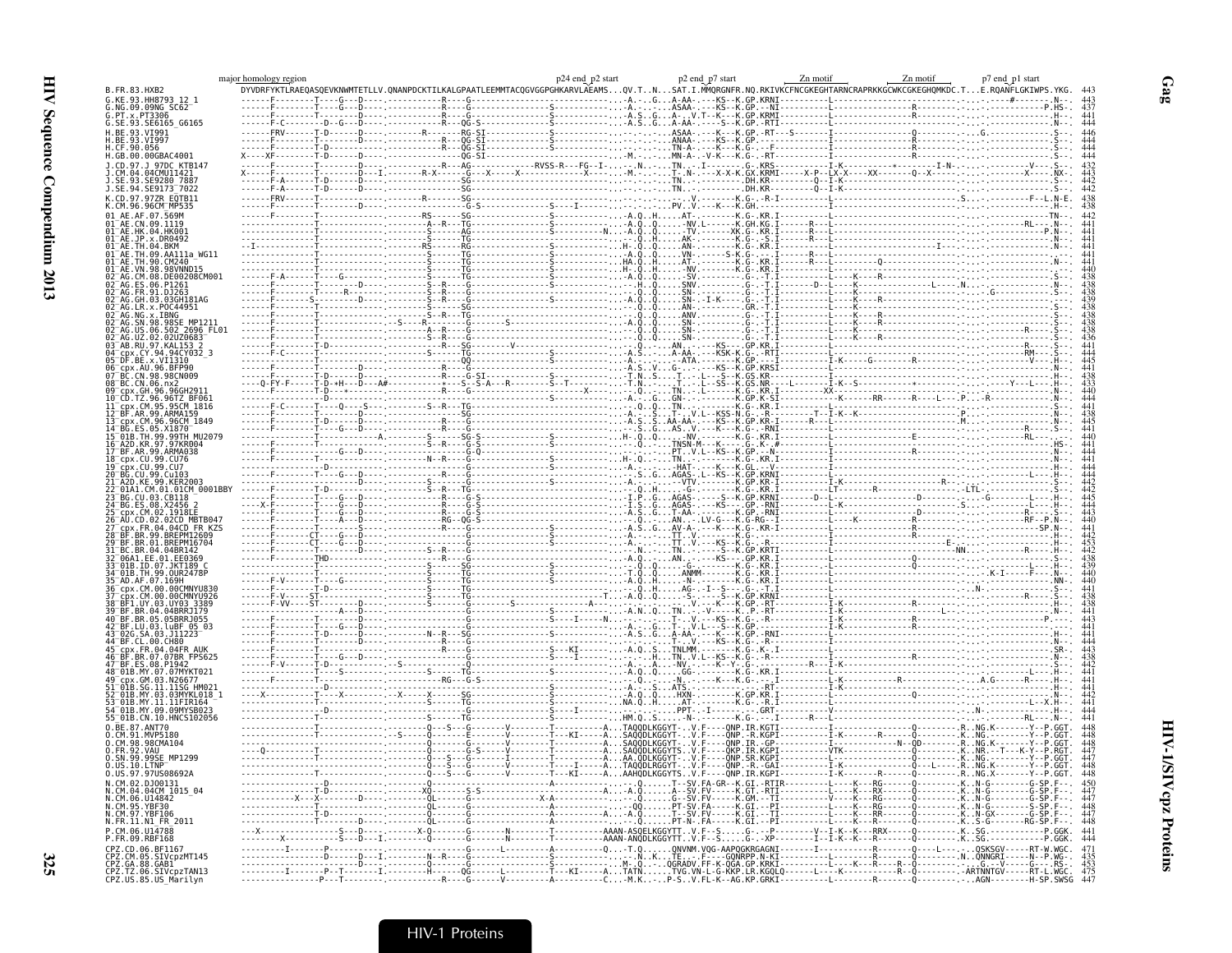<span id="page-15-0"></span>

| B. FR. 83. HXB2                                                                                                                                                                             |  |  |  |  |
|---------------------------------------------------------------------------------------------------------------------------------------------------------------------------------------------|--|--|--|--|
|                                                                                                                                                                                             |  |  |  |  |
| A1.AU.03.PS1044_Day0<br>A1.CH.03.HIV_CH_BID_V3538<br>A1.ES.06.X21I0                                                                                                                         |  |  |  |  |
| A1.1T.02.60000<br>A1.KE.06.06KECst 001<br>A1.KE.06.06KECst 001<br>A1.RU.11.1RM6950<br>A1.RW.07.pR463F<br>A1.SE.95.SE8538<br>A1.TZ.01.A341                                                   |  |  |  |  |
|                                                                                                                                                                                             |  |  |  |  |
|                                                                                                                                                                                             |  |  |  |  |
| UA.01.01UADN139                                                                                                                                                                             |  |  |  |  |
|                                                                                                                                                                                             |  |  |  |  |
| A1.UG.07.p191845<br>A1.ZA.04.04ZASK162B1<br>A2.CD.97.97CDKTB48<br>A2.CM.01.01CM_1445MV                                                                                                      |  |  |  |  |
| Y.94.94CY017 41<br>04.04AR143170                                                                                                                                                            |  |  |  |  |
| 04.PS1038 Day174<br>09.DEMB09B0001                                                                                                                                                          |  |  |  |  |
|                                                                                                                                                                                             |  |  |  |  |
| <b>B.BR.06.06BR1119<br/>B.BR.06.06BR1119<br/>B.CA.07.502 1191 03<br/>B.CN.04.HIV CH BID V4408<br/>B.CN.10.DEMB10CN002</b>                                                                   |  |  |  |  |
| B.CO.01.PCM001                                                                                                                                                                              |  |  |  |  |
| 99.Cu19                                                                                                                                                                                     |  |  |  |  |
|                                                                                                                                                                                             |  |  |  |  |
|                                                                                                                                                                                             |  |  |  |  |
|                                                                                                                                                                                             |  |  |  |  |
|                                                                                                                                                                                             |  |  |  |  |
|                                                                                                                                                                                             |  |  |  |  |
| 05.DR6538<br>07.07KYY4                                                                                                                                                                      |  |  |  |  |
|                                                                                                                                                                                             |  |  |  |  |
|                                                                                                                                                                                             |  |  |  |  |
|                                                                                                                                                                                             |  |  |  |  |
| . RR. 99. 978174<br>. PE. 07. 502–7849 wg8<br>. PE. 07. 502–7849 wg8<br>. RU. 11. 11RU21n<br>. RU. 11. 11RU21n<br>. TH. 07. AA040a wG11<br>. TT. 01. 01TT_CRC50069<br>. TW. 94. TNCYS. LPA9 |  |  |  |  |
| UA.01.01UAKV167                                                                                                                                                                             |  |  |  |  |
| B.US.11.ES38<br>B.UY.02.02UY TSU1290<br>B.VE.10.DEMBI0VE001                                                                                                                                 |  |  |  |  |
| 02.02YE507<br>01.ARG4006                                                                                                                                                                    |  |  |  |  |
| 07.DEMC07BR003<br>00.00BW07621                                                                                                                                                              |  |  |  |  |
| 98.YNRL9840                                                                                                                                                                                 |  |  |  |  |
| .CY.09.CY260<br>.CY.09.CY260<br>.ES.07.X2118 2<br>.ET.02.02ET 288<br>.GE.03.03GEMZ033                                                                                                       |  |  |  |  |
|                                                                                                                                                                                             |  |  |  |  |
| 98.98IS002                                                                                                                                                                                  |  |  |  |  |
| 00.KER2010                                                                                                                                                                                  |  |  |  |  |
| 99.mIDU101 3<br>93.93MW 965                                                                                                                                                                 |  |  |  |  |
| C.SN.90.90SE_364<br>C.SO.89.89SM_145                                                                                                                                                        |  |  |  |  |
| 02.C0178<br>98.98US MSC3018                                                                                                                                                                 |  |  |  |  |
| .UY.01.TRA3011<br>02.02YE511                                                                                                                                                                |  |  |  |  |
| 10.DEMC10ZA001                                                                                                                                                                              |  |  |  |  |
| 02.02ZM108<br>CD.83.ELI                                                                                                                                                                     |  |  |  |  |
| .10.DEMD10CM009                                                                                                                                                                             |  |  |  |  |
| .CY.06.CY163<br>.KE.97.ML415 2                                                                                                                                                              |  |  |  |  |
| D.KR.04.04KBH8<br>D.SN.90.SE365                                                                                                                                                             |  |  |  |  |
| .TD.99.MN011<br>01.A280                                                                                                                                                                     |  |  |  |  |
| D.UG.08.p191859<br>D.YE.02.02YE516                                                                                                                                                          |  |  |  |  |
| D.ZA.90.R1                                                                                                                                                                                  |  |  |  |  |
| F1.A0.06.A0 06 ANG125<br>F1.A0.06.A0 06 ANG125<br>F1.BE.93.VI850<br>F1.BR.07.07BR844                                                                                                        |  |  |  |  |
|                                                                                                                                                                                             |  |  |  |  |
| CY.08.CY222<br>11.DEMF110ES001                                                                                                                                                              |  |  |  |  |
| F1.F1.93.FIN9363<br>F1.F1.93.FIN9363<br>F1.FR.96.96FR MP411<br>F1.R0.96.BCI R07<br>F1.RU.08.D88_845                                                                                         |  |  |  |  |
|                                                                                                                                                                                             |  |  |  |  |
| CM.10.DEMF210CM007                                                                                                                                                                          |  |  |  |  |
| 97. CM53657<br>96.DRCBL                                                                                                                                                                     |  |  |  |  |
| 10.DEMG10CM008<br>G.CN.08.GX_2084_08                                                                                                                                                        |  |  |  |  |
|                                                                                                                                                                                             |  |  |  |  |
| G.CU.99.Cu74<br>G.ES.09.X2634 2<br>G.GH.03.03GH175G                                                                                                                                         |  |  |  |  |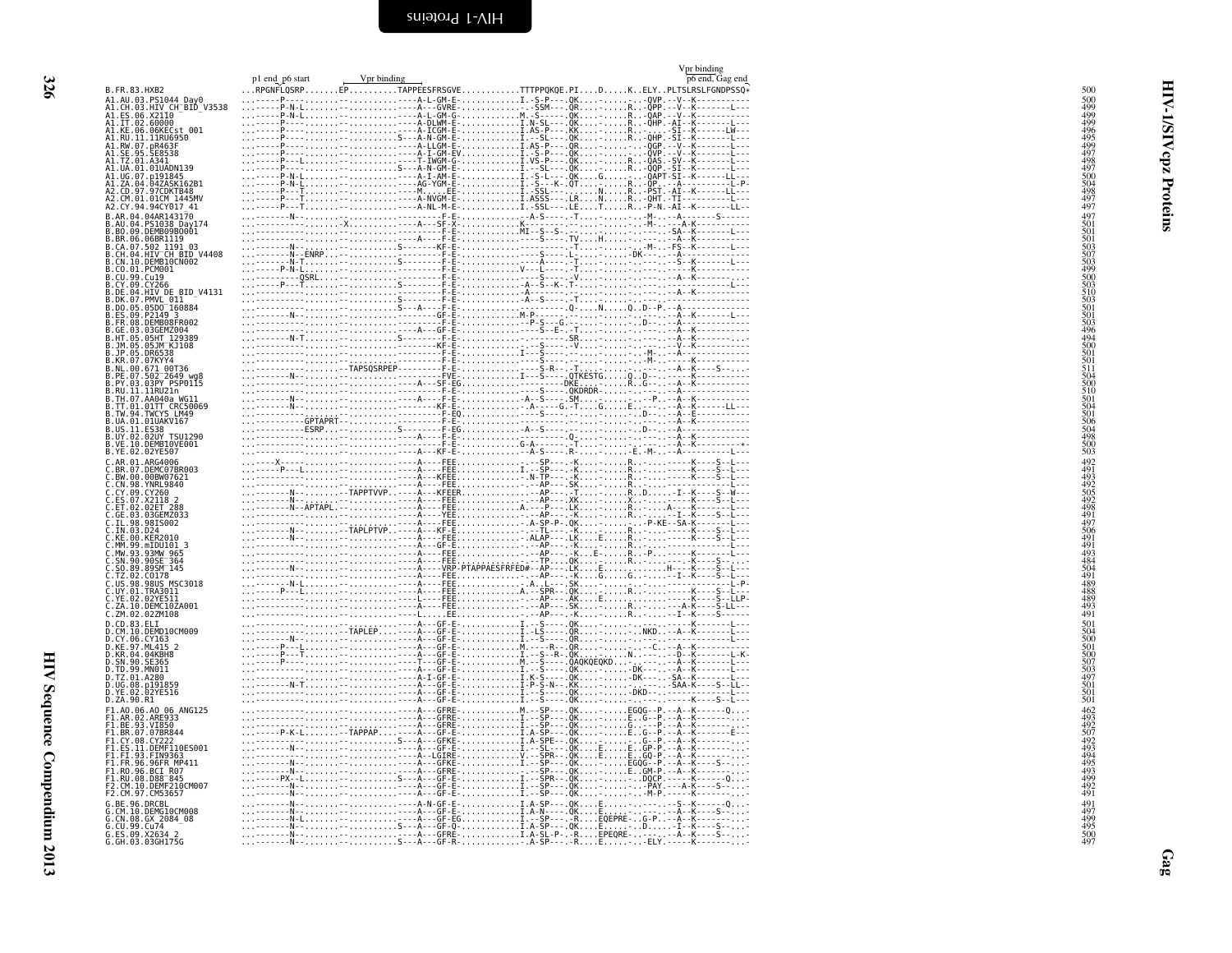|                                                                                                                         | p1 end p6 start | Vpr binding |                                                             | Vpr binding<br>p6 end, Gag end |
|-------------------------------------------------------------------------------------------------------------------------|-----------------|-------------|-------------------------------------------------------------|--------------------------------|
| B.FR.83.HXB2                                                                                                            |                 |             | RPGNFLQSRPEPTAPPEESFRSGVETTTPPQKQE.PIDKELYPLTSLRSLFGNDPSSQ* |                                |
| G.KE.93.HH8793_12_1<br>G.NG.09.09NG SC62                                                                                |                 |             |                                                             |                                |
| G.PT.x.PT3306<br>G.SE.93.SE6165_G6165                                                                                   |                 |             |                                                             |                                |
| H.BE.93.VI991                                                                                                           |                 |             |                                                             |                                |
| H.BE.93.VI997<br>H.CF.90.056                                                                                            |                 |             |                                                             |                                |
| H.GB.00.00GBAC4001                                                                                                      |                 |             |                                                             |                                |
| J.CD.97.J 97DC KTB147<br>J.CM.04.04CMU11421                                                                             |                 |             |                                                             |                                |
| J.SE.93.SE9280_7887<br>J.SE.94.SE9173_7022                                                                              |                 |             |                                                             |                                |
| K.CD.97.97ZR EQTB11<br>K.CM.96.96CM_MP535                                                                               |                 |             |                                                             |                                |
|                                                                                                                         |                 |             |                                                             |                                |
| 01 AE.AF.07.569M<br>01 AE.CN.09.1119<br>01 AE.HK.04.HK001                                                               |                 |             |                                                             |                                |
|                                                                                                                         |                 |             |                                                             |                                |
| 01-AE.JP.x-DR0492<br>01-AE.JP.x-DR0492<br>01-AE.TH.09.AA111a_WG11                                                       |                 |             |                                                             |                                |
| 01 <sup>-</sup> AE.TH.90.CM240<br>$01^-$ AE.VN.98.98VNND15                                                              |                 |             |                                                             |                                |
| 02 AG.CM.08.DE00208CM001                                                                                                |                 |             |                                                             |                                |
| 02 AG. ES. 06. P1261<br>02 AG. FR. 91. DJ263                                                                            |                 |             |                                                             |                                |
| 02 <sup>-</sup> AG.GH.03.03GH181AG<br>02 AG. LR. x. POC44951                                                            |                 |             |                                                             |                                |
| 02 <sup>-</sup> AG.NG.x.IBNG                                                                                            |                 |             |                                                             |                                |
| 02-AG.SN.98.98SE MP1211<br>02-AG.US.06.502-2696 FL01<br>02-AG.UZ.02.02UZ0683<br>03-AB.RU.97.KAL153-2                    |                 |             |                                                             |                                |
|                                                                                                                         |                 |             |                                                             |                                |
| 04 <sup>-</sup> cpx.CY.94.94CY032 3<br>05 <sup>-</sup> DF.BE.x.VI1310                                                   |                 |             |                                                             |                                |
| 06 Cpx.AU.96.BFP90<br>07 BC.CN.98.98CN009                                                                               |                 |             |                                                             |                                |
| 08 BC.CN.06.nx2<br>09 cpx.GH.96.96GH2911                                                                                |                 |             |                                                             |                                |
| 10 CD.TZ.96.96TZ BF061<br>11 cpx.CM.95.95CM 1816<br>12 BF.AR.99.ARMA159                                                 |                 |             |                                                             |                                |
|                                                                                                                         |                 |             |                                                             |                                |
| 13 Cpx. CM. 96.96CM<br>14 BG. ES. 05. X1870<br>15 01B. TH. 99.99TH_MU2079                                               |                 |             |                                                             |                                |
| 16 <sup>-</sup> A2D.KR.97.97KR004                                                                                       |                 |             |                                                             |                                |
| 17 <sup>-</sup> BF.AR.99.ARMA038<br>18 cpx. CU. 99. CU76                                                                |                 |             |                                                             |                                |
| 19 <sup>-</sup> cpx.CU.99.CU7                                                                                           |                 |             |                                                             |                                |
| 20-BG.CU.99.Cu103<br>21-A2D.KE.99.KER2003                                                                               |                 |             |                                                             |                                |
| 22 <sup>-</sup> 01A1.CM.01.01CM 0001BBY<br>23 <sup>-</sup> BG.CU.03.CB118                                               |                 |             |                                                             |                                |
| 24 <sup>-</sup> BG.ES.08.X2456<br>-cpx.CM.02.1918LE<br>_AU.CD.02.02CD_MBTB047                                           |                 |             |                                                             |                                |
| 27 cpx.FR.04.04CD FR KZS                                                                                                |                 |             |                                                             |                                |
| 28-BF.BR.99.BREPM12609<br>29-BF.BR.01.BREPM16704                                                                        |                 |             |                                                             |                                |
| 31 BC.BR.04.04BR142<br>32 <sup>-</sup> 06A1.EE.01.EE0369                                                                |                 |             |                                                             |                                |
| 33 <sup>-</sup> 01B.ID.07.JKT189 C                                                                                      |                 |             |                                                             |                                |
| 34-01B.TH.99.0UR2478P<br>35-AD.AF.07.169H                                                                               |                 |             |                                                             |                                |
| 36 cpx.CM.00.00CMNYU830<br>cpx.CM.00.00CMNYU926                                                                         |                 |             |                                                             |                                |
| 38 BF1.UY.03.UY03 3389                                                                                                  |                 |             |                                                             |                                |
| 39 BF.BR.04.04BRRJ179<br>40 BF.BR.05.05BRRJ055<br>42 <sup>-</sup> BF.LU.03.luBF 05 03                                   |                 |             |                                                             |                                |
| 43-026.SA.03.J11223-<br>44-BF.CL.00.CH80                                                                                |                 |             |                                                             |                                |
| 45 cpx.FR.04.04FR AUK                                                                                                   |                 |             |                                                             |                                |
| 46-BF.BR.07.07BR FPS625<br>47-BF.ES.08.P1942                                                                            |                 |             |                                                             |                                |
| 48 <sup>-</sup> 01B.MY.07.07MYKT021<br>49 <sup>-</sup> cpx.GM.03.N26677                                                 |                 |             |                                                             |                                |
| 01B.SG.11.11SG HM021                                                                                                    |                 |             |                                                             |                                |
| 52 01B.MY.03.03MYKL018 1<br>53 01B.MY.11.11FIR164<br>54 <sup>-</sup> 01B.MY.09.09MYSB023                                |                 |             |                                                             |                                |
| 55 01B.CN.10.HNCS102056                                                                                                 |                 |             |                                                             |                                |
| 0.BE.87.ANT70<br>0.CM.91.MVP5180                                                                                        |                 |             |                                                             |                                |
| 0.CM.98.98CMA104                                                                                                        |                 |             |                                                             |                                |
| 0. FR. 92. VAU<br>0. SN. 99. 99SE_MP1299                                                                                |                 |             |                                                             |                                |
| 0.US.10.LTNP<br>0.US.97.97US08692A                                                                                      |                 |             |                                                             |                                |
| N.CM.02.DJ00131<br>N.CM.04.04CM_1015_04                                                                                 |                 |             |                                                             |                                |
| N.CM.06.U14842<br>N.CM.95.YBF30<br>N.CM.97.YBF106                                                                       |                 |             |                                                             |                                |
|                                                                                                                         |                 |             |                                                             |                                |
| N.FR.11.N1 FR 2011                                                                                                      |                 |             |                                                             |                                |
| P.CM.06.U14788<br>P.FR.09.RBF168                                                                                        |                 |             |                                                             |                                |
| . P. P. CO. 06. BE1167<br>CPZ.CD.06. BE1167<br>CPZ.CM.05. SIVCpzMT145<br>CPZ.72.06. SIVCpzTAN13<br>CPZ.US.85.US_Marilyn |                 |             |                                                             |                                |
|                                                                                                                         |                 |             |                                                             |                                |
|                                                                                                                         |                 |             |                                                             |                                |

327

 $Gag$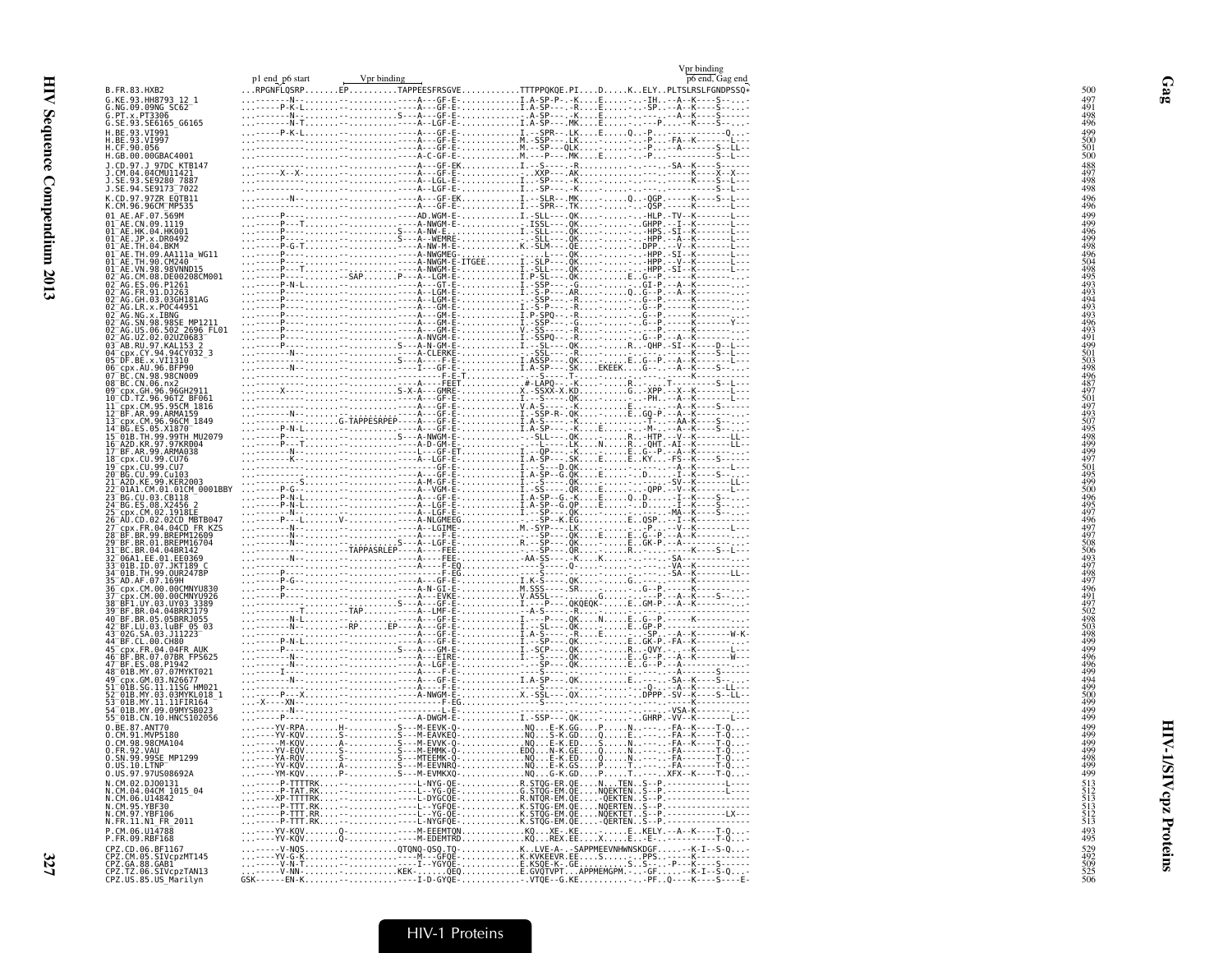<span id="page-17-1"></span><span id="page-17-0"></span>

|                                                                | Pol start<br>Gag-Pol TF start                                                                                   | Gag-Pol TF end protease start |  |
|----------------------------------------------------------------|-----------------------------------------------------------------------------------------------------------------|-------------------------------|--|
| B.FR.83.HXB2<br>A1.AU.03.PS1044 Day0                           | FFREDLAF.LQGKAREFSSEQTRANSPTRRELQVWGRDNNSPSEAG.ADRQGTVSFNFPQVTLWQRPLVTIKIGGQLKEALLDTGADDTVLEEMSLPGRWKPKMIGGIGGF |                               |  |
| CH BID V3538<br>ES.06.X2110                                    |                                                                                                                 |                               |  |
| .1T.02.60000<br>.<br>Al.KE.06.06KECst.001<br>Al.RU.11.11RU6950 |                                                                                                                 |                               |  |
| 41.RW.07.nR463F<br>1. SE. 95. SE8538                           |                                                                                                                 |                               |  |
| A1.TZ.01.A341                                                  |                                                                                                                 |                               |  |
|                                                                |                                                                                                                 |                               |  |
| 2.CM.01.01CM 1445MV<br>V2.CY.94.94CY017 41                     |                                                                                                                 |                               |  |
| R.AR.04.04AR143170                                             |                                                                                                                 |                               |  |
| 06.06BR1119                                                    |                                                                                                                 |                               |  |
| CA.07.502 1191 03<br>CH.04.HIV CH_BID_V4408                    |                                                                                                                 |                               |  |
| CN.10.DEMB10CN002                                              |                                                                                                                 |                               |  |
| CU.99.Cu19                                                     |                                                                                                                 |                               |  |
| .DE.04.HIV DE BID V4131<br>DK.07.PMVL 011<br>$.05D0^-160884$   |                                                                                                                 |                               |  |
|                                                                |                                                                                                                 |                               |  |
| GE.03.03GEMZ004.                                               |                                                                                                                 |                               |  |
|                                                                |                                                                                                                 |                               |  |
| NL.00.671 00T36                                                |                                                                                                                 |                               |  |
|                                                                |                                                                                                                 |                               |  |
| TH.07.AA040a WG11<br>.01TT CRC50069                            |                                                                                                                 |                               |  |
| TW.94.TWCYS LM49<br>UA.01.01UAKV167                            |                                                                                                                 |                               |  |
| .US.11.ES38<br>B.UY.02.02UY TSU1290<br>.VE.10.DEMB10VE001      |                                                                                                                 |                               |  |
| B.YE.02.02YE507                                                |                                                                                                                 |                               |  |
| DEMC07BR003<br>ົ.RW.00.00RW07621                               |                                                                                                                 |                               |  |
| $\ldots$ CN.98.YNRL9840<br>CY 09 CY260                         |                                                                                                                 |                               |  |
|                                                                |                                                                                                                 |                               |  |
| TN ค3                                                          |                                                                                                                 |                               |  |
| MM 99 mTDH101 3                                                |                                                                                                                 |                               |  |
| SN.90.90SE <sup>-</sup> 364                                    |                                                                                                                 |                               |  |
| $.50.89.895M^-145$<br>0178<br>US.98.98US MSC3018               |                                                                                                                 |                               |  |
|                                                                |                                                                                                                 |                               |  |
| DEMC10ZA001<br>C.ZM.02.02ZM108                                 |                                                                                                                 |                               |  |
| D.CD.83.ELI<br>D.CM.IO.DEMD10CM009                             |                                                                                                                 |                               |  |
| 0.CY.06.CY163<br>KE.97.ML415                                   |                                                                                                                 |                               |  |
| 04.04KBH8<br>SN.90.SE365<br>Th. 99. MN011                      |                                                                                                                 |                               |  |
| .TZ.01.A280<br>n19185 <sup>c</sup>                             |                                                                                                                 |                               |  |
| 02YE516<br>D.ZA.90.R1                                          |                                                                                                                 |                               |  |
| F1.A0.06.A0<br>06 ANG125<br>02.ARE933                          |                                                                                                                 |                               |  |
| F1.BE.93.VI850<br>1.BR.07.07BR844=                             |                                                                                                                 |                               |  |
| 1.CY.08.CY2<br>DEME110ES001<br>L.FI.93.FIN9363                 |                                                                                                                 |                               |  |
| 1.FR.96.96FR MP411<br>L.RO.96.BCI R07                          |                                                                                                                 |                               |  |
| F1.RU.08.D88 <sup>-</sup> 845<br>CM.10.DEMF210CM00             |                                                                                                                 |                               |  |
| RE. 96. DRCRI                                                  |                                                                                                                 |                               |  |
| CM 10 DEMG10CM008<br>.CN.08.GX 2084 08                         |                                                                                                                 |                               |  |
| i.CU.99.Cu74<br>G.ES.09.X2634 2<br>G.GH.03.03GH175G            |                                                                                                                 |                               |  |
|                                                                |                                                                                                                 |                               |  |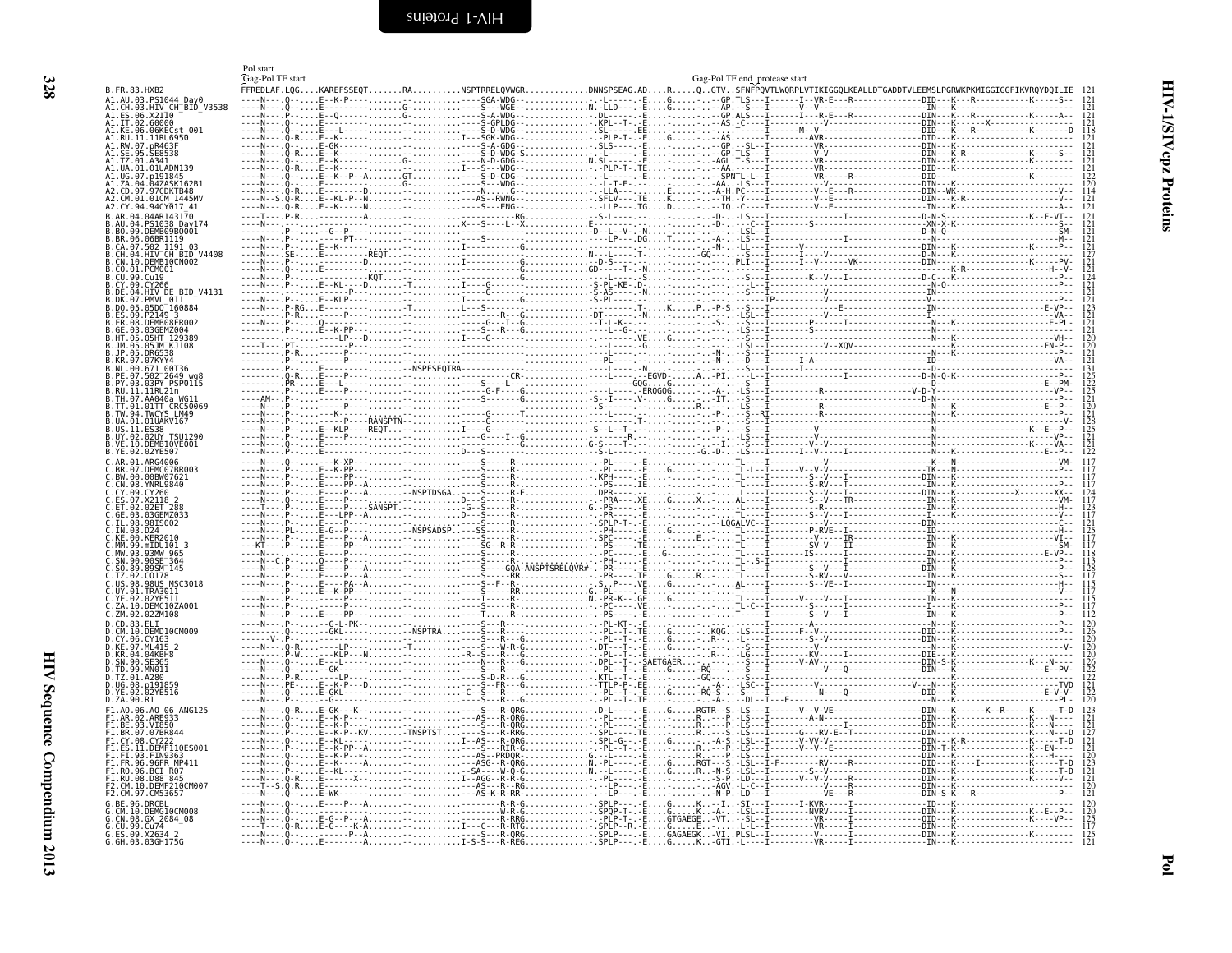|                                                                                                 | Pol start<br>Gag-Pol TF start                                                                                                    |  | Gag-Pol TF end protease start |  |  |
|-------------------------------------------------------------------------------------------------|----------------------------------------------------------------------------------------------------------------------------------|--|-------------------------------|--|--|
| B.FR.83.HXB2<br>G.KE.93.HH8793 12 1                                                             | FFREDLAF.LQGKAREFSSEQTRANSPTRRELQVWGRDNNSPSEAG.ADRQ.GTVSFNFPQVTLWQRPLVTIKIGGQLKEALLDTGADDTVLEEMSLPGRWKPKMIGGIGGFIKVRQYDQILIE 121 |  |                               |  |  |
| G.NG.09.09NG SC62-<br>G.PT.x.PT3306                                                             |                                                                                                                                  |  |                               |  |  |
| G.SE.93.SE6165 G6165                                                                            |                                                                                                                                  |  |                               |  |  |
| H.BE.93.VI991                                                                                   |                                                                                                                                  |  |                               |  |  |
| H.BE.93.VI997<br>H.CF.90.056                                                                    |                                                                                                                                  |  |                               |  |  |
| H.GB.00.00GBAC4001<br>J.CD.97.J 97DC KTB147                                                     |                                                                                                                                  |  |                               |  |  |
| J.CM.04.04CMU11421<br>J.SE.93.SE9280_7887                                                       |                                                                                                                                  |  |                               |  |  |
| J.SE.94.SE9173 <sup>-</sup> 7022                                                                |                                                                                                                                  |  |                               |  |  |
| K.CD.97.97ZR EOTB11<br>K.CM.96.96CM MP535                                                       |                                                                                                                                  |  |                               |  |  |
| 01 AE.AF.07.569M                                                                                |                                                                                                                                  |  |                               |  |  |
| 01 AE.CN.09.1119<br>01 AE.HK.04.HK001                                                           |                                                                                                                                  |  |                               |  |  |
| $01^-\text{AE} . \text{JP} . \times . \text{DR0492}$<br>$01^-$ AE.TH.04.BKM                     |                                                                                                                                  |  |                               |  |  |
| 01 AE. TH.09. AA111a WG11<br>$01^-$ AE.TH.90.CM240                                              |                                                                                                                                  |  |                               |  |  |
| 01 AE. VN. 98. 98 VNND15                                                                        |                                                                                                                                  |  |                               |  |  |
| 02 AG.CM.08.DE00208CM001<br>02 AG.ES.06.P1261                                                   |                                                                                                                                  |  |                               |  |  |
| 02 AG. FR. 91. DJ263<br>02 AG. GH. 03.03 GH181AG                                                |                                                                                                                                  |  |                               |  |  |
| 02 AG. LR. x. POC44951<br>$02^-$ AG.NG.x.IBNG                                                   |                                                                                                                                  |  |                               |  |  |
| 02 AG.SN.98.98SE MP1211                                                                         |                                                                                                                                  |  |                               |  |  |
| 02 AG. US. 06. 502 2696 FL01<br>02 AG.UZ.02.02UZ0683                                            |                                                                                                                                  |  |                               |  |  |
| 03 AB.RU.97.KAL153 2<br>04 cpx.CY.94.94CY032 3                                                  |                                                                                                                                  |  |                               |  |  |
| 05 DF BE x VII310<br>06 cpx.AU.96.BFP90                                                         |                                                                                                                                  |  |                               |  |  |
| 07 BC CN 98 98 CN009                                                                            |                                                                                                                                  |  |                               |  |  |
| 08 BC.CN.06.nx2<br>09 cpx GH . 96.96GH2911                                                      |                                                                                                                                  |  |                               |  |  |
| 10 CD. TZ. 96. 96TZ BF063<br>cpx.CM.95.95CM 1816"                                               |                                                                                                                                  |  |                               |  |  |
| 12 BF.AR.99.ARMA159                                                                             |                                                                                                                                  |  |                               |  |  |
| 13 cpx.CM.96.96CM 1849<br>14 BG.ES.05.X1870                                                     |                                                                                                                                  |  |                               |  |  |
| 15 01B. TH. 99.99TH MU2079<br>16 A2D KR. 97.97KR004                                             |                                                                                                                                  |  |                               |  |  |
| 17 BF.AR.99.ARMA038<br>18 cpx.CU.99.CU76                                                        |                                                                                                                                  |  |                               |  |  |
| 19 cpx. CU. 99. CU7<br>20 BG. CU. 99. Cu103                                                     |                                                                                                                                  |  |                               |  |  |
| 21 <sup>-</sup> A2D.KE.99.KER2003                                                               |                                                                                                                                  |  |                               |  |  |
| $-01A1.CM.01.01CM 0001BBY$<br>23 BG.CU.03.CB118                                                 |                                                                                                                                  |  |                               |  |  |
| 24 <sup>-</sup> BG.ES.08.X2456 2<br>25 <sup>-</sup> cpx.CM.02.1918EE                            |                                                                                                                                  |  |                               |  |  |
| 26 AU.CD.02.02CD MBTB047<br>27 cpx.FR.04.04CD FR KZS                                            |                                                                                                                                  |  |                               |  |  |
| .BR.99.BREPM12609<br>29 BF BR 01 BREPM16704                                                     |                                                                                                                                  |  |                               |  |  |
| 1 BC.BR.04.04BR142                                                                              |                                                                                                                                  |  |                               |  |  |
| 32 <sup>-</sup> 06A1.EE.01.EE0369<br>33 <sup>-</sup> 01B.ID.07.JKT189 C                         |                                                                                                                                  |  |                               |  |  |
| 34 <sup>–</sup> 01B.TH.99.OUR2478P<br>35 <sup>-</sup> AD.AF.07.169H                             |                                                                                                                                  |  |                               |  |  |
| 36 cpx.CM.00.00CMNYU830<br>cpx.CM.00.00CMNYU926"                                                |                                                                                                                                  |  |                               |  |  |
| 38 BF1.UY.03.UY03 3389                                                                          |                                                                                                                                  |  |                               |  |  |
| 39 <sup>-</sup> BF.BR.04.04BRRJ179<br>40 BF.BR.05.05BRRJ055                                     |                                                                                                                                  |  |                               |  |  |
| 42 BF.LU.03.luBF 05 03<br>43 026. SA. 03. J11223                                                |                                                                                                                                  |  |                               |  |  |
| 44 BF.CL.00.CH80<br>45 <sup>-</sup> cpx.FR.04.04FR AUK                                          |                                                                                                                                  |  |                               |  |  |
| 46 BF.BR.07.07BR FPS625<br>47 BF ES 08 P1942                                                    |                                                                                                                                  |  |                               |  |  |
| 48 01B.MY.07.07MYKT021<br>49 <sup>-</sup> cpx.GM.03.N26677                                      |                                                                                                                                  |  |                               |  |  |
| 51 <sup>-</sup> 01B.SG.11.11SG HM021                                                            |                                                                                                                                  |  |                               |  |  |
| 2 <sup>-</sup> 01B.MY.03.03MYKL018 1<br>3 <sup>-</sup> 01B.MY.11.11FIR164                       |                                                                                                                                  |  |                               |  |  |
| 64 <sup>-</sup> 01B.MY.09.09MYSB023<br>55 01B.CN.10.HNCS102056                                  |                                                                                                                                  |  |                               |  |  |
| 0.BE.87.ANT70<br>0.CM.91.MVP5180                                                                |                                                                                                                                  |  |                               |  |  |
| 0.CM.98.98CMA104                                                                                |                                                                                                                                  |  |                               |  |  |
| 0.FR.92.VAU<br>0.SN.99.99SE_MP1299                                                              |                                                                                                                                  |  |                               |  |  |
| 0.05.10.LTNP <sup>-425</sup><br>0.05.97.970508692A                                              |                                                                                                                                  |  |                               |  |  |
| N.CM.02.DJ00131                                                                                 |                                                                                                                                  |  |                               |  |  |
| N.CM.04.04CM 1015_04<br>N.CM.06.U14842<br>N.CM.95.YBF30<br>N.CM.97.YBF106<br>N.FR.11.N1_FR_2011 |                                                                                                                                  |  |                               |  |  |
|                                                                                                 |                                                                                                                                  |  |                               |  |  |
|                                                                                                 |                                                                                                                                  |  |                               |  |  |
| P.CM.06.U14788<br>P.FR.09.RBF168                                                                |                                                                                                                                  |  |                               |  |  |
| CPZ.CD.06.BF1167<br>CPZ.CM.05.SIVcpzMT145                                                       |                                                                                                                                  |  |                               |  |  |
| CPZ.GA.88.GAB1<br>CPZ.GA.88.GAB1<br>CPZ.TZ.06.SIVcpzTAN13<br>CPZ.US.85.US_Marilyn               |                                                                                                                                  |  |                               |  |  |
|                                                                                                 |                                                                                                                                  |  |                               |  |  |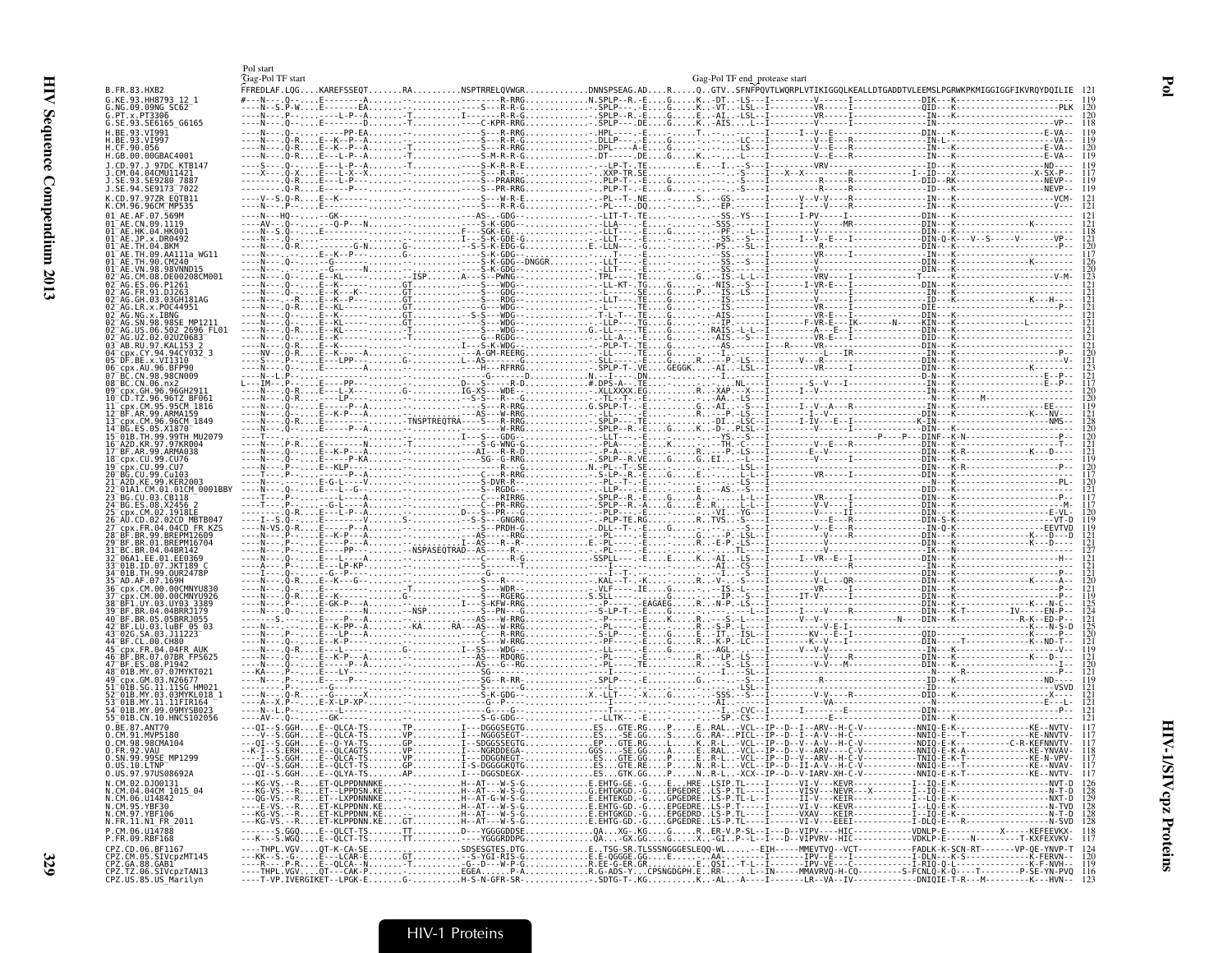<span id="page-19-0"></span>

|                                                                                                                                                   |  | protease end_p66, p51 RT start                                                                                                                                             |  |  | D110 catalytic site |  |
|---------------------------------------------------------------------------------------------------------------------------------------------------|--|----------------------------------------------------------------------------------------------------------------------------------------------------------------------------|--|--|---------------------|--|
| B.FR.83.HXB2                                                                                                                                      |  | ICGHKAIGTVLVGPTPVNIIGRNLLTQIGCTLNFPISPIETVPVKLKPGMDGPKVKQWPLTEEKIKALVEICTEMEKEGKISKIGPENPYNTPVFAIKKKDSTKWRKLVDFRELNKRTQDFWEVQLGIPHPAGLKKKKSVTVLDVGDAYFSVPLDEDFRKYTAFTIPSIN |  |  |                     |  |
| A1.AU.03.PS1044_Day0<br>A1.CH.03.HIV_CH_BID_V3538<br>A1.ES.06.X21I0                                                                               |  |                                                                                                                                                                            |  |  |                     |  |
| A1.52.00.X2110<br>A1.51.02.60000<br>A1.KE.06.06KECst 001<br>A1.RW.07.pR463F<br>A1.RW.07.pR463F<br>A1.TZ.01.A341<br>A1.TZ.01.A341<br>A1.TZ.01.A341 |  |                                                                                                                                                                            |  |  |                     |  |
|                                                                                                                                                   |  |                                                                                                                                                                            |  |  |                     |  |
|                                                                                                                                                   |  |                                                                                                                                                                            |  |  |                     |  |
|                                                                                                                                                   |  |                                                                                                                                                                            |  |  |                     |  |
| A1.UG.07<br>A1.ZA.04<br>p191845.<br>.047ASK162B                                                                                                   |  |                                                                                                                                                                            |  |  |                     |  |
| A2.CD.97.97CDKTB48                                                                                                                                |  |                                                                                                                                                                            |  |  |                     |  |
| A2.CY.94.94CY017 41<br>04.04AR143170                                                                                                              |  |                                                                                                                                                                            |  |  |                     |  |
| PS1038 Day174                                                                                                                                     |  |                                                                                                                                                                            |  |  |                     |  |
| BR.06.06BR1119                                                                                                                                    |  |                                                                                                                                                                            |  |  |                     |  |
| 502 1191 03<br>.07.<br>.04.HIV CH BID V4408                                                                                                       |  |                                                                                                                                                                            |  |  |                     |  |
| .10.DEMBI0CN002<br>.01.PCM001                                                                                                                     |  |                                                                                                                                                                            |  |  |                     |  |
| 99.Cu19                                                                                                                                           |  |                                                                                                                                                                            |  |  |                     |  |
| .09.CY266<br>B.DE.04.HIV DE BID V4131                                                                                                             |  |                                                                                                                                                                            |  |  |                     |  |
| .07.PMVL_0I1 <sup>-</sup><br>.05.05DO <sup>-</sup> 160884                                                                                         |  |                                                                                                                                                                            |  |  |                     |  |
| 09.P2149 3<br>.08.DEMB08FR002                                                                                                                     |  |                                                                                                                                                                            |  |  |                     |  |
| 03GEMZ004<br>05HT 129389                                                                                                                          |  |                                                                                                                                                                            |  |  |                     |  |
| 05JM KJ108                                                                                                                                        |  |                                                                                                                                                                            |  |  |                     |  |
| B.JP.05.DR6538<br>B.KR.07.07KYY4                                                                                                                  |  |                                                                                                                                                                            |  |  |                     |  |
| .00.671_00T36<br>.07.502 2649_wg8<br>.03.03PY_PSP0115                                                                                             |  |                                                                                                                                                                            |  |  |                     |  |
| $.11.11$ RU21n                                                                                                                                    |  |                                                                                                                                                                            |  |  |                     |  |
| B.TH.07.AA040a WG11                                                                                                                               |  |                                                                                                                                                                            |  |  |                     |  |
| 01TT CRC50069<br>B.TW.94.TWCYS LM49                                                                                                               |  |                                                                                                                                                                            |  |  |                     |  |
| .UA.01.01UAKV167                                                                                                                                  |  |                                                                                                                                                                            |  |  |                     |  |
| B.US.11.ES38<br>B.UY.02.02UY TSU1290<br>B.VE.10.DEMBI0VE001                                                                                       |  |                                                                                                                                                                            |  |  |                     |  |
| B.YE.02.02YE507                                                                                                                                   |  |                                                                                                                                                                            |  |  |                     |  |
| AR.01.ARG4006<br>07.DEMC07BR003                                                                                                                   |  |                                                                                                                                                                            |  |  |                     |  |
| C.BW.00.00BW07621<br>C.CN.98.YNRL9840                                                                                                             |  |                                                                                                                                                                            |  |  |                     |  |
| $.09.$ $CY260$                                                                                                                                    |  |                                                                                                                                                                            |  |  |                     |  |
|                                                                                                                                                   |  |                                                                                                                                                                            |  |  |                     |  |
|                                                                                                                                                   |  |                                                                                                                                                                            |  |  |                     |  |
| . IN . 03. D24                                                                                                                                    |  |                                                                                                                                                                            |  |  |                     |  |
| C.KE.00.KER2010<br>C.MM.99.mIDU101_3<br>C.MW.93.93MW_965<br>C.SN.90.905E_364<br>C.SQ.89.89SM_145                                                  |  |                                                                                                                                                                            |  |  |                     |  |
|                                                                                                                                                   |  |                                                                                                                                                                            |  |  |                     |  |
| A2 C0178                                                                                                                                          |  |                                                                                                                                                                            |  |  |                     |  |
| MSC3018<br>98.<br>. 98US                                                                                                                          |  |                                                                                                                                                                            |  |  |                     |  |
| C.UY.01.TRA3011<br>C.YE.02.02YE511<br>C.ZA.10.DEMC10ZA001                                                                                         |  |                                                                                                                                                                            |  |  |                     |  |
| C.ZM.02.02ZM108<br>CD.83.ELI                                                                                                                      |  |                                                                                                                                                                            |  |  |                     |  |
| 10.DEMD10CM009                                                                                                                                    |  |                                                                                                                                                                            |  |  |                     |  |
| CY.06.CY163<br>.97.ML415<br>.04.04KBH8                                                                                                            |  |                                                                                                                                                                            |  |  |                     |  |
|                                                                                                                                                   |  |                                                                                                                                                                            |  |  |                     |  |
| 99.MN011<br>D.TZ.01.A280                                                                                                                          |  |                                                                                                                                                                            |  |  |                     |  |
| 08.                                                                                                                                               |  |                                                                                                                                                                            |  |  |                     |  |
| D.YE.02.02YE516<br>D.ZA.90.R1                                                                                                                     |  |                                                                                                                                                                            |  |  |                     |  |
| F1.A0.06.A0 06 ANG125                                                                                                                             |  |                                                                                                                                                                            |  |  |                     |  |
| F1.AR.02.ARE933<br>F1.BE.93.VI850<br>F1.BR.07.07BR844                                                                                             |  |                                                                                                                                                                            |  |  |                     |  |
|                                                                                                                                                   |  |                                                                                                                                                                            |  |  |                     |  |
| $.$ DEMF110ES001<br>F1.ES.11<br>F1.FI.93.FIN9363                                                                                                  |  |                                                                                                                                                                            |  |  |                     |  |
| F1.FR.96.96FR MP411<br>F1.RO.96.BCI R07                                                                                                           |  |                                                                                                                                                                            |  |  |                     |  |
| F1.RU.08.D88 845<br>10.DEMF210CM007                                                                                                               |  |                                                                                                                                                                            |  |  |                     |  |
| F2.CM.97.CM5365                                                                                                                                   |  |                                                                                                                                                                            |  |  |                     |  |
| 96.DRCBL                                                                                                                                          |  |                                                                                                                                                                            |  |  |                     |  |
| G.CM.10.DEMG10CM008<br>G.CN.08.GX 2084_08<br>G.CU.99.Cu74<br>G.ES.09.X2634 2<br>G.GH.03.03GH175G                                                  |  |                                                                                                                                                                            |  |  |                     |  |
|                                                                                                                                                   |  |                                                                                                                                                                            |  |  |                     |  |
|                                                                                                                                                   |  |                                                                                                                                                                            |  |  |                     |  |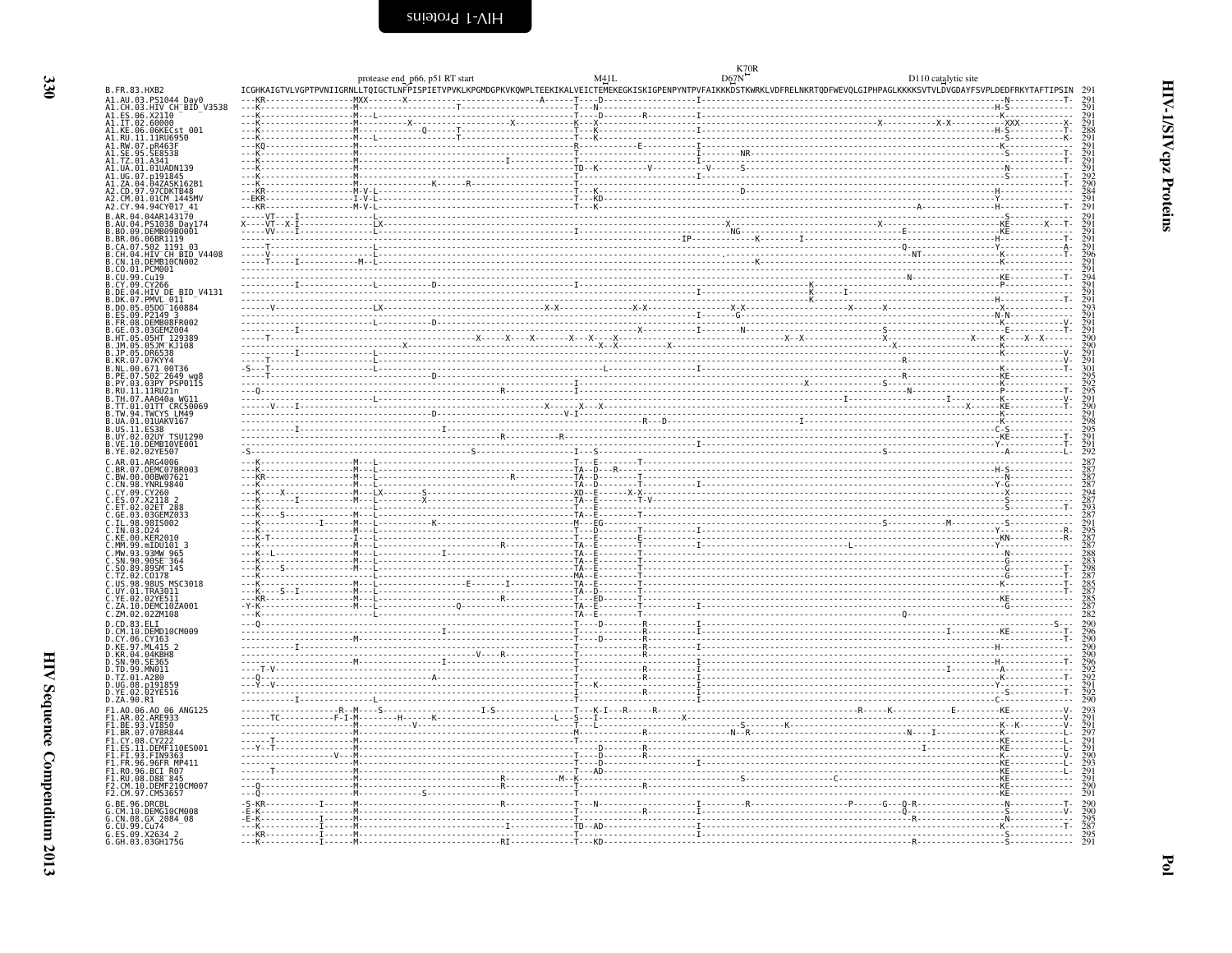|                                                                                          | protease end p66, p51 RT start                                                                                                                                                                                                                                                                                                                                                                                               |  | D110 catalytic site |
|------------------------------------------------------------------------------------------|------------------------------------------------------------------------------------------------------------------------------------------------------------------------------------------------------------------------------------------------------------------------------------------------------------------------------------------------------------------------------------------------------------------------------|--|---------------------|
| B.FR.83.HXB2<br>G.KE.93.HH8793 12 1                                                      | ICGHKAIGTVLVGPTPVNIIGRNLLTQIGCTLNFPISPIETVPVKLKPGMDGPKVKQWPLTEEKIKALVEICTEMEKEGKISKIGPENPYNTPVFAIKKKDSTKWRKLVDFRELNKRTQDFWEVQLGIPHPAGLKKKKSVTVLDVGDAYFSVPLDEDFRKYTAFTIPSIN 29                                                                                                                                                                                                                                                |  |                     |
| G.NG.09.09NG SC62<br>G. PT. x. PT3306                                                    |                                                                                                                                                                                                                                                                                                                                                                                                                              |  |                     |
| G.SE.93.SE6165 G6165<br>H.BE.93.VI991                                                    |                                                                                                                                                                                                                                                                                                                                                                                                                              |  | 288                 |
| H.BE.93.VI997<br>H.CF.90.056                                                             |                                                                                                                                                                                                                                                                                                                                                                                                                              |  |                     |
| H.GB.00.00GBAC4001                                                                       | $\begin{minipage}[100000] {\begin{minipage}[100000] {\begin{minipage}[100000] {\begin{minipage}[100000] {\begin{minipage}[100000] {\begin{minipage}[100000] {\begin{minipage}[100000] {\begin{minipage}[100000] {\begin{minipage}[100000] {\begin{minipage}[100000] {\begin{minipage}[100000] {\begin{minipage}[100000] {\begin{minipage}[100000] {\begin{minipage}[100000] {\begin{minipage}[100000] {\begin{minipage}[100$ |  | 289                 |
| .CD.97.J 97DC<br>.CM.04.04CMU11421                                                       |                                                                                                                                                                                                                                                                                                                                                                                                                              |  |                     |
| SE.93.SE9280 7887<br>.SE.94.SE9173 <sup>-</sup> 7022                                     |                                                                                                                                                                                                                                                                                                                                                                                                                              |  |                     |
| .96CM MP535                                                                              |                                                                                                                                                                                                                                                                                                                                                                                                                              |  |                     |
|                                                                                          |                                                                                                                                                                                                                                                                                                                                                                                                                              |  |                     |
| $01^-$ AE.HK. $04$ .HK $001$<br>01 <sup>-</sup> AE.JP.x.DR0492                           |                                                                                                                                                                                                                                                                                                                                                                                                                              |  |                     |
| 91 <sup>-</sup> AF TH 09 AA111a WG11                                                     |                                                                                                                                                                                                                                                                                                                                                                                                                              |  |                     |
| 91 AE TH 90 CM240                                                                        |                                                                                                                                                                                                                                                                                                                                                                                                                              |  |                     |
| 02 <sup>-</sup> AG.ES.06.P1261                                                           |                                                                                                                                                                                                                                                                                                                                                                                                                              |  |                     |
| 02 AG. FR. 91. DJ263<br>02 <sup>-</sup> AG.GH.03.03GH181AG                               |                                                                                                                                                                                                                                                                                                                                                                                                                              |  |                     |
| AG.LR.x.POC44951<br>$92^-$ AG.NG.x.IBNG                                                  |                                                                                                                                                                                                                                                                                                                                                                                                                              |  |                     |
| .SN.98.98SE MP1211<br>502 2696 FL01<br>06                                                |                                                                                                                                                                                                                                                                                                                                                                                                                              |  |                     |
| UZ.02.02UZ0683<br>3 <sup>-</sup> AB.RU.97.KAL153 2                                       |                                                                                                                                                                                                                                                                                                                                                                                                                              |  |                     |
| 94 <sup>-</sup> срх.CY.94.94CY032 3<br>05 DF.BE.x.VI1310<br>cpx.AU.96.BFP90              |                                                                                                                                                                                                                                                                                                                                                                                                                              |  |                     |
| BC.CN.98.98CN009<br>08 BC.CN.06.nx2                                                      |                                                                                                                                                                                                                                                                                                                                                                                                                              |  |                     |
| cpx.GH.96.96GH291 <sup>-</sup><br>10 CD.TZ.96.96TZ BF06                                  |                                                                                                                                                                                                                                                                                                                                                                                                                              |  |                     |
| cpx.CM.95.95CM 1816<br>12 <sup>-</sup> BF.AR.99.ARMA159                                  |                                                                                                                                                                                                                                                                                                                                                                                                                              |  |                     |
| 13 срх.СМ.96.96СМ 1849<br>ES.05.X1870                                                    |                                                                                                                                                                                                                                                                                                                                                                                                                              |  |                     |
| 6 A2D.KR.97.97KR004                                                                      |                                                                                                                                                                                                                                                                                                                                                                                                                              |  |                     |
| 17 <sup>-</sup> BF.AR.99.ARMA038<br>18 <sup>–</sup> cpx.CU.99.CU76                       |                                                                                                                                                                                                                                                                                                                                                                                                                              |  |                     |
| cpx.CU.99.CU7<br>BG.CU.99.Cu103                                                          |                                                                                                                                                                                                                                                                                                                                                                                                                              |  |                     |
| A2D.KE.99.KER2003-                                                                       |                                                                                                                                                                                                                                                                                                                                                                                                                              |  |                     |
| .03.CB118                                                                                |                                                                                                                                                                                                                                                                                                                                                                                                                              |  |                     |
| 26 <sup>-</sup> AU CD 02 02CD MBTB04                                                     |                                                                                                                                                                                                                                                                                                                                                                                                                              |  |                     |
| cnx.FR.04.04CD FR KZS                                                                    |                                                                                                                                                                                                                                                                                                                                                                                                                              |  |                     |
|                                                                                          |                                                                                                                                                                                                                                                                                                                                                                                                                              |  |                     |
| 01B.ID.07.JKT189 O                                                                       |                                                                                                                                                                                                                                                                                                                                                                                                                              |  |                     |
| 99.0UR2478F                                                                              |                                                                                                                                                                                                                                                                                                                                                                                                                              |  |                     |
| BF1.UY.03.UY03.3389                                                                      |                                                                                                                                                                                                                                                                                                                                                                                                                              |  |                     |
| BF.BR.04.04BRR.1179<br>10 BF.BR.05.05BRRJ055                                             |                                                                                                                                                                                                                                                                                                                                                                                                                              |  |                     |
| 42 BF.LU.03.luBF 05 03                                                                   |                                                                                                                                                                                                                                                                                                                                                                                                                              |  |                     |
| FR.04.04FR AU                                                                            |                                                                                                                                                                                                                                                                                                                                                                                                                              |  |                     |
| .07.07BR FPS625<br>47 BF.ES.08.P1942                                                     |                                                                                                                                                                                                                                                                                                                                                                                                                              |  |                     |
| .GM.03.N26677                                                                            |                                                                                                                                                                                                                                                                                                                                                                                                                              |  |                     |
| .11SG HM021<br>MY.03.03MYKL018                                                           |                                                                                                                                                                                                                                                                                                                                                                                                                              |  |                     |
| O1B.MY.09.09MYSB023—                                                                     |                                                                                                                                                                                                                                                                                                                                                                                                                              |  |                     |
| 55 01B.CN.10.HNCS102056<br>0.BE.87.ANT70                                                 |                                                                                                                                                                                                                                                                                                                                                                                                                              |  |                     |
| 0.CM.91.MVP5180                                                                          |                                                                                                                                                                                                                                                                                                                                                                                                                              |  |                     |
| 0.CM.98.98CMA104<br>0.FR.92.VAU<br>0.SN.99.99SE_MP1299                                   |                                                                                                                                                                                                                                                                                                                                                                                                                              |  |                     |
| 0.05.10.LTNP<br>0.05.97.970508692A                                                       |                                                                                                                                                                                                                                                                                                                                                                                                                              |  |                     |
| N.CM.02.DJ00131                                                                          |                                                                                                                                                                                                                                                                                                                                                                                                                              |  |                     |
| N.CM.04.04CM<br>N.CM.04.04CM 1015_04<br>N.CM.95.YBF30                                    |                                                                                                                                                                                                                                                                                                                                                                                                                              |  |                     |
| N.CM.97.YBF106<br>N.FR.11.N1 FR 2011                                                     |                                                                                                                                                                                                                                                                                                                                                                                                                              |  |                     |
| P.CM.06.U14788<br>P.FR.09.RBF168                                                         |                                                                                                                                                                                                                                                                                                                                                                                                                              |  |                     |
| CPZ.CD.06.BF1167                                                                         |                                                                                                                                                                                                                                                                                                                                                                                                                              |  |                     |
| CPZ.CM.05.SIVcpzMT145<br>CPZ.GA.88.GAB1<br>CPZ.TZ.06.SIVcpzTAN13<br>CPZ.US.85.US_Marilyn |                                                                                                                                                                                                                                                                                                                                                                                                                              |  |                     |
|                                                                                          |                                                                                                                                                                                                                                                                                                                                                                                                                              |  |                     |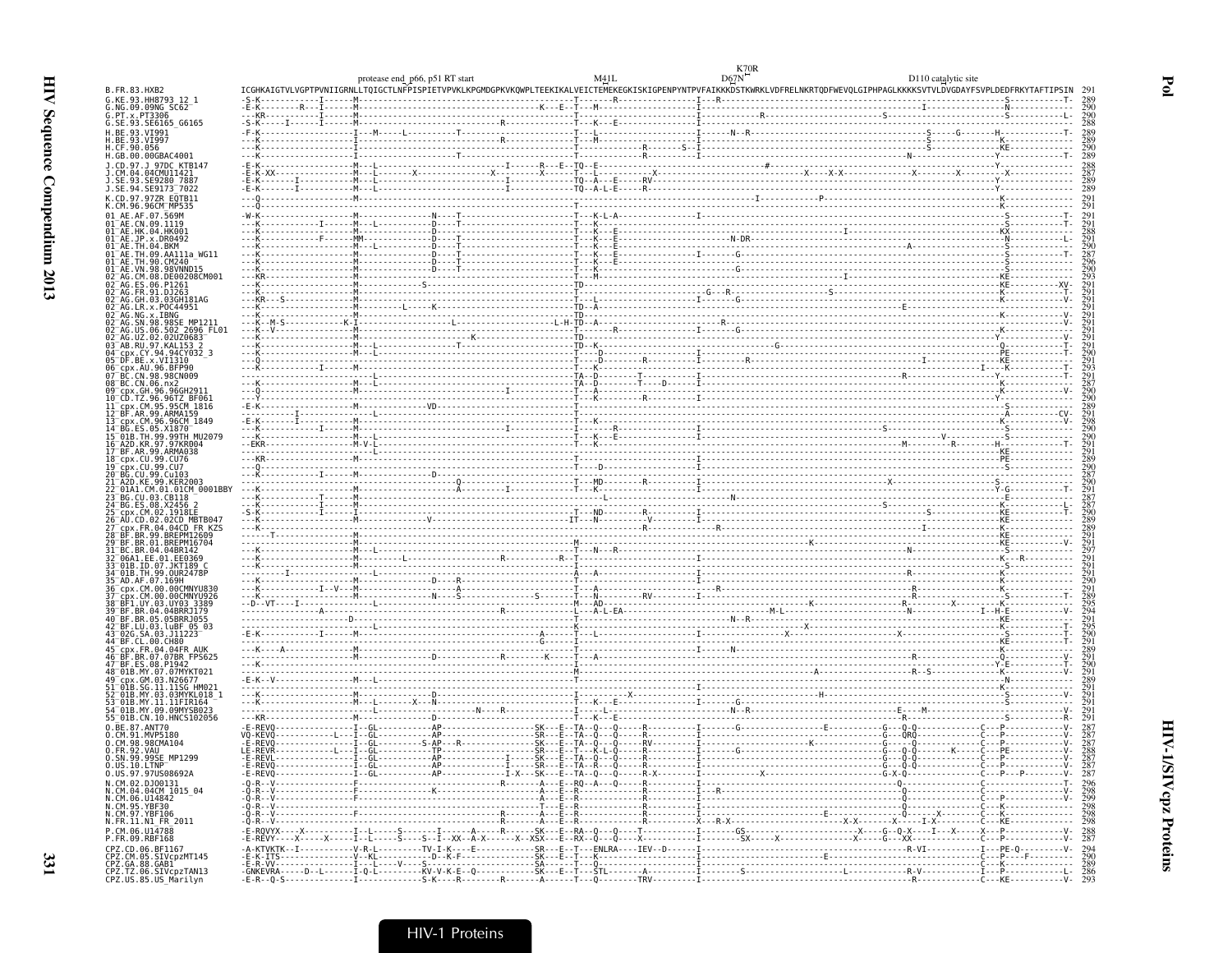<span id="page-21-0"></span>

|                                                                                                                          |                                                                                                                                                                            | polymerase motif                                                                                                                                                                                                                                                                                                                                                                   | T215Y |  |
|--------------------------------------------------------------------------------------------------------------------------|----------------------------------------------------------------------------------------------------------------------------------------------------------------------------|------------------------------------------------------------------------------------------------------------------------------------------------------------------------------------------------------------------------------------------------------------------------------------------------------------------------------------------------------------------------------------|-------|--|
| B. FR. 83. HXB2<br>A1.AU.03.PS1044 Day0                                                                                  | NETPGIRYQYNVLPQGWKGSPAIFQSSMTKILEPFRKQNPDIVIYQYMDDLYVGSDLEIGQHRTKIEELRQHLLRWGLTTPD.KKHQKEPPFLWMGYELHPDKWTVQPIVLPEKDSWTVNDIQKLVGKLNWASQIYPGIKVRQLCKLLRGTKALTEVIPLTEEAELELAE |                                                                                                                                                                                                                                                                                                                                                                                    |       |  |
| 03.HIV CH BID V3538<br>ES.06.X2110                                                                                       |                                                                                                                                                                            |                                                                                                                                                                                                                                                                                                                                                                                    |       |  |
|                                                                                                                          |                                                                                                                                                                            |                                                                                                                                                                                                                                                                                                                                                                                    |       |  |
| 11.02.60000<br>KE.06.06KECst 001<br>.KE.06.06KECst 001<br>.RU.11.11RU6950<br>.RW.07.pR463F                               |                                                                                                                                                                            |                                                                                                                                                                                                                                                                                                                                                                                    |       |  |
|                                                                                                                          |                                                                                                                                                                            |                                                                                                                                                                                                                                                                                                                                                                                    |       |  |
| 01.01UADN139<br>UG.07.p191845                                                                                            |                                                                                                                                                                            |                                                                                                                                                                                                                                                                                                                                                                                    |       |  |
| . ZA . 04<br>.047ASK162B<br>.CD.97.97CDKTB48<br>CM 01 01CM 1445MV                                                        |                                                                                                                                                                            |                                                                                                                                                                                                                                                                                                                                                                                    |       |  |
| 42.CY.94.94CY017 41                                                                                                      |                                                                                                                                                                            |                                                                                                                                                                                                                                                                                                                                                                                    |       |  |
| PS1038 Dav174                                                                                                            |                                                                                                                                                                            |                                                                                                                                                                                                                                                                                                                                                                                    |       |  |
| BO.09.DEMB09B0001<br>BR.06.06BR1119                                                                                      |                                                                                                                                                                            |                                                                                                                                                                                                                                                                                                                                                                                    |       |  |
| .CA.07.502 1191 03<br>.CH.04.HIV CH BID V4408                                                                            |                                                                                                                                                                            |                                                                                                                                                                                                                                                                                                                                                                                    |       |  |
| CN.10.DEMB10CN002<br>CO.01.PCM001                                                                                        |                                                                                                                                                                            |                                                                                                                                                                                                                                                                                                                                                                                    |       |  |
|                                                                                                                          |                                                                                                                                                                            |                                                                                                                                                                                                                                                                                                                                                                                    |       |  |
| DE.04.HIV_DE_BID_V4131<br>PMVL 011                                                                                       |                                                                                                                                                                            |                                                                                                                                                                                                                                                                                                                                                                                    |       |  |
| DO.05.05D0 160884<br>ES.09.P2149 3<br>FR.08.DEMB08FR002                                                                  |                                                                                                                                                                            |                                                                                                                                                                                                                                                                                                                                                                                    |       |  |
| GE.03.03GEMZ004<br>HT.05.05HT 129389                                                                                     |                                                                                                                                                                            |                                                                                                                                                                                                                                                                                                                                                                                    |       |  |
| 05.JM K.1108                                                                                                             |                                                                                                                                                                            |                                                                                                                                                                                                                                                                                                                                                                                    |       |  |
| KR.07.07KYY4<br>.00.                                                                                                     |                                                                                                                                                                            |                                                                                                                                                                                                                                                                                                                                                                                    |       |  |
| .671 00T36<br>.502 2649 vgl<br>PE.07<br>.03.03PY PSP0115                                                                 |                                                                                                                                                                            |                                                                                                                                                                                                                                                                                                                                                                                    |       |  |
| RU.11.11RU21n<br>TH.07.AA040a WG11                                                                                       |                                                                                                                                                                            |                                                                                                                                                                                                                                                                                                                                                                                    |       |  |
| TT.01.01TT CRC50069<br>TW.94.TWCYS LM49                                                                                  |                                                                                                                                                                            |                                                                                                                                                                                                                                                                                                                                                                                    |       |  |
| UA.01.01UAKV167<br>US.11.ES38                                                                                            |                                                                                                                                                                            |                                                                                                                                                                                                                                                                                                                                                                                    |       |  |
| .UY.02.02UY TSU1290<br>.VE.10.DEMBI0VE001<br>.YE.02.02YE507                                                              |                                                                                                                                                                            |                                                                                                                                                                                                                                                                                                                                                                                    |       |  |
| ARG4006                                                                                                                  |                                                                                                                                                                            |                                                                                                                                                                                                                                                                                                                                                                                    |       |  |
| DEMC07BR003<br>BW.00.<br>00BW07621                                                                                       |                                                                                                                                                                            |                                                                                                                                                                                                                                                                                                                                                                                    |       |  |
| CN.98.YNRL9840<br>CY.09.CY260                                                                                            |                                                                                                                                                                            |                                                                                                                                                                                                                                                                                                                                                                                    |       |  |
| .02ET 288                                                                                                                |                                                                                                                                                                            |                                                                                                                                                                                                                                                                                                                                                                                    |       |  |
| GE.03.03GEMZ033<br>98IS002                                                                                               |                                                                                                                                                                            |                                                                                                                                                                                                                                                                                                                                                                                    |       |  |
| KE.00.KER2010                                                                                                            |                                                                                                                                                                            |                                                                                                                                                                                                                                                                                                                                                                                    |       |  |
| MM.99.mIDU101 3                                                                                                          |                                                                                                                                                                            |                                                                                                                                                                                                                                                                                                                                                                                    |       |  |
| : "H" - 33 . 93MW 965<br>- SN . 90 . 90SE 364<br>- SO . 89 . 89SM 145<br>- TZ . 02 . CO178<br>- US . 98 . 98US . MSC3018 |                                                                                                                                                                            |                                                                                                                                                                                                                                                                                                                                                                                    |       |  |
|                                                                                                                          |                                                                                                                                                                            |                                                                                                                                                                                                                                                                                                                                                                                    |       |  |
| UY.01.TRA3011<br>YE.02.<br>02YE511                                                                                       |                                                                                                                                                                            |                                                                                                                                                                                                                                                                                                                                                                                    |       |  |
| ZA.10.DEMC10ZA001<br>ZM.02.02ZM108                                                                                       |                                                                                                                                                                            |                                                                                                                                                                                                                                                                                                                                                                                    |       |  |
| .CD.83.ELI<br>.CD.83.ELI<br>.CM.10.DEMD10CM009                                                                           |                                                                                                                                                                            |                                                                                                                                                                                                                                                                                                                                                                                    |       |  |
| CY.06.CY163<br>KE.97.ML415 2                                                                                             |                                                                                                                                                                            |                                                                                                                                                                                                                                                                                                                                                                                    |       |  |
| KR.04.04KBH8<br>.90.SE365                                                                                                |                                                                                                                                                                            |                                                                                                                                                                                                                                                                                                                                                                                    |       |  |
| TD.99.MN011<br>TZ.01.A280                                                                                                |                                                                                                                                                                            |                                                                                                                                                                                                                                                                                                                                                                                    |       |  |
| UG.08.p191859<br>YE.02.02YE516                                                                                           |                                                                                                                                                                            |                                                                                                                                                                                                                                                                                                                                                                                    |       |  |
| .ZA.90.R1<br>F1.A0.06.A0 06 ANG125                                                                                       |                                                                                                                                                                            |                                                                                                                                                                                                                                                                                                                                                                                    |       |  |
| .AR.02.ARE933<br>93.VI850                                                                                                |                                                                                                                                                                            |                                                                                                                                                                                                                                                                                                                                                                                    |       |  |
| .07.07BR844<br>.CY.08.CY222                                                                                              |                                                                                                                                                                            |                                                                                                                                                                                                                                                                                                                                                                                    |       |  |
| .ES.11.DEMF110ES001<br>-1.FI.93.FIN9363<br>F1.FI.93.FIN9363<br>F1.FR.96.96FR MP411                                       |                                                                                                                                                                            |                                                                                                                                                                                                                                                                                                                                                                                    |       |  |
|                                                                                                                          |                                                                                                                                                                            |                                                                                                                                                                                                                                                                                                                                                                                    |       |  |
|                                                                                                                          |                                                                                                                                                                            |                                                                                                                                                                                                                                                                                                                                                                                    |       |  |
| .RO.96.BCI R07<br>.RU.08.D88 <sup>-845</sup>                                                                             |                                                                                                                                                                            |                                                                                                                                                                                                                                                                                                                                                                                    |       |  |
| .CM.10.DEMF210CM00<br>2.CM.97.CM53657                                                                                    |                                                                                                                                                                            |                                                                                                                                                                                                                                                                                                                                                                                    |       |  |
| BE.96.DRCBL<br>CM.10.DEMG10CM008<br>6.CN.08.GX 2084-08<br>G.CU.99.Cu74<br>G.ES.09.X2634 2<br>G.GH.03.03GH175G            |                                                                                                                                                                            | $\begin{minipage}{0.05\textwidth} \begin{tabular}{@{}l@{}} \hline \textbf{0.05} & \textbf{0.05} & \textbf{0.05} & \textbf{0.05} & \textbf{0.05} & \textbf{0.05} & \textbf{0.05} & \textbf{0.05} & \textbf{0.05} & \textbf{0.05} & \textbf{0.05} & \textbf{0.05} & \textbf{0.05} & \textbf{0.05} & \textbf{0.05} & \textbf{0.05} & \textbf{0.05} & \textbf{0.05} & \textbf{0.05} &$ |       |  |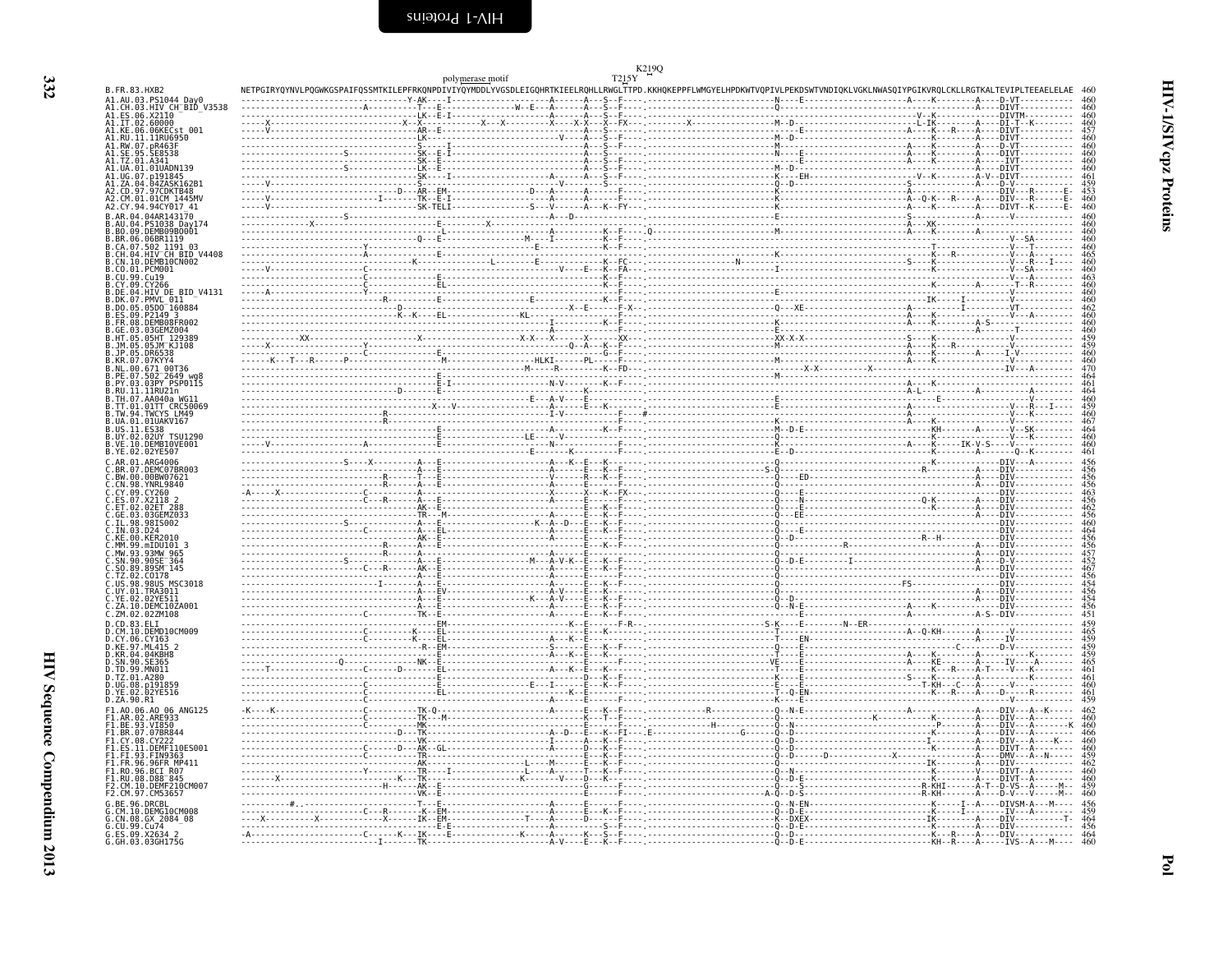|                                                                                          |                                                                                                                                                                                                                                                                                                                                                                                                                                                                                                                        | polymerase motif | T215Y |            |
|------------------------------------------------------------------------------------------|------------------------------------------------------------------------------------------------------------------------------------------------------------------------------------------------------------------------------------------------------------------------------------------------------------------------------------------------------------------------------------------------------------------------------------------------------------------------------------------------------------------------|------------------|-------|------------|
| B.FR.83.HXB2<br>G.KE.93.HH8793 12 1                                                      | NETPGIRYOYNVLPOGWKGSPAIFQSSMTKILEPFRKQNPDIVIYQYMDDLYVGSDLEIGQHRTKIEELRQHLLRWGLTTPD.KKHQKEPPFLWMGYELHPDKWTVQPIVLPEKDSWTVNDIQKLVGKLNWASQIYPGIKVRQLCKLLRGTKALTEVIPLTEEAELELAE                                                                                                                                                                                                                                                                                                                                             |                  |       |            |
| G.NG.09.09NG SC62<br>G. PT. x. PT3306                                                    |                                                                                                                                                                                                                                                                                                                                                                                                                                                                                                                        |                  |       |            |
| G.SE.93.SE6165 G6165<br>H.BE.93.VI991                                                    |                                                                                                                                                                                                                                                                                                                                                                                                                                                                                                                        |                  |       | -457       |
| H.BE.93.VI997<br>H.CF.90.056                                                             |                                                                                                                                                                                                                                                                                                                                                                                                                                                                                                                        |                  |       |            |
| H.GB.00.00GBAC4001                                                                       |                                                                                                                                                                                                                                                                                                                                                                                                                                                                                                                        |                  |       | 458        |
| 1.CD.97.1 97DC KTB147<br>.04CMU11421                                                     |                                                                                                                                                                                                                                                                                                                                                                                                                                                                                                                        |                  |       | 457        |
| SE.93.SE9280 7887<br>J.SE.94.SE9173 <sup>-</sup> 7022                                    |                                                                                                                                                                                                                                                                                                                                                                                                                                                                                                                        |                  |       | 458        |
| K.CD.97.97ZR EQTB11<br>K.CM.96.96CMTMP535                                                |                                                                                                                                                                                                                                                                                                                                                                                                                                                                                                                        |                  |       |            |
| 01 <sup>-</sup> AE.CN.09.1119                                                            |                                                                                                                                                                                                                                                                                                                                                                                                                                                                                                                        |                  |       |            |
| 01 AE HK 04 HK001<br>01 <sup>-</sup> AE.JP.x.DR0492                                      |                                                                                                                                                                                                                                                                                                                                                                                                                                                                                                                        |                  |       |            |
| 91 <sup>-</sup> AF TH 09 AA111a WG11                                                     |                                                                                                                                                                                                                                                                                                                                                                                                                                                                                                                        |                  |       |            |
| A1 <sup>-</sup> AF VN QR                                                                 | $\begin{minipage}{0.5cm} \begin{minipage}{0.5cm} \begin{minipage}{0.5cm} \begin{minipage}{0.5cm} \begin{minipage}{0.5cm} \begin{minipage}{0.5cm} \begin{minipage}{0.5cm} \begin{minipage}{0.5cm} \begin{minipage}{0.5cm} \begin{minipage}{0.5cm} \begin{minipage}{0.5cm} \begin{minipage}{0.5cm} \begin{minipage}{0.5cm} \begin{minipage}{0.5cm} \begin{minipage}{0.5cm} \begin{minipage}{0.5cm} \begin{minipage}{0.5cm} \begin{minipage}{0.5cm} \begin{min$                                                           |                  |       |            |
| 02 <sup>-</sup> AG.CM.08.DE00208CM001                                                    |                                                                                                                                                                                                                                                                                                                                                                                                                                                                                                                        |                  |       |            |
| 02 <sup>-</sup> AG.GH.03.03GH181AG                                                       |                                                                                                                                                                                                                                                                                                                                                                                                                                                                                                                        |                  |       |            |
| 02 <sup>-</sup> AG.LR.x.POC44951<br>92 <sup>-</sup> AG.NG.x.IBNG                         | $\begin{minipage}{0.5\textwidth} \begin{minipage}{0.5\textwidth} \begin{minipage}{0.5\textwidth} \begin{minipage}{0.5\textwidth} \begin{minipage}{0.5\textwidth} \begin{minipage}{0.5\textwidth} \begin{minipage}{0.5\textwidth} \begin{minipage}{0.5\textwidth} \begin{minipage}{0.5\textwidth} \begin{minipage}{0.5\textwidth} \begin{minipage}{0.5\textwidth} \begin{minipage}{0.5\textwidth} \begin{minipage}{0.5\textwidth} \begin{minipage}{0.5\textwidth} \begin{minipage}{0.5\textwidth} \begin{minipage}{0.5$ |                  |       |            |
| 92 <sup>-</sup> AG.SN.98.98SE MP1211<br>US.06.502 2696 FL01                              |                                                                                                                                                                                                                                                                                                                                                                                                                                                                                                                        |                  |       |            |
| UZ.02.02UZ0683<br>3 AB RU 97 KAL153                                                      | $\begin{minipage}{0.5\textwidth} \begin{tabular}{ c c c c c } \hline \multicolumn{1}{ c }{\textbf{0.5}\textwidth} \begin{tabular}{ c c c c } \hline \multicolumn{1}{ c }{\textbf{0.5}\textwidth} \begin{tabular}{ c c c c } \hline \multicolumn{1}{ c }{\textbf{0.5}\textwidth} \begin{tabular}{ c c c } \hline \multicolumn{1}{ c }{\textbf{0.5}\textwidth} \begin{tabular}{ c c c } \hline \multicolumn{1}{ c }{\textbf{0.5}\textwidth} \begin{$                                                                     |                  |       |            |
| 94 <sup>-</sup> срх.CY.94.94CY032 3<br>05 DF.BE.x.VI1310                                 |                                                                                                                                                                                                                                                                                                                                                                                                                                                                                                                        |                  |       |            |
| cpx.AU.96.BFP90<br>C.CN.98.98CN009                                                       |                                                                                                                                                                                                                                                                                                                                                                                                                                                                                                                        |                  |       |            |
| 08 BC.CN.06.nx2<br>99 <sup>–</sup> cnx.GH.96.96GH291                                     |                                                                                                                                                                                                                                                                                                                                                                                                                                                                                                                        |                  |       |            |
| 10 <sup>-</sup> CD.TZ.96.96TZ BF061<br>ll cnx.CM.95.95CM 1816                            |                                                                                                                                                                                                                                                                                                                                                                                                                                                                                                                        |                  |       |            |
| 12 <sup>-</sup> BF.AR.99.ARMA159<br>13 cpx.CM.96.96CM 1849                               |                                                                                                                                                                                                                                                                                                                                                                                                                                                                                                                        |                  |       | 467<br>459 |
| ES.05.X1870<br>15 <sup>-</sup> 01B.TH.99.99TH MU2079                                     |                                                                                                                                                                                                                                                                                                                                                                                                                                                                                                                        |                  |       |            |
| 16 A2D.KR.97.97KR004<br>17 BF.AR.99.ARMA038                                              |                                                                                                                                                                                                                                                                                                                                                                                                                                                                                                                        |                  |       |            |
| 18 <sup>-</sup> cpx.CU.99.CU76                                                           |                                                                                                                                                                                                                                                                                                                                                                                                                                                                                                                        |                  |       |            |
| BG CH 99 Cu103                                                                           |                                                                                                                                                                                                                                                                                                                                                                                                                                                                                                                        |                  |       |            |
| 01A1.CM.01.01CM 0001BBY<br>'3 BG.CU.03.CB118                                             |                                                                                                                                                                                                                                                                                                                                                                                                                                                                                                                        |                  |       |            |
| 24 BG.ES.08.X2456                                                                        |                                                                                                                                                                                                                                                                                                                                                                                                                                                                                                                        |                  |       |            |
| FR.04.04CD FR KZS                                                                        |                                                                                                                                                                                                                                                                                                                                                                                                                                                                                                                        |                  |       |            |
|                                                                                          |                                                                                                                                                                                                                                                                                                                                                                                                                                                                                                                        |                  |       | 460        |
| 33 01B.ID.07.JKT189 C                                                                    |                                                                                                                                                                                                                                                                                                                                                                                                                                                                                                                        |                  |       |            |
|                                                                                          |                                                                                                                                                                                                                                                                                                                                                                                                                                                                                                                        |                  |       |            |
|                                                                                          |                                                                                                                                                                                                                                                                                                                                                                                                                                                                                                                        |                  |       |            |
| BF1.UY.03.UY03.3389                                                                      |                                                                                                                                                                                                                                                                                                                                                                                                                                                                                                                        |                  |       |            |
| 40 BF.BR.05.05BRR.1055<br>42 BF.LU.03.luBF 05 03                                         |                                                                                                                                                                                                                                                                                                                                                                                                                                                                                                                        |                  |       |            |
|                                                                                          |                                                                                                                                                                                                                                                                                                                                                                                                                                                                                                                        |                  |       |            |
| CDX.FR.04.04FR AUK<br>BR.07.07BR FPS625                                                  |                                                                                                                                                                                                                                                                                                                                                                                                                                                                                                                        |                  |       |            |
| 47 BF ES 08 P1942                                                                        |                                                                                                                                                                                                                                                                                                                                                                                                                                                                                                                        |                  |       |            |
| GM.03.N26677<br>01B.SG.11.11SG HM021                                                     |                                                                                                                                                                                                                                                                                                                                                                                                                                                                                                                        |                  |       |            |
| MY.03.03MYKL018<br>01B.MY.11.11FIR164<br>Г01В.MY.09.09MYSВ023                            |                                                                                                                                                                                                                                                                                                                                                                                                                                                                                                                        |                  |       |            |
| 55 <sup>-</sup> 01B.CN.10.HNCS102056                                                     |                                                                                                                                                                                                                                                                                                                                                                                                                                                                                                                        |                  |       |            |
| 0.BE.87.ANT70<br>0.CM.91.MVP5180                                                         | -----------------------D---RD--ELE-C-----------PLTE--KR--L--E--YQ--F---- -----------------S-Q--N--V---------I---------Q--R--E----I----S----V-                                                                                                                                                                                                                                                                                                                                                                          |                  |       |            |
| 0.CM.98.98CMA104                                                                         |                                                                                                                                                                                                                                                                                                                                                                                                                                                                                                                        |                  |       |            |
| 0.SN.99.99SE MP1299<br>0.US.10.LTNP <sup>-4</sup><br>0.US.97.97US08692A                  |                                                                                                                                                                                                                                                                                                                                                                                                                                                                                                                        |                  |       |            |
| N.CM.02.DJ00131                                                                          |                                                                                                                                                                                                                                                                                                                                                                                                                                                                                                                        |                  |       |            |
| N.CM.04.04CM 1015_04<br>N.CM.06.U14842<br>N.CM.95.YBF30                                  |                                                                                                                                                                                                                                                                                                                                                                                                                                                                                                                        |                  |       |            |
| N.CM.97.YBF106                                                                           |                                                                                                                                                                                                                                                                                                                                                                                                                                                                                                                        |                  |       |            |
| N.FR.11.N1 FR 2011                                                                       |                                                                                                                                                                                                                                                                                                                                                                                                                                                                                                                        |                  |       |            |
| P.CM.06.U14788<br>P.FR.09.RBF168<br>CPZ.CD.06.BF1167                                     |                                                                                                                                                                                                                                                                                                                                                                                                                                                                                                                        |                  |       |            |
|                                                                                          |                                                                                                                                                                                                                                                                                                                                                                                                                                                                                                                        |                  |       |            |
| CPZ.CM.05.SIVcpzMT145<br>CPZ.GA.88.GAB1<br>CPZ.TZ.06.SIVcpzTAN13<br>CPZ.US.85.US_Marilyn |                                                                                                                                                                                                                                                                                                                                                                                                                                                                                                                        |                  |       |            |

 $Pol$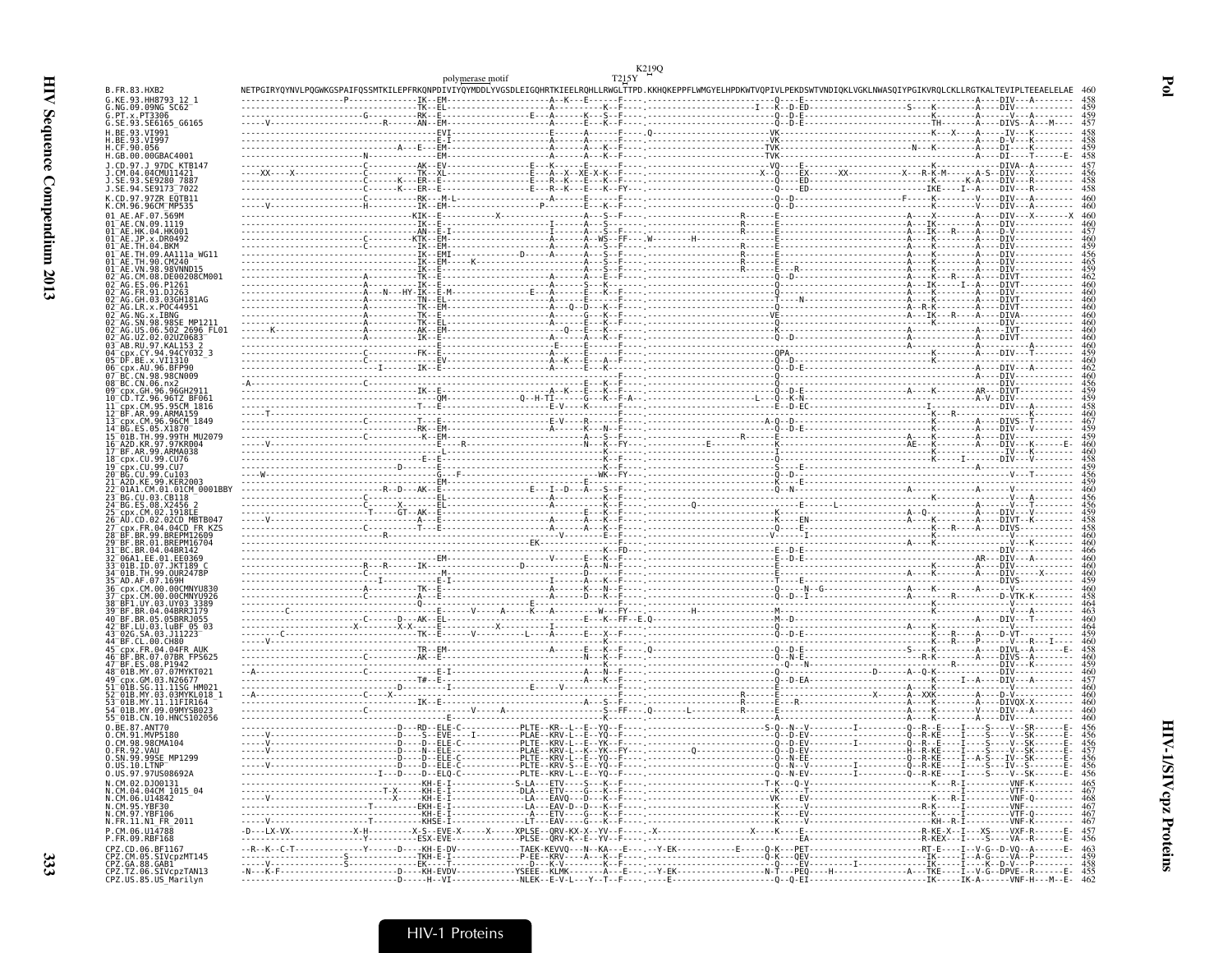<span id="page-23-0"></span>

|                                                                    |  | p51 RT end_p15 RNase H start<br>NREILKEPVHGVYYDPSKDLIAEIQKQGQGQWTYQIYQEPF.KNLKTGKYARMRGAHTNDVKQLTEAVQKITTESIVIWGK.TPKFKLPIQKETWETWNTEYWQATWIPEWEFVNTPPLVKLWYQLEKEPIVGAETFYVDGAANRETKLGKAGYVTNRGRQKVVTLTDT |  |
|--------------------------------------------------------------------|--|-----------------------------------------------------------------------------------------------------------------------------------------------------------------------------------------------------------|--|
| A1.AU.03.PS1044 Day0                                               |  |                                                                                                                                                                                                           |  |
| A1.CH.03.HTV CH_BTD_V3538<br>A1.ES.06.X2110<br>A1.LT.02.60000      |  |                                                                                                                                                                                                           |  |
| 41.KE.06.06KECst 001                                               |  |                                                                                                                                                                                                           |  |
| A1.RŪ.ĪĪ.ĪĪRŪĞ9Š0<br>A1.RW.07.pR463F                               |  |                                                                                                                                                                                                           |  |
|                                                                    |  |                                                                                                                                                                                                           |  |
|                                                                    |  |                                                                                                                                                                                                           |  |
|                                                                    |  |                                                                                                                                                                                                           |  |
|                                                                    |  |                                                                                                                                                                                                           |  |
|                                                                    |  |                                                                                                                                                                                                           |  |
| A2.CY.94.94CY017 41                                                |  |                                                                                                                                                                                                           |  |
|                                                                    |  |                                                                                                                                                                                                           |  |
|                                                                    |  |                                                                                                                                                                                                           |  |
| BR.06.06BR1119                                                     |  |                                                                                                                                                                                                           |  |
| HIV CH BID V4408                                                   |  |                                                                                                                                                                                                           |  |
| DEMB10CN002<br>CO.01.PCM001                                        |  |                                                                                                                                                                                                           |  |
|                                                                    |  |                                                                                                                                                                                                           |  |
| CY 09 CY266<br>B.DE.04.HIV_DE_BID V4131                            |  |                                                                                                                                                                                                           |  |
| DK.07.PMVL 011                                                     |  |                                                                                                                                                                                                           |  |
| .05DO <sup>-</sup> 160884<br>ES.09.P2149 3                         |  |                                                                                                                                                                                                           |  |
| .DEMB08FR002                                                       |  |                                                                                                                                                                                                           |  |
|                                                                    |  |                                                                                                                                                                                                           |  |
|                                                                    |  |                                                                                                                                                                                                           |  |
|                                                                    |  |                                                                                                                                                                                                           |  |
|                                                                    |  |                                                                                                                                                                                                           |  |
|                                                                    |  |                                                                                                                                                                                                           |  |
| 11RU21n                                                            |  |                                                                                                                                                                                                           |  |
| B.TH.07.AA040a WG11<br>B.TT.01.01TT CRC50069<br>B.TW.94.TWCYS LM49 |  |                                                                                                                                                                                                           |  |
| UA.01.01UAKV167                                                    |  |                                                                                                                                                                                                           |  |
| .US . 11 . ES38                                                    |  |                                                                                                                                                                                                           |  |
| .02UY TSU1290<br>B.UY.02.<br>B.VE.10.DEMB10VE001                   |  |                                                                                                                                                                                                           |  |
| B.YE.02.02YE507                                                    |  |                                                                                                                                                                                                           |  |
| .DEMC07BR003                                                       |  |                                                                                                                                                                                                           |  |
| .BW.00.00BW07621                                                   |  |                                                                                                                                                                                                           |  |
| C.CN.98.YNRL9840<br>.CY.09.CY260                                   |  |                                                                                                                                                                                                           |  |
|                                                                    |  |                                                                                                                                                                                                           |  |
| 02FT 288                                                           |  |                                                                                                                                                                                                           |  |
|                                                                    |  |                                                                                                                                                                                                           |  |
|                                                                    |  |                                                                                                                                                                                                           |  |
|                                                                    |  |                                                                                                                                                                                                           |  |
| C.SN.90.90SE <sup>-</sup> 364                                      |  |                                                                                                                                                                                                           |  |
|                                                                    |  |                                                                                                                                                                                                           |  |
| MSC3018                                                            |  |                                                                                                                                                                                                           |  |
| .UY.01.TRA3011<br>YE.02<br>02YE511                                 |  |                                                                                                                                                                                                           |  |
| C.ZA.10.DEMC10ZA001                                                |  |                                                                                                                                                                                                           |  |
| C.ZM.02.02ZM108<br>D.CD.83.ELI                                     |  |                                                                                                                                                                                                           |  |
| D.CM.10.DEMD10CM009                                                |  |                                                                                                                                                                                                           |  |
| D.CY.06.CY163                                                      |  |                                                                                                                                                                                                           |  |
| .KR.04.04KBH8                                                      |  |                                                                                                                                                                                                           |  |
| .TD.99.MN011                                                       |  |                                                                                                                                                                                                           |  |
|                                                                    |  |                                                                                                                                                                                                           |  |
| D.UG.08.p191859                                                    |  |                                                                                                                                                                                                           |  |
| D.ZA.90.R1                                                         |  |                                                                                                                                                                                                           |  |
| F1.A0.06.A0 06 ANG125<br>$-1.$ AR. $02.$ ARE933                    |  |                                                                                                                                                                                                           |  |
| 1.BE.93.VI850                                                      |  |                                                                                                                                                                                                           |  |
| F1.BR.07.07BR844<br>1.CY.08.CY22                                   |  |                                                                                                                                                                                                           |  |
|                                                                    |  |                                                                                                                                                                                                           |  |
| 96.96FR MP411                                                      |  |                                                                                                                                                                                                           |  |
| 1.RO.96.BCI R07-                                                   |  |                                                                                                                                                                                                           |  |
| F1.RU.08.D88 <sup>-</sup> 845<br>10.DEMF210CM00                    |  |                                                                                                                                                                                                           |  |
|                                                                    |  |                                                                                                                                                                                                           |  |
| DEMG10CM008                                                        |  |                                                                                                                                                                                                           |  |
| 3.CN.08.GX_2084_08<br>5.CN.08.GX_2084_08                           |  |                                                                                                                                                                                                           |  |
|                                                                    |  |                                                                                                                                                                                                           |  |
| G.ES.09.X2634 2<br>G.GH.03.03GH175                                 |  |                                                                                                                                                                                                           |  |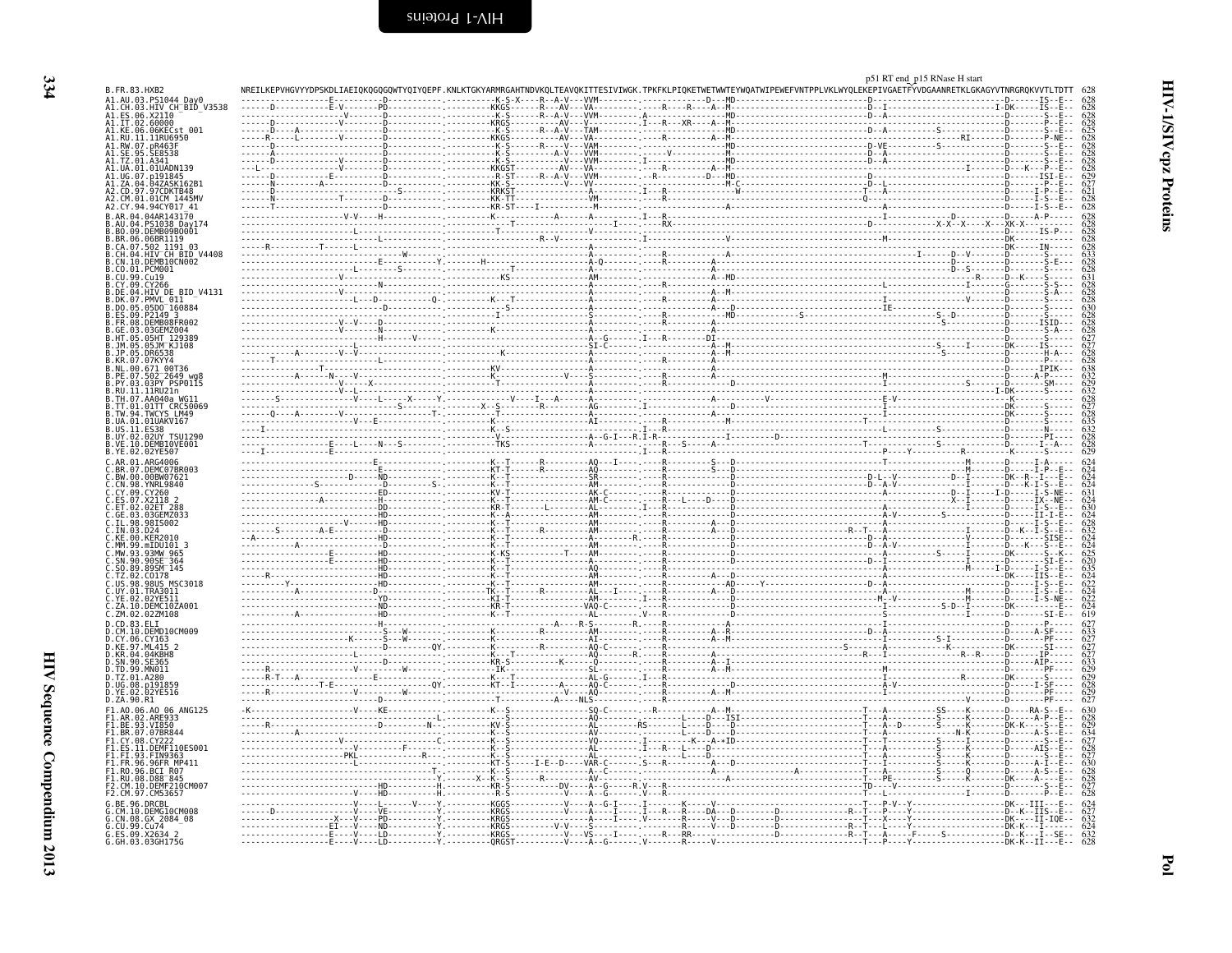|                                                                 |  |  | p51 RT end p15 RNase H start                                        |  |
|-----------------------------------------------------------------|--|--|---------------------------------------------------------------------|--|
|                                                                 |  |  | TWETWWTEYWQATWIPEWEFVNTPPLVKLWYQLEKEPIVGAETFYVDGAANRETKLGKAGYVTNRGR |  |
|                                                                 |  |  |                                                                     |  |
| G.SE.93.SE6165_G6165<br>H.BE.93.VI991                           |  |  |                                                                     |  |
|                                                                 |  |  |                                                                     |  |
| H.GB.00.00GBAC400.                                              |  |  |                                                                     |  |
|                                                                 |  |  |                                                                     |  |
| J.SE.94.SE9173 <sup>-</sup> 7022                                |  |  |                                                                     |  |
| CD 97 977R E0TR11                                               |  |  |                                                                     |  |
| .09.1119                                                        |  |  |                                                                     |  |
|                                                                 |  |  |                                                                     |  |
|                                                                 |  |  |                                                                     |  |
|                                                                 |  |  |                                                                     |  |
|                                                                 |  |  |                                                                     |  |
|                                                                 |  |  |                                                                     |  |
|                                                                 |  |  |                                                                     |  |
| SE MP1211<br>2696 FL0                                           |  |  |                                                                     |  |
|                                                                 |  |  |                                                                     |  |
|                                                                 |  |  |                                                                     |  |
|                                                                 |  |  |                                                                     |  |
|                                                                 |  |  |                                                                     |  |
| .96.96TZ BF061                                                  |  |  |                                                                     |  |
|                                                                 |  |  |                                                                     |  |
|                                                                 |  |  |                                                                     |  |
| TH.99.99TH MU2079<br>97.97KR004                                 |  |  |                                                                     |  |
| .ARMA038                                                        |  |  |                                                                     |  |
|                                                                 |  |  |                                                                     |  |
|                                                                 |  |  |                                                                     |  |
|                                                                 |  |  |                                                                     |  |
|                                                                 |  |  |                                                                     |  |
|                                                                 |  |  |                                                                     |  |
|                                                                 |  |  |                                                                     |  |
|                                                                 |  |  |                                                                     |  |
|                                                                 |  |  |                                                                     |  |
|                                                                 |  |  |                                                                     |  |
|                                                                 |  |  |                                                                     |  |
|                                                                 |  |  |                                                                     |  |
|                                                                 |  |  |                                                                     |  |
|                                                                 |  |  |                                                                     |  |
|                                                                 |  |  |                                                                     |  |
| .11.11SG HM02                                                   |  |  |                                                                     |  |
| 03.03MYKL018<br>MY 11 11FIR164                                  |  |  |                                                                     |  |
| MY.09.09MYSB02<br>01B.CN.10.HNCS102056"                         |  |  |                                                                     |  |
| 0.BE.87.ANT70<br>.MVP5180                                       |  |  |                                                                     |  |
| .98CMA104                                                       |  |  |                                                                     |  |
| 99SE MP1299                                                     |  |  |                                                                     |  |
| 0.US.97.97US08692A                                              |  |  |                                                                     |  |
|                                                                 |  |  |                                                                     |  |
| U14842                                                          |  |  |                                                                     |  |
| .FR.11.N1 FR 2011                                               |  |  |                                                                     |  |
|                                                                 |  |  |                                                                     |  |
|                                                                 |  |  |                                                                     |  |
| CPZ.GA.88.GAB1<br>CPZ.TZ.06.SIVcpzTAN13<br>CPZ.US.85.US_Marilyn |  |  |                                                                     |  |
|                                                                 |  |  |                                                                     |  |

 $\mathbf{P}\mathbf{0}$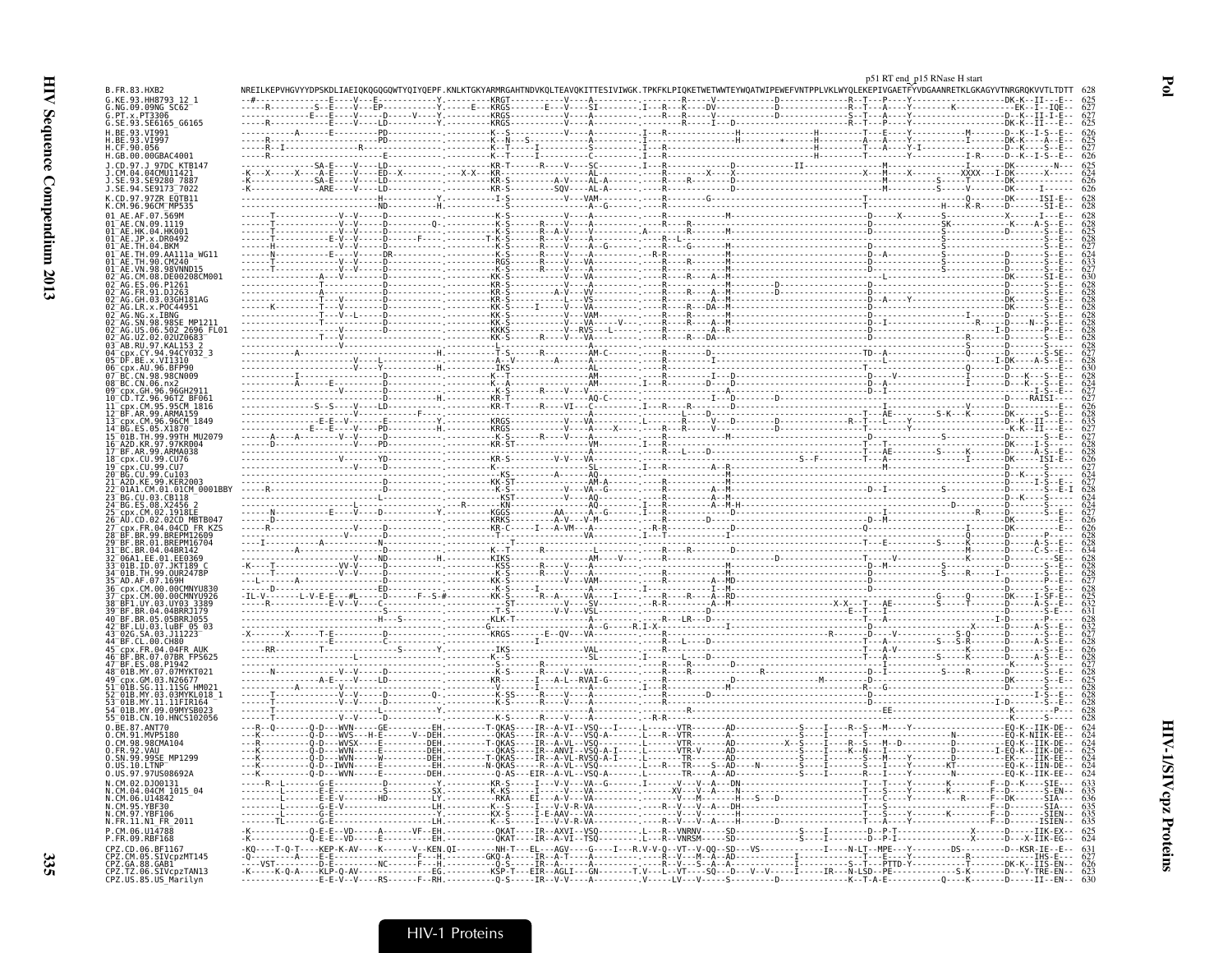<span id="page-25-0"></span>

|                                                                                               |                 | p66 RT, p15 Rnase H end_p31 Integrase start |                                                                                                                                                                            |                                                                    |
|-----------------------------------------------------------------------------------------------|-----------------|---------------------------------------------|----------------------------------------------------------------------------------------------------------------------------------------------------------------------------|--------------------------------------------------------------------|
| B.FR.83.HXB2                                                                                  |                 |                                             | NOKTELOAIYLALODSGLEVNIVTDSOYALGIIOAOPDOSESELVNOIIEOLIKKEKVYLAWVPAHKGIGGNEOVDKLVSAGIRKVLFLDGIDKAOD.EHEKYHSNWRAMASDFNLPPVVAKEIVASCDKC.OLKGEAMHGOVDCSPGIWOLDCTHLEGKVILVAVHVAS |                                                                    |
| A1.AU.03.PS1044_Day0<br>A1.CH.03.HIV_CH_BID_V3538                                             |                 |                                             |                                                                                                                                                                            |                                                                    |
| A1.ES.06.X2110<br>A1.IT.02.60000                                                              |                 |                                             |                                                                                                                                                                            | 796<br>7963<br>7966<br>7967<br>796<br>797                          |
| A1.KE.06.06KECst 001                                                                          |                 |                                             |                                                                                                                                                                            |                                                                    |
| A1.RU.11.11RU6950<br>A1.RW.07.pR463F<br>A1.SE.95.SE8538                                       |                 |                                             |                                                                                                                                                                            |                                                                    |
| A1.TZ.01                                                                                      |                 |                                             |                                                                                                                                                                            |                                                                    |
|                                                                                               |                 |                                             |                                                                                                                                                                            |                                                                    |
| A1.ZA.04.04ZASK162B1<br>A2.CD.97.97CDKTB48                                                    |                 |                                             |                                                                                                                                                                            | 795<br>789<br>796<br>796                                           |
| A2.CM.01.01CM 1445MV<br>A2.CY.94.94CY017 41                                                   |                 |                                             |                                                                                                                                                                            |                                                                    |
| B.AR.04.04AR143170                                                                            |                 |                                             |                                                                                                                                                                            |                                                                    |
| PS1038 Day174<br>.BO.09.DEMB09B0001                                                           |                 |                                             |                                                                                                                                                                            | 796<br>796<br>796<br>796                                           |
| B.BR.06.06BR1119                                                                              |                 |                                             |                                                                                                                                                                            |                                                                    |
| B.CA.07.502.1191 03<br>B.CA.07.502 1191 03<br>B.CN.04.HIV CH BID V4408<br>B.CN.10.DEMB10CN002 |                 |                                             |                                                                                                                                                                            | 796<br>801<br>796<br>796<br>796<br>796                             |
| .CO.01.PCM001                                                                                 |                 |                                             |                                                                                                                                                                            |                                                                    |
| .CU.99.Cu19<br>3. CY.09. CY266                                                                |                 |                                             |                                                                                                                                                                            |                                                                    |
| B.DE.04.HIV_DE_BID V4131                                                                      |                 |                                             |                                                                                                                                                                            |                                                                    |
| B.DK.07.PMVL 011<br>.DO.05.05D0 <sup>-</sup> 160884                                           |                 |                                             |                                                                                                                                                                            |                                                                    |
| 09.P2149<br>DEMB08FR002                                                                       |                 |                                             |                                                                                                                                                                            | 79866667977977777880797                                            |
| GE.03.03GEMZ004                                                                               |                 |                                             |                                                                                                                                                                            |                                                                    |
| .05HT<br>129389<br>.JM.05.05JM KJ108                                                          |                 |                                             |                                                                                                                                                                            |                                                                    |
| .JP.05<br>DR6538.<br>.KR.07.07KYY4                                                            |                 |                                             |                                                                                                                                                                            |                                                                    |
| .NL.00.671 00T36<br>B.PE.07.502 <sup>—</sup> 2649 wal                                         |                 |                                             |                                                                                                                                                                            |                                                                    |
| B.PY.03.03PY PSP0115                                                                          |                 |                                             |                                                                                                                                                                            |                                                                    |
| B.RU.11.11RU21n<br>.TH.07.AA040a WG11                                                         |                 |                                             |                                                                                                                                                                            | 800<br>796<br>795<br>796                                           |
| .TT.01.01TT CRC50069<br>.TW.94.TWCYS LM49                                                     |                 |                                             |                                                                                                                                                                            |                                                                    |
| UA.01.01UAKV167                                                                               |                 |                                             |                                                                                                                                                                            |                                                                    |
| US.11.ES38<br>02UY TSU1290<br>B.UY.02.                                                        |                 |                                             |                                                                                                                                                                            |                                                                    |
| B.VE.10.DEMB10VE001<br>B.YE.02.02YE507                                                        |                 |                                             |                                                                                                                                                                            | 803<br>803<br>800<br>796<br>796<br>797                             |
| C.AR.01.ARG4006                                                                               |                 |                                             |                                                                                                                                                                            |                                                                    |
| .BR.07.DEMC07BR003<br>. RW 00 00RW07621                                                       |                 |                                             |                                                                                                                                                                            |                                                                    |
| .CN.98.YNRL9840<br>.CY.09.                                                                    |                 |                                             |                                                                                                                                                                            | 792229292822002233822922928200223383                               |
|                                                                                               |                 |                                             |                                                                                                                                                                            |                                                                    |
| 03GEMZ033                                                                                     |                 |                                             |                                                                                                                                                                            |                                                                    |
| .IL.98.98IS002<br>IN.03<br>D <sub>24</sub>                                                    |                 |                                             |                                                                                                                                                                            |                                                                    |
| C.KE.00.KER2010                                                                               |                 |                                             |                                                                                                                                                                            |                                                                    |
| Č.MM.99.mIDU101 3<br>C.MW.93.93MW 965<br>C.SN.90.90SE <sup>-</sup> 364                        |                 |                                             |                                                                                                                                                                            |                                                                    |
| S0.89.89SM 145                                                                                |                 |                                             |                                                                                                                                                                            |                                                                    |
| <b>CO178</b>                                                                                  |                 |                                             |                                                                                                                                                                            |                                                                    |
| .98US<br>MSC3018<br>. . US . 98<br>$: 0Y.01.$ TRA3011                                         |                 |                                             |                                                                                                                                                                            |                                                                    |
| Č.YE.02.02YEŠÎÎ<br>C.ZA.10.DEMC10ZA001                                                        |                 |                                             |                                                                                                                                                                            | 803<br>792<br>790<br>792<br>792<br>792<br>787                      |
| C.ZM.02.02ZM108                                                                               |                 |                                             |                                                                                                                                                                            |                                                                    |
| D.CD.83.ELI<br>D.CM.10.DEMD10CM009                                                            |                 |                                             |                                                                                                                                                                            |                                                                    |
| D.CY.06.CY163                                                                                 |                 |                                             |                                                                                                                                                                            |                                                                    |
| D.KE.97.ML415 2<br>D.KR.04.04KBH8<br>D.SN.90.SE365                                            |                 |                                             |                                                                                                                                                                            |                                                                    |
| ).TD.99.MN011                                                                                 |                 |                                             |                                                                                                                                                                            |                                                                    |
| 0.TZ.01.A280<br>D.UG.08.p191859                                                               |                 |                                             |                                                                                                                                                                            |                                                                    |
| 02YE516<br>D.YE.02                                                                            |                 |                                             |                                                                                                                                                                            | 795<br>801<br>795<br>795<br>797<br>801<br>797<br>797<br>795<br>795 |
| D.ZA.90.R1<br>F1.A0.06.A0 06 ANG125                                                           |                 |                                             |                                                                                                                                                                            |                                                                    |
| F1.AR.02.ARE933<br>F1.BE.93.VI850                                                             |                 |                                             |                                                                                                                                                                            | 798<br>796797<br>796796<br>796798<br>796796                        |
| F1.BR.07.07BR844                                                                              |                 |                                             |                                                                                                                                                                            |                                                                    |
| F1.CY.08.CY22<br>.DEMF110ES001<br>F1.ES.11                                                    |                 |                                             |                                                                                                                                                                            |                                                                    |
| F1.FI.93.FIN9363<br>FI.FR.96.96FR MP411                                                       |                 |                                             |                                                                                                                                                                            |                                                                    |
| F1.RO.96.BCI R07                                                                              |                 |                                             |                                                                                                                                                                            |                                                                    |
| F1.RU.08.D88 <sup>-</sup> 845<br>F2.CM.10.DEMF210CM007                                        |                 |                                             |                                                                                                                                                                            | 795<br>796                                                         |
| F2.CM.97.CM5365                                                                               |                 |                                             |                                                                                                                                                                            |                                                                    |
| DRCBL<br>DEMG10CM008                                                                          |                 |                                             |                                                                                                                                                                            | 792<br>795<br>800<br>792<br>800<br>796                             |
| CN.08.GX 2084 08                                                                              |                 |                                             |                                                                                                                                                                            |                                                                    |
| G.CU.99.Cu74<br>G.ES.09.X2634 2<br>G.GH.03.03GH175G                                           | . 0.            |                                             |                                                                                                                                                                            |                                                                    |
|                                                                                               | - - - A - - - - |                                             |                                                                                                                                                                            |                                                                    |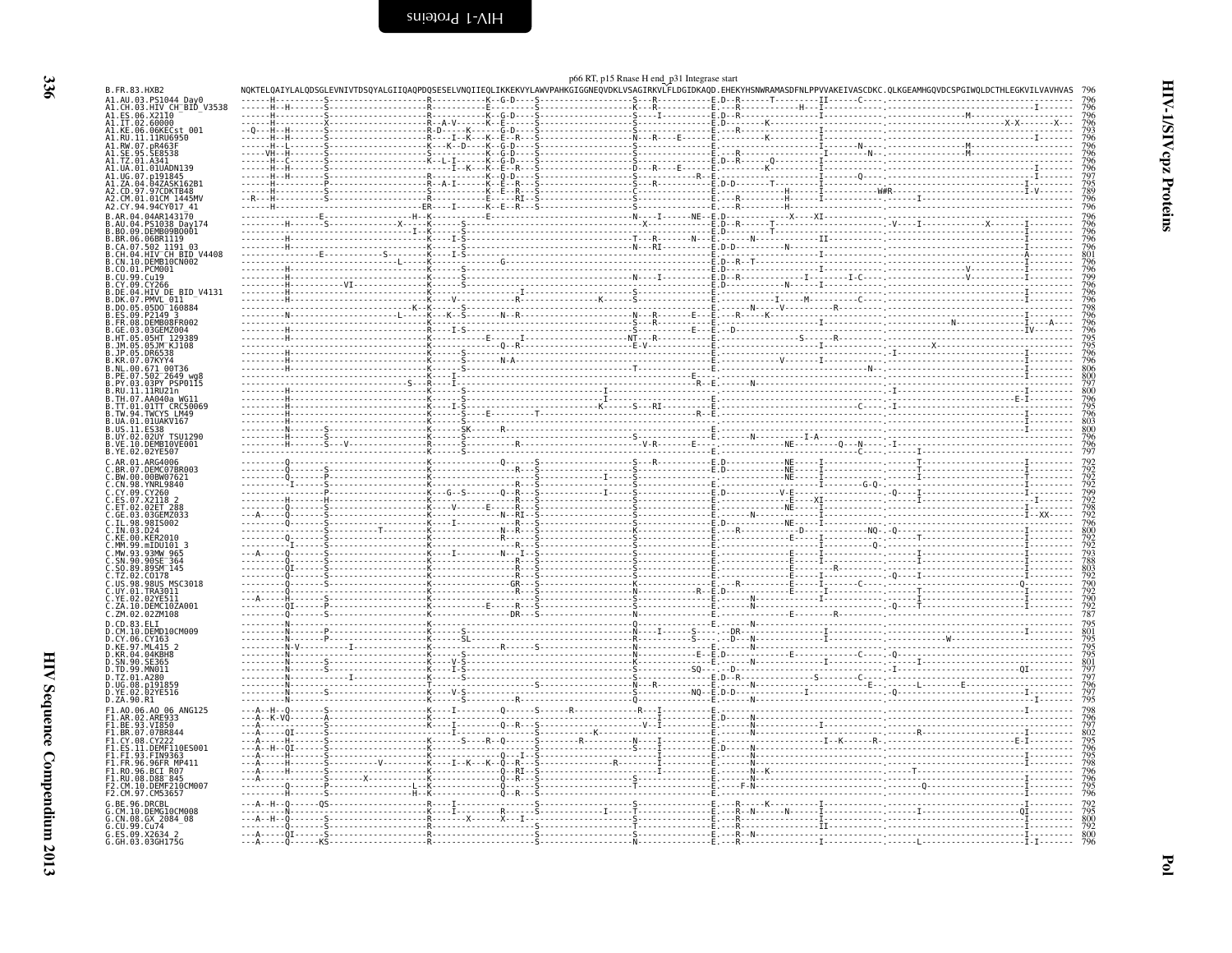| 93 HH8793                                                                                                  |                                                 |               |                                                                                                                                                  |                                |                                                                                                                                                                                                                                                                                                                                                                                                                                               |                                                                                                                                                                                                                                                                                                                                                                                                                                                                                      |  |
|------------------------------------------------------------------------------------------------------------|-------------------------------------------------|---------------|--------------------------------------------------------------------------------------------------------------------------------------------------|--------------------------------|-----------------------------------------------------------------------------------------------------------------------------------------------------------------------------------------------------------------------------------------------------------------------------------------------------------------------------------------------------------------------------------------------------------------------------------------------|--------------------------------------------------------------------------------------------------------------------------------------------------------------------------------------------------------------------------------------------------------------------------------------------------------------------------------------------------------------------------------------------------------------------------------------------------------------------------------------|--|
| G.NG.09.09NG SC62                                                                                          |                                                 |               |                                                                                                                                                  |                                |                                                                                                                                                                                                                                                                                                                                                                                                                                               |                                                                                                                                                                                                                                                                                                                                                                                                                                                                                      |  |
| G.PT.x.PT3306<br>G.SE.93.SE6165 G6165                                                                      |                                                 |               |                                                                                                                                                  |                                |                                                                                                                                                                                                                                                                                                                                                                                                                                               |                                                                                                                                                                                                                                                                                                                                                                                                                                                                                      |  |
| H.BE.93.VI991<br>93.VI997                                                                                  |                                                 |               |                                                                                                                                                  |                                |                                                                                                                                                                                                                                                                                                                                                                                                                                               |                                                                                                                                                                                                                                                                                                                                                                                                                                                                                      |  |
| H.CF.90.056<br>H.GB.00.00GBAC4001                                                                          |                                                 |               |                                                                                                                                                  |                                |                                                                                                                                                                                                                                                                                                                                                                                                                                               |                                                                                                                                                                                                                                                                                                                                                                                                                                                                                      |  |
| J.CD.97.J 97DC KTB14                                                                                       |                                                 |               |                                                                                                                                                  |                                |                                                                                                                                                                                                                                                                                                                                                                                                                                               |                                                                                                                                                                                                                                                                                                                                                                                                                                                                                      |  |
| .CM.04.04CMU11421<br>93. SE9280                                                                            |                                                 |               |                                                                                                                                                  |                                |                                                                                                                                                                                                                                                                                                                                                                                                                                               |                                                                                                                                                                                                                                                                                                                                                                                                                                                                                      |  |
| .SE.94.SE9173 <sup>-</sup> 7022<br>CD.97.97ZR E0TB11                                                       |                                                 |               |                                                                                                                                                  |                                |                                                                                                                                                                                                                                                                                                                                                                                                                                               | $\begin{minipage}[t]{.00\textwidth} \begin{minipage}[t]{0.00\textwidth} \begin{minipage}[t]{0.00\textwidth} \begin{minipage}[t]{0.00\textwidth} \begin{minipage}[t]{0.00\textwidth} \begin{minipage}[t]{0.00\textwidth} \begin{minipage}[t]{0.00\textwidth} \begin{minipage}[t]{0.00\textwidth} \begin{minipage}[t]{0.00\textwidth} \begin{minipage}[t]{0.00\textwidth} \begin{minipage}[t]{0.00\textwidth} \begin{minipage}[t]{0.00\textwidth} \begin{minipage}[t]{0.00\textwidth}$ |  |
| K.CM.96.96CM⊤MP535<br>01 AE.AF.07.569M                                                                     |                                                 |               |                                                                                                                                                  |                                |                                                                                                                                                                                                                                                                                                                                                                                                                                               |                                                                                                                                                                                                                                                                                                                                                                                                                                                                                      |  |
| 01 AE.CN.09.1119                                                                                           |                                                 |               |                                                                                                                                                  |                                |                                                                                                                                                                                                                                                                                                                                                                                                                                               |                                                                                                                                                                                                                                                                                                                                                                                                                                                                                      |  |
| 01 <sup>-</sup> AE.HK.04.HK001<br>$01^-$ AE.JP.x.DR0492                                                    |                                                 |               |                                                                                                                                                  |                                |                                                                                                                                                                                                                                                                                                                                                                                                                                               |                                                                                                                                                                                                                                                                                                                                                                                                                                                                                      |  |
| 01 AE. TH.04. BKM<br>09.AA111a WG11                                                                        |                                                 |               |                                                                                                                                                  |                                |                                                                                                                                                                                                                                                                                                                                                                                                                                               |                                                                                                                                                                                                                                                                                                                                                                                                                                                                                      |  |
| 90.CM240<br>98.98VNND15                                                                                    |                                                 |               |                                                                                                                                                  |                                |                                                                                                                                                                                                                                                                                                                                                                                                                                               |                                                                                                                                                                                                                                                                                                                                                                                                                                                                                      |  |
| AG.CM.08.DE00208CM001<br>06.P1261                                                                          |                                                 |               |                                                                                                                                                  |                                |                                                                                                                                                                                                                                                                                                                                                                                                                                               |                                                                                                                                                                                                                                                                                                                                                                                                                                                                                      |  |
| GH.03.03GH181AG                                                                                            |                                                 |               |                                                                                                                                                  |                                |                                                                                                                                                                                                                                                                                                                                                                                                                                               |                                                                                                                                                                                                                                                                                                                                                                                                                                                                                      |  |
| LR.x.POC44951                                                                                              |                                                 |               |                                                                                                                                                  |                                |                                                                                                                                                                                                                                                                                                                                                                                                                                               |                                                                                                                                                                                                                                                                                                                                                                                                                                                                                      |  |
| -AG. NG. X. IBNG<br>-AG. SN. 98.98SE_MP1211<br>-AG. US. 06.502_2696_FL01                                   |                                                 |               |                                                                                                                                                  |                                |                                                                                                                                                                                                                                                                                                                                                                                                                                               |                                                                                                                                                                                                                                                                                                                                                                                                                                                                                      |  |
| JZ.02.02UZ0683<br>AB.RU.97.KAL153                                                                          |                                                 |               |                                                                                                                                                  |                                |                                                                                                                                                                                                                                                                                                                                                                                                                                               |                                                                                                                                                                                                                                                                                                                                                                                                                                                                                      |  |
| CY.94.94CY032 3                                                                                            |                                                 |               |                                                                                                                                                  |                                |                                                                                                                                                                                                                                                                                                                                                                                                                                               |                                                                                                                                                                                                                                                                                                                                                                                                                                                                                      |  |
| BE.x.VI1310<br>cnx.AU.96.BFP90                                                                             |                                                 |               |                                                                                                                                                  |                                |                                                                                                                                                                                                                                                                                                                                                                                                                                               |                                                                                                                                                                                                                                                                                                                                                                                                                                                                                      |  |
| BC.CN.98.98CN009<br>BC.CN.06.nx2                                                                           |                                                 |               |                                                                                                                                                  |                                |                                                                                                                                                                                                                                                                                                                                                                                                                                               |                                                                                                                                                                                                                                                                                                                                                                                                                                                                                      |  |
| cpx.GH.96.96GH291                                                                                          |                                                 |               |                                                                                                                                                  |                                |                                                                                                                                                                                                                                                                                                                                                                                                                                               |                                                                                                                                                                                                                                                                                                                                                                                                                                                                                      |  |
| .TZ.96.96TZ BF061<br>x.CM.95.95CM 1816<br>.AR.99.ARMA159                                                   |                                                 |               |                                                                                                                                                  |                                |                                                                                                                                                                                                                                                                                                                                                                                                                                               |                                                                                                                                                                                                                                                                                                                                                                                                                                                                                      |  |
| CM.96.96CM 1849                                                                                            |                                                 |               |                                                                                                                                                  |                                |                                                                                                                                                                                                                                                                                                                                                                                                                                               |                                                                                                                                                                                                                                                                                                                                                                                                                                                                                      |  |
| KR.97.97KR004                                                                                              |                                                 |               |                                                                                                                                                  |                                |                                                                                                                                                                                                                                                                                                                                                                                                                                               |                                                                                                                                                                                                                                                                                                                                                                                                                                                                                      |  |
| 99.ARMA038<br>18 <sup>–</sup> cnx.CU.99.CU76                                                               |                                                 |               |                                                                                                                                                  |                                |                                                                                                                                                                                                                                                                                                                                                                                                                                               |                                                                                                                                                                                                                                                                                                                                                                                                                                                                                      |  |
| cpx.CU.99.CU7<br>BG.CU.99.Cu103                                                                            |                                                 |               |                                                                                                                                                  |                                |                                                                                                                                                                                                                                                                                                                                                                                                                                               |                                                                                                                                                                                                                                                                                                                                                                                                                                                                                      |  |
|                                                                                                            |                                                 |               |                                                                                                                                                  |                                |                                                                                                                                                                                                                                                                                                                                                                                                                                               |                                                                                                                                                                                                                                                                                                                                                                                                                                                                                      |  |
| .CM.01.01CM_0001BBY<br>BG.CU.03.CB118<br>08 X2456                                                          |                                                 |               |                                                                                                                                                  |                                |                                                                                                                                                                                                                                                                                                                                                                                                                                               |                                                                                                                                                                                                                                                                                                                                                                                                                                                                                      |  |
| CM.02.1918EE                                                                                               |                                                 |               |                                                                                                                                                  |                                |                                                                                                                                                                                                                                                                                                                                                                                                                                               |                                                                                                                                                                                                                                                                                                                                                                                                                                                                                      |  |
|                                                                                                            |                                                 |               |                                                                                                                                                  |                                |                                                                                                                                                                                                                                                                                                                                                                                                                                               |                                                                                                                                                                                                                                                                                                                                                                                                                                                                                      |  |
| BF.BR.99.BREPM12609                                                                                        |                                                 |               |                                                                                                                                                  |                                |                                                                                                                                                                                                                                                                                                                                                                                                                                               |                                                                                                                                                                                                                                                                                                                                                                                                                                                                                      |  |
| BC.BR.04.04BR142<br>06A1.EE.01.EE0369                                                                      |                                                 |               |                                                                                                                                                  |                                |                                                                                                                                                                                                                                                                                                                                                                                                                                               |                                                                                                                                                                                                                                                                                                                                                                                                                                                                                      |  |
| TH.99.0UR2478P                                                                                             |                                                 |               |                                                                                                                                                  |                                |                                                                                                                                                                                                                                                                                                                                                                                                                                               |                                                                                                                                                                                                                                                                                                                                                                                                                                                                                      |  |
| AD.AF.07.169H_-<br>CM 00 00CMNYU836                                                                        |                                                 |               |                                                                                                                                                  |                                |                                                                                                                                                                                                                                                                                                                                                                                                                                               |                                                                                                                                                                                                                                                                                                                                                                                                                                                                                      |  |
| CM.00.00CMNYU926<br>.UY.03.UY03.338<br>BR.04.04BRRJ179                                                     |                                                 |               |                                                                                                                                                  |                                |                                                                                                                                                                                                                                                                                                                                                                                                                                               |                                                                                                                                                                                                                                                                                                                                                                                                                                                                                      |  |
| 05.05BRRJ055                                                                                               |                                                 |               |                                                                                                                                                  |                                |                                                                                                                                                                                                                                                                                                                                                                                                                                               |                                                                                                                                                                                                                                                                                                                                                                                                                                                                                      |  |
| BF.LU.03.luBF 05 03"<br>.03.J11223                                                                         |                                                 |               |                                                                                                                                                  |                                |                                                                                                                                                                                                                                                                                                                                                                                                                                               |                                                                                                                                                                                                                                                                                                                                                                                                                                                                                      |  |
|                                                                                                            |                                                 |               |                                                                                                                                                  |                                |                                                                                                                                                                                                                                                                                                                                                                                                                                               |                                                                                                                                                                                                                                                                                                                                                                                                                                                                                      |  |
| 08.P1942<br>BF.ES                                                                                          |                                                 |               |                                                                                                                                                  |                                |                                                                                                                                                                                                                                                                                                                                                                                                                                               |                                                                                                                                                                                                                                                                                                                                                                                                                                                                                      |  |
| 48 <sup>-</sup> 01B.MY.07.07MYKT021                                                                        |                                                 |               |                                                                                                                                                  |                                | $\begin{minipage}{0.03\textwidth} \begin{tabular}{ c c c } \hline \multicolumn{1}{ c }{0.03\textwidth} \begin{tabular}{ c c c } \hline \multicolumn{1}{ c }{0.03\textwidth} \begin{tabular}{ c c c } \hline \multicolumn{1}{ c }{0.03\textwidth} \begin{tabular}{ c c c } \hline \multicolumn{1}{ c }{0.03\textwidth} \begin{tabular}{ c c c } \hline \multicolumn{1}{ c }{0.03\textwidth} \begin{tabular}{ c c c } \hline \multicolumn{1}{ $ |                                                                                                                                                                                                                                                                                                                                                                                                                                                                                      |  |
| .GM.03.N26677<br>SG.11.11SG H.<br>MY.03.03MYKL018                                                          |                                                 |               |                                                                                                                                                  |                                |                                                                                                                                                                                                                                                                                                                                                                                                                                               |                                                                                                                                                                                                                                                                                                                                                                                                                                                                                      |  |
| MY.11.11FIR164<br>09.09MYSB02                                                                              |                                                 |               |                                                                                                                                                  |                                |                                                                                                                                                                                                                                                                                                                                                                                                                                               |                                                                                                                                                                                                                                                                                                                                                                                                                                                                                      |  |
| 55 <sup>-</sup> 01B.CN.10.HNCS102056                                                                       |                                                 |               |                                                                                                                                                  |                                |                                                                                                                                                                                                                                                                                                                                                                                                                                               |                                                                                                                                                                                                                                                                                                                                                                                                                                                                                      |  |
| $0.\overline{B}E.87.$ ANT70<br>0.CM.91.MVP5180                                                             |                                                 | VSSTD.PI.OE.T |                                                                                                                                                  |                                |                                                                                                                                                                                                                                                                                                                                                                                                                                               |                                                                                                                                                                                                                                                                                                                                                                                                                                                                                      |  |
| 0.CM.98.98CMA104<br>0.FR.92.VAU                                                                            |                                                 |               |                                                                                                                                                  | KD--R----E---Q--E.D----------L |                                                                                                                                                                                                                                                                                                                                                                                                                                               | .----G----------I-N-P-- .HI---XI---------EV--M----<br>----G----------I---P-- .HIRR-----------E---M----                                                                                                                                                                                                                                                                                                                                                                               |  |
| 0.SN.99.99SE MP1299<br>0.05.10.LIMP                                                                        | ------KEK---------V----SS--T----PI-0----E-TR--0 |               | . † - - - - - - - - - - - KT - - - - KD - - R - - - - E - - - Õ - - E<br>. † - - - - - - - - - - - KI - - - - - KD - - R - - - - E - - - Q - - E |                                |                                                                                                                                                                                                                                                                                                                                                                                                                                               |                                                                                                                                                                                                                                                                                                                                                                                                                                                                                      |  |
| 0.US.97.97US08692A                                                                                         |                                                 |               |                                                                                                                                                  |                                |                                                                                                                                                                                                                                                                                                                                                                                                                                               |                                                                                                                                                                                                                                                                                                                                                                                                                                                                                      |  |
| N.CM.02.DJ00131<br>04.04CM 1015 04                                                                         |                                                 |               |                                                                                                                                                  |                                |                                                                                                                                                                                                                                                                                                                                                                                                                                               |                                                                                                                                                                                                                                                                                                                                                                                                                                                                                      |  |
| N.CM.06.U14842<br>N.CM.95.YBF30                                                                            |                                                 |               |                                                                                                                                                  |                                | E.D-DR-----K-----------I-<br>---E.---R-----K-----------I-                                                                                                                                                                                                                                                                                                                                                                                     |                                                                                                                                                                                                                                                                                                                                                                                                                                                                                      |  |
| N.CM.97.YRF106<br>N.FR.11.N1_FR_2011                                                                       |                                                 |               |                                                                                                                                                  |                                |                                                                                                                                                                                                                                                                                                                                                                                                                                               |                                                                                                                                                                                                                                                                                                                                                                                                                                                                                      |  |
| P.FR.09.RBF168                                                                                             |                                                 |               |                                                                                                                                                  |                                |                                                                                                                                                                                                                                                                                                                                                                                                                                               |                                                                                                                                                                                                                                                                                                                                                                                                                                                                                      |  |
| CPZ.CD.06.BF1167                                                                                           |                                                 |               |                                                                                                                                                  |                                |                                                                                                                                                                                                                                                                                                                                                                                                                                               |                                                                                                                                                                                                                                                                                                                                                                                                                                                                                      |  |
|                                                                                                            |                                                 |               |                                                                                                                                                  |                                |                                                                                                                                                                                                                                                                                                                                                                                                                                               |                                                                                                                                                                                                                                                                                                                                                                                                                                                                                      |  |
| CFZ.CM.05.SIVCPZMT145<br>CPZ.GA.88.GAB1<br>CPZ.GA.88.GAB1<br>CPZ.TZ.06.SIVCPzTAN13<br>CPZ.US.85.US_Marilyn |                                                 |               |                                                                                                                                                  |                                |                                                                                                                                                                                                                                                                                                                                                                                                                                               |                                                                                                                                                                                                                                                                                                                                                                                                                                                                                      |  |

p66 RT, p15 Rnase H end\_p31 Integrase start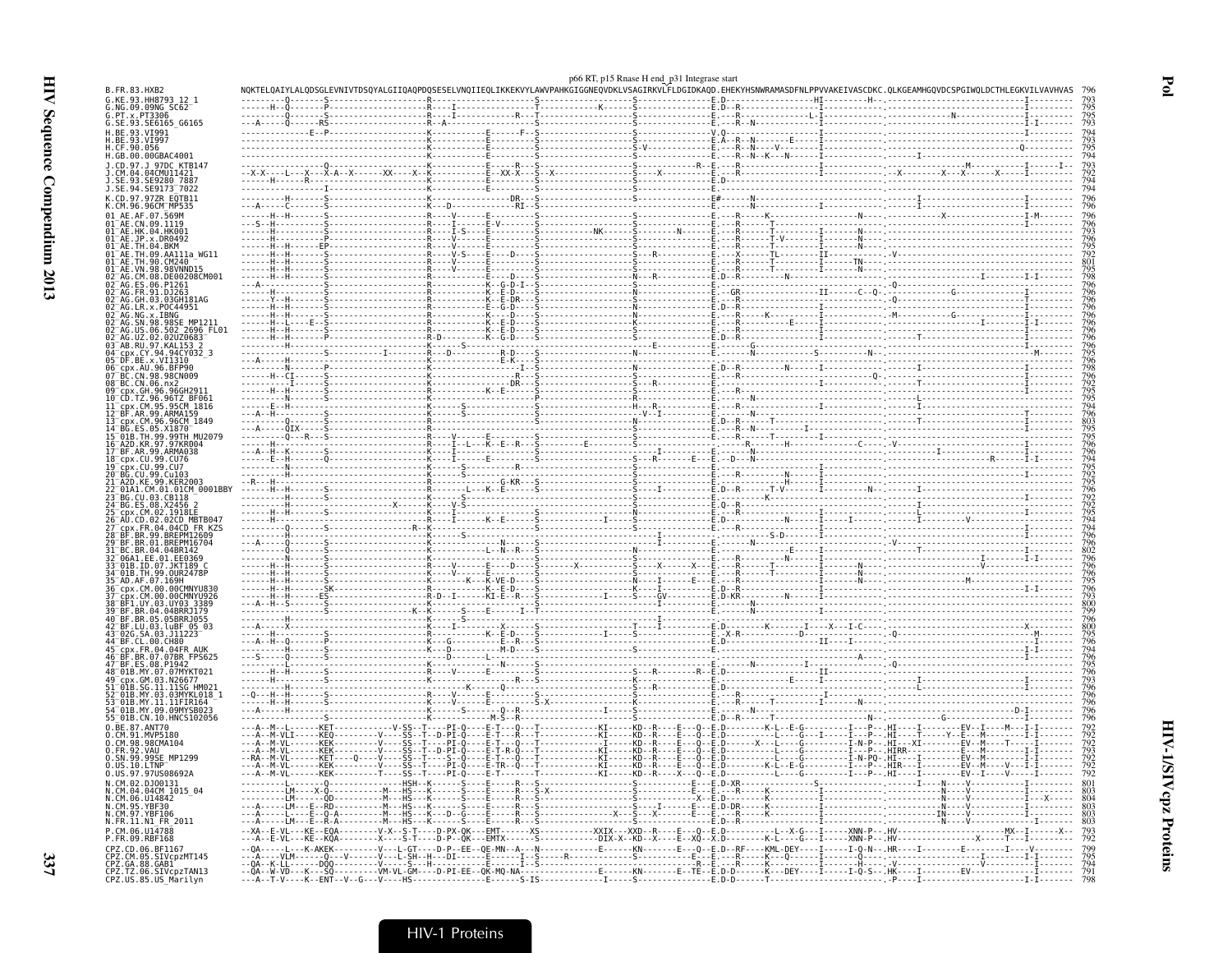| B.FR.83.HXB2                                                          |                                          |  |  |                                                                           |
|-----------------------------------------------------------------------|------------------------------------------|--|--|---------------------------------------------------------------------------|
| A1.AU.03.PS1044 Day0<br>A1.CH.03.HIV_CH_BID_V3538                     |                                          |  |  |                                                                           |
| A1.ES.06.X2110<br>Al.IT.02.60000<br>Al.KE.06.06KECst_001              |                                          |  |  | 949<br>949<br>949<br>949<br>949<br>949                                    |
| A1.RU.11.11RU6950<br>A1.RW.07.pR463F                                  |                                          |  |  |                                                                           |
| 95. SE8538                                                            |                                          |  |  |                                                                           |
| .01UADN139                                                            |                                          |  |  |                                                                           |
| 41.UG.07.n191845<br>A1.ZA.04.04ZASK162B1                              |                                          |  |  | 949<br>950<br>948<br>942                                                  |
| A2.CD.97.97CDKTB48<br>A2.CM.01.01CM 1445MV                            |                                          |  |  |                                                                           |
| A2.CY.94.94CY017 41                                                   |                                          |  |  | $\frac{949}{949}$                                                         |
| B.AR.04.04AR143170<br>B.AU.04.PS1038 Day174<br>B.BO.09.DEMB09B0001    |                                          |  |  |                                                                           |
| B.BR.06.06BR1119                                                      |                                          |  |  |                                                                           |
| .CA.07.502_1191_03<br>B.CH.04.HIV⊤CH BID V4408<br>B.CN.10.DEMB10CN002 |                                          |  |  |                                                                           |
| B.CO.01.PCM001                                                        |                                          |  |  |                                                                           |
| B.CU.99.Cu19<br>B.CY.09<br>.CY266                                     |                                          |  |  |                                                                           |
| B.DE.04.HIV_DE BID V4131<br>B.DK.07<br>PMVL 011.                      |                                          |  |  |                                                                           |
| .DO.05.05D0 160884<br>B.ES.09<br>P2149                                |                                          |  |  |                                                                           |
| .DEMB08FR002<br>.FR.08<br>B.GE.03.03GEMZ004                           |                                          |  |  |                                                                           |
| B.HT.05.05HT 129389<br>B.JM.05.05JM KJ108                             |                                          |  |  |                                                                           |
| . 1P . 05<br>R KR 07 07KYY4                                           |                                          |  |  |                                                                           |
| B.NL.00.671 00T36<br>B.PE.07.502 2649 wg8                             |                                          |  |  |                                                                           |
| B.PY.03.03PY PSP0115                                                  |                                          |  |  |                                                                           |
| B.RU.11.11RU21n<br>3.TH.07.AA040a WG1                                 |                                          |  |  |                                                                           |
| B.TT.01.01TT CRC50069<br>B.TW.94.TWCYS LM49                           |                                          |  |  |                                                                           |
| .UA.01.01UAKV167<br>US.11                                             |                                          |  |  |                                                                           |
| B. UY. 02.<br>.02UY TSU1290<br>B.VE.10<br>DEMBI0VE001.                |                                          |  |  |                                                                           |
| B.YE.02.02YE507<br>C.AR.01.ARG4006                                    |                                          |  |  |                                                                           |
| .BR.07.DEMC07BR003<br>.BW.00.00BW07621<br>.CN.98.YNRL9840             |                                          |  |  | 945<br>945<br>945<br>952<br>951<br>945<br>945<br>945<br>945<br>944<br>941 |
|                                                                       |                                          |  |  |                                                                           |
| C.CY.09.CY260<br>C.ES.07.X2118                                        |                                          |  |  |                                                                           |
| 02ET 288<br>.GE.03                                                    |                                          |  |  |                                                                           |
| . IL . 98<br>98IS002<br>C.IN.03.                                      |                                          |  |  |                                                                           |
| C.KE.00<br>mIDU101 3.                                                 |                                          |  |  |                                                                           |
| C.SN.90.90SE <sup>-</sup> 364                                         |                                          |  |  |                                                                           |
| $C.50.89.89$ SM $-145$<br>Č.TŽ.02.<br>C0178                           |                                          |  |  | 956<br>945<br>943<br>943<br>945                                           |
| US.98.98US MSC3018<br>C.UY.01.TRA3011                                 |                                          |  |  |                                                                           |
| C.YE.02.02YE511<br>C.ZA.10.DEMC10ZA001                                |                                          |  |  |                                                                           |
| C.ZM.02.02ZM108<br>D.CD.83.ELI                                        |                                          |  |  | 940                                                                       |
| .CM.10<br>DEMD10CM009.<br>.CY.06                                      |                                          |  |  | 948<br>954<br>948<br>948<br>950<br>950<br>950<br>950<br>949               |
| D.KE.97.ML415 2                                                       |                                          |  |  |                                                                           |
| D.KR.04.04KBH8<br>D.SN.90.<br>.SE365                                  |                                          |  |  |                                                                           |
| D.TD.99.MN011<br>D.TZ.01.A280                                         |                                          |  |  |                                                                           |
| D.UG.08.p191859<br>02YE516<br>D.YE.02                                 |                                          |  |  |                                                                           |
| D.ZA.90.R1<br>F1.A0.06.A0 06 ANG125                                   |                                          |  |  |                                                                           |
| F1.AR.02.ARE933<br>F1.BE.93.VI850                                     |                                          |  |  |                                                                           |
| F1.BR.07.07BR844<br>F1.CY.08.CY222                                    |                                          |  |  |                                                                           |
| F1.ES.11.DEMF110ES001<br>F1.FI.93.FIN9363                             |                                          |  |  | 955<br>948<br>949<br>948<br>951<br>949<br>949                             |
| F1.FR.96.96FR MP411<br>F1.RO.96.BCI R07                               |                                          |  |  |                                                                           |
| F1.RU.08.D88 <sup>-</sup> 845<br>F2.CM.10.DEMF210CM007                |                                          |  |  |                                                                           |
| F2.CM.97.CM53657                                                      |                                          |  |  | $\frac{948}{949}$                                                         |
| G.BE.96<br>G.CM.10.DEMG10CM008                                        |                                          |  |  |                                                                           |
| G.CN.08.GX 2084 08<br>G.CU.99.Cu74                                    |                                          |  |  | 945<br>948<br>953<br>945<br>953                                           |
| G.ES.09.X2634 2<br>G.GH.03.03GH175G                                   | - - - - - VL - - - - - - - - - S - A - K |  |  |                                                                           |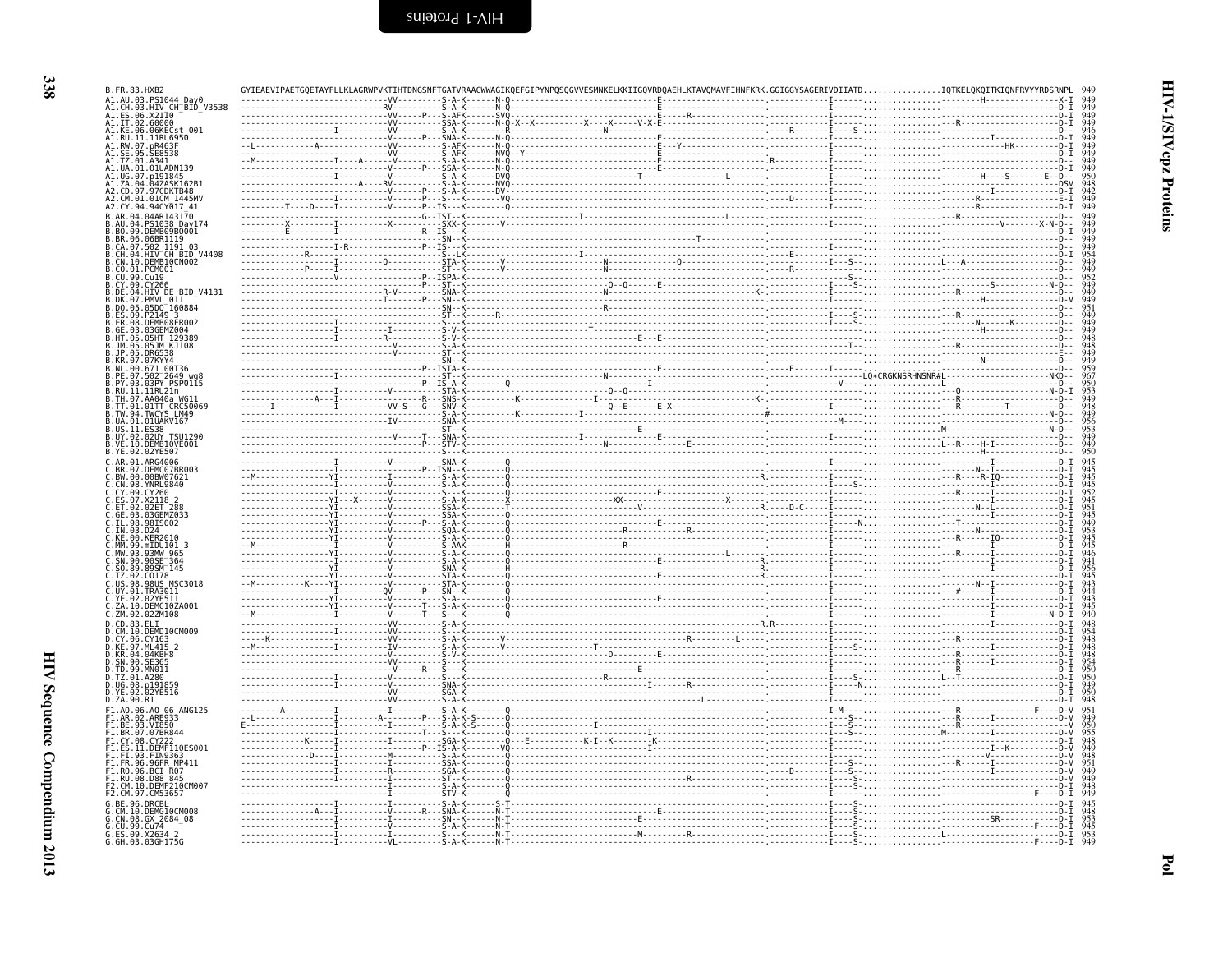$\mathbf{F}$ ol

| G.SE.93.SE6165 G6165                                                                      |  |  |  |  |  |
|-------------------------------------------------------------------------------------------|--|--|--|--|--|
|                                                                                           |  |  |  |  |  |
|                                                                                           |  |  |  |  |  |
|                                                                                           |  |  |  |  |  |
|                                                                                           |  |  |  |  |  |
|                                                                                           |  |  |  |  |  |
|                                                                                           |  |  |  |  |  |
|                                                                                           |  |  |  |  |  |
| 01 AE. TH.09. AA111a WG11                                                                 |  |  |  |  |  |
|                                                                                           |  |  |  |  |  |
| 02 AG.CM.08.DE00208CM001                                                                  |  |  |  |  |  |
|                                                                                           |  |  |  |  |  |
| 02 AG.GH.03.03GH181AG                                                                     |  |  |  |  |  |
| 02 AG. SN. 98. 98SE MP1211                                                                |  |  |  |  |  |
| 02 AG.US.06.502 2696 FL01                                                                 |  |  |  |  |  |
| 04 cpx.CY.94.94CY032 3                                                                    |  |  |  |  |  |
|                                                                                           |  |  |  |  |  |
|                                                                                           |  |  |  |  |  |
| 10 CD. TZ. 96. 96TZ BF061                                                                 |  |  |  |  |  |
| 11 cpx.CM.95.95CM_1816                                                                    |  |  |  |  |  |
| 13 <sup>-</sup> cpx.CM.96.96CM 1849<br>14-BG.ES.05.X1870-1947<br>15-01B.TH.99.99TH_MU2079 |  |  |  |  |  |
|                                                                                           |  |  |  |  |  |
|                                                                                           |  |  |  |  |  |
|                                                                                           |  |  |  |  |  |
| 21-A2D.KE.99.KER2003<br>22-01A1.CM.01.01CM_0001BBY<br>23-BG.CU.03.CB118                   |  |  |  |  |  |
|                                                                                           |  |  |  |  |  |
| 25-cpx.cm.02.1918LE<br>26-AU.CD.02.02CD MBTB047<br>27-cpx.FR.04.04CD_FR_KZS               |  |  |  |  |  |
| 28 BF.BR.99.BREPM12609                                                                    |  |  |  |  |  |
| 29 BF.BR.01.BREPM16704                                                                    |  |  |  |  |  |
|                                                                                           |  |  |  |  |  |
|                                                                                           |  |  |  |  |  |
| 36 cpx.CM.00.00CMNYU830<br>37 cpx.CM.00.00CMNYU926                                        |  |  |  |  |  |
| 38 BF1.UY.03.UY03 3389                                                                    |  |  |  |  |  |
|                                                                                           |  |  |  |  |  |
|                                                                                           |  |  |  |  |  |
|                                                                                           |  |  |  |  |  |
| 46 BF.BR.07.07BR FPS625                                                                   |  |  |  |  |  |
| 48 01B.MY.07.07MYKT021<br>51 01B.SG.11.11SG HM021                                         |  |  |  |  |  |
| 52 01B.MY.03.03MYKL018 1                                                                  |  |  |  |  |  |
| 54 01B.MY.09.09MYSB023                                                                    |  |  |  |  |  |
| 55 01B. CN. 10. HNCS102056                                                                |  |  |  |  |  |
|                                                                                           |  |  |  |  |  |
|                                                                                           |  |  |  |  |  |
|                                                                                           |  |  |  |  |  |
|                                                                                           |  |  |  |  |  |
|                                                                                           |  |  |  |  |  |
|                                                                                           |  |  |  |  |  |
|                                                                                           |  |  |  |  |  |
|                                                                                           |  |  |  |  |  |
|                                                                                           |  |  |  |  |  |
|                                                                                           |  |  |  |  |  |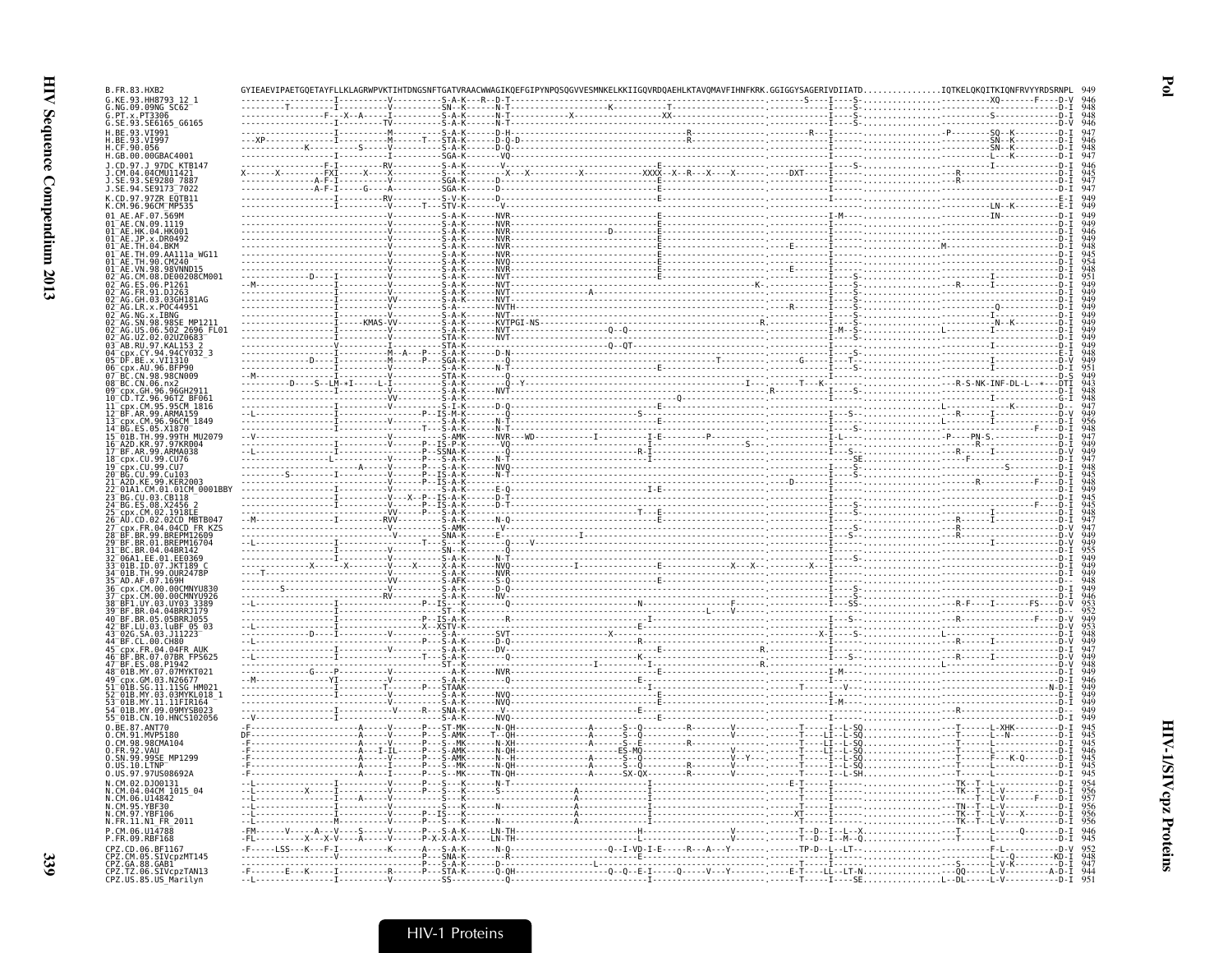<span id="page-29-0"></span>

|                                                                                                                                                                                                                                                                       |                                                        | p31 Integrase end<br>Pol end |
|-----------------------------------------------------------------------------------------------------------------------------------------------------------------------------------------------------------------------------------------------------------------------|--------------------------------------------------------|------------------------------|
| B.FR.83.HXB2                                                                                                                                                                                                                                                          | WKGPAKLLWKGEGAVVIQDNSDIKVVPRRKAKIIRDYGKQMAGDDCVASRQDED |                              |
|                                                                                                                                                                                                                                                                       |                                                        |                              |
|                                                                                                                                                                                                                                                                       |                                                        |                              |
|                                                                                                                                                                                                                                                                       |                                                        |                              |
|                                                                                                                                                                                                                                                                       |                                                        |                              |
|                                                                                                                                                                                                                                                                       |                                                        |                              |
|                                                                                                                                                                                                                                                                       |                                                        |                              |
|                                                                                                                                                                                                                                                                       |                                                        |                              |
|                                                                                                                                                                                                                                                                       |                                                        |                              |
|                                                                                                                                                                                                                                                                       |                                                        |                              |
|                                                                                                                                                                                                                                                                       |                                                        |                              |
| B. FR. 83. HXB2<br>A1. AU. 83. HXP<br>A1. CH. 83. HXP<br>A1. ET. 80. X2104<br>A1. ET. 80. X2104<br>A1. IT. 80. 600602<br>A1. IT. 80. 600602<br>A1. RU. 11. DR05025<br>A1. RU. 11. DR05928<br>A1. RU. 11. AU. 8338<br>A1. JS. 95. SE6338<br>A1. JS. 9                  |                                                        |                              |
|                                                                                                                                                                                                                                                                       |                                                        |                              |
|                                                                                                                                                                                                                                                                       |                                                        |                              |
|                                                                                                                                                                                                                                                                       |                                                        |                              |
|                                                                                                                                                                                                                                                                       |                                                        |                              |
|                                                                                                                                                                                                                                                                       |                                                        |                              |
|                                                                                                                                                                                                                                                                       |                                                        |                              |
|                                                                                                                                                                                                                                                                       |                                                        |                              |
|                                                                                                                                                                                                                                                                       |                                                        |                              |
|                                                                                                                                                                                                                                                                       |                                                        |                              |
|                                                                                                                                                                                                                                                                       |                                                        |                              |
|                                                                                                                                                                                                                                                                       |                                                        |                              |
|                                                                                                                                                                                                                                                                       |                                                        |                              |
|                                                                                                                                                                                                                                                                       |                                                        |                              |
|                                                                                                                                                                                                                                                                       |                                                        |                              |
|                                                                                                                                                                                                                                                                       |                                                        |                              |
|                                                                                                                                                                                                                                                                       |                                                        |                              |
|                                                                                                                                                                                                                                                                       |                                                        |                              |
|                                                                                                                                                                                                                                                                       |                                                        |                              |
|                                                                                                                                                                                                                                                                       |                                                        |                              |
|                                                                                                                                                                                                                                                                       |                                                        |                              |
|                                                                                                                                                                                                                                                                       |                                                        |                              |
|                                                                                                                                                                                                                                                                       |                                                        |                              |
|                                                                                                                                                                                                                                                                       |                                                        |                              |
|                                                                                                                                                                                                                                                                       |                                                        |                              |
|                                                                                                                                                                                                                                                                       |                                                        |                              |
|                                                                                                                                                                                                                                                                       |                                                        |                              |
|                                                                                                                                                                                                                                                                       |                                                        |                              |
|                                                                                                                                                                                                                                                                       |                                                        |                              |
|                                                                                                                                                                                                                                                                       |                                                        |                              |
|                                                                                                                                                                                                                                                                       |                                                        |                              |
|                                                                                                                                                                                                                                                                       |                                                        |                              |
| : .KE.00.KER2010<br>:.MN 93.93MW 965<br>:.SN 90.9905164<br>:.SN 90.99051644<br>:.TZ.02.CO178<br>:.TZ.02.CO178<br>:.TZ.02.CO178<br>:.VN 01.TRA3011<br>:.W.01.TRA3011<br>:.ZN 10.DEMC10ZA001<br>:.ZN 10.DEMC10ZA001<br>:.ZN 10.DEMC10ZA001                              |                                                        |                              |
|                                                                                                                                                                                                                                                                       |                                                        |                              |
|                                                                                                                                                                                                                                                                       |                                                        |                              |
|                                                                                                                                                                                                                                                                       |                                                        |                              |
|                                                                                                                                                                                                                                                                       |                                                        |                              |
| C. (2010)<br>D.C. (1938)<br>D.C. (1966)<br>D.C. (1966)<br>D.C. (1966)<br>D.C. (1967)<br>D.C. (1967)<br>D.C. (1976)<br>D.T. (1999)<br>D.T. (1999)<br>D.T. (1999)<br>D.C. (1989)<br>D.C. (1989)<br>D.C. (1989)<br>D.C. (1989)<br>D.C. (1990)<br>D.T. (1990)<br>D.T      |                                                        |                              |
|                                                                                                                                                                                                                                                                       |                                                        |                              |
|                                                                                                                                                                                                                                                                       |                                                        |                              |
|                                                                                                                                                                                                                                                                       |                                                        |                              |
|                                                                                                                                                                                                                                                                       |                                                        |                              |
|                                                                                                                                                                                                                                                                       |                                                        |                              |
|                                                                                                                                                                                                                                                                       |                                                        |                              |
|                                                                                                                                                                                                                                                                       |                                                        |                              |
|                                                                                                                                                                                                                                                                       |                                                        |                              |
|                                                                                                                                                                                                                                                                       |                                                        |                              |
|                                                                                                                                                                                                                                                                       |                                                        |                              |
| D.ZA. 90.R1<br>F1.A0.06.A006 ANG125<br>F1.A0.06.A006 ANG125<br>F1.BE.93.VI850<br>F1.BE.93.VI850<br>F1.E8.07.0788844<br>F1.E5.11.OCC222<br>F1.F1.93.F1N9363<br>F1.F1.93.F1N9363<br>F1.F1.93.F1N9363<br>F1.R0.96.BCT R07<br>F1.R0.96.BCT R07<br>F1.R0.96.BCT R07<br>F2. |                                                        |                              |
|                                                                                                                                                                                                                                                                       |                                                        |                              |
|                                                                                                                                                                                                                                                                       |                                                        |                              |
|                                                                                                                                                                                                                                                                       |                                                        |                              |
|                                                                                                                                                                                                                                                                       |                                                        |                              |
| C. BE. 96. DRCBL<br>G. CM. 10. DEMG10CM008<br>G. CM. 08. GX 2084_08<br>G. CU. 99. Cu74<br>G. ES. 09. X2634_2<br>G. GU. 99. X2634_2<br>G. GH. 03. 03GH175G                                                                                                             |                                                        | $G - - -$                    |
|                                                                                                                                                                                                                                                                       |                                                        |                              |
|                                                                                                                                                                                                                                                                       |                                                        |                              |
|                                                                                                                                                                                                                                                                       |                                                        |                              |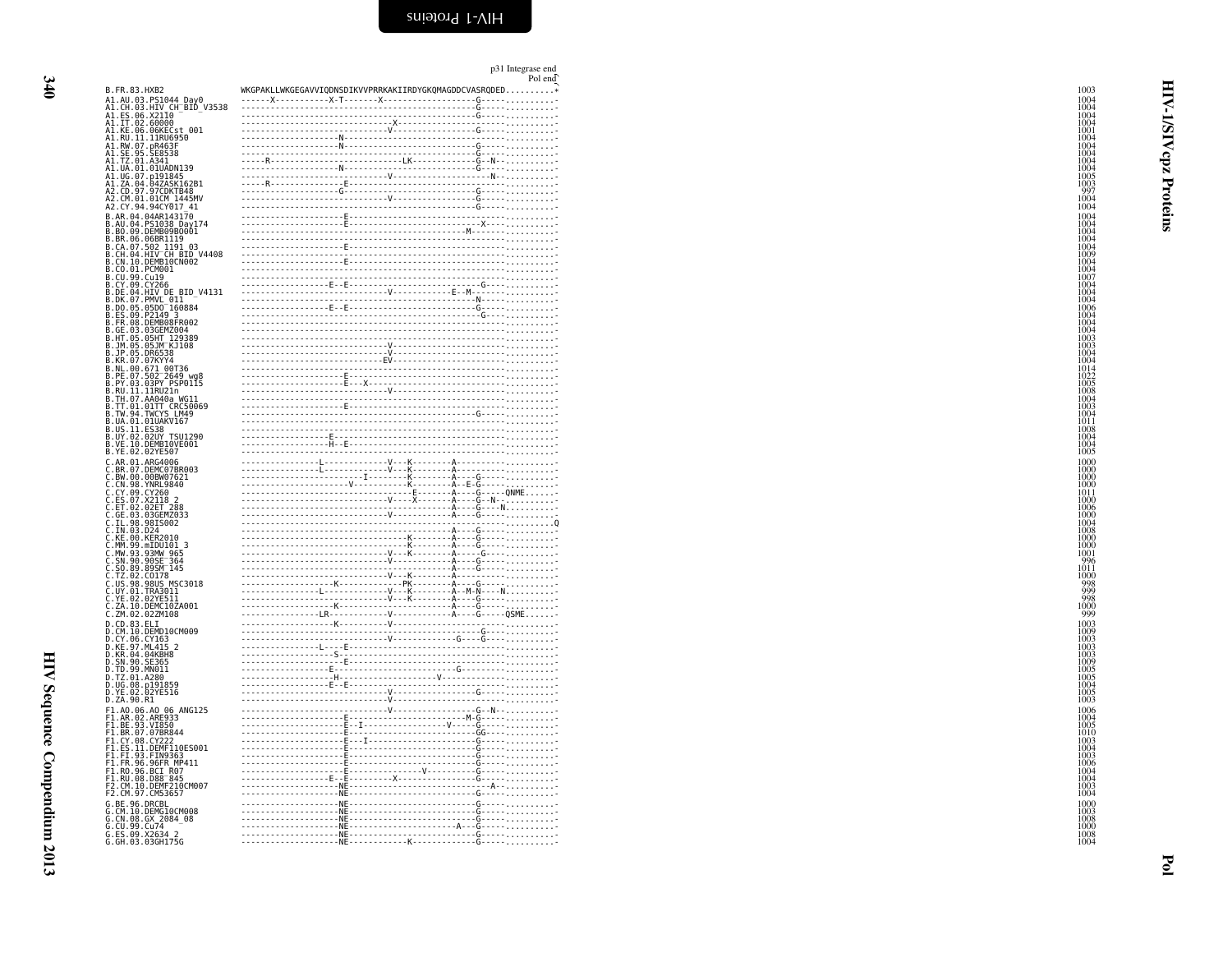| B.FR.83.HXB2                                                                                                                                                                                                                 | WKGPAKLLWKGEGAVVIQDNSDIKVVPRRKAKIIRDYGKQMAGDDCVASRQDE                                                                                                                                                                                                                                                                                                                                                                     |  |
|------------------------------------------------------------------------------------------------------------------------------------------------------------------------------------------------------------------------------|---------------------------------------------------------------------------------------------------------------------------------------------------------------------------------------------------------------------------------------------------------------------------------------------------------------------------------------------------------------------------------------------------------------------------|--|
| G.KE.93.HH8793 12<br>G.NG.09.09NG SC62<br>G.PT.x.PT3306                                                                                                                                                                      | $NF -$                                                                                                                                                                                                                                                                                                                                                                                                                    |  |
|                                                                                                                                                                                                                              |                                                                                                                                                                                                                                                                                                                                                                                                                           |  |
| SE.93.SE6165 G6165                                                                                                                                                                                                           |                                                                                                                                                                                                                                                                                                                                                                                                                           |  |
|                                                                                                                                                                                                                              |                                                                                                                                                                                                                                                                                                                                                                                                                           |  |
|                                                                                                                                                                                                                              |                                                                                                                                                                                                                                                                                                                                                                                                                           |  |
|                                                                                                                                                                                                                              |                                                                                                                                                                                                                                                                                                                                                                                                                           |  |
|                                                                                                                                                                                                                              |                                                                                                                                                                                                                                                                                                                                                                                                                           |  |
|                                                                                                                                                                                                                              |                                                                                                                                                                                                                                                                                                                                                                                                                           |  |
|                                                                                                                                                                                                                              |                                                                                                                                                                                                                                                                                                                                                                                                                           |  |
| K.CD.97.97ZR EQTB11<br>K.CM.96.96CM MP535                                                                                                                                                                                    |                                                                                                                                                                                                                                                                                                                                                                                                                           |  |
|                                                                                                                                                                                                                              |                                                                                                                                                                                                                                                                                                                                                                                                                           |  |
|                                                                                                                                                                                                                              |                                                                                                                                                                                                                                                                                                                                                                                                                           |  |
|                                                                                                                                                                                                                              |                                                                                                                                                                                                                                                                                                                                                                                                                           |  |
|                                                                                                                                                                                                                              |                                                                                                                                                                                                                                                                                                                                                                                                                           |  |
|                                                                                                                                                                                                                              |                                                                                                                                                                                                                                                                                                                                                                                                                           |  |
|                                                                                                                                                                                                                              |                                                                                                                                                                                                                                                                                                                                                                                                                           |  |
|                                                                                                                                                                                                                              |                                                                                                                                                                                                                                                                                                                                                                                                                           |  |
|                                                                                                                                                                                                                              |                                                                                                                                                                                                                                                                                                                                                                                                                           |  |
|                                                                                                                                                                                                                              |                                                                                                                                                                                                                                                                                                                                                                                                                           |  |
|                                                                                                                                                                                                                              |                                                                                                                                                                                                                                                                                                                                                                                                                           |  |
|                                                                                                                                                                                                                              |                                                                                                                                                                                                                                                                                                                                                                                                                           |  |
|                                                                                                                                                                                                                              |                                                                                                                                                                                                                                                                                                                                                                                                                           |  |
|                                                                                                                                                                                                                              |                                                                                                                                                                                                                                                                                                                                                                                                                           |  |
|                                                                                                                                                                                                                              |                                                                                                                                                                                                                                                                                                                                                                                                                           |  |
|                                                                                                                                                                                                                              |                                                                                                                                                                                                                                                                                                                                                                                                                           |  |
|                                                                                                                                                                                                                              |                                                                                                                                                                                                                                                                                                                                                                                                                           |  |
|                                                                                                                                                                                                                              |                                                                                                                                                                                                                                                                                                                                                                                                                           |  |
|                                                                                                                                                                                                                              |                                                                                                                                                                                                                                                                                                                                                                                                                           |  |
|                                                                                                                                                                                                                              |                                                                                                                                                                                                                                                                                                                                                                                                                           |  |
|                                                                                                                                                                                                                              | $\begin{picture}(100,100)(0,0) \put(0,0){\vector(1,0){100}} \put(0,0){\vector(1,0){100}} \put(0,0){\vector(1,0){100}} \put(0,0){\vector(1,0){100}} \put(0,0){\vector(1,0){100}} \put(0,0){\vector(1,0){100}} \put(0,0){\vector(1,0){100}} \put(0,0){\vector(1,0){100}} \put(0,0){\vector(1,0){100}} \put(0,0){\vector(1,0){100}} \put(0,0){\vector(1,0){100}} \put(0,$                                                    |  |
|                                                                                                                                                                                                                              |                                                                                                                                                                                                                                                                                                                                                                                                                           |  |
|                                                                                                                                                                                                                              |                                                                                                                                                                                                                                                                                                                                                                                                                           |  |
|                                                                                                                                                                                                                              |                                                                                                                                                                                                                                                                                                                                                                                                                           |  |
|                                                                                                                                                                                                                              |                                                                                                                                                                                                                                                                                                                                                                                                                           |  |
|                                                                                                                                                                                                                              |                                                                                                                                                                                                                                                                                                                                                                                                                           |  |
|                                                                                                                                                                                                                              |                                                                                                                                                                                                                                                                                                                                                                                                                           |  |
|                                                                                                                                                                                                                              |                                                                                                                                                                                                                                                                                                                                                                                                                           |  |
|                                                                                                                                                                                                                              |                                                                                                                                                                                                                                                                                                                                                                                                                           |  |
|                                                                                                                                                                                                                              |                                                                                                                                                                                                                                                                                                                                                                                                                           |  |
|                                                                                                                                                                                                                              |                                                                                                                                                                                                                                                                                                                                                                                                                           |  |
|                                                                                                                                                                                                                              | $\begin{array}{ c c c c }\hline \textbf{0} & \textbf{0} & \textbf{0} & \textbf{0} & \textbf{0} & \textbf{0} & \textbf{0} & \textbf{0} & \textbf{0} & \textbf{0} & \textbf{0} & \textbf{0} & \textbf{0} & \textbf{0} & \textbf{0} & \textbf{0} & \textbf{0} & \textbf{0} & \textbf{0} & \textbf{0} & \textbf{0} & \textbf{0} & \textbf{0} & \textbf{0} & \textbf{0} & \textbf{0} & \textbf{0} & \textbf{0} & \textbf{0} &$ |  |
|                                                                                                                                                                                                                              |                                                                                                                                                                                                                                                                                                                                                                                                                           |  |
|                                                                                                                                                                                                                              |                                                                                                                                                                                                                                                                                                                                                                                                                           |  |
|                                                                                                                                                                                                                              |                                                                                                                                                                                                                                                                                                                                                                                                                           |  |
|                                                                                                                                                                                                                              |                                                                                                                                                                                                                                                                                                                                                                                                                           |  |
|                                                                                                                                                                                                                              |                                                                                                                                                                                                                                                                                                                                                                                                                           |  |
|                                                                                                                                                                                                                              |                                                                                                                                                                                                                                                                                                                                                                                                                           |  |
|                                                                                                                                                                                                                              |                                                                                                                                                                                                                                                                                                                                                                                                                           |  |
|                                                                                                                                                                                                                              |                                                                                                                                                                                                                                                                                                                                                                                                                           |  |
|                                                                                                                                                                                                                              |                                                                                                                                                                                                                                                                                                                                                                                                                           |  |
|                                                                                                                                                                                                                              |                                                                                                                                                                                                                                                                                                                                                                                                                           |  |
|                                                                                                                                                                                                                              |                                                                                                                                                                                                                                                                                                                                                                                                                           |  |
|                                                                                                                                                                                                                              |                                                                                                                                                                                                                                                                                                                                                                                                                           |  |
|                                                                                                                                                                                                                              |                                                                                                                                                                                                                                                                                                                                                                                                                           |  |
|                                                                                                                                                                                                                              |                                                                                                                                                                                                                                                                                                                                                                                                                           |  |
|                                                                                                                                                                                                                              |                                                                                                                                                                                                                                                                                                                                                                                                                           |  |
|                                                                                                                                                                                                                              |                                                                                                                                                                                                                                                                                                                                                                                                                           |  |
|                                                                                                                                                                                                                              |                                                                                                                                                                                                                                                                                                                                                                                                                           |  |
|                                                                                                                                                                                                                              |                                                                                                                                                                                                                                                                                                                                                                                                                           |  |
| чи. эо. чость при 1900 в 100 в 100 в 100 в 100 в 100 в 100 в 100 в 100 в 100 в 100 в 100 в 100 в 100 в 100 в 100 в 100 в 100 в 100 в 100 в 100 в 100 в 100 в 100 в 100 в 100 в 100 в 100 в 100 в 100 в 100 в 100 в 100 в 100 |                                                                                                                                                                                                                                                                                                                                                                                                                           |  |
|                                                                                                                                                                                                                              |                                                                                                                                                                                                                                                                                                                                                                                                                           |  |
|                                                                                                                                                                                                                              |                                                                                                                                                                                                                                                                                                                                                                                                                           |  |
|                                                                                                                                                                                                                              |                                                                                                                                                                                                                                                                                                                                                                                                                           |  |
|                                                                                                                                                                                                                              |                                                                                                                                                                                                                                                                                                                                                                                                                           |  |
| 010.00.10.10.101<br>BE.87.ANT70<br>CM.98.98CMA104<br>CM.98.98CMA104<br>FR.92.VAU<br>SN.99.99SE<br>MP1299<br>US.10.LTMP<br>CM.97.070508692A<br>CM.92.0106121                                                                  |                                                                                                                                                                                                                                                                                                                                                                                                                           |  |
|                                                                                                                                                                                                                              |                                                                                                                                                                                                                                                                                                                                                                                                                           |  |
|                                                                                                                                                                                                                              |                                                                                                                                                                                                                                                                                                                                                                                                                           |  |
|                                                                                                                                                                                                                              |                                                                                                                                                                                                                                                                                                                                                                                                                           |  |
|                                                                                                                                                                                                                              |                                                                                                                                                                                                                                                                                                                                                                                                                           |  |
| US. 97. 27. 000131<br>CM. 04. 04CM 1015_04<br>CM. 06. 014842<br>CM. 95. YBF30<br>CM. 97. YBF106<br>FM. 11. N1_FR_2011<br>CM. 16. 111.7RR                                                                                     |                                                                                                                                                                                                                                                                                                                                                                                                                           |  |
| __<br>CM.06.U14788<br>FR.09.RBF168                                                                                                                                                                                           |                                                                                                                                                                                                                                                                                                                                                                                                                           |  |
|                                                                                                                                                                                                                              |                                                                                                                                                                                                                                                                                                                                                                                                                           |  |
| o<br>.CD.06.BF1167<br>CM.05.SIVcpzMT145<br>GA.88.GAB1<br>TZ.06.SIVcpzTAN13<br>.US.85.US_Marilyn                                                                                                                              | ${\tiny \begin{tabular}{ c c c c c } \hline \textbf{G} & \textbf{KG} & \textbf{G} & \textbf{G} & \textbf{G} & \textbf{G} & \textbf{G} & \textbf{G} & \textbf{G} & \textbf{G} & \textbf{G} & \textbf{G} & \textbf{G} & \textbf{G} & \textbf{G} & \textbf{G} & \textbf{G} & \textbf{G} & \textbf{G} & \textbf{G} & \textbf{G} & \textbf{G} & \textbf{G} & \textbf{G} & \textbf{G} & \textbf{G} & \textbf{G} & \textbf{G} &$ |  |

p31 Integrase end<br>Pol end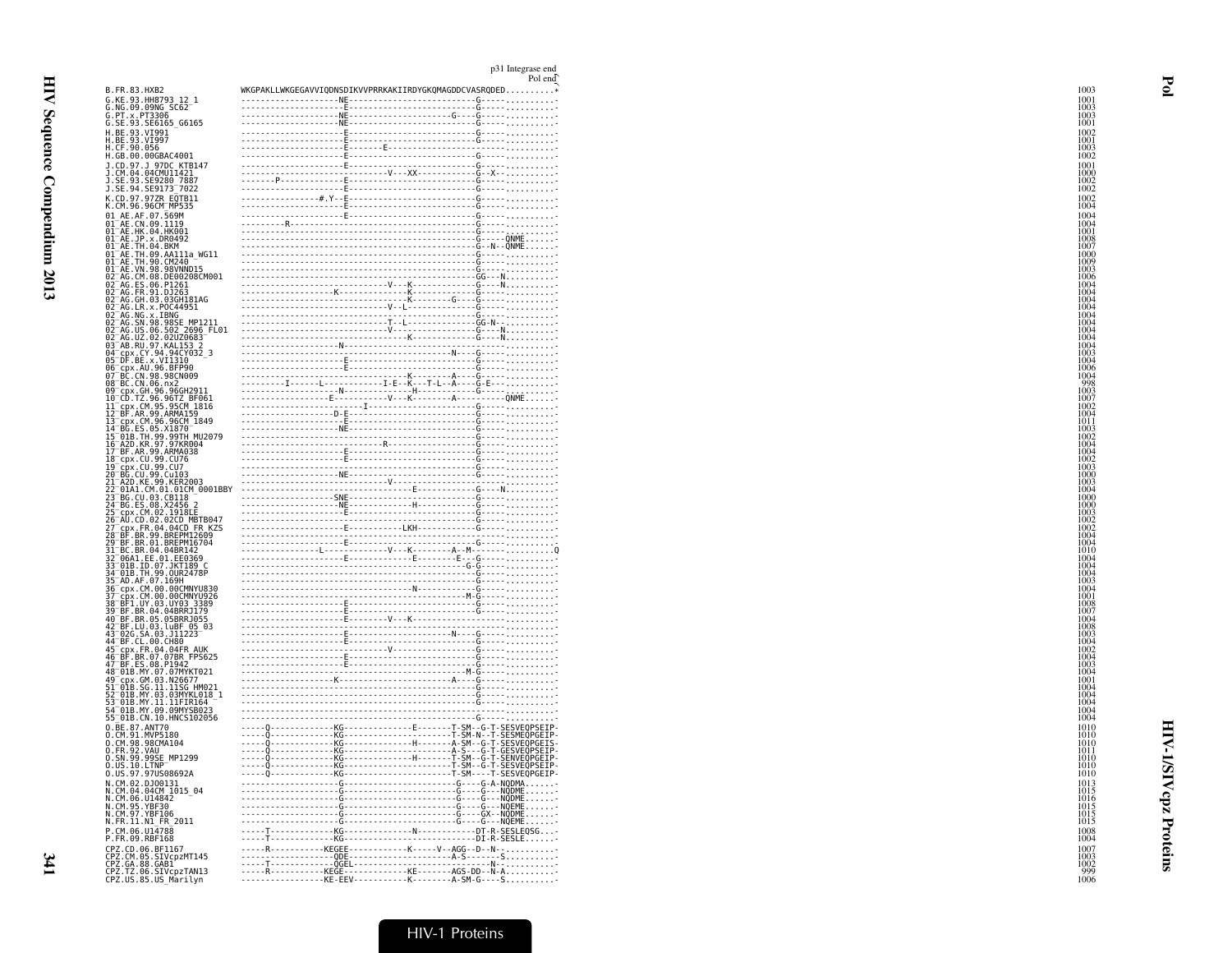<span id="page-31-1"></span><span id="page-31-0"></span>

|                                                    | Vif start                                                                                                                                                                                                                                                                                                                                                                                                            |                           |
|----------------------------------------------------|----------------------------------------------------------------------------------------------------------------------------------------------------------------------------------------------------------------------------------------------------------------------------------------------------------------------------------------------------------------------------------------------------------------------|---------------------------|
| B.FR.83.HXB2<br>A1.AU.03.PS1044_Day0               | MENRWQVMIVWQVDRMRIRTWKSLVKHHMYVSGKARGWFYRHHYESPHP.RISSEVHIPLG.D.AR.LVITTYW.GLHTGERDWHLGQGVSIEWRKKRYSTQVDPELADQLIHLYYFDCFSDSAIRKALLGHIVSPRCEYQAG.HNKVGSLQYLALAALI.TP                                                                                                                                                                                                                                                  |                           |
| A1.CH.03.HIV CH_BID V3538<br>06.X2110              |                                                                                                                                                                                                                                                                                                                                                                                                                      | 160                       |
| A1.IT.02<br>60000<br>.06KECst 001<br>41.KF<br>. 06 |                                                                                                                                                                                                                                                                                                                                                                                                                      | 160<br>160                |
| A1.RU.<br>.11RU6950<br>41.RW.07.pR463F             |                                                                                                                                                                                                                                                                                                                                                                                                                      |                           |
|                                                    |                                                                                                                                                                                                                                                                                                                                                                                                                      |                           |
|                                                    |                                                                                                                                                                                                                                                                                                                                                                                                                      |                           |
| 01CM 1445MV                                        |                                                                                                                                                                                                                                                                                                                                                                                                                      |                           |
| A2.CY.94.94CY017 41                                |                                                                                                                                                                                                                                                                                                                                                                                                                      | 160                       |
| R.AR.04.04AR143170<br>PS1038 Dav174                |                                                                                                                                                                                                                                                                                                                                                                                                                      |                           |
| B.BO.09.DEMB09BO001<br>B.BR.06.06BR1119            |                                                                                                                                                                                                                                                                                                                                                                                                                      | 160                       |
| .CA.07.502 1191 03<br>HIV CH BID V4408             |                                                                                                                                                                                                                                                                                                                                                                                                                      |                           |
| CN.10.DEMB10CN002<br>PCM001                        |                                                                                                                                                                                                                                                                                                                                                                                                                      |                           |
| Cu19                                               |                                                                                                                                                                                                                                                                                                                                                                                                                      |                           |
| BID V4131<br>HIV DE<br>PMVL 011                    |                                                                                                                                                                                                                                                                                                                                                                                                                      | 160<br>160                |
| 05D0 <sup>-160884</sup><br>P2149 3<br>. ES .       |                                                                                                                                                                                                                                                                                                                                                                                                                      |                           |
| DEMR08ER002<br>FR 08<br>03GEMZ004                  |                                                                                                                                                                                                                                                                                                                                                                                                                      | 160<br>160                |
| 05HT 129389<br>05.1M KJ108                         |                                                                                                                                                                                                                                                                                                                                                                                                                      |                           |
| <b>DR6538</b><br>.KR.07.07KYY4                     |                                                                                                                                                                                                                                                                                                                                                                                                                      |                           |
| $502^-2649$ wal                                    |                                                                                                                                                                                                                                                                                                                                                                                                                      |                           |
| PSP0115<br>.1.11RU21n                              |                                                                                                                                                                                                                                                                                                                                                                                                                      |                           |
| .TH.07.AA040a WG11<br>.TT.01.01TT CRC50069         |                                                                                                                                                                                                                                                                                                                                                                                                                      |                           |
| .TW.94.TWCYS LM49<br>.UA.01.01UAKV167              |                                                                                                                                                                                                                                                                                                                                                                                                                      | 160<br>160                |
| .US.11<br>B.UY.02<br>02UY TSU1290                  |                                                                                                                                                                                                                                                                                                                                                                                                                      | $\frac{160}{160}$         |
| DEMBIOVE001<br>R. VE. 10<br>B.YE.02.02YE507        |                                                                                                                                                                                                                                                                                                                                                                                                                      |                           |
| C.AR.01.ARG4006<br>DEMC07BR003                     |                                                                                                                                                                                                                                                                                                                                                                                                                      | 160                       |
| 00BW07621<br><b>YNRL9840</b>                       |                                                                                                                                                                                                                                                                                                                                                                                                                      |                           |
| CY.09                                              |                                                                                                                                                                                                                                                                                                                                                                                                                      | 160                       |
| $\therefore$ FT . 02<br>02ET 288<br>03GEMZ033      |                                                                                                                                                                                                                                                                                                                                                                                                                      | 160                       |
| .TI 98<br>98IS002                                  |                                                                                                                                                                                                                                                                                                                                                                                                                      | 160<br>160                |
| <b>KFR2010</b><br>.KF 00<br>99.mIDU101 3           |                                                                                                                                                                                                                                                                                                                                                                                                                      |                           |
| 93MW 965<br>SN.90<br>90SE <sup>-</sup> 364         |                                                                                                                                                                                                                                                                                                                                                                                                                      |                           |
| $.895M^-145$<br>C0178                              |                                                                                                                                                                                                                                                                                                                                                                                                                      |                           |
| .US.98.98US MSC3018<br>.UY.01.TRA3011              |                                                                                                                                                                                                                                                                                                                                                                                                                      | 160                       |
| 02YE511<br>.YE.02<br>.10.<br>DEMC10ZA001           |                                                                                                                                                                                                                                                                                                                                                                                                                      | 160                       |
| ZM.02.02ZM108<br>D.CD.83.ELI                       |                                                                                                                                                                                                                                                                                                                                                                                                                      | 160<br>160                |
| .CM.10.DEMD10CM009<br>D.CY.06<br>CY163             |                                                                                                                                                                                                                                                                                                                                                                                                                      | $\frac{160}{160}$         |
| .97.ML415 2<br>0.KR.04.04KBH8                      |                                                                                                                                                                                                                                                                                                                                                                                                                      | 160<br>i ŏŏ               |
| SE365<br>. SN . 90<br>.TD.99.MN011                 |                                                                                                                                                                                                                                                                                                                                                                                                                      | 160<br>160                |
| .TZ.01.A280<br>D.UG.08                             |                                                                                                                                                                                                                                                                                                                                                                                                                      |                           |
| D.ZA.90.R1                                         |                                                                                                                                                                                                                                                                                                                                                                                                                      | 161                       |
| F1.A0.06.A0 06 ANG125                              |                                                                                                                                                                                                                                                                                                                                                                                                                      | $\frac{160}{160}$         |
| F1.AR.02.ARE933<br>F1.BE.93.VI850<br>.07BR844      |                                                                                                                                                                                                                                                                                                                                                                                                                      | 160<br>160                |
| DEMF110ES001                                       | - - - - - - Y - - HĨ - K - - KN -                                                                                                                                                                                                                                                                                                                                                                                    | 160<br>160                |
| 93. FIN9363<br>96FR MP411                          | . F0 - R                                                                                                                                                                                                                                                                                                                                                                                                             | 160                       |
| .BCI R07                                           | -------Y--HI-K--KK-S----F--                                                                                                                                                                                                                                                                                                                                                                                          | $\frac{160}{159}$<br>159  |
| D88 <sup>-</sup> 845<br>.10.DEMF210CM007           |                                                                                                                                                                                                                                                                                                                                                                                                                      | 161                       |
| 97.CM53657                                         | $\begin{bmatrix} \mathbf{F}_{11} & \mathbf{F}_{22} & \mathbf{F}_{23} & \mathbf{F}_{24} & \mathbf{F}_{25} & \mathbf{F}_{26} & \mathbf{F}_{27} & \mathbf{F}_{28} & \mathbf{F}_{29} & \mathbf{F}_{20} & \mathbf{F}_{21} & \mathbf{F}_{22} & \mathbf{F}_{23} & \mathbf{F}_{24} & \mathbf{F}_{25} & \mathbf{F}_{26} & \mathbf{F}_{27} & \mathbf{F}_{28} & \mathbf{F}_{29} & \mathbf{F}_{20} & \mathbf{F}_{21} & \mathbf{$ | 161<br>160                |
| DEMG10CM008<br>CN.08.<br>GX 2084 08                |                                                                                                                                                                                                                                                                                                                                                                                                                      | 160                       |
| G.CU.99.Cu74<br>G.ES.09.X2634 2<br>G.GH.03.03GH175 | ---- <u>--K--K------------R---KV------L-----</u> -K                                                                                                                                                                                                                                                                                                                                                                  | 160                       |
| 03GH175G                                           | -QA----N-T-----QR--N--I--D---H----H                                                                                                                                                                                                                                                                                                                                                                                  | $\frac{160}{160}$<br>ARK. |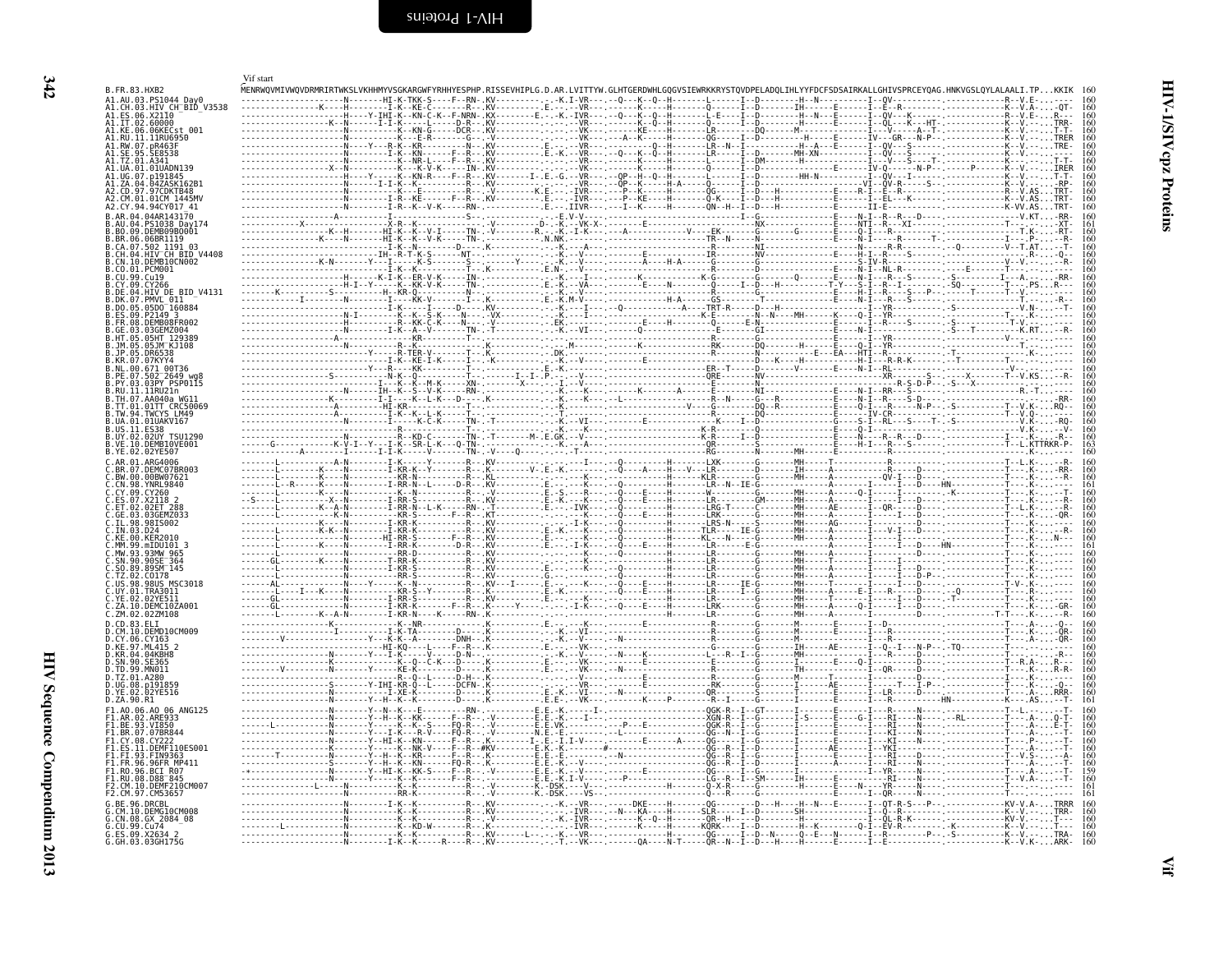| B.FR.83.HXB2                                                                                                                      | Vif start |  |  |                                                                                                                                                                                                                                                                                                                                                                                                                                                           |  |
|-----------------------------------------------------------------------------------------------------------------------------------|-----------|--|--|-----------------------------------------------------------------------------------------------------------------------------------------------------------------------------------------------------------------------------------------------------------------------------------------------------------------------------------------------------------------------------------------------------------------------------------------------------------|--|
| G.KE.93.HH8793 12 1<br>G.NG.09.09NG SC62                                                                                          |           |  |  |                                                                                                                                                                                                                                                                                                                                                                                                                                                           |  |
| G.PT.x.PT3306<br>G.SE.93.SE6165 G6165                                                                                             |           |  |  |                                                                                                                                                                                                                                                                                                                                                                                                                                                           |  |
| H.BE.93.VI991<br>H. BE. 93. VT997<br>H.CF.90.056                                                                                  |           |  |  |                                                                                                                                                                                                                                                                                                                                                                                                                                                           |  |
| H.GB.00.00GBAC4001<br>J.CD.97.J 97DC KTB147                                                                                       |           |  |  |                                                                                                                                                                                                                                                                                                                                                                                                                                                           |  |
| .CM.04.04CMU11421<br>SE.93.SE9280 7887                                                                                            |           |  |  |                                                                                                                                                                                                                                                                                                                                                                                                                                                           |  |
| J.SE.94.SE9173 <sup>-</sup> 7022<br>K.CD.97.97ZR E0TB11                                                                           |           |  |  |                                                                                                                                                                                                                                                                                                                                                                                                                                                           |  |
| K.CM.96.96CM MP535<br>.AF.07.569M<br>01 AF CN 09 1119                                                                             |           |  |  |                                                                                                                                                                                                                                                                                                                                                                                                                                                           |  |
| $01^-$ AE.HK.04.HK001<br>01 AE.JP.x.DR0492                                                                                        |           |  |  |                                                                                                                                                                                                                                                                                                                                                                                                                                                           |  |
| TH.04.BKM<br>E.TH.09.AA111a WG11                                                                                                  |           |  |  |                                                                                                                                                                                                                                                                                                                                                                                                                                                           |  |
| IE.TH.90.CM240<br>VN.98.98VNND15<br>CM.08.DE00208CM001                                                                            |           |  |  |                                                                                                                                                                                                                                                                                                                                                                                                                                                           |  |
|                                                                                                                                   |           |  |  |                                                                                                                                                                                                                                                                                                                                                                                                                                                           |  |
| GH.03.03GH181AG<br>LR.x.POC44951                                                                                                  |           |  |  |                                                                                                                                                                                                                                                                                                                                                                                                                                                           |  |
| NG.x.IBNG<br>US.06.502 2696 FL01                                                                                                  |           |  |  |                                                                                                                                                                                                                                                                                                                                                                                                                                                           |  |
| UZ.02.02UZ0683<br>AB.RU.97.KAL153                                                                                                 |           |  |  |                                                                                                                                                                                                                                                                                                                                                                                                                                                           |  |
| cpx.CY.94.94CY032 3<br>05 DF.BE.x.VI1310<br>cpx.AU.96.BFP90                                                                       |           |  |  |                                                                                                                                                                                                                                                                                                                                                                                                                                                           |  |
| CN.98.98CN009<br>08 BC.CN.06.nx2                                                                                                  |           |  |  |                                                                                                                                                                                                                                                                                                                                                                                                                                                           |  |
| .GH.96.96GH291<br>TZ.96.96TZ BF061                                                                                                |           |  |  |                                                                                                                                                                                                                                                                                                                                                                                                                                                           |  |
| 95CM 1816<br>F.AR.99.ARMA159<br>13 cpx.CM.96.96CM 1849                                                                            |           |  |  |                                                                                                                                                                                                                                                                                                                                                                                                                                                           |  |
| 15 <sup>-</sup> 01B.TH.99.99TH MU2079                                                                                             |           |  |  |                                                                                                                                                                                                                                                                                                                                                                                                                                                           |  |
| 16 A2D.KR.97.97KR004<br>3F.AR.99.ARMA038                                                                                          |           |  |  |                                                                                                                                                                                                                                                                                                                                                                                                                                                           |  |
| 18 cpx.CU.99.CU76<br>cpx.CU.99.CU7<br>CU.99.Cu103                                                                                 |           |  |  |                                                                                                                                                                                                                                                                                                                                                                                                                                                           |  |
| .A1.CM.01.01CM 0001BBY                                                                                                            |           |  |  |                                                                                                                                                                                                                                                                                                                                                                                                                                                           |  |
| .CU.03.CB118<br>3G.ES.08.X2456 2                                                                                                  |           |  |  |                                                                                                                                                                                                                                                                                                                                                                                                                                                           |  |
| .CM.02.1918LB<br>CD.02.02CD MBTB041<br>.FR.04.04CD FR KZS                                                                         |           |  |  |                                                                                                                                                                                                                                                                                                                                                                                                                                                           |  |
| BR.99.BREPM12609                                                                                                                  |           |  |  |                                                                                                                                                                                                                                                                                                                                                                                                                                                           |  |
| .BR.04.04BR142<br>6A1.EE.01.EE0369                                                                                                |           |  |  |                                                                                                                                                                                                                                                                                                                                                                                                                                                           |  |
| 01B.ID.07.JKT189"<br>99.0UR2478P<br>AD.AF.07.169H                                                                                 |           |  |  |                                                                                                                                                                                                                                                                                                                                                                                                                                                           |  |
| CDX.CM.00.00CMNYU830<br>CM.00.00CMNYU926                                                                                          |           |  |  |                                                                                                                                                                                                                                                                                                                                                                                                                                                           |  |
| F1.UY.03.UY03 3389<br>BR.04.04BRR1179                                                                                             |           |  |  |                                                                                                                                                                                                                                                                                                                                                                                                                                                           |  |
| 3F.BR.05.05BRR1055<br>BF.LU.03.luBF 05 03<br>.SA.03.J11223 <sup>-</sup>                                                           |           |  |  |                                                                                                                                                                                                                                                                                                                                                                                                                                                           |  |
| CL.00.CH80<br>x.FR.04.04FR AUK                                                                                                    |           |  |  |                                                                                                                                                                                                                                                                                                                                                                                                                                                           |  |
| BR.07.07BR FPS625<br>BF.ES.08.P1942                                                                                               |           |  |  |                                                                                                                                                                                                                                                                                                                                                                                                                                                           |  |
| .GM.03.N26677<br>.SG.11.11SG HM021                                                                                                |           |  |  |                                                                                                                                                                                                                                                                                                                                                                                                                                                           |  |
| MY.03.03MYKL018 1<br>LB.MY.11.11FIR164                                                                                            |           |  |  |                                                                                                                                                                                                                                                                                                                                                                                                                                                           |  |
| 54 <sup>-</sup> 01B.MY.09.09MYSB023<br>55 01B.CN.10.HNCS102056                                                                    |           |  |  |                                                                                                                                                                                                                                                                                                                                                                                                                                                           |  |
| 0.BE.87.ANT70<br>0.CM.91.MVP5180                                                                                                  |           |  |  | -------L--------0KVKA-N----Y-K-R-R-TEN-W-------RN-.-V--S-Y--V-.V.-H.V-V----.--MP----E---H-------Y-K-K--I---T--RM---H--T--TA--V--I--QR-LTK---PT-.-S0--T--L---R-VV.KARSR-<br>-------[---]--QKVKA-N----Y-K-M-K--AN-R-------RN-.KV--A-Y--VA.E.-D.I-V----.--MP---EE---H-----QY-E-K--I---T--RM---H--T--TE------I--QR-LTK---L--.-SQ--T--F---K-VV.KV-RN-                                                                                                          |  |
| CM.98.98CMA104<br><b>FR.92.VAU</b><br>0.SN.99.99SE MP1299                                                                         |           |  |  | -------L-------Q-VK--N----Y-K-R---T-D-Y----F--RN-.-V--G-Y--V-.G.PW.I-V---- --MP----E---H------Y-K-K--I---T--RM--I--A--TE----A--TE------I--QR-LT----P-- -SQ--T--L---RVVV.KE-RN-                                                                                                                                                                                                                                                                            |  |
| 0.US.10.LTNP <sup>-</sup><br>0.US.97.97US08692A                                                                                   |           |  |  | -------[-------ðkVKA-N----Y-R-R-TKD-H------TRN- -----S-Y--V-M'-C'V-V-------WP---EDQ--H------QY-R-K----T---RI--Q--T--E----R-T--QR-CTK---P---SQ--T--C---R-VV.KA-RS-<br>-------C------QKVKV-N----Y-K-R-R-TKD-Y------CRN-.--XXS-Y-                                                                                                                                                                                                                            |  |
| N.CM.02.DJ00131<br>N.CM.04.04CM_1015_04                                                                                           |           |  |  | $\frac{1}{1} \cdot \frac{1}{1} \cdot \frac{1}{1} \cdot \frac{1}{1} \cdot \frac{1}{1} \cdot \frac{1}{1} \cdot \frac{1}{1} \cdot \frac{1}{1} \cdot \frac{1}{1} \cdot \frac{1}{1} \cdot \frac{1}{1} \cdot \frac{1}{1} \cdot \frac{1}{1} \cdot \frac{1}{1} \cdot \frac{1}{1} \cdot \frac{1}{1} \cdot \frac{1}{1} \cdot \frac{1}{1} \cdot \frac{1}{1} \cdot \frac{1}{1} \cdot \frac{1}{1} \cdot \frac{1}{1} \cdot \frac{1}{1} \cdot \frac{1}{1} \cdot \frac{1$ |  |
| N.CM.06.014842<br>N.CM.95.YBF30                                                                                                   |           |  |  |                                                                                                                                                                                                                                                                                                                                                                                                                                                           |  |
| N.CM.97.YBF106<br>N.FR.11.N1_FR_2011                                                                                              |           |  |  |                                                                                                                                                                                                                                                                                                                                                                                                                                                           |  |
| P.CM.06.U14788<br>P.FR.09.RBF168                                                                                                  |           |  |  | -------------IP-EKVKA-N----Y-K-R-K-T-K--------IT--.----A-Y--V-.T.-T.IIV-X--.--MP---EEQ--H-A-V---QGK-T--I----R------R----------R-I--DR-L-XX---S--.-SQ----------KVVV.GKVXR-<br>-------------IS-EKVKA-N---Y-K-R-K-TKN--------TV--                                                                                                                                                                                                                            |  |
| . P. O. 06.BE1167<br>CPZ.CD.06.BE1167<br>CPZ.CM.05.SIVCpZMT145<br>CPZ.GA.88.GAB1<br>CPZ.TZ.06.SIVCpZTAN13<br>CPZ.US.85.US_Marilyn |           |  |  |                                                                                                                                                                                                                                                                                                                                                                                                                                                           |  |
|                                                                                                                                   |           |  |  |                                                                                                                                                                                                                                                                                                                                                                                                                                                           |  |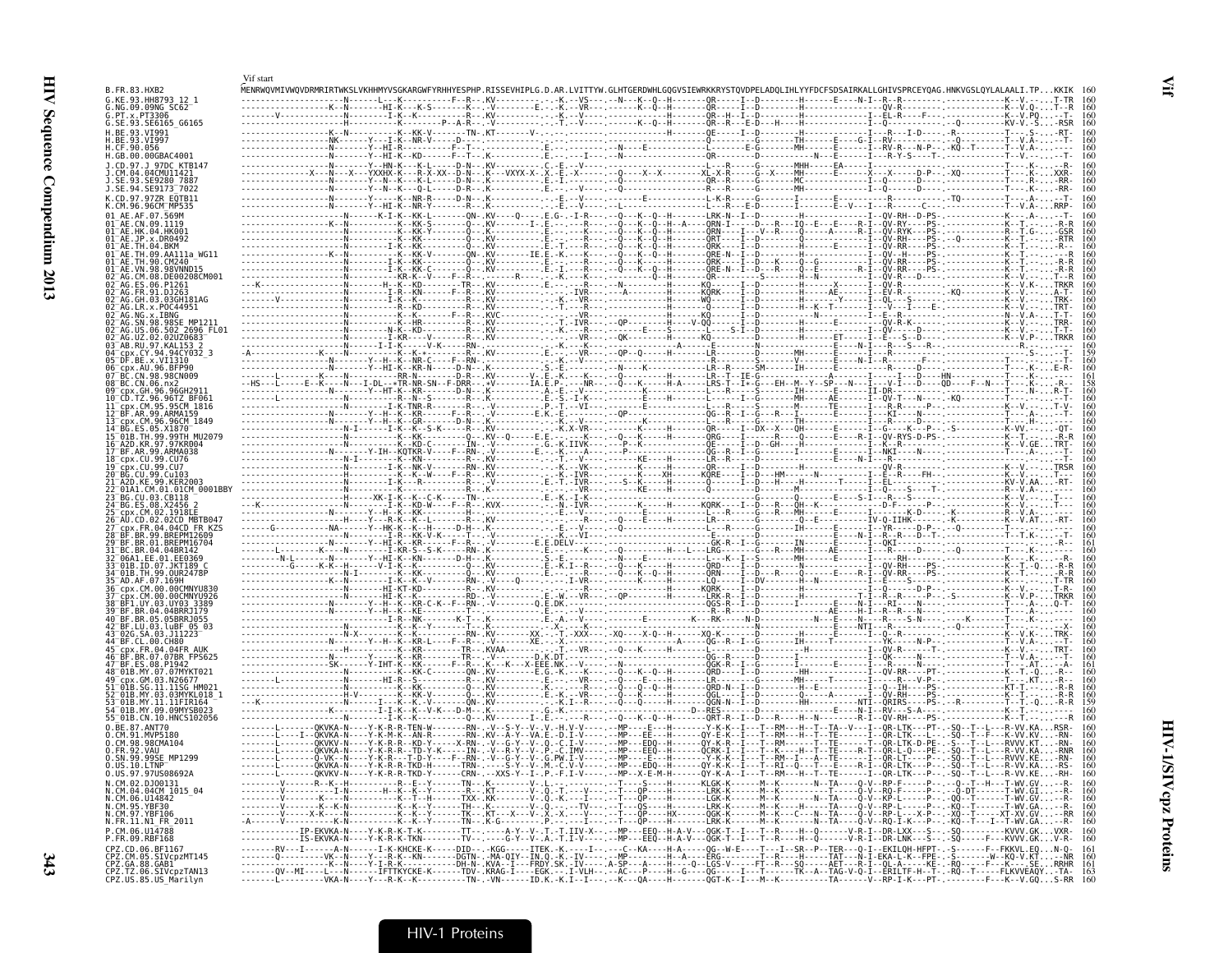HIV Sequence Compendium 2013 HIV Sequence Compendium 2013

<span id="page-33-0"></span>

|                                                                                                    | Vif end                                                                                                                                                                                                                                                                                                                                                                                                                                            |                                                             |              |
|----------------------------------------------------------------------------------------------------|----------------------------------------------------------------------------------------------------------------------------------------------------------------------------------------------------------------------------------------------------------------------------------------------------------------------------------------------------------------------------------------------------------------------------------------------------|-------------------------------------------------------------|--------------|
| B.FR.83.HXB2                                                                                       | PPLPSVTKLTEDRWNKPQKTKGHRGSHTMNGH*                                                                                                                                                                                                                                                                                                                                                                                                                  | 192                                                         |              |
| A1.AU.03.PS1044_Day0<br>A1.CH.03.HIV_CH_BID_V3538<br>A1.ES.06.X21I0<br>A1.IT.02.60000              | ------R--A-------------P---------                                                                                                                                                                                                                                                                                                                                                                                                                  | 193<br>193                                                  | ₹            |
|                                                                                                    |                                                                                                                                                                                                                                                                                                                                                                                                                                                    | $\frac{193}{193}$<br>$\frac{193}{193}$<br>$\frac{193}{193}$ |              |
|                                                                                                    |                                                                                                                                                                                                                                                                                                                                                                                                                                                    |                                                             |              |
| A1.KE.06.06KECst 001                                                                               |                                                                                                                                                                                                                                                                                                                                                                                                                                                    |                                                             | <b>AIS/I</b> |
| A1.RU.11.11RU6950<br>A1.RW.07.pR463F<br>A1.SE.95.SE8538                                            |                                                                                                                                                                                                                                                                                                                                                                                                                                                    |                                                             |              |
| A1.TZ.01.A341                                                                                      |                                                                                                                                                                                                                                                                                                                                                                                                                                                    | 193                                                         | zdo          |
| A1.UA.01.01UADN139                                                                                 |                                                                                                                                                                                                                                                                                                                                                                                                                                                    | $\frac{193}{193}$                                           |              |
|                                                                                                    |                                                                                                                                                                                                                                                                                                                                                                                                                                                    |                                                             |              |
| A1.UG.07.p191845<br>A1.ZA.04.04ZASK162B1<br>A2.CD.97.97CDKTB48<br>A2.CM.01.01CM_1445MV             |                                                                                                                                                                                                                                                                                                                                                                                                                                                    | 193<br>193                                                  |              |
|                                                                                                    |                                                                                                                                                                                                                                                                                                                                                                                                                                                    | 193                                                         |              |
| A2.CY.94.94CY017 41<br>B.AR.04.04AR143170                                                          |                                                                                                                                                                                                                                                                                                                                                                                                                                                    | 193                                                         | Proteins     |
| B.AU.04.PS1038_Day174                                                                              |                                                                                                                                                                                                                                                                                                                                                                                                                                                    | $\begin{array}{c} 193 \\ 194 \\ 193 \\ 193 \end{array}$     |              |
| B.BO.09.DEMB09B0001                                                                                |                                                                                                                                                                                                                                                                                                                                                                                                                                                    |                                                             |              |
| B.BR.06.06BR1119<br>B.CA.07.502 1191 03                                                            |                                                                                                                                                                                                                                                                                                                                                                                                                                                    | 193                                                         |              |
| B.CH.04.HIV CH BID V4408                                                                           |                                                                                                                                                                                                                                                                                                                                                                                                                                                    |                                                             |              |
| B.CN.10.DEMB10CN002<br>B.CO.01.PCM001                                                              |                                                                                                                                                                                                                                                                                                                                                                                                                                                    |                                                             |              |
| B.CU.99.Cu19                                                                                       |                                                                                                                                                                                                                                                                                                                                                                                                                                                    |                                                             |              |
| B.CY.09.CY266<br>B.DE.04.HIV_DE_BID_V4131                                                          |                                                                                                                                                                                                                                                                                                                                                                                                                                                    | 193<br>193<br>193<br>193<br>189<br>189                      |              |
| B.DK.07.PMVL 011                                                                                   |                                                                                                                                                                                                                                                                                                                                                                                                                                                    | 193                                                         |              |
| B.DO.05.05DO 160884                                                                                |                                                                                                                                                                                                                                                                                                                                                                                                                                                    |                                                             |              |
| B.ES.09.P2149 3<br>B.FR.08.DEMB08FR002                                                             |                                                                                                                                                                                                                                                                                                                                                                                                                                                    |                                                             |              |
| B.GE.03.03GEMZ004                                                                                  |                                                                                                                                                                                                                                                                                                                                                                                                                                                    |                                                             |              |
| B.HT.05.05HT 129389<br>B.JM.05.05JM KJ108<br>B.JP.05.DR6538                                        |                                                                                                                                                                                                                                                                                                                                                                                                                                                    | 193<br>193<br>193<br>193<br>193<br>193                      |              |
|                                                                                                    |                                                                                                                                                                                                                                                                                                                                                                                                                                                    | 193                                                         |              |
| B.KR.07.07KYY4<br>B.NL.00.671 00T36                                                                | $\begin{tabular}{ c c c c } \hline & $R$-1 & $R$-1 & $R$-1 & $R$-1 & $R$-1 & $R$-1 & $R$-1 & $R$-1 & $R$-1 & $R$-1 & $R$-1 & $R$-1 & $R$-1 & $R$-1 & $R$-1 & $R$-1 & $R$-1 & $R$-1 & $R$-1 & $R$-1 & $R$-1 & $R$-1 & $R$-1 & $R$-1 & $R$-1 & $R$-1 & $R$-1 & $R$-1 & $R$-1 & $R$-1 & $R$-1 & $R$-1 & $R$-1 & $R$                                                                                                                                   | 193<br>193<br>193<br>193<br>193<br>193                      |              |
| B.PE.07.502 <sup>-2649</sup> wg8<br>B.PY.03.03PY PSP0115<br>B.RU.11.11RU21n<br>B.TH.07.AA040a_WG11 |                                                                                                                                                                                                                                                                                                                                                                                                                                                    |                                                             |              |
|                                                                                                    |                                                                                                                                                                                                                                                                                                                                                                                                                                                    |                                                             |              |
|                                                                                                    |                                                                                                                                                                                                                                                                                                                                                                                                                                                    |                                                             |              |
| B.TT.01.01TT CRC50069<br>B.TW.94.TWCYS LM49                                                        |                                                                                                                                                                                                                                                                                                                                                                                                                                                    | 193<br>193<br>193<br>193<br>193<br>193                      |              |
| B.UA.01.01UAKV167                                                                                  |                                                                                                                                                                                                                                                                                                                                                                                                                                                    |                                                             |              |
| B.US.11.ES38                                                                                       |                                                                                                                                                                                                                                                                                                                                                                                                                                                    |                                                             |              |
| B.09.11.620Y TSU1290<br>B.VE.10.DEMBI0VE001                                                        |                                                                                                                                                                                                                                                                                                                                                                                                                                                    | 196                                                         |              |
| B.YE.02.02YE507                                                                                    |                                                                                                                                                                                                                                                                                                                                                                                                                                                    | 193                                                         |              |
| C.AR.01.ARG4006                                                                                    | $\begin{minipage}{0.99\textwidth} \begin{tabular}{@{}c c c c} \hline \multicolumn{3}{ c }{0.99\textwidth} \begin{tabular}{@{}c c c} \hline \multicolumn{3}{ c }{0.99\textwidth} \begin{tabular}{@{}c c c} \hline \multicolumn{3}{ c }{0.99\textwidth} \begin{tabular}{@{}c c c} \hline \multicolumn{3}{ c }{0.99\textwidth} \begin{tabular}{@{}c c c} \hline \multicolumn{3}{ c }{0.99\textwidth} \begin{tabular}{@{}c c c} \hline \multicolumn{3$ | $\begin{array}{c} 193 \\ 192 \\ 193 \\ 194 \end{array}$     |              |
| C.BR.07.DEMC07BR003                                                                                |                                                                                                                                                                                                                                                                                                                                                                                                                                                    |                                                             |              |
|                                                                                                    |                                                                                                                                                                                                                                                                                                                                                                                                                                                    | 193                                                         |              |
| C.BW.00.00BW07621<br>C.CN.98.YNRL9840<br>C.CY.09.CY260<br>C.ES.07.X2118 2<br>C.ET.02.02EET288      |                                                                                                                                                                                                                                                                                                                                                                                                                                                    |                                                             |              |
|                                                                                                    |                                                                                                                                                                                                                                                                                                                                                                                                                                                    | 193<br>193<br>193<br>193<br>193<br>193                      |              |
| C.GE.03.03GEMZ033<br>C.IL.98.98IS002                                                               |                                                                                                                                                                                                                                                                                                                                                                                                                                                    |                                                             |              |
| C.IN.03.D24<br>C.KE.00.KER2010                                                                     |                                                                                                                                                                                                                                                                                                                                                                                                                                                    |                                                             |              |
|                                                                                                    |                                                                                                                                                                                                                                                                                                                                                                                                                                                    |                                                             |              |
| C.MM.99.mIDU101 3<br>C.MW.93.93MW 965<br>C.SN.90.90SE_364                                          |                                                                                                                                                                                                                                                                                                                                                                                                                                                    | 194<br>193<br>193                                           |              |
| $C.50.89.895M^-145$                                                                                | ------R--V----------R-R--N------                                                                                                                                                                                                                                                                                                                                                                                                                   |                                                             |              |
| C.TZ.02.<br>C0178                                                                                  |                                                                                                                                                                                                                                                                                                                                                                                                                                                    | $\frac{193}{193}$<br>$\frac{193}{193}$                      |              |
| C.US.98.980S MSC3018<br>C.UY.01.TRA3011                                                            |                                                                                                                                                                                                                                                                                                                                                                                                                                                    |                                                             |              |
| C.YE.02.02YE511                                                                                    |                                                                                                                                                                                                                                                                                                                                                                                                                                                    | 193                                                         |              |
| C. ZA. 10. DEMC10ZA001                                                                             |                                                                                                                                                                                                                                                                                                                                                                                                                                                    | 193<br>193                                                  |              |
| C.ZM.02.02ZM108                                                                                    |                                                                                                                                                                                                                                                                                                                                                                                                                                                    |                                                             |              |
| D.CD.83.ELI<br>D.CM.10.DEMD10CM009<br>D.CY.06.CY163<br>D.KE.97.ML415_2                             |                                                                                                                                                                                                                                                                                                                                                                                                                                                    | $\frac{193}{193}$                                           |              |
|                                                                                                    |                                                                                                                                                                                                                                                                                                                                                                                                                                                    | 193                                                         |              |
| D.KR.04.04KBH8                                                                                     |                                                                                                                                                                                                                                                                                                                                                                                                                                                    | 193                                                         |              |
| D.SN.90.SE365                                                                                      |                                                                                                                                                                                                                                                                                                                                                                                                                                                    | 196<br>193                                                  |              |
| D.TD.99.MN011                                                                                      |                                                                                                                                                                                                                                                                                                                                                                                                                                                    | $\frac{193}{193}$                                           |              |
| D.TZ.01.A280<br>D.UG.08.p191859<br>D.YE.02.02YE516                                                 |                                                                                                                                                                                                                                                                                                                                                                                                                                                    | 193                                                         |              |
| D.ZA.90.R1                                                                                         |                                                                                                                                                                                                                                                                                                                                                                                                                                                    | 193<br>194                                                  |              |
| F1.A0.06.A0_06_ANG125                                                                              |                                                                                                                                                                                                                                                                                                                                                                                                                                                    |                                                             |              |
|                                                                                                    |                                                                                                                                                                                                                                                                                                                                                                                                                                                    | $\frac{193}{193}$                                           |              |
| F1.AR.02.ARE933<br>F1.BE.93.VI850<br>F1.BR.07.07BR844                                              |                                                                                                                                                                                                                                                                                                                                                                                                                                                    | 193                                                         |              |
| F1.CY.08.CY222                                                                                     | . - - - - - IK - - V - - - - - - - - E - R - - - - - N - - - - - - -                                                                                                                                                                                                                                                                                                                                                                               | 193<br>193<br>193<br>193<br>193<br>192<br>193               |              |
| F1.ES.11.DEMF110ES001<br>F1.FI.93.FIN9363                                                          | . R . - V - E - R - E -<br>------K--V--------EIR-----------                                                                                                                                                                                                                                                                                                                                                                                        |                                                             |              |
| F1.FR.96.96FR_MP411                                                                                |                                                                                                                                                                                                                                                                                                                                                                                                                                                    |                                                             |              |
| F1.R0.96.BCI R07<br>F1.RU.08.D88-845                                                               |                                                                                                                                                                                                                                                                                                                                                                                                                                                    |                                                             |              |
| F2.CM.10.DEMF210CM007                                                                              | ------R--V-----N----R---------------                                                                                                                                                                                                                                                                                                                                                                                                               | 194                                                         |              |
| F2.CM.97.CM53657                                                                                   |                                                                                                                                                                                                                                                                                                                                                                                                                                                    | 194                                                         |              |
| G.BE.96.DRCBL<br>G.CM.10.DEMG10CM008                                                               |                                                                                                                                                                                                                                                                                                                                                                                                                                                    | 193<br>193<br>193<br>193<br>193                             |              |
|                                                                                                    |                                                                                                                                                                                                                                                                                                                                                                                                                                                    |                                                             |              |
| G.CN.08.GX 2084_08<br>G.CU.99.Cu74<br>G.ES.09.X2634_2                                              |                                                                                                                                                                                                                                                                                                                                                                                                                                                    |                                                             |              |
| G. GH. 03.03GH175G                                                                                 |                                                                                                                                                                                                                                                                                                                                                                                                                                                    | 196                                                         |              |
|                                                                                                    |                                                                                                                                                                                                                                                                                                                                                                                                                                                    |                                                             |              |
|                                                                                                    |                                                                                                                                                                                                                                                                                                                                                                                                                                                    |                                                             |              |
|                                                                                                    |                                                                                                                                                                                                                                                                                                                                                                                                                                                    |                                                             |              |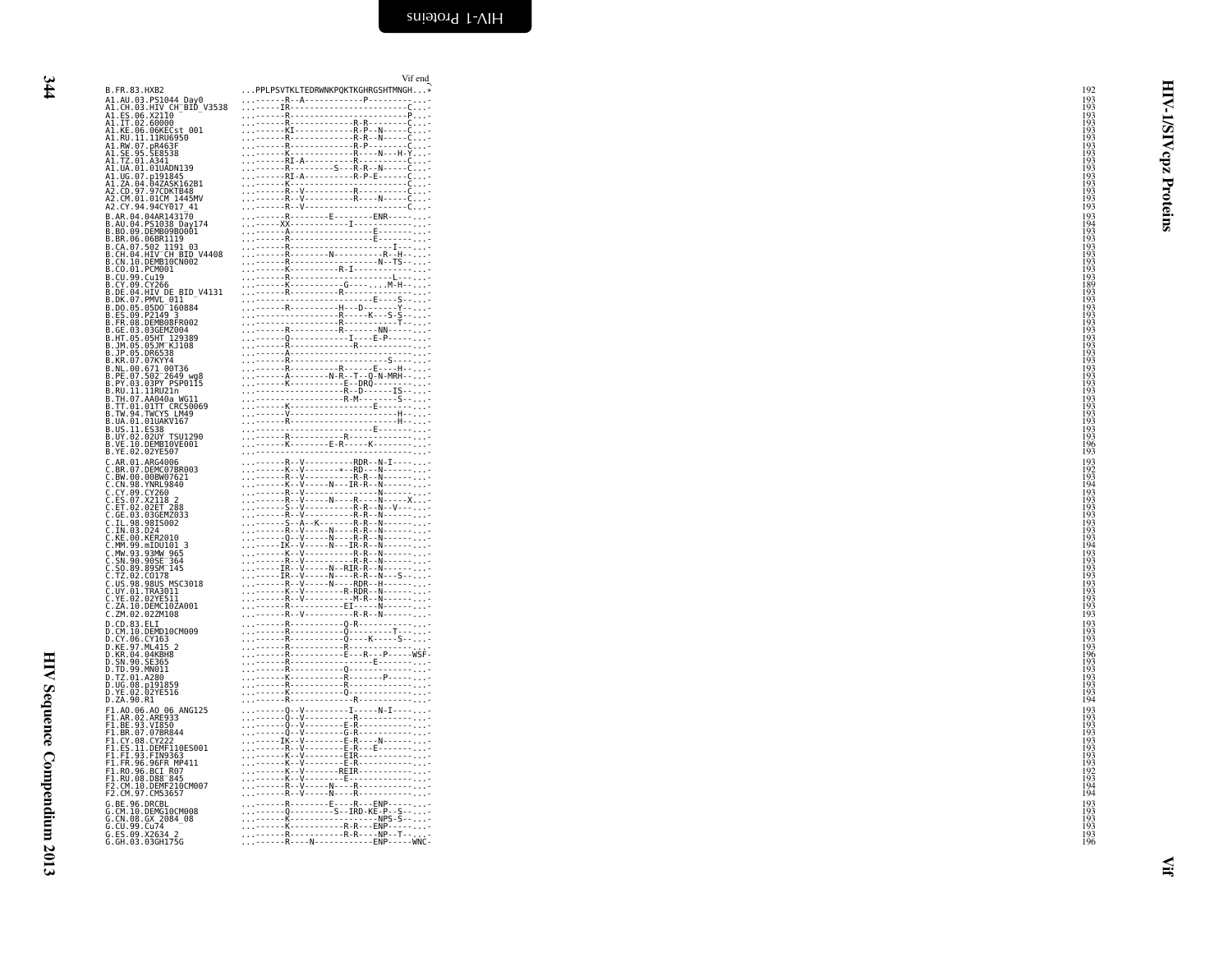| B.FR.83.HXB2                                                                                                                                                                 | VII CIKI<br>PPLPSVTKLTEDRWNKPQKTKGHRGSHTMNGH*                                                                                                                                                                                                                                                                                                                                                                                                      |  |
|------------------------------------------------------------------------------------------------------------------------------------------------------------------------------|----------------------------------------------------------------------------------------------------------------------------------------------------------------------------------------------------------------------------------------------------------------------------------------------------------------------------------------------------------------------------------------------------------------------------------------------------|--|
| G.KE.93.HH8793 12 1<br>G.NG.09.09NG SC62                                                                                                                                     |                                                                                                                                                                                                                                                                                                                                                                                                                                                    |  |
| G.PT.X.PT3306<br>G.SE.93.SE6165_G6165                                                                                                                                        |                                                                                                                                                                                                                                                                                                                                                                                                                                                    |  |
|                                                                                                                                                                              |                                                                                                                                                                                                                                                                                                                                                                                                                                                    |  |
| H.BE.93.VI991<br>H.BE.93.VI997<br>H.CF.90.056<br>H.GB.00.00GBAC4001                                                                                                          |                                                                                                                                                                                                                                                                                                                                                                                                                                                    |  |
|                                                                                                                                                                              |                                                                                                                                                                                                                                                                                                                                                                                                                                                    |  |
| J.CD.97.J 97DC KTB147<br>J.CM.04.04CMU11421<br>J.SE.93.SE9280 7887<br>J.SE.94.SE9173_7022                                                                                    |                                                                                                                                                                                                                                                                                                                                                                                                                                                    |  |
|                                                                                                                                                                              |                                                                                                                                                                                                                                                                                                                                                                                                                                                    |  |
| K.CD.97.97ZR EQTB11<br>K.CM.96.96CM_MP535                                                                                                                                    |                                                                                                                                                                                                                                                                                                                                                                                                                                                    |  |
| 01_AE.AF.07.569M<br>01 AE.CN.09.1119                                                                                                                                         |                                                                                                                                                                                                                                                                                                                                                                                                                                                    |  |
| 01 AE.HK.04.HK001<br>01 AE. JP. x. DR0492                                                                                                                                    |                                                                                                                                                                                                                                                                                                                                                                                                                                                    |  |
| 01 AE.TH.04.BKM<br>01 AE.TH.09.AA111a WG11<br>01 AE.TH.90.CM240                                                                                                              |                                                                                                                                                                                                                                                                                                                                                                                                                                                    |  |
| 01 AE. VN. 98. 98VNND15                                                                                                                                                      |                                                                                                                                                                                                                                                                                                                                                                                                                                                    |  |
| 02 AG.CM.08.DE00208CM001<br>02 AG.ES.06.P1261                                                                                                                                |                                                                                                                                                                                                                                                                                                                                                                                                                                                    |  |
|                                                                                                                                                                              |                                                                                                                                                                                                                                                                                                                                                                                                                                                    |  |
| 02 AG. FR. 91. bJ263<br>02 AG. GH. 03. 03GH181AG<br>02 AG. LR. x. POC44951                                                                                                   |                                                                                                                                                                                                                                                                                                                                                                                                                                                    |  |
|                                                                                                                                                                              |                                                                                                                                                                                                                                                                                                                                                                                                                                                    |  |
| 02-AG. NG. x .: TUCH4931<br>02-AG. NG. x .: TBNG<br>02-AG. SN. 98.98SE_MP1211<br>02-AG. UZ. 02. 02.02020683<br>03-AB. RU. 97. KAL15332                                       |                                                                                                                                                                                                                                                                                                                                                                                                                                                    |  |
|                                                                                                                                                                              |                                                                                                                                                                                                                                                                                                                                                                                                                                                    |  |
| 04 = p.r. CY. 94. 94. 252<br>05 = DF. BE. x. VI1310<br>06 = cpx. AU. 96. BFP90<br>07 = BC. CN. 98. 98CN009<br>08 = BC. CN. 98. 98CN009<br>08 = BC. CN. 06. nx2               |                                                                                                                                                                                                                                                                                                                                                                                                                                                    |  |
|                                                                                                                                                                              |                                                                                                                                                                                                                                                                                                                                                                                                                                                    |  |
| 09 Cpx. GH. 96.96GH2911<br>10 CD. TZ. 96.96TZ BF061<br>11 Cpx. CM. 95.95CM 1816<br>12 BF. AR. 99. ARMA159<br>13 Cpx. CM. 96.96CM 1849                                        |                                                                                                                                                                                                                                                                                                                                                                                                                                                    |  |
|                                                                                                                                                                              |                                                                                                                                                                                                                                                                                                                                                                                                                                                    |  |
| 14 BG.ES.05.X1870                                                                                                                                                            |                                                                                                                                                                                                                                                                                                                                                                                                                                                    |  |
|                                                                                                                                                                              |                                                                                                                                                                                                                                                                                                                                                                                                                                                    |  |
|                                                                                                                                                                              |                                                                                                                                                                                                                                                                                                                                                                                                                                                    |  |
| 14 BG. ES. 05. X1870<br>15 GDB. TH. 99. 99TH MU2079<br>16 A2D. KR. 97. 97KR004<br>17 BF. AR. 99. ARMA038<br>18 Cpx. CU. 99. CU7<br>29 GB. CU. 99. CU7<br>29 TA3D. UE99. CU89 |                                                                                                                                                                                                                                                                                                                                                                                                                                                    |  |
| 21-A2D.KE.99.KER2003<br>22-01A1.CM.01.01CM_0001BBY                                                                                                                           |                                                                                                                                                                                                                                                                                                                                                                                                                                                    |  |
| 23-BG.CU.03.CB118<br>24-BG.ES.08.X2456 2<br>25-cpx.CM.02.1918LE                                                                                                              |                                                                                                                                                                                                                                                                                                                                                                                                                                                    |  |
| 26 AU. CD.02.02CD MBTB047                                                                                                                                                    |                                                                                                                                                                                                                                                                                                                                                                                                                                                    |  |
| 27 cpx.FR.04.04CD FR KZS<br>28 BF.BR.99.BREPM12609                                                                                                                           |                                                                                                                                                                                                                                                                                                                                                                                                                                                    |  |
| 29 BF.BR.01.BREPM16704<br>31 BC.BR.04.04BR142                                                                                                                                |                                                                                                                                                                                                                                                                                                                                                                                                                                                    |  |
| 32 06A1.EE.01.EE0369                                                                                                                                                         |                                                                                                                                                                                                                                                                                                                                                                                                                                                    |  |
| 33-018.1D.07.JKT189 C<br>34-01B.TH.99.0UR2478P                                                                                                                               |                                                                                                                                                                                                                                                                                                                                                                                                                                                    |  |
| 35-AD.AF.07.169H<br>36-cpx.CM.00.00CMNYU830<br>37-cpx.CM.00.00CMNYU830<br>38-BF1.UY.03.UY03_3389                                                                             |                                                                                                                                                                                                                                                                                                                                                                                                                                                    |  |
|                                                                                                                                                                              |                                                                                                                                                                                                                                                                                                                                                                                                                                                    |  |
| 39 BF.BR.04.04BRRJ179                                                                                                                                                        |                                                                                                                                                                                                                                                                                                                                                                                                                                                    |  |
| 40 BF.BR.05.05BRRJ055<br>42 BF.LU.03.luBF 05 03<br>43 02G.SA.03.J11223<br>44 BF.CL.00.CH80                                                                                   |                                                                                                                                                                                                                                                                                                                                                                                                                                                    |  |
|                                                                                                                                                                              |                                                                                                                                                                                                                                                                                                                                                                                                                                                    |  |
| 45 CDX.FR.04.04FR AUK<br>46 BF.BR.07.07BR FPS625<br>47 BF.ES.08.P1942<br>48 01B.MY.07.07MYKT021                                                                              |                                                                                                                                                                                                                                                                                                                                                                                                                                                    |  |
|                                                                                                                                                                              |                                                                                                                                                                                                                                                                                                                                                                                                                                                    |  |
|                                                                                                                                                                              |                                                                                                                                                                                                                                                                                                                                                                                                                                                    |  |
| 49 CDS. GM. 03. N26677<br>51 GMB. SG. 11. 11SG HM021<br>52 O1B. MY. 03. 03MYKL018 -<br>53 O1B. MY. 03. 03MYKL018 -<br>54 O1B. MY. 09. 09MYSB023                              |                                                                                                                                                                                                                                                                                                                                                                                                                                                    |  |
| 55 01B.CN.10.HNCS102056<br>0.BE.87.ANT70                                                                                                                                     |                                                                                                                                                                                                                                                                                                                                                                                                                                                    |  |
| 0.CM.91.MVP5180                                                                                                                                                              |                                                                                                                                                                                                                                                                                                                                                                                                                                                    |  |
| 0.CM.98.98CMA104<br>0.FR.92.VAU<br>0.SN.99.99SE MP1299                                                                                                                       |                                                                                                                                                                                                                                                                                                                                                                                                                                                    |  |
| 0.05.10.LTNP<br>0.05.10.LTNP<br>0.05.97.970508692A                                                                                                                           |                                                                                                                                                                                                                                                                                                                                                                                                                                                    |  |
|                                                                                                                                                                              |                                                                                                                                                                                                                                                                                                                                                                                                                                                    |  |
| N.CM.02.DJ00131<br>N.CM.04.04CM 1015_04<br>N.CM.06.U14842<br>N.CM.95.YBF30                                                                                                   | $\begin{minipage}{0.99\textwidth} \begin{tabular}{ c c c } \hline & \multicolumn{2}{ c }{0.99\textwidth} \begin{tabular}{ c c } \hline \multicolumn{2}{ c }{0.99\textwidth} \begin{tabular}{ c c } \hline \multicolumn{2}{ c }{0.99\textwidth} \begin{tabular}{ c c } \hline \multicolumn{2}{ c }{0.99\textwidth} \begin{tabular}{ c c } \hline \multicolumn{2}{ c }{0.99\textwidth} \begin{tabular}{ c c } \hline \multicolumn{2}{ c }{0.99\text$ |  |
| N.CM.97.YBF106                                                                                                                                                               |                                                                                                                                                                                                                                                                                                                                                                                                                                                    |  |
| N.FR.11.N1 FR 2011<br>P.CM.06.U14788                                                                                                                                         |                                                                                                                                                                                                                                                                                                                                                                                                                                                    |  |
| P.FR.09.RBF168                                                                                                                                                               | <br>------0I--0-I-SN--R---X0E--S-S-CYKP-<br>-------0I--0-I-SX--R-X-R0E--S-S-CYKP-                                                                                                                                                                                                                                                                                                                                                                  |  |
| CPZ.CD.06.BF1167                                                                                                                                                             |                                                                                                                                                                                                                                                                                                                                                                                                                                                    |  |
| CPZ.CM.05.SIVcpzMT145<br>CPZ.GA.88.GAB1<br>CPZ.TZ.06.SIVcpzTAN13<br>CPZ.US.85.US_Marilyn                                                                                     |                                                                                                                                                                                                                                                                                                                                                                                                                                                    |  |
|                                                                                                                                                                              |                                                                                                                                                                                                                                                                                                                                                                                                                                                    |  |

|                                                                                                                   | Vif end                                                                           |
|-------------------------------------------------------------------------------------------------------------------|-----------------------------------------------------------------------------------|
| 2                                                                                                                 | PPLPSVTKLTEDRWNKPQKTKGHRGSHTMNGH*                                                 |
| 793 12_1<br>G_SC62 <sup>_1</sup>                                                                                  |                                                                                   |
| 06                                                                                                                |                                                                                   |
| 165 G6165                                                                                                         |                                                                                   |
| 91<br>97                                                                                                          |                                                                                   |
|                                                                                                                   |                                                                                   |
| BAC4001                                                                                                           |                                                                                   |
|                                                                                                                   |                                                                                   |
| <i>u</i><br>7DC KTB147<br>MU11421<br>2 <u>80 7</u> 887                                                            |                                                                                   |
|                                                                                                                   |                                                                                   |
| 173 7022                                                                                                          |                                                                                   |
| R EQTB11<br>M_MP535                                                                                               |                                                                                   |
|                                                                                                                   |                                                                                   |
| .569M<br>1119                                                                                                     |                                                                                   |
| .HK001                                                                                                            |                                                                                   |
| DR0492                                                                                                            |                                                                                   |
| . BKM                                                                                                             |                                                                                   |
| .AA111a_WG11<br>.CM240 -<br>.98VNND15                                                                             |                                                                                   |
|                                                                                                                   |                                                                                   |
| DE00208CM001                                                                                                      |                                                                                   |
| P1261                                                                                                             |                                                                                   |
| DJ263.                                                                                                            |                                                                                   |
| .03GĤĪ81AG<br>POC44951<br>IBNG                                                                                    |                                                                                   |
|                                                                                                                   |                                                                                   |
|                                                                                                                   |                                                                                   |
|                                                                                                                   |                                                                                   |
| POC44951<br>IBNG<br>.98SE MP1211<br>.502 2696 FL01<br>.02UZ0683<br>.KAL153 2<br>.KAL153 2<br>.194CY032_3          |                                                                                   |
|                                                                                                                   |                                                                                   |
| VI1310                                                                                                            |                                                                                   |
| 6.BFP90<br>.98CN009                                                                                               |                                                                                   |
|                                                                                                                   |                                                                                   |
|                                                                                                                   |                                                                                   |
|                                                                                                                   |                                                                                   |
|                                                                                                                   |                                                                                   |
|                                                                                                                   |                                                                                   |
| : (196CM_1849<br>.X1870 -<br>9.99TH_MU2079<br>7.97KR004                                                           |                                                                                   |
|                                                                                                                   |                                                                                   |
|                                                                                                                   |                                                                                   |
| .ARMA038                                                                                                          |                                                                                   |
| 9.CU76<br>9.CU7                                                                                                   |                                                                                   |
| .Cu103                                                                                                            |                                                                                   |
| 9.KER2003                                                                                                         |                                                                                   |
| 9.KER2003<br>01.01CM 0001BBY<br>.CB118 -<br>.X2456 2<br>1918LE<br>.02CD MBTB047<br>4.02CD MBTB047<br>4.04CD TREAC |                                                                                   |
|                                                                                                                   |                                                                                   |
|                                                                                                                   |                                                                                   |
|                                                                                                                   |                                                                                   |
|                                                                                                                   |                                                                                   |
|                                                                                                                   |                                                                                   |
|                                                                                                                   |                                                                                   |
| 04BR142                                                                                                           |                                                                                   |
|                                                                                                                   |                                                                                   |
| 01.EE0369<br>7.JKT189 C<br>9.QUR2478P                                                                             |                                                                                   |
| .169H                                                                                                             |                                                                                   |
| 0.00CMNYU830                                                                                                      |                                                                                   |
| 0.00CMNYU926<br>3.UY03 3389<br>.04BRRJ179                                                                         |                                                                                   |
|                                                                                                                   |                                                                                   |
| 05BRRJ055                                                                                                         |                                                                                   |
|                                                                                                                   |                                                                                   |
| .luBF 05_03<br>3.J11223                                                                                           |                                                                                   |
| .CH80<br>4.04FR AUK                                                                                               |                                                                                   |
|                                                                                                                   |                                                                                   |
| $07B$ R FPS625<br>P1942                                                                                           |                                                                                   |
| 7.07MYKT021                                                                                                       |                                                                                   |
|                                                                                                                   |                                                                                   |
| 3.N26677<br>1.11SG HM021<br>3.03MYKL018_1                                                                         |                                                                                   |
|                                                                                                                   |                                                                                   |
| 1.11FIR164                                                                                                        |                                                                                   |
| 9.09MYSB023<br>0.HNCS102056                                                                                       |                                                                                   |
| 70                                                                                                                |                                                                                   |
|                                                                                                                   |                                                                                   |
| 5180<br>MA104                                                                                                     |                                                                                   |
|                                                                                                                   |                                                                                   |
| E MP1299                                                                                                          |                                                                                   |
| .<br>S08692A                                                                                                      |                                                                                   |
|                                                                                                                   |                                                                                   |
| 0131<br>M 1015 04                                                                                                 |                                                                                   |
| 842                                                                                                               |                                                                                   |
| 30                                                                                                                |                                                                                   |
| 106                                                                                                               |                                                                                   |
| FR 2011                                                                                                           |                                                                                   |
| 788                                                                                                               | <br>------0I--0-I-SN--R---X0E--S-S-CYKP-<br>-------0I--0-I-SX--R-X-R0E--S-S-CYKP- |
| 168                                                                                                               |                                                                                   |
| F1167<br>IVcpzMT145                                                                                               |                                                                                   |
| AB1                                                                                                               |                                                                                   |
| IVcpzTAN13<br>S Morten                                                                                            |                                                                                   |
|                                                                                                                   |                                                                                   |

HIV-1/SIVcpz Proteins

**HIV-1/SIV cpz Proteins**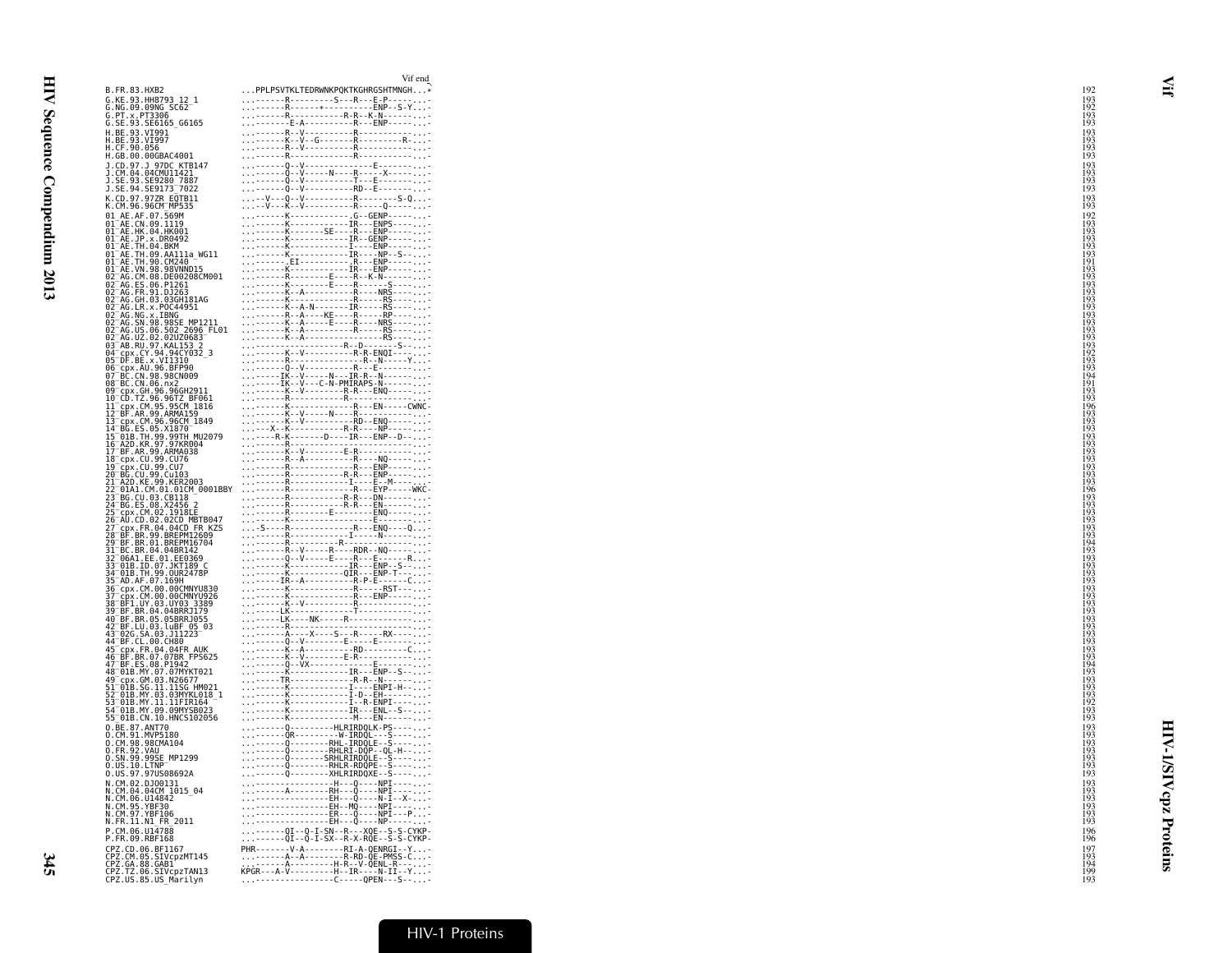<span id="page-35-1"></span><span id="page-35-0"></span>

|                                                                                                                                                                                                                                                                              | amphipathic $\alpha$ -helix<br>oligomerization | H(S/N)RIG motifs<br>$Vpr$ end in $\overline{HXB2}$<br>frameshift in $HXB2$                              |         |
|------------------------------------------------------------------------------------------------------------------------------------------------------------------------------------------------------------------------------------------------------------------------------|------------------------------------------------|---------------------------------------------------------------------------------------------------------|---------|
|                                                                                                                                                                                                                                                                              | Vpr start                                      | MEQAPEDQGPQREPHNEWTLELLEELKNEAVRHFPRIW.LHGLGQHIYETYGDTWAGVE.AIIRILQQLLFIH#FRIGCRHSRIGV.TRQRR.A.RNGASRS* | Vpr end |
| B. FR. 83. HXB2<br>B. FR. 83. HXB2<br>A1. AU. 83. PS1044 Day0<br>A1. CH. 83. HYD CHERD - V3538<br>A1. ES. 96. X2110 - PBD - V3538<br>A1. ET. 82. 66. X2110<br>A1. KE. 06. 66KECst 001<br>A1. RU. 01. 11RU6956<br>A1. RU. 07. DR463F<br>A1. CH. 89. SE8538<br>A1. CH. 01. A34 |                                                |                                                                                                         |         |
|                                                                                                                                                                                                                                                                              |                                                |                                                                                                         |         |
|                                                                                                                                                                                                                                                                              |                                                |                                                                                                         |         |
|                                                                                                                                                                                                                                                                              |                                                |                                                                                                         |         |
|                                                                                                                                                                                                                                                                              |                                                |                                                                                                         |         |
|                                                                                                                                                                                                                                                                              |                                                |                                                                                                         |         |
|                                                                                                                                                                                                                                                                              |                                                |                                                                                                         |         |
|                                                                                                                                                                                                                                                                              |                                                |                                                                                                         |         |
| A2.CD.97.97CDKTB48<br>A2.CM.01.01CM_1445MV                                                                                                                                                                                                                                   |                                                |                                                                                                         |         |
| A2.CY.94.94CY017_41                                                                                                                                                                                                                                                          |                                                |                                                                                                         |         |
| B.AR.04.04AR143170                                                                                                                                                                                                                                                           |                                                |                                                                                                         |         |
| B.AN.04.04AN145170<br>B.AU.04.PS1038 Day174<br>B.BO.09.DEMB09B0001                                                                                                                                                                                                           |                                                |                                                                                                         |         |
|                                                                                                                                                                                                                                                                              |                                                |                                                                                                         |         |
| <b>B.BR.06.06BR1119<br/>B.CA.07.502 1191 03<br/>B.CA.07.502 1191 03<br/>B.CN.10.10EMB10CN002<br/>B.CO.10.10EMB10CN002</b>                                                                                                                                                    |                                                |                                                                                                         |         |
|                                                                                                                                                                                                                                                                              |                                                |                                                                                                         |         |
| B.CU.99.Cu19<br>B.CY.09.CY266                                                                                                                                                                                                                                                |                                                |                                                                                                         |         |
|                                                                                                                                                                                                                                                                              |                                                |                                                                                                         |         |
|                                                                                                                                                                                                                                                                              |                                                |                                                                                                         |         |
| B. CY, 69 (27266<br>B.DE. 04. HTV DE BID V4131<br>B.DE. 05. PMVL 011<br>B.D. 05. 0500 160884<br>B.ES. 09. DEMBER<br>B.ES. 09. DEMBER<br>B.GE. 03. 0500 16088<br>B.M. 05. 0511 129389<br>B.M. 05. 0511 129389<br>B.W. 09. 6511 00736<br>B.R. 00. 67                           |                                                |                                                                                                         |         |
|                                                                                                                                                                                                                                                                              |                                                |                                                                                                         |         |
|                                                                                                                                                                                                                                                                              |                                                |                                                                                                         |         |
|                                                                                                                                                                                                                                                                              |                                                |                                                                                                         |         |
|                                                                                                                                                                                                                                                                              |                                                |                                                                                                         |         |
|                                                                                                                                                                                                                                                                              |                                                |                                                                                                         |         |
|                                                                                                                                                                                                                                                                              |                                                |                                                                                                         |         |
| B.RU.11.1HRUZIN<br>B.TH.07.AA040a WG11<br>B.TH.01.01TT CRC50069<br>B.TW.94.TWCY5 LM49<br>B.UA.01.01UAKV167<br>B.US.11.E538<br>B.UY.02.02UY T5U1290<br>B.VE.10.0EME10VE001                                                                                                    |                                                |                                                                                                         |         |
|                                                                                                                                                                                                                                                                              |                                                |                                                                                                         |         |
|                                                                                                                                                                                                                                                                              |                                                |                                                                                                         |         |
|                                                                                                                                                                                                                                                                              |                                                |                                                                                                         |         |
| B.YE.02.02YE507                                                                                                                                                                                                                                                              |                                                |                                                                                                         |         |
| B. YE. 02.027599<br>C.BR. 01. ARG4906<br>C.BR. 00. 000007621<br>C.BR. 00. 000007621<br>C.CY. 09. CY260<br>C.ET. 02. 0257728<br>C.ET. 02. 02577288<br>C.ET. 02. 02577288<br>C.TL. 03. 0255002<br>C.TL. 03. 0255002<br>C.TL. 03. 0255002                                       |                                                |                                                                                                         |         |
|                                                                                                                                                                                                                                                                              |                                                |                                                                                                         |         |
|                                                                                                                                                                                                                                                                              |                                                |                                                                                                         |         |
|                                                                                                                                                                                                                                                                              |                                                |                                                                                                         |         |
|                                                                                                                                                                                                                                                                              |                                                |                                                                                                         |         |
|                                                                                                                                                                                                                                                                              |                                                |                                                                                                         |         |
| KE.00.KER2010                                                                                                                                                                                                                                                                |                                                |                                                                                                         |         |
| MM.99.mIDU101                                                                                                                                                                                                                                                                |                                                |                                                                                                         |         |
|                                                                                                                                                                                                                                                                              |                                                |                                                                                                         |         |
| C.MW.93.93MW 965<br>C.SN.90.90SE 364<br>C.S0.89.89SM 145                                                                                                                                                                                                                     |                                                |                                                                                                         |         |
| C. TZ. 02. C0178<br>C. US. 98. 98US MSC3018<br>C. UY. 01. TRA3011<br>C. YE. 02. 02YE511                                                                                                                                                                                      |                                                |                                                                                                         |         |
|                                                                                                                                                                                                                                                                              |                                                |                                                                                                         |         |
| C.ZA.10.DEMC10ZA001                                                                                                                                                                                                                                                          |                                                |                                                                                                         |         |
| C.ZM.02.02ZM108                                                                                                                                                                                                                                                              |                                                |                                                                                                         |         |
| 0.20.83.621<br>D.CD.83.ELI<br>D.CM.10.DEMD10CM009<br>D.CY.06.CY163<br>D.KE.97.ML415.2                                                                                                                                                                                        |                                                |                                                                                                         |         |
|                                                                                                                                                                                                                                                                              |                                                |                                                                                                         |         |
| D.KR.04.04KBH8                                                                                                                                                                                                                                                               |                                                |                                                                                                         |         |
| D.TD.99.MN011                                                                                                                                                                                                                                                                |                                                |                                                                                                         |         |
| 0.172.01.A280<br>D.UG.08.p191859<br>D.VE.02.02YE516<br>D.ZA.90.R1                                                                                                                                                                                                            |                                                |                                                                                                         |         |
|                                                                                                                                                                                                                                                                              |                                                |                                                                                                         |         |
|                                                                                                                                                                                                                                                                              |                                                |                                                                                                         |         |
|                                                                                                                                                                                                                                                                              |                                                |                                                                                                         |         |
| F1.A0.06.A0 06 ANG125<br>F1.AR.02.ARE933<br>F1.BE.93.VI850<br>F1.BR.07.07BR844<br>F1.CY.08.CY222<br>F1.CY.08.CY222                                                                                                                                                           |                                                |                                                                                                         |         |
|                                                                                                                                                                                                                                                                              |                                                |                                                                                                         |         |
| S.11.DEMF110ES001<br>1.FI.93.FIN9363 <del>-</del>                                                                                                                                                                                                                            |                                                |                                                                                                         |         |
|                                                                                                                                                                                                                                                                              |                                                |                                                                                                         |         |
| F1.FR.96.96FR.W9509<br>F1.FR.96.96FR.MP411<br>F1.R0.96.BCI_R07<br>F2.CM.10.DEMF210CM007<br>F2.CM.97.CM53657                                                                                                                                                                  |                                                |                                                                                                         |         |
|                                                                                                                                                                                                                                                                              |                                                |                                                                                                         |         |
| G.BE.96.DRCBL                                                                                                                                                                                                                                                                |                                                |                                                                                                         |         |
|                                                                                                                                                                                                                                                                              |                                                |                                                                                                         |         |
|                                                                                                                                                                                                                                                                              |                                                |                                                                                                         |         |
| G.CM.10.DEMG10CM008<br>G.CN.08.GX_2084_08<br>G.CU.99.Cu74<br>G.ES.09.X2634_2<br>G.GH.03.03GH175G                                                                                                                                                                             |                                                |                                                                                                         |         |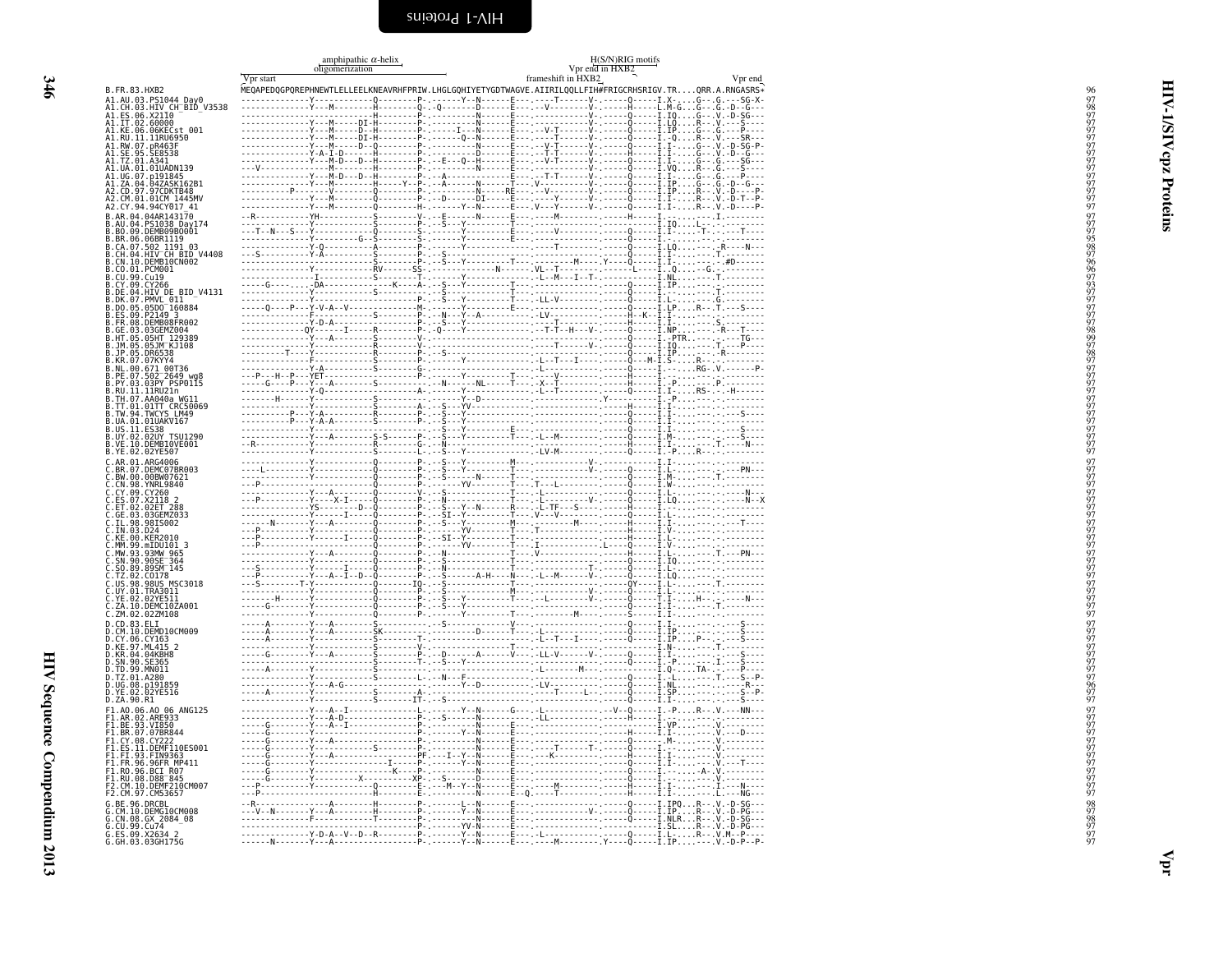|                                                                                                          |           | amphipathic $\alpha$ -helix<br>oligomerization | H(S/N)RIG motifs                      |                                                                                                                                                                                                                                                                                                                                                                                                                                         |
|----------------------------------------------------------------------------------------------------------|-----------|------------------------------------------------|---------------------------------------|-----------------------------------------------------------------------------------------------------------------------------------------------------------------------------------------------------------------------------------------------------------------------------------------------------------------------------------------------------------------------------------------------------------------------------------------|
|                                                                                                          | Vpr start |                                                | Vpr end in HXB2<br>frameshift in HXB2 | Vpr end                                                                                                                                                                                                                                                                                                                                                                                                                                 |
| B.FR.83.HXB2<br>G.KE.93.HH8793 12 1                                                                      |           |                                                |                                       | MEQAPEDQGPQREPHNEWTLELLEELKNEAVRHFPRIW.LHGLGQHIYETYGDTWAGVE.AIIRILQQLLFIH#FRIGCRHSRIGV.TRQRR.A.RNGASRS*                                                                                                                                                                                                                                                                                                                                 |
| G.NG.09.09NG SC62<br>G.PT.x.PT3306                                                                       |           |                                                |                                       |                                                                                                                                                                                                                                                                                                                                                                                                                                         |
| G.SE.93.SE6165_G6165<br>H.BE.93.VI991                                                                    |           |                                                |                                       |                                                                                                                                                                                                                                                                                                                                                                                                                                         |
| H.BE.93.VI997<br>H.CF.90.056                                                                             |           |                                                |                                       |                                                                                                                                                                                                                                                                                                                                                                                                                                         |
| H.GB.00.00GBAC4001                                                                                       |           |                                                |                                       |                                                                                                                                                                                                                                                                                                                                                                                                                                         |
| J.CD.97.J 97DC KTB147<br>J.CM.04.04CMU11421                                                              |           |                                                |                                       |                                                                                                                                                                                                                                                                                                                                                                                                                                         |
| J. SE. 93. SE9280 7887<br>J. SE. 94. SE9173 7022                                                         |           |                                                |                                       |                                                                                                                                                                                                                                                                                                                                                                                                                                         |
| K.CD.97.97ZR EQTB11<br>K.CM.96.96CM MP535                                                                |           |                                                |                                       |                                                                                                                                                                                                                                                                                                                                                                                                                                         |
| 01 AE.AF.07.569M<br>01 AE.CN.09.1119<br>01 AE.HK.04.HK001                                                |           |                                                |                                       |                                                                                                                                                                                                                                                                                                                                                                                                                                         |
| 01 <sup>-</sup> AE.JP.x.DR0492                                                                           |           |                                                |                                       |                                                                                                                                                                                                                                                                                                                                                                                                                                         |
| 01-AE.TH.04.BKM<br>01-AE.TH.09.AA111a_WG11                                                               |           |                                                |                                       |                                                                                                                                                                                                                                                                                                                                                                                                                                         |
| 01 <sup>-</sup> AE.TH.90.CM240<br>01 AE.VN.98.98VNND15                                                   |           |                                                |                                       |                                                                                                                                                                                                                                                                                                                                                                                                                                         |
| 02 AG.CM.08.DE00208CM001                                                                                 |           |                                                |                                       |                                                                                                                                                                                                                                                                                                                                                                                                                                         |
| 02 <sup>-</sup> AG.ES.06.P1261<br>02 <sup>-</sup> AG.FR.91.DJ263                                         |           |                                                |                                       |                                                                                                                                                                                                                                                                                                                                                                                                                                         |
| 02 <sup>-</sup> AG.GH.03.03GH181AG<br>02 AG.LR.X.POC44951<br>02 AG.NG.X.IBNG                             |           |                                                |                                       |                                                                                                                                                                                                                                                                                                                                                                                                                                         |
|                                                                                                          |           |                                                |                                       |                                                                                                                                                                                                                                                                                                                                                                                                                                         |
| 02-AG.SN.98.98SE MP1211<br>02-AG.US.06.502 2696 FL01<br>02-AG.UZ.02.02UZ0683<br>03-AB.RU.97.KAL153.2     |           |                                                |                                       |                                                                                                                                                                                                                                                                                                                                                                                                                                         |
|                                                                                                          |           |                                                |                                       |                                                                                                                                                                                                                                                                                                                                                                                                                                         |
| 04 Cpx.CY.94.94CY032_3<br>05 DF.BE.x.VI1310<br>06 Cpx.AU.96.BFP90<br>07 BC.CN.98.98CN009                 |           |                                                |                                       |                                                                                                                                                                                                                                                                                                                                                                                                                                         |
| 08 BC.CN.06.nx2                                                                                          |           |                                                |                                       |                                                                                                                                                                                                                                                                                                                                                                                                                                         |
| 09 CD: CH. 96.96GH2911<br>10 CD. TZ. 96.96TZ BF061<br>11 Cpx. CM. 95.95CM 1816<br>12 BF. AR. 99. ARMA159 |           |                                                |                                       |                                                                                                                                                                                                                                                                                                                                                                                                                                         |
|                                                                                                          |           |                                                |                                       |                                                                                                                                                                                                                                                                                                                                                                                                                                         |
| 13 <sup>-</sup> срх.СМ.96.96СМ 1849                                                                      |           |                                                |                                       |                                                                                                                                                                                                                                                                                                                                                                                                                                         |
| 14-BG.ES.05.X1870-<br>15-01B.TH.99.99TH_MU2079<br>15-01B.TH.99.99TH_MU2079                               |           |                                                |                                       |                                                                                                                                                                                                                                                                                                                                                                                                                                         |
| BF.AR.99.ARMA038<br>18 cpx.CU.99.CU76<br>19 cpx.CU.99.CU7                                                |           |                                                |                                       |                                                                                                                                                                                                                                                                                                                                                                                                                                         |
| 20–BG.CU.99.Cu103<br>21–A2D.KE.99.KER2003                                                                |           |                                                |                                       |                                                                                                                                                                                                                                                                                                                                                                                                                                         |
| 22 01A1.CM.01.01CM 0001BBY                                                                               |           |                                                |                                       |                                                                                                                                                                                                                                                                                                                                                                                                                                         |
| BG.CU.03.CB118<br>BG.ES.08.X2456                                                                         |           |                                                |                                       |                                                                                                                                                                                                                                                                                                                                                                                                                                         |
| 25 cpx.CM.02.1918LE<br>26 AU.CD.02.02CD_MBTB047                                                          |           |                                                |                                       |                                                                                                                                                                                                                                                                                                                                                                                                                                         |
| cpx.FR.04.04CD FR KZS                                                                                    |           |                                                |                                       |                                                                                                                                                                                                                                                                                                                                                                                                                                         |
| 28-BF.BR.99.BREPM12609<br>29-BF.BR.01.BREPM16704<br>31-BC.BR.04.04BR142<br>32-06A1.EE.01.EE0369          |           |                                                |                                       |                                                                                                                                                                                                                                                                                                                                                                                                                                         |
| 33 <sup>-</sup> 01B.ID.07.JKT189 C                                                                       |           |                                                |                                       |                                                                                                                                                                                                                                                                                                                                                                                                                                         |
| 34-01B.TH.99.0UR2478P<br>35-AD.AF.07.169H                                                                |           |                                                |                                       |                                                                                                                                                                                                                                                                                                                                                                                                                                         |
| cpx.CM.00.00CMNYU830<br>-cpx.CM.00.00CMNYU926<br>-BF1.UY.03.UY03.3389<br>-BF1.DY.03.UY03.3389            |           |                                                |                                       |                                                                                                                                                                                                                                                                                                                                                                                                                                         |
| 39 BF BR 04.04BRRJ179                                                                                    |           |                                                |                                       |                                                                                                                                                                                                                                                                                                                                                                                                                                         |
| 40 BF.BR.05.05BRRJ055<br>42 BF.LU.03.luBF_05_03                                                          |           |                                                |                                       |                                                                                                                                                                                                                                                                                                                                                                                                                                         |
| 43-026. ŠA. 03. JI1223-<br>44-BF. CL. 00. CH80                                                           |           |                                                |                                       |                                                                                                                                                                                                                                                                                                                                                                                                                                         |
| cpx.FR.04.04FR AUK<br>BF.BR.07.07BR FPS625<br>BF.ES.08.P1942                                             |           |                                                |                                       |                                                                                                                                                                                                                                                                                                                                                                                                                                         |
| 48-01B.MY.07.07MYKT021<br>49-cpx.GM.03.N26677                                                            |           |                                                |                                       |                                                                                                                                                                                                                                                                                                                                                                                                                                         |
| LB.SG.11.11SG HM021                                                                                      |           |                                                |                                       |                                                                                                                                                                                                                                                                                                                                                                                                                                         |
| 01B.MY.03.03MYKL018_1<br>01B.MY.11.11FIR164                                                              |           |                                                |                                       |                                                                                                                                                                                                                                                                                                                                                                                                                                         |
| 54 01B.MY.09.09MYSB023<br>55 <sup>-</sup> 01B.CN.10.HNCS102056                                           |           |                                                |                                       |                                                                                                                                                                                                                                                                                                                                                                                                                                         |
| 0.BE.87.ANT70<br>0.CM.91.MVP5180                                                                         |           |                                                |                                       |                                                                                                                                                                                                                                                                                                                                                                                                                                         |
| 0.CM.98.98CMA104                                                                                         |           |                                                |                                       |                                                                                                                                                                                                                                                                                                                                                                                                                                         |
| 0.FR.92.VAU<br>0.SN.99.99SE_MP1299<br>0.05.10.LIMP                                                       |           |                                                |                                       |                                                                                                                                                                                                                                                                                                                                                                                                                                         |
| 0.US.97.97US08692A                                                                                       |           |                                                |                                       | ---X------X---F---A--------A--------P- -Q----Y--X------E--M.----V--L-I-A-.-----Q-----I.NPSNTRG-GR---S--P-                                                                                                                                                                                                                                                                                                                               |
| N.CM.02.DJ00131<br>N.CM.04.04CM_1015_04<br>N.CM.06.U14842                                                |           |                                                |                                       | $\begin{minipage}{0.99\textwidth} \begin{tabular}{ c c c c c } \hline \multicolumn{1}{ c }{0.99\textwidth} \begin{tabular}{ c c c c } \hline \multicolumn{1}{ c }{0.99\textwidth} \begin{tabular}{ c c c } \hline \multicolumn{1}{ c }{0.99\textwidth} \begin{tabular}{ c c c } \hline \multicolumn{1}{ c }{0.99\textwidth} \begin{tabular}{ c c c } \hline \multicolumn{1}{ c }{0.99\textwidth} \begin{tabular}{ c c c } \hline \mult$ |
| N.CM.95.YBF30<br>N.CM.97.YBF106                                                                          |           |                                                |                                       |                                                                                                                                                                                                                                                                                                                                                                                                                                         |
| N.FR.11.N1 FR 2011                                                                                       |           |                                                |                                       |                                                                                                                                                                                                                                                                                                                                                                                                                                         |
| P.CM.06.U14788<br>P.FR.09.RBF168                                                                         |           |                                                |                                       |                                                                                                                                                                                                                                                                                                                                                                                                                                         |
| CPZ.CD.06.BF1167<br>CPZ.CM.05.SIVcpzMT145                                                                |           |                                                |                                       |                                                                                                                                                                                                                                                                                                                                                                                                                                         |
| CPZ.GA.88.GAB1<br>CPZ.TZ.06.SIVcpzTAN13<br>CPZ.US.85.US_Marilyn                                          |           |                                                |                                       |                                                                                                                                                                                                                                                                                                                                                                                                                                         |
|                                                                                                          |           |                                                |                                       |                                                                                                                                                                                                                                                                                                                                                                                                                                         |

**Apr**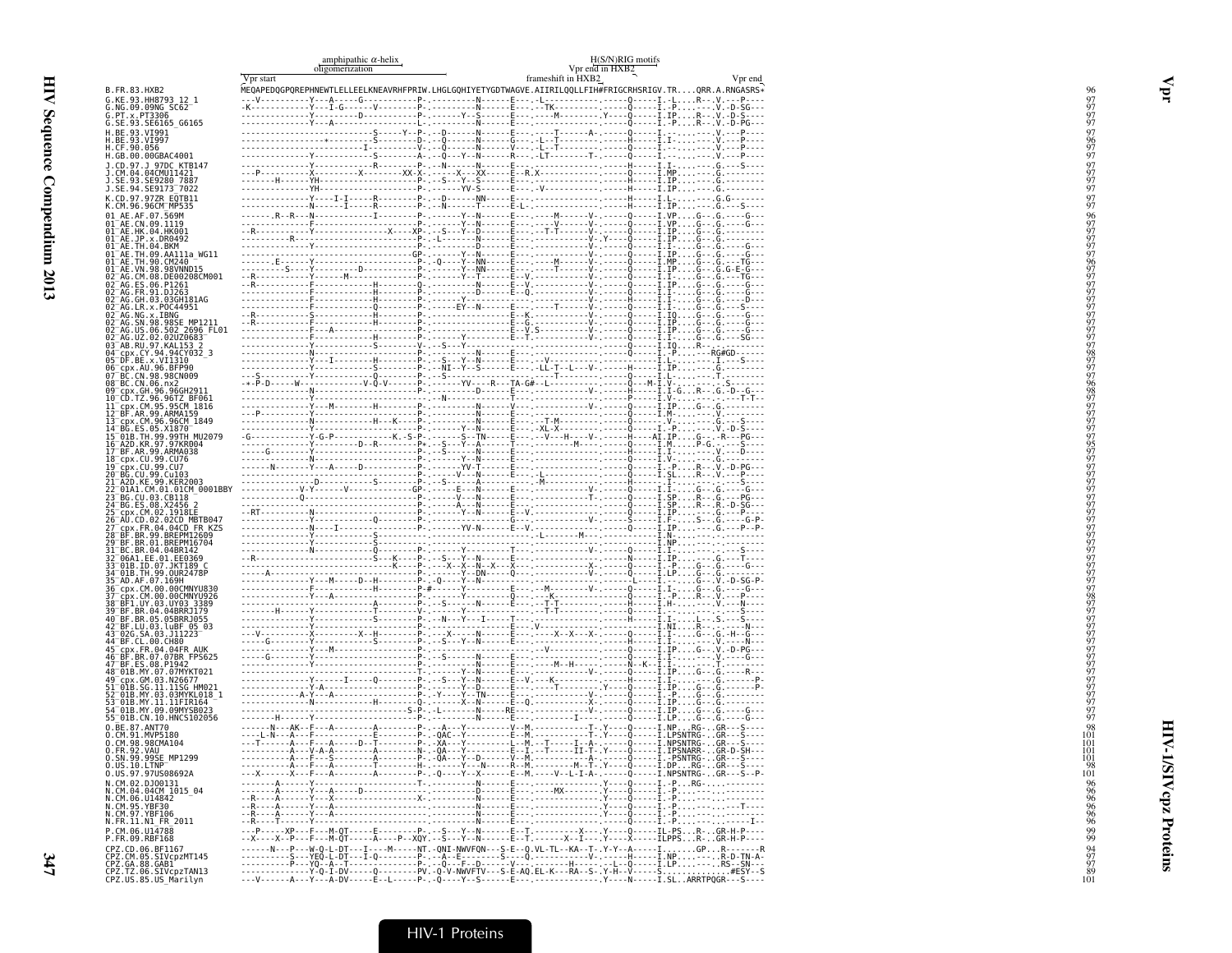<span id="page-37-0"></span>

| ۰.        |
|-----------|
|           |
| o m<br>۰. |

<span id="page-37-1"></span>

|                                                                                                                                                                                                                                                  | Tat start | C-rich region | nuclear localization | exon 1 end exon 2 start<br>Tat end<br>MEPVDPRLEPWKHPGSQPKTACTNCYCKKCCFHCQVCFITKALGISYGRKKRRQ.RRRAHQNSQTHQASLSKQPTS.QPR.GD.PTGPKE*KKKVERETETDPFD* |  |
|--------------------------------------------------------------------------------------------------------------------------------------------------------------------------------------------------------------------------------------------------|-----------|---------------|----------------------|--------------------------------------------------------------------------------------------------------------------------------------------------|--|
| A1.AU.03.PS1044_Day0<br>A1.CH.03.HIV_CH_BID_V3538<br>A1.ES.06.X21I0                                                                                                                                                                              |           |               |                      |                                                                                                                                                  |  |
| A1.IT.02.60000<br>A1.KE.06.06KECst 001                                                                                                                                                                                                           |           |               |                      |                                                                                                                                                  |  |
| A1.RU.11.11RU6950<br>A1.RW.07.pR463F<br>A1.SE.95.SE8538<br>A1.TZ.01.A341                                                                                                                                                                         |           |               |                      |                                                                                                                                                  |  |
| A1.UA.01.01UADN139                                                                                                                                                                                                                               |           |               |                      |                                                                                                                                                  |  |
|                                                                                                                                                                                                                                                  |           |               |                      |                                                                                                                                                  |  |
| A1.UG.07.p191845<br>A1.UG.07.p191845<br>A1.ZA.04.04ZASK162B1<br>A2.CM.01.01CM 1445MV<br>A2.CY.94.94CY017_41                                                                                                                                      |           |               |                      |                                                                                                                                                  |  |
| B.AR.04.04AR143170                                                                                                                                                                                                                               |           |               |                      |                                                                                                                                                  |  |
| B.AU.04.PS1038_Day174<br>B.BO.09.DEMB09B0001<br>.BR.06.06BR1119                                                                                                                                                                                  |           |               |                      |                                                                                                                                                  |  |
| .CA.07.502 1191 03<br>CH.04.HIV CH BID V4408                                                                                                                                                                                                     |           |               |                      |                                                                                                                                                  |  |
| B.CN.10.DEMB10CN002<br>B.CO.01.PCM001<br>B.CU.99.Cu19                                                                                                                                                                                            |           |               |                      |                                                                                                                                                  |  |
| CY.09.CY266<br>B.DE.04.HIV DE BID V4131                                                                                                                                                                                                          |           |               |                      |                                                                                                                                                  |  |
| B.DK.07.PMVL 011<br>B.DO.05.05D0 160884                                                                                                                                                                                                          |           |               |                      |                                                                                                                                                  |  |
| B.ES.09.P2149 3<br>B.FR.08.DEMB08FR002<br>B.GE.03.03GEMZ004                                                                                                                                                                                      |           |               |                      |                                                                                                                                                  |  |
| B.HT.05.05HT 129389<br>B.JM.05.05JM KJ108                                                                                                                                                                                                        |           |               |                      |                                                                                                                                                  |  |
| B.JP.05.DR6538<br>B.KR.07.07KYY4<br>B.NL.00.671_00T36<br>B.PE.07.502_2649_wg8                                                                                                                                                                    |           |               |                      |                                                                                                                                                  |  |
| PY.03.03PY PSP0115                                                                                                                                                                                                                               |           |               |                      |                                                                                                                                                  |  |
| B.RU.11.11RU21n<br>B.TH.07.AA040a WG11<br>B.TT.01.01TT_CRC50069                                                                                                                                                                                  |           |               |                      |                                                                                                                                                  |  |
| B.TW.94.TWCYS LM49<br>UA.01.01UAKV167                                                                                                                                                                                                            |           |               |                      |                                                                                                                                                  |  |
| B.US.11.ES38<br>B.US.11.ES38<br>B.UY.02.02UY_TSU1290                                                                                                                                                                                             |           |               |                      |                                                                                                                                                  |  |
| B.VE.10.DEMB10VE001<br>B.YE.02.02YE507                                                                                                                                                                                                           |           |               |                      |                                                                                                                                                  |  |
| <b>C.AR. 01.ARG4006</b><br>C.BR. 07.DEMC07BR003<br>C.BW. 00.00BW07621<br>C.CW. 98. YNRL9840<br>C.CV. 09. CY260<br>C.CY. 09. CY260<br>C.ET. 02. 02ET 288<br>C.ET. 02. 02ET 288<br>C.ET. 02. 02ET 288<br>C.ET. 02. 02ET 288<br>C.ET. 03. 0356M2033 |           |               |                      |                                                                                                                                                  |  |
|                                                                                                                                                                                                                                                  |           |               |                      |                                                                                                                                                  |  |
|                                                                                                                                                                                                                                                  |           |               |                      |                                                                                                                                                  |  |
|                                                                                                                                                                                                                                                  |           |               |                      |                                                                                                                                                  |  |
| C.IL.98.98IS002<br>C.IN.03.D24<br>C.KE.00.KER2010<br>C.MM.99.mIDU101_3                                                                                                                                                                           |           |               |                      |                                                                                                                                                  |  |
| C.MW.93.93MW 965<br>SN.90.90SE <sup>-</sup> 364                                                                                                                                                                                                  |           |               |                      |                                                                                                                                                  |  |
|                                                                                                                                                                                                                                                  |           |               |                      |                                                                                                                                                  |  |
| C.50.89.895M-145<br>C.TZ.02.C0178<br>C.TZ.02.C0178<br>MSC.01.17RA3011<br>C.YA.02.02YE511<br>C.YA.02.02YE511                                                                                                                                      |           |               |                      |                                                                                                                                                  |  |
| Č.ZA.10.DEMČIOŽA001<br>C.ZM.02.02ZM108                                                                                                                                                                                                           |           |               |                      |                                                                                                                                                  |  |
| D.CM.10.DEMD10CM009<br>CY.06.CY163                                                                                                                                                                                                               |           |               |                      |                                                                                                                                                  |  |
| D.KE.97.ML415 2<br>D.KR.04.04KBH8                                                                                                                                                                                                                |           |               |                      |                                                                                                                                                  |  |
|                                                                                                                                                                                                                                                  |           |               |                      |                                                                                                                                                  |  |
| D.UG.08.p191859                                                                                                                                                                                                                                  |           |               |                      |                                                                                                                                                  |  |
| D.YE.02.02YE516<br>D.ZA.90.R1<br>F1.A0.06.A0 06 ANG125                                                                                                                                                                                           |           |               |                      |                                                                                                                                                  |  |
| F1.AR.02.ARE933<br>F1.BE.93.VI850<br>F1.BR.07.07BR844                                                                                                                                                                                            |           |               |                      |                                                                                                                                                  |  |
| FI.CY.08.CY222<br>F1.ES.11.DEMF110ES001                                                                                                                                                                                                          |           |               |                      |                                                                                                                                                  |  |
| F1.FI.93.FIN9363<br>F1.FR.96.96FR MP411                                                                                                                                                                                                          |           |               |                      |                                                                                                                                                  |  |
| F1.R0.96.BCI_R07<br>F1.RU.08.D88 845                                                                                                                                                                                                             |           |               |                      |                                                                                                                                                  |  |
| F2.CM.10.DEMF210CM007<br>F2.CM.97.CM53657<br>E.c., C., C., G., BE., 96. DRCBL.<br>G. CM. 10. DEMC14                                                                                                                                              |           |               |                      |                                                                                                                                                  |  |
| CM.10.DEMG10CM008<br>CN.08.GX_2084_08                                                                                                                                                                                                            |           |               |                      |                                                                                                                                                  |  |
| G.CU.99.Cu74<br>G.ES.09.X2634 2<br>G.GH.03.03GH175G                                                                                                                                                                                              |           |               |                      |                                                                                                                                                  |  |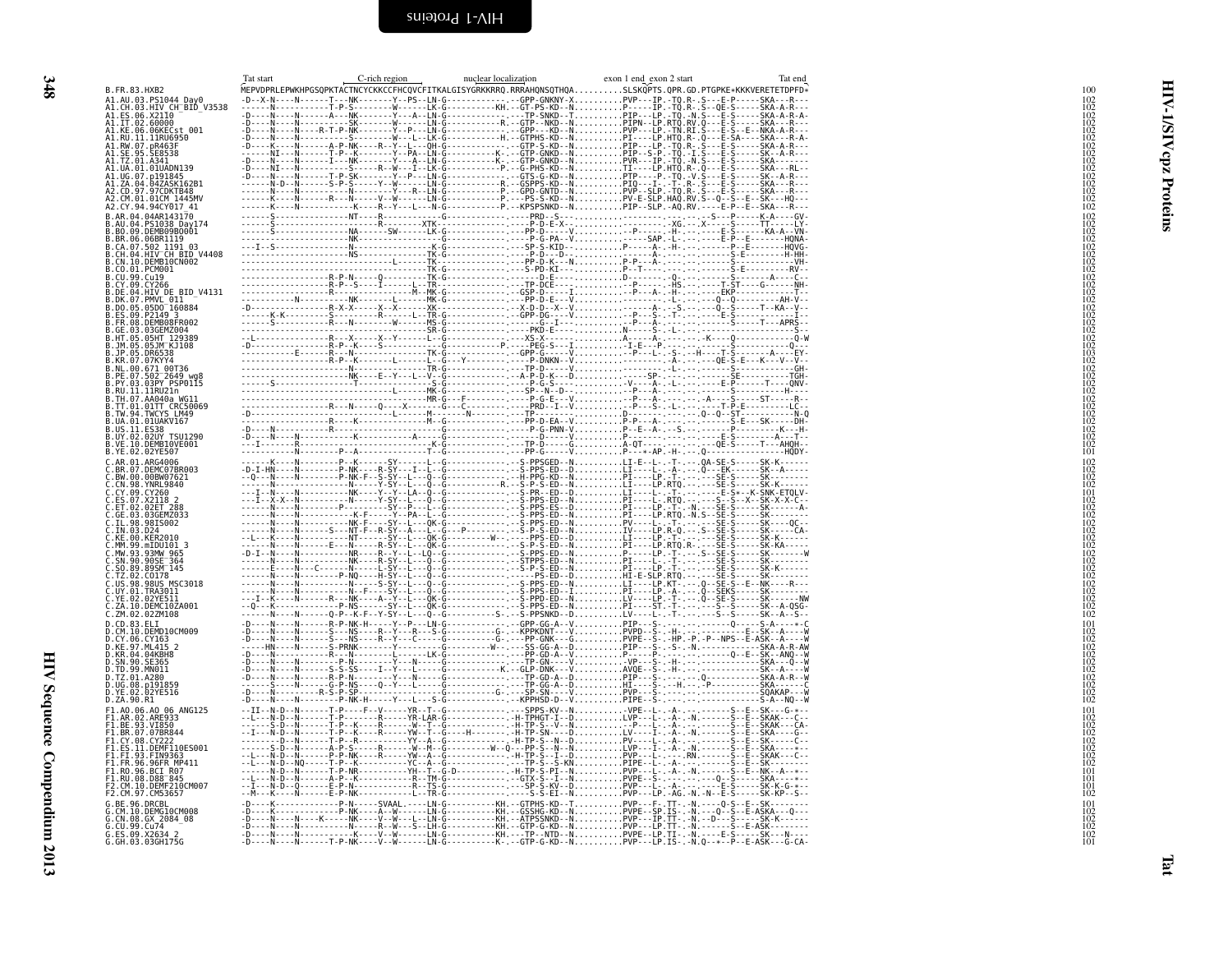|             |                                                                                                                                                                                                                                                              | C-rich region | nuclear localization | exon 1 end exon 2 start | Tat end |                                                                                 |
|-------------|--------------------------------------------------------------------------------------------------------------------------------------------------------------------------------------------------------------------------------------------------------------|---------------|----------------------|-------------------------|---------|---------------------------------------------------------------------------------|
|             | B. FR. 83. HXB2                                                                                                                                                                                                                                              |               |                      |                         |         |                                                                                 |
|             | G.KE.93.HH8793_12_1<br>G.NG.09.09NG_SC62                                                                                                                                                                                                                     |               |                      |                         |         | 102<br>102<br>102<br>102                                                        |
|             | G.PT.x.PT3306<br>G.SE.93.SE6165_G6165                                                                                                                                                                                                                        |               |                      |                         |         |                                                                                 |
|             |                                                                                                                                                                                                                                                              |               |                      |                         |         |                                                                                 |
|             |                                                                                                                                                                                                                                                              |               |                      |                         |         | 102<br>102<br>101<br>102                                                        |
|             | J.CD.97.J 97DC KTB147                                                                                                                                                                                                                                        |               |                      |                         |         |                                                                                 |
|             | J.CM.04.04CMU11421<br>J.SE.93.SE9280_7887                                                                                                                                                                                                                    |               |                      |                         |         | 102<br>102<br>102<br>102                                                        |
|             | J.SE.94.SE9173_7022                                                                                                                                                                                                                                          |               |                      |                         |         | 101                                                                             |
|             | K.CD.97.97ZR_EQTB11<br>K.CM.96.96CM_MP535                                                                                                                                                                                                                    |               |                      |                         |         | 102                                                                             |
|             | к. с.н. эо. эосы-г-н. эээ<br>01 -AE . CN. 09. 1119<br>01 -AE . CN. 09. 1119<br>01 -AE . JP. x. DR0492<br>01 -AE . TH. 04. BKM<br>01 -AE . TH. 09. AA111a_WG11<br>01 -AE . TH. 99. CM240<br>01 -AE . TH. 99. CM240<br>01 -AE . TH. 99. CM240                  |               |                      |                         |         | $\frac{102}{102}$                                                               |
|             |                                                                                                                                                                                                                                                              |               |                      |                         |         |                                                                                 |
|             |                                                                                                                                                                                                                                                              |               |                      |                         |         | $\frac{102}{102}$                                                               |
|             | 01 AE.VN.98.98VNND15                                                                                                                                                                                                                                         |               |                      |                         |         | iŏž                                                                             |
|             | 02 AG.CM.08.DE00208CM001                                                                                                                                                                                                                                     |               |                      |                         |         | 102<br>102<br>102<br>102<br>102                                                 |
|             |                                                                                                                                                                                                                                                              |               |                      |                         |         |                                                                                 |
|             |                                                                                                                                                                                                                                                              |               |                      |                         |         | 101                                                                             |
|             |                                                                                                                                                                                                                                                              |               |                      |                         |         |                                                                                 |
|             |                                                                                                                                                                                                                                                              |               |                      |                         |         |                                                                                 |
|             | 04 - pr. CY. 94.94219932_3<br>05 - DF. BE. x. VI1310<br>05 - DF. BE. x. VI1310<br>07 - BC. CN. 98.98CN009<br>07 - BC. CN. 96.98CN009<br>08 - BC. CN. 06. nXccu2011                                                                                           |               |                      |                         |         | 102<br>102<br>102<br>102<br>103<br>102<br>102                                   |
|             |                                                                                                                                                                                                                                                              |               |                      |                         |         |                                                                                 |
|             |                                                                                                                                                                                                                                                              |               |                      |                         |         |                                                                                 |
|             |                                                                                                                                                                                                                                                              |               |                      |                         |         | 102<br>102<br>102<br>102<br>102<br>102<br>101                                   |
|             |                                                                                                                                                                                                                                                              |               |                      |                         |         |                                                                                 |
|             |                                                                                                                                                                                                                                                              |               |                      |                         |         |                                                                                 |
|             |                                                                                                                                                                                                                                                              |               |                      |                         |         |                                                                                 |
|             | 7 BF.AR.99.ARMA038<br>l8_cpx.CU.99.CU76                                                                                                                                                                                                                      |               |                      |                         |         | 102                                                                             |
|             | 19–cpx.CU.99.CU7<br>20–BG.CU.99.Cu103<br>21–A2D.KE.99.KER2003                                                                                                                                                                                                |               |                      |                         |         |                                                                                 |
|             | 01A1.CM.01.01CM 0001BBY                                                                                                                                                                                                                                      |               |                      |                         |         | $\begin{array}{c} 101 \\ 102 \\ 102 \\ 102 \\ 102 \\ 102 \\ \hline \end{array}$ |
|             |                                                                                                                                                                                                                                                              |               |                      |                         |         |                                                                                 |
|             |                                                                                                                                                                                                                                                              |               |                      |                         |         | $\frac{102}{102}$                                                               |
|             |                                                                                                                                                                                                                                                              |               |                      |                         |         |                                                                                 |
|             | 20 AU.CD., CD., 2020<br>27 CDX.FR.04.04CD FR.KZS<br>28 BF.BR.99.BREPM12609<br>31 BC.BR.04.04BR142<br>31 BC.BR.04.04BR142<br>32 06A1.FE.01.EE0369                                                                                                             |               |                      |                         |         | 102<br>102<br>102<br>102<br>102<br>102                                          |
|             |                                                                                                                                                                                                                                                              |               |                      |                         |         |                                                                                 |
|             |                                                                                                                                                                                                                                                              |               |                      |                         |         | 101<br>102<br>103                                                               |
|             | 32 00A1.EE.01.EE0309<br>33 01B.ID.07.JKT189 C<br>34 01B.TH.99.OUR2478P<br>35 AD.AF.07.169.OOMNYU830<br>37 cpx.CM.00.00CMNYU926<br>37 EF1.UY.03.00CMNYU926<br>38 BE1.UY.03.040BP1170                                                                          |               |                      |                         |         |                                                                                 |
|             |                                                                                                                                                                                                                                                              |               |                      |                         |         | 102<br>102                                                                      |
|             |                                                                                                                                                                                                                                                              |               |                      |                         |         | $\frac{101}{111}$                                                               |
|             |                                                                                                                                                                                                                                                              |               |                      |                         |         |                                                                                 |
|             | 38 BF1.UV.03.UV03<br>39 BF.BR.04.04BRRJ179<br>42 BF.BR.05.05BRRJ055<br>42 BF.LU.03.LuBF 05<br>43 02G.SA.03.JUBF 05<br>43 DC.SA.03.JUBF 05<br>45 CP.C.FR.04.04FR<br>45 CP.S.FR.04.04FR<br>47 BF.ES.08.P1942<br>48 OB.MY.07.07/MYKT021<br>48 OB.MY.07.07/MYKT0 |               |                      |                         |         | 102<br>102<br>102<br>102<br>102<br>102<br>102<br>102<br>102<br>102              |
|             |                                                                                                                                                                                                                                                              |               |                      |                         |         |                                                                                 |
|             |                                                                                                                                                                                                                                                              |               |                      |                         |         |                                                                                 |
|             | 49–cpx.GM.03.N26677<br>51–01B.SG.11.11SG HM021<br>52–01B.MY.03.03MYKL018_1                                                                                                                                                                                   |               |                      |                         |         |                                                                                 |
|             | 53=01B.MY.11.11FIR164<br>54=01B.MY.11.11FIR164<br>54=01B.MY.09.09MYSB023                                                                                                                                                                                     |               |                      |                         |         |                                                                                 |
|             | 55 <sup>-</sup> 01B.CN.10.HNCS102056<br>$0.\overline{\mathsf{BE}}.87.\mathsf{ANT70}$                                                                                                                                                                         |               |                      |                         |         | 102<br>100                                                                      |
|             | 0.CM.91.MVP5180<br>0.CM.98.98CMA104                                                                                                                                                                                                                          |               |                      |                         |         | $^{101}_{98}$                                                                   |
| 0.FR.92.VAU |                                                                                                                                                                                                                                                              |               |                      |                         |         |                                                                                 |
|             | 0.:SN.99.99SE_MP1299<br>0.US.10.LTNP<br>0.US.97.97US08692A                                                                                                                                                                                                   |               |                      |                         |         | 100<br>100<br>100                                                               |
|             | N.CM.02.DJ00131                                                                                                                                                                                                                                              |               |                      |                         |         | 103                                                                             |
|             | N.CM.04.04CM_1015_04<br>N.CM.06.U14842<br>N.CM.95.YBF30                                                                                                                                                                                                      |               |                      |                         |         |                                                                                 |
|             | N.CM.97.YBF106                                                                                                                                                                                                                                               |               |                      |                         |         | $\frac{102}{103}$<br>$\frac{103}{102}$                                          |
|             | N.FR.11.N1 FR 2011                                                                                                                                                                                                                                           |               |                      |                         |         |                                                                                 |
|             | P.CM.06.U14788<br>P.FR.09.RBF168                                                                                                                                                                                                                             |               |                      |                         |         | $^{100}_{99}$                                                                   |
|             | CPZ.CD.06.BF1167<br>CPZ.CD.06.BF1167<br>CPZ.CM.05.SIVcpzMT145<br>CPZ.GA.88.GAD<br>CPZ.TZ.06.SIVcpzTAN13<br>CPZ.US.85.US_Marilyn                                                                                                                              |               |                      |                         |         | 101<br>102<br>99                                                                |
|             |                                                                                                                                                                                                                                                              |               |                      |                         |         | 103                                                                             |
|             |                                                                                                                                                                                                                                                              |               |                      |                         |         |                                                                                 |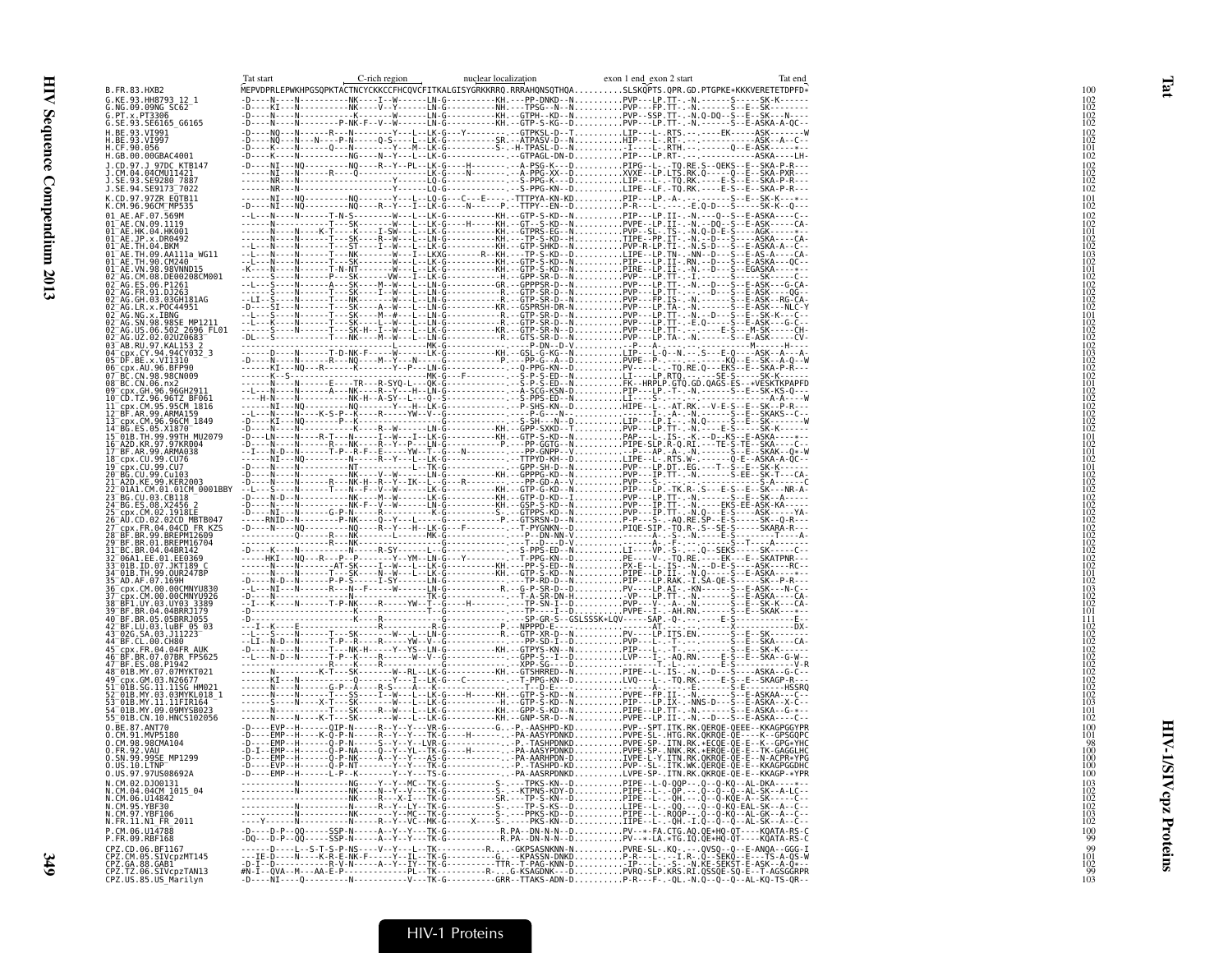<span id="page-39-0"></span>

<span id="page-39-1"></span>

| B.FR.83.HXB2                                                                                       |  |  |  |
|----------------------------------------------------------------------------------------------------|--|--|--|
|                                                                                                    |  |  |  |
| A1.ES.06.X2110<br>A1.ES.06.X2110                                                                   |  |  |  |
| 1.RW.07.pR463                                                                                      |  |  |  |
| A1.SE.95.SE8538                                                                                    |  |  |  |
| A1.UA.01.01UADN139                                                                                 |  |  |  |
| \1.UG.07.p191845<br>\1.ZA.04.04ZASK162B1                                                           |  |  |  |
| 2.CM.01.01CM 1445MV                                                                                |  |  |  |
| 94.94CY017 41                                                                                      |  |  |  |
| 09.DEMB09B0001                                                                                     |  |  |  |
| 06.06BR1119                                                                                        |  |  |  |
| .cx.cy.com.1119<br>.CH.07.502 1191 03<br>.CH.04.HIV CH BID V4408<br>.CQ.01.PCM001<br>.CQ.01.PCM001 |  |  |  |
|                                                                                                    |  |  |  |
| DE.04.HIV DE BID V4131                                                                             |  |  |  |
| 07. PMVL 011<br>$.05.05D0^-160884$                                                                 |  |  |  |
| P2149 3<br>DEMB08FR002                                                                             |  |  |  |
|                                                                                                    |  |  |  |
| 05JM KJ108                                                                                         |  |  |  |
|                                                                                                    |  |  |  |
| 00 671 00T36<br>.502 <sup>-</sup> 2649 wg8<br>.03PY PSP0115                                        |  |  |  |
| RU.11.11RU21n<br>TH.07.AA040a WG1                                                                  |  |  |  |
| TT.01.01TT CRC50069                                                                                |  |  |  |
| A.01.01UAKV167                                                                                     |  |  |  |
| .02UY TSU1290                                                                                      |  |  |  |
| VE.10.DEMB10VE001<br>YE.02.02YE507.                                                                |  |  |  |
| AR.01.ARG4006<br>.DEMC07BR003                                                                      |  |  |  |
|                                                                                                    |  |  |  |
| 98. YNRL 9840<br>CY260                                                                             |  |  |  |
|                                                                                                    |  |  |  |
|                                                                                                    |  |  |  |
| 00.KER2010                                                                                         |  |  |  |
| 99 mTDI1101<br>.MW.93.93MW 965                                                                     |  |  |  |
| SN.90.90SE 364<br>SO.89.89SM 145                                                                   |  |  |  |
| .C0178<br>.98US MSC3018<br>.TRA3011                                                                |  |  |  |
| 02.02YE511                                                                                         |  |  |  |
| 10.DEMC10ZA001<br>.ZM.02.02ZM108                                                                   |  |  |  |
| CM.10.DEMD10CM009                                                                                  |  |  |  |
| 06.CY163<br>.KE.97.ML415 2                                                                         |  |  |  |
| KR.04.04KBH8.                                                                                      |  |  |  |
| SN.90.SE365<br>.99.MN011                                                                           |  |  |  |
| .TZ.01.A280<br>UG.08.p191859                                                                       |  |  |  |
| 02.02YE516<br>D.ZA.90.R1                                                                           |  |  |  |
| AO.06.AO 06 ANG125                                                                                 |  |  |  |
|                                                                                                    |  |  |  |
|                                                                                                    |  |  |  |
| FI.93.FIN9363<br>FR.96.96FR MP411                                                                  |  |  |  |
| .96.BCI R07                                                                                        |  |  |  |
| DEME210CM007                                                                                       |  |  |  |
|                                                                                                    |  |  |  |
| DEMG10CM008                                                                                        |  |  |  |
| ES.09.X2634                                                                                        |  |  |  |
| .GH.03.03GH175G                                                                                    |  |  |  |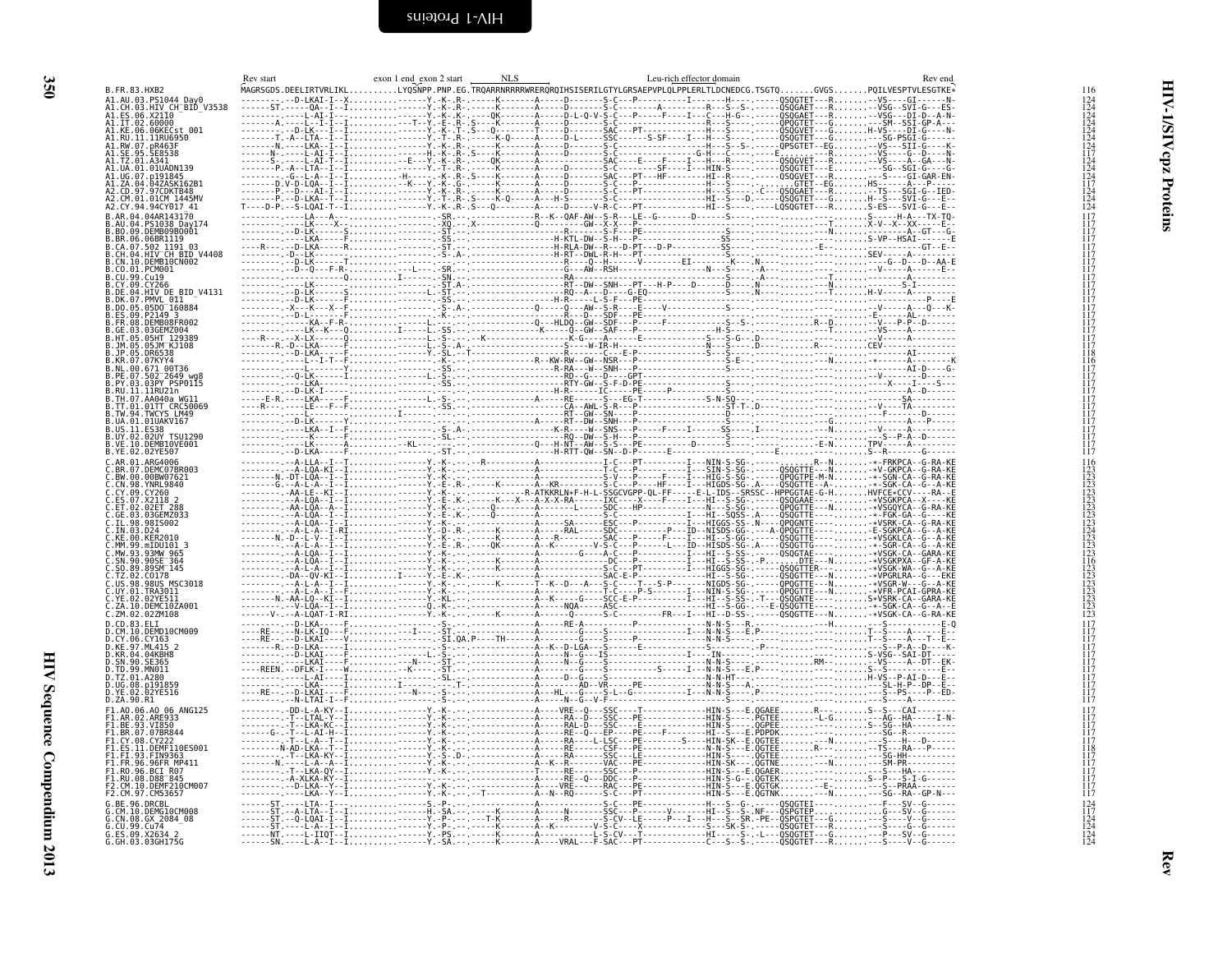|                                                                                                                                                                                                                                                                        | exon 1 end exon 2 start<br>Rev start | NLS | Leu-rich effector domain | Rev end |
|------------------------------------------------------------------------------------------------------------------------------------------------------------------------------------------------------------------------------------------------------------------------|--------------------------------------|-----|--------------------------|---------|
| B.FR.83.HXB2<br>G.KE.93.HH8793 12 1                                                                                                                                                                                                                                    |                                      |     |                          |         |
| G.NG.09.09NG SC62                                                                                                                                                                                                                                                      |                                      |     |                          |         |
| G.PT.x.PT3306<br>G.SE.93.SE6165_G6165                                                                                                                                                                                                                                  |                                      |     |                          |         |
| H.BE.93.VI991                                                                                                                                                                                                                                                          |                                      |     |                          |         |
| .BE.93.VĪ997<br>.CF.90.056                                                                                                                                                                                                                                             |                                      |     |                          |         |
| H.GB.00.00GBAC4001                                                                                                                                                                                                                                                     |                                      |     |                          |         |
| J.CD.97.J 97DC KTB147<br>J.CM.04.04CMU11421                                                                                                                                                                                                                            |                                      |     |                          |         |
| SE 93 SE9280                                                                                                                                                                                                                                                           |                                      |     |                          |         |
| J.SE.94.SE9173 <sup>-</sup> 7022                                                                                                                                                                                                                                       |                                      |     |                          |         |
| K.CD.97.97ZR EQTB11<br>K.CM.96.96CM_MP535                                                                                                                                                                                                                              |                                      |     |                          |         |
| 01 AE.AF.07.569M                                                                                                                                                                                                                                                       |                                      |     |                          |         |
| 01 <sup>–</sup> AE.HK.04.HK001<br>01 <sup>–</sup> AE.JP.x.DR0492                                                                                                                                                                                                       |                                      |     |                          |         |
| -AE.TH.04.BKM<br>-AE.TH.09.AA111a WG11                                                                                                                                                                                                                                 |                                      |     |                          |         |
| 01 <sup>-</sup> AE.TH.90.CM240                                                                                                                                                                                                                                         |                                      |     |                          |         |
| -AE.VN.98.98VNND15<br>-AE.VN.98.98VNND15<br>-AG.CM.08.DE00208CM001                                                                                                                                                                                                     |                                      |     |                          |         |
|                                                                                                                                                                                                                                                                        |                                      |     |                          |         |
|                                                                                                                                                                                                                                                                        |                                      |     |                          |         |
|                                                                                                                                                                                                                                                                        |                                      |     |                          |         |
|                                                                                                                                                                                                                                                                        |                                      |     |                          |         |
|                                                                                                                                                                                                                                                                        |                                      |     |                          |         |
|                                                                                                                                                                                                                                                                        |                                      |     |                          |         |
|                                                                                                                                                                                                                                                                        |                                      |     |                          |         |
|                                                                                                                                                                                                                                                                        |                                      |     |                          |         |
|                                                                                                                                                                                                                                                                        |                                      |     |                          |         |
|                                                                                                                                                                                                                                                                        |                                      |     |                          |         |
|                                                                                                                                                                                                                                                                        |                                      |     |                          |         |
|                                                                                                                                                                                                                                                                        |                                      |     |                          |         |
|                                                                                                                                                                                                                                                                        |                                      |     |                          |         |
|                                                                                                                                                                                                                                                                        |                                      |     |                          |         |
| 09 <sup>-</sup> cpx. GH. 96. 96GH2911<br>11 <sup>-</sup> cpx. CM. 96. 96T2 ВF061<br>12 - BE. AR. 99. ARMA159<br>12 - BE. AR. 99. ARMA159<br>13 - GK. CM. 99. ARMA159<br>15 - 01B. TH. 99. 99TH MU2079<br>15 - 01B. TH. 99. 99TH MU2079<br>17 BF. AR. 99. ARMA038<br>17 |                                      |     |                          |         |
|                                                                                                                                                                                                                                                                        |                                      |     |                          |         |
| A2D.KE.99.KER2003                                                                                                                                                                                                                                                      |                                      |     |                          |         |
| -01A1.CM.01.01CM_0001BBY<br>-BG.CU.03.CB118<br>-BG.ES.08.X2456_2                                                                                                                                                                                                       |                                      |     |                          |         |
|                                                                                                                                                                                                                                                                        |                                      |     |                          |         |
|                                                                                                                                                                                                                                                                        |                                      |     |                          |         |
| -ro.c.e.c.2.3.3.4.04CD FR KZS<br>-BF.BR.99.BREPM12609<br>-BF.BR.01.BREPM16704                                                                                                                                                                                          |                                      |     |                          |         |
| " BC.BR.04.04BR142<br>- BC.BR.04.04BR142<br>- 06A1.EE.01.EE0369<br>- 01B.TH.99.0UR2478P<br>- AD.AF.07.169H                                                                                                                                                             |                                      |     |                          |         |
|                                                                                                                                                                                                                                                                        |                                      |     |                          |         |
|                                                                                                                                                                                                                                                                        |                                      |     |                          |         |
|                                                                                                                                                                                                                                                                        |                                      |     |                          |         |
|                                                                                                                                                                                                                                                                        |                                      |     |                          |         |
|                                                                                                                                                                                                                                                                        |                                      |     |                          |         |
|                                                                                                                                                                                                                                                                        |                                      |     |                          |         |
|                                                                                                                                                                                                                                                                        |                                      |     |                          |         |
|                                                                                                                                                                                                                                                                        |                                      |     |                          |         |
|                                                                                                                                                                                                                                                                        |                                      |     |                          |         |
|                                                                                                                                                                                                                                                                        |                                      |     |                          |         |
| 01B.MY.11.11FIR164                                                                                                                                                                                                                                                     |                                      |     |                          |         |
| ,4-01B.MY.09.09MYSB023<br>5-01B.CN.10.HNCS102056                                                                                                                                                                                                                       |                                      |     |                          |         |
| $0.\overline{\mathsf{BE}}.87.\mathsf{ANT70}$                                                                                                                                                                                                                           |                                      |     |                          |         |
| 0.CM.91.MVP5180<br>0.CM.98.98CMA104                                                                                                                                                                                                                                    |                                      |     |                          |         |
|                                                                                                                                                                                                                                                                        |                                      |     |                          |         |
| 0.FR.92.VAU<br>0.SN.99.99SE_MP1299<br>0.US.10.LTNP                                                                                                                                                                                                                     |                                      |     |                          |         |
| 0.US.97.97US08692A                                                                                                                                                                                                                                                     |                                      |     |                          |         |
| v. CM. 02. DJ00131<br>N. CM. 02. DJ00131<br>N. CM. 04. 04CM_1015_04<br>N. CM. 06. U14842                                                                                                                                                                               |                                      |     |                          |         |
|                                                                                                                                                                                                                                                                        |                                      |     |                          |         |
| N.CM.95.YBF30<br>N.CM.95.YBF30<br>N.CM.97.YBF106<br>N.FR.11.N1_FR_2011                                                                                                                                                                                                 |                                      |     |                          |         |
| P.CM.06.U14788                                                                                                                                                                                                                                                         |                                      |     |                          |         |
| P.FR.09.RBF168                                                                                                                                                                                                                                                         |                                      |     |                          |         |
|                                                                                                                                                                                                                                                                        |                                      |     |                          |         |
|                                                                                                                                                                                                                                                                        |                                      |     |                          |         |
|                                                                                                                                                                                                                                                                        |                                      |     |                          |         |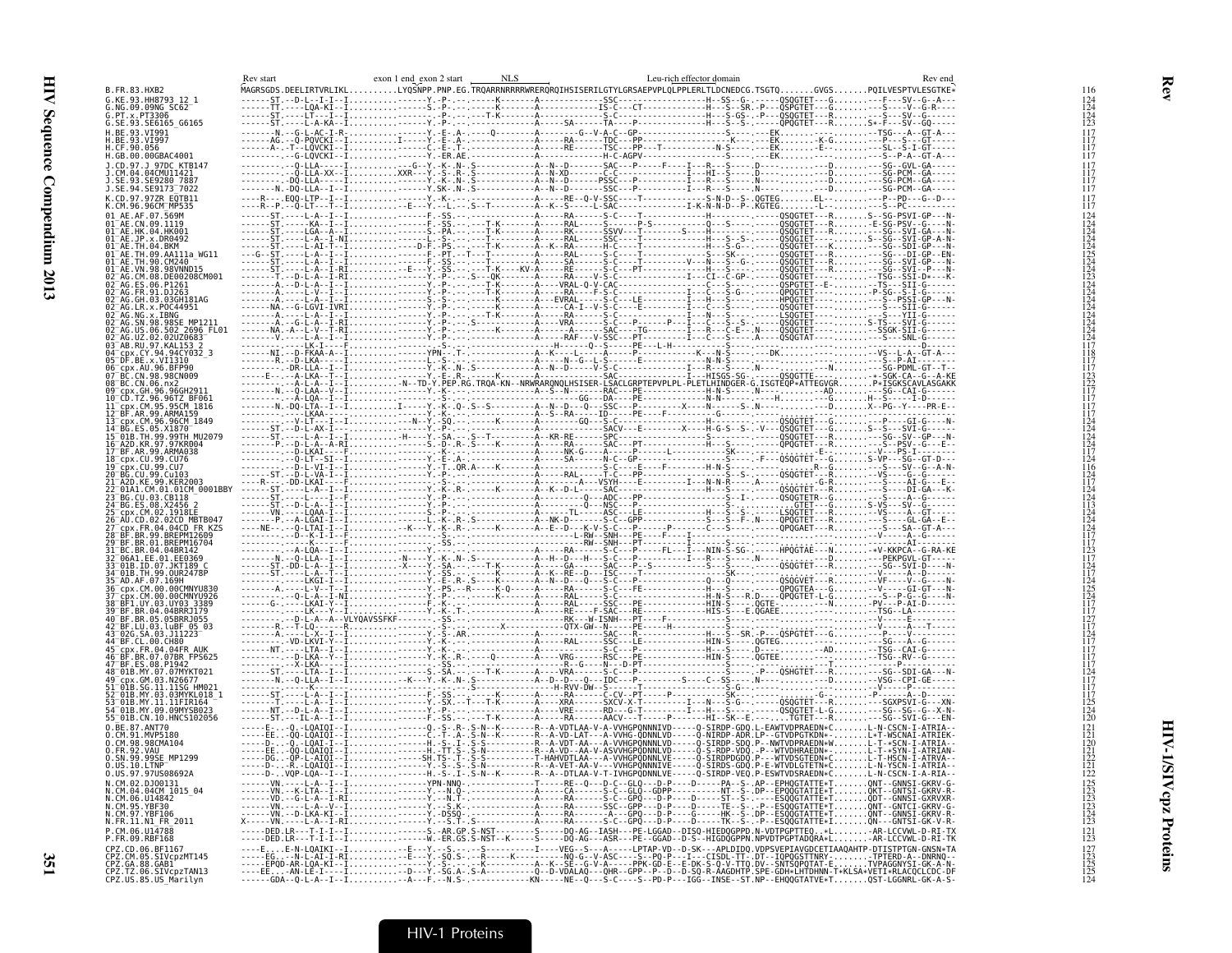transmembrane domain

<span id="page-41-1"></span>phos phos<br>cytoplasmic domain

|                                                                                                                                                                                                                                                 | Vpu start | суюртамия социац<br>$\alpha$ -helix<br>$\alpha$ -helix | Vpu end |
|-------------------------------------------------------------------------------------------------------------------------------------------------------------------------------------------------------------------------------------------------|-----------|--------------------------------------------------------|---------|
| B.FR.83.HXB2                                                                                                                                                                                                                                    |           |                                                        |         |
|                                                                                                                                                                                                                                                 |           |                                                        |         |
|                                                                                                                                                                                                                                                 |           |                                                        |         |
|                                                                                                                                                                                                                                                 |           |                                                        |         |
|                                                                                                                                                                                                                                                 |           |                                                        |         |
|                                                                                                                                                                                                                                                 |           |                                                        |         |
| A.01.01UADN139                                                                                                                                                                                                                                  |           |                                                        |         |
| G.07.p191845                                                                                                                                                                                                                                    |           |                                                        |         |
| 4.04.04ZASK162B1                                                                                                                                                                                                                                |           |                                                        |         |
| CD.97.97CDKTB48<br>CM.01.01CM 1445MV<br>CY.94.94CY017_41                                                                                                                                                                                        |           |                                                        |         |
| B.AR.04.04AR143170                                                                                                                                                                                                                              |           |                                                        |         |
| 04.PS1038 Day174                                                                                                                                                                                                                                |           |                                                        |         |
| .80.09.DEMB09B0001<br>.BR.00.06END10001<br>.BR.00.06EN1119<br>.CA.07.502 1191 03<br>.CH.04.HIV_CH_BID_V4408                                                                                                                                     |           |                                                        |         |
|                                                                                                                                                                                                                                                 |           |                                                        |         |
|                                                                                                                                                                                                                                                 |           |                                                        |         |
| CN.10.DEMB10CN002<br>CO.01.PCM001                                                                                                                                                                                                               |           |                                                        |         |
| ).99.Cu19<br>?.09.CY266                                                                                                                                                                                                                         |           |                                                        |         |
| B.DE.04.HIV DE_BID_V4131<br>B.DK.07.PMVL_011                                                                                                                                                                                                    |           |                                                        |         |
|                                                                                                                                                                                                                                                 |           |                                                        |         |
|                                                                                                                                                                                                                                                 |           |                                                        |         |
|                                                                                                                                                                                                                                                 |           |                                                        |         |
|                                                                                                                                                                                                                                                 |           |                                                        |         |
|                                                                                                                                                                                                                                                 |           |                                                        |         |
|                                                                                                                                                                                                                                                 |           |                                                        |         |
|                                                                                                                                                                                                                                                 |           |                                                        |         |
|                                                                                                                                                                                                                                                 |           |                                                        |         |
|                                                                                                                                                                                                                                                 |           |                                                        |         |
| B. DK. 87, FRVD. 100<br>B. D. 65, 6950 166884<br>B. D. 65, 6950 166884<br>B. FR. 68, DEMB988FR602<br>B. FR. 68, DEMB988FR602<br>B. FR. 68, 036472064<br>B. HT. 05, 695HT 129389<br>B. J. P. 65, 505HT 129389<br>B. J. P. 69, 505HT 129389<br>B. |           |                                                        |         |
|                                                                                                                                                                                                                                                 |           |                                                        |         |
|                                                                                                                                                                                                                                                 |           |                                                        |         |
| .US.11.ES38<br>.US.11.ES38<br>.UY.02.02UY TSU1290<br>.VE.10.DEMBI0VE001<br>.YE.02.02YE507                                                                                                                                                       |           |                                                        |         |
| C.AR.01.ARG4006                                                                                                                                                                                                                                 |           |                                                        |         |
| .BR.07.DEMC07BR003<br>.BW.00.00BW07621                                                                                                                                                                                                          |           |                                                        |         |
|                                                                                                                                                                                                                                                 |           |                                                        |         |
| C.BM.98.YNRL9840<br>C.CY.99.CY260<br>C.CY.99.CY260<br>C.ES.07.X2118 28<br>C.ET.02.036EMZ033<br>C.EL.98.9855002                                                                                                                                  |           |                                                        |         |
|                                                                                                                                                                                                                                                 |           |                                                        |         |
|                                                                                                                                                                                                                                                 |           |                                                        |         |
|                                                                                                                                                                                                                                                 |           |                                                        |         |
| 00.KER2010                                                                                                                                                                                                                                      |           |                                                        |         |
| 99.mIDU101 3                                                                                                                                                                                                                                    |           |                                                        |         |
| .93.93MW 965<br>.90.90SE 364<br>SO.89.89SM 145                                                                                                                                                                                                  |           |                                                        |         |
|                                                                                                                                                                                                                                                 |           |                                                        |         |
| .TZ.02.C0178<br>US.98.98US MSC3018<br>UY.01.TRA3011                                                                                                                                                                                             |           |                                                        |         |
| .02.02YE511<br>.10.DEMC10ZA001                                                                                                                                                                                                                  |           |                                                        |         |
| 1.02.02ZM108                                                                                                                                                                                                                                    |           |                                                        |         |
|                                                                                                                                                                                                                                                 |           |                                                        |         |
| D.CD.83.ELI<br>D.CM.10.DEMD10CM009                                                                                                                                                                                                              |           |                                                        |         |
|                                                                                                                                                                                                                                                 |           |                                                        |         |
|                                                                                                                                                                                                                                                 |           |                                                        |         |
| D.CY.06.CY163<br>D.CY.06.CY163<br>D.KR.04.04KBH8<br>D.SN.90.SE365<br>D.TD.99.MN011                                                                                                                                                              |           |                                                        |         |
| D.TZ.01.A280                                                                                                                                                                                                                                    |           |                                                        |         |
| D.16.01.A200<br>D.UG.08.p191859<br>D.YE.02.02YE516                                                                                                                                                                                              |           |                                                        |         |
| D.ZA.90.R1                                                                                                                                                                                                                                      |           |                                                        |         |
| <b><i>D. ZA. 30. 0.1</i></b><br>F1. AR. 02. ARE933<br>F1. AR. 02. ARE933<br>F1. BE. 93. VI850<br>E1. BR. 07. 07BR844                                                                                                                            |           |                                                        |         |
|                                                                                                                                                                                                                                                 |           |                                                        |         |
| Y.08.CY222                                                                                                                                                                                                                                      |           |                                                        |         |
| S.11.DEMF110ES001<br>I.93.FIN9363                                                                                                                                                                                                               |           |                                                        |         |
| .96.96FR MP411                                                                                                                                                                                                                                  |           |                                                        |         |
| 10.96.BCI R07<br>10.96.BCI R07<br>1U.08.D88 845                                                                                                                                                                                                 |           |                                                        |         |
| M.10.DEMF210CM007                                                                                                                                                                                                                               |           |                                                        |         |
| 97. CM53657<br>96.DRCBL                                                                                                                                                                                                                         |           |                                                        |         |
| 10.DEMG10CM008                                                                                                                                                                                                                                  |           |                                                        |         |
| .CN.08.GX 2084 08                                                                                                                                                                                                                               |           |                                                        |         |
| G.CU.99.Cu74<br>G.ES.09.X2634 2<br>G.GH.03.03GH175G                                                                                                                                                                                             |           |                                                        |         |
|                                                                                                                                                                                                                                                 |           |                                                        |         |

დელია დე დე სახელი და სახელი დე და და და და სახელი დე სახელი დე სახელი დე სახელი დე სახელი დე დე სახელი დე სახ<br>დე სახელი დე სახელი დე სახელი დე სახელი დე სახელი დე სახელი დე სახელი დე სახელი დე სახელი დე სახელი დე სახელ

<span id="page-41-0"></span>352

 $\mathbf{u}$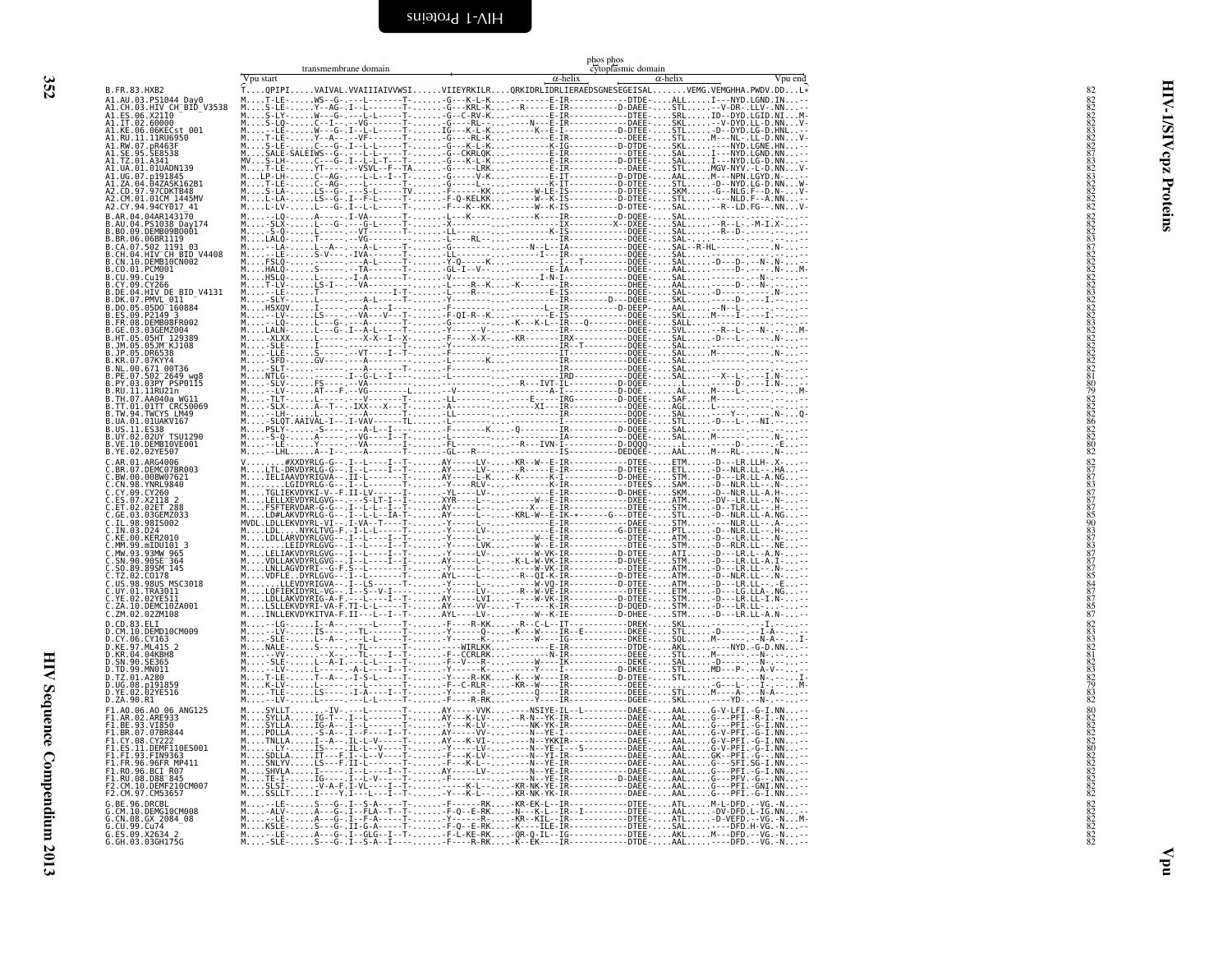|                                                                                                             |           | transmembrane domain                                                                                                                                                                                                                 |  | phos phos<br>cytoplasmic domain |                 |         |
|-------------------------------------------------------------------------------------------------------------|-----------|--------------------------------------------------------------------------------------------------------------------------------------------------------------------------------------------------------------------------------------|--|---------------------------------|-----------------|---------|
| B.FR.83.HXB2                                                                                                | Vpu start | TQPIPIVAIVAL.VVAIIIAIVVWSIVIIEYRKILRQRKIDRLIDRLIERAEDSGNESEGEISALVEMG.VEMGHHA.PWDV.DDL*                                                                                                                                              |  | $\alpha$ -helix                 | $\alpha$ -helix | Vpu end |
| G.KE.93.HH8793_12_1<br>G.NG.09.09NG SC62                                                                    |           | -SLE-S---G-.I--F-A--I--T--LVQ--E-RK---VE-----IR------------DREE-ATLM---DFD.--VG.-N                                                                                                                                                   |  |                                 |                 |         |
| G.PT.x.PT3306<br>G.SE.93.SE6165_G6165                                                                       |           |                                                                                                                                                                                                                                      |  |                                 |                 |         |
| H.BE.93.VI991<br>H.BE.93.VI997                                                                              |           |                                                                                                                                                                                                                                      |  |                                 |                 |         |
| H.CF.90.056<br>H.GB.00.00GBAC4001                                                                           |           |                                                                                                                                                                                                                                      |  |                                 |                 |         |
| J.CD.97.J 97DC KTB147<br>J.CM.04.04CMU11421<br>J.SE.93.SE9280 7887                                          |           |                                                                                                                                                                                                                                      |  |                                 |                 |         |
| J.SE.94.SE9173 <sup>-</sup> 7022                                                                            |           |                                                                                                                                                                                                                                      |  |                                 |                 |         |
| K.CD.97.97ZR EQTB11<br>K.CM.96.96CM_MP535                                                                   |           |                                                                                                                                                                                                                                      |  |                                 |                 |         |
| 01 AE.AF.07.569M<br>01 <sup>-</sup> AE.CN.09.1119<br>01 <sup>-</sup> AE.HK.04.HK001                         |           |                                                                                                                                                                                                                                      |  |                                 |                 |         |
| 01 <sup>-</sup> AE.JP.x.DR0492<br>01 <sup>-</sup> AE.TH.04.BKM                                              |           |                                                                                                                                                                                                                                      |  |                                 |                 |         |
| 01 <sup>-</sup> AE.TH.09.AA111a WG11<br>01 <sup>-</sup> AE.TH.90.CM240<br>01 <sup>-</sup> AE.VN.98.98VNND15 |           |                                                                                                                                                                                                                                      |  |                                 |                 |         |
| 02 <sup>-</sup> AG.CM.08.DE00208CM001<br>02 <sup>-</sup> AG.ES.06.P1261                                     |           |                                                                                                                                                                                                                                      |  |                                 |                 |         |
| 02 <sup>-</sup> AG.FR.91.DJ263<br>02 AG.GH.03.03GH181AG<br>02 AG.LR.x.POC44951                              |           |                                                                                                                                                                                                                                      |  |                                 |                 |         |
| 02 <sup>-</sup> AG.NG.x.IBNG                                                                                |           |                                                                                                                                                                                                                                      |  |                                 |                 |         |
| 02 <sup>-</sup> AG.SN.98.98SE MP1211<br>02_AG.US.06.502_2696_FL01<br>02_AG.UZ.02.02UZ0683_                  |           |                                                                                                                                                                                                                                      |  |                                 |                 |         |
| 03 <sup>-</sup> AB.RU.97.KAL153 2<br>04 <sup>-</sup> cpx.CY.94.94CY032 3                                    |           |                                                                                                                                                                                                                                      |  |                                 |                 |         |
| 05 DF.BE.x.VII310<br>06 cpx.AU.96.BFP90                                                                     |           |                                                                                                                                                                                                                                      |  |                                 |                 |         |
| 07 BC.CN.98.98CN009<br>08 <sup>-</sup> BC.CN.06.nx2<br>09 cpx.GH.96.96GH2911                                |           |                                                                                                                                                                                                                                      |  |                                 |                 |         |
| 10 <sup>-</sup> CD.TZ.96.96TZ_BF061<br>L1 cpx.CM.95.95CM 1816<br>L2 BF.AR.99.ARMA159                        |           |                                                                                                                                                                                                                                      |  |                                 |                 |         |
| 13 cpx.CM.96.96CM_1849<br>14 BG.ES.05.X1870                                                                 |           |                                                                                                                                                                                                                                      |  |                                 |                 |         |
| L5 <sup>-</sup> 01B.TH.99.99TH MU2079<br>L6 <sup>-</sup> A2D.KR.97.97KR004                                  |           |                                                                                                                                                                                                                                      |  |                                 |                 |         |
| 17 BF.AR.99.ARMA038<br>18_cpx.CU.99.CU76                                                                    |           |                                                                                                                                                                                                                                      |  |                                 |                 |         |
| L9 cpx.CU.99.CU7<br>20 BG.CU.99.Cu103                                                                       |           |                                                                                                                                                                                                                                      |  |                                 |                 |         |
| 1 <sup>-</sup> A2D.KE.99.KER2003<br>01A1.CM.01.01CM 0001BBY=                                                |           |                                                                                                                                                                                                                                      |  |                                 |                 |         |
|                                                                                                             |           |                                                                                                                                                                                                                                      |  |                                 |                 |         |
| 6 <sup>-</sup> AU.CD.02.02CD MBTB047                                                                        |           |                                                                                                                                                                                                                                      |  |                                 |                 |         |
| !9 BF.BR.01.BREPM16704                                                                                      |           |                                                                                                                                                                                                                                      |  |                                 |                 |         |
| 1 <sup>-</sup> BC.BR.04.04BR142<br>2 <sup>-</sup> 06A1.EE.01.EE0369                                         |           |                                                                                                                                                                                                                                      |  |                                 |                 |         |
| 3 <sup>-</sup> 01B.ID.07.JKT189 C<br>4 <sup>-</sup> 01B.TH.99.OUR2478P<br>5 <sup>-</sup> AD.AF.07.169H      |           |                                                                                                                                                                                                                                      |  |                                 |                 |         |
| 86 <sup>−</sup> срх.СМ.00.00СМNYU830<br>37 cpx.cm.00.00CMNYU926<br>38 BF1.UY.03.UY03.3389                   |           |                                                                                                                                                                                                                                      |  |                                 |                 |         |
| 39 <sup>-</sup> BF.BR.04.04BRRJ179<br>40 BF.BR.05.05BRRJ055                                                 |           |                                                                                                                                                                                                                                      |  |                                 |                 |         |
| 42 BF.LU.03.luBF 05 03<br>43 02G.SA.03.J11223                                                               |           |                                                                                                                                                                                                                                      |  |                                 |                 |         |
| 44 <sup>-</sup> BF.CL.00.CH80<br>45 cpx.FR.04.04FR AUK<br>46 BF.BR.07.07BR FPS625                           |           |                                                                                                                                                                                                                                      |  |                                 |                 |         |
| 47 BF.ES.08.P1942<br>48 <sup>-</sup> 01B.MY.07.07MYKT021                                                    |           |                                                                                                                                                                                                                                      |  |                                 |                 |         |
| 49 <sup>-</sup> cpx.GM.03.N26677                                                                            |           |                                                                                                                                                                                                                                      |  |                                 |                 |         |
| 1-01B.SG.11.11SG HM021<br>2-01B.MY.03.03MYKL018 1<br>3 <sup>-</sup> 01B.MY.11.11FIR164                      |           |                                                                                                                                                                                                                                      |  |                                 |                 |         |
| i4 <sup>−</sup> 01В.MY.09.09MYSB023<br>55_01B.CN.10.HNCS102056                                              |           |                                                                                                                                                                                                                                      |  |                                 |                 |         |
| 0.BE.87.ANT70<br>0.CM.91.MVP5180                                                                            |           |                                                                                                                                                                                                                                      |  |                                 |                 |         |
| Ŏ.ČM.98.98CMĀIŎ4<br>O.FR.92.VAU                                                                             |           | MONORHOLOGICAL SALL-NVLI-LE-ONORA LLVORRODREGE-LERLR-IR-IRD--DY--NE-EEQGEVMELIHSHGFNPMFE--<br>MONORHOLOGICAL LEIV-SALL-NVLI-FILRK-LEQKRODREGE-LERLRKIR-IRD--DY--NE-EEQGEVMELIHSHGFNPMFE-<br>MONO                                     |  |                                 |                 |         |
| 0.SN.99.99SE_MP1299<br>0.US.10.LTNP <sup>------</sup> -<br>0.US.97.97US08692A                               |           | MIIIIHADEIIIIEIETTISALLETNVILITEIIIIKO-LOKKODKRE-E-LERLR-IROIED--DY--D-TEEOEVIIRDEIIII-HSYGEDIIIIHMMEE--<br>MIIIIIHMOEIIIIIIIIKOALLETNYI-MYIIIIKOOROOROORRE-E-LER-RKIR-IRO--DY--N--EEOEVIIMDEIIIIIHMOOROORIIIIHMMOOROORII<br>MIIIIHH |  |                                 |                 |         |
|                                                                                                             |           |                                                                                                                                                                                                                                      |  |                                 |                 |         |
| N.CM.02.DJ00131<br>N.CM.02.DJ00131<br>N.CM.06.U14842<br>N.CM.95.YBF30<br>N.CM.95.YBF30<br>N.CM.97.YBF106    |           |                                                                                                                                                                                                                                      |  |                                 |                 |         |
| N.FR.11.N1 FR 2011                                                                                          |           |                                                                                                                                                                                                                                      |  |                                 |                 |         |
| P.CM.06.U14788<br>P.FR.09.RBF168                                                                            |           | MH-RDEAVLIIA.G-LLLCC--X-GK-XLLVL-EREXD-FXQRLA-WR-GQ--E-Y--NE-EEEQLRELGNLLGFDHV<br>MH-RDEAVLIIA.G-LL-CI----GK-LLFVL-ERERD-FVQRLV-WR--Q--G-Y--NE-EEEQLRELGNLLGFGN                                                                      |  |                                 |                 |         |
|                                                                                                             |           |                                                                                                                                                                                                                                      |  |                                 |                 |         |
|                                                                                                             |           |                                                                                                                                                                                                                                      |  |                                 |                 |         |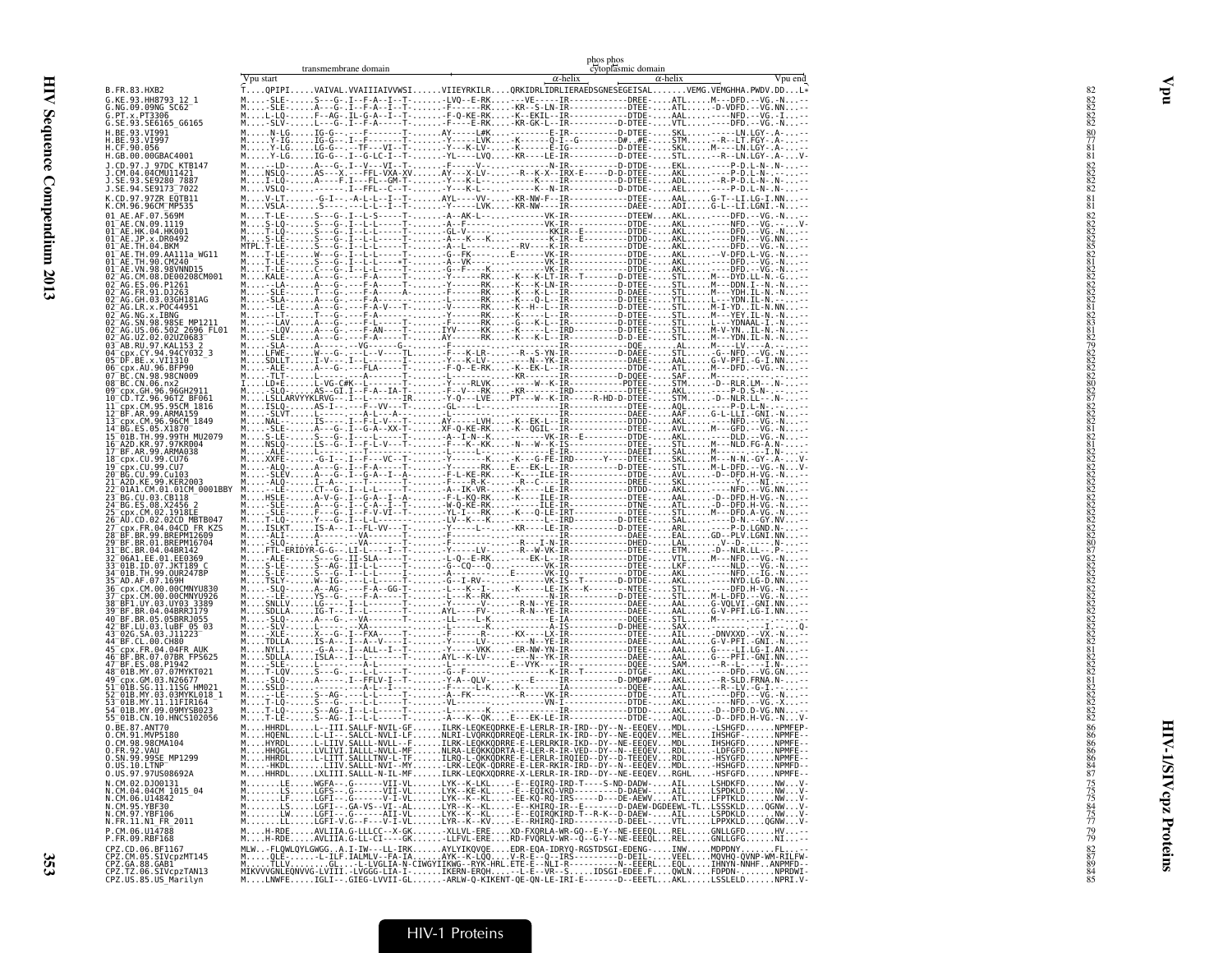<span id="page-43-1"></span>

|                                                                                                                         |  |  |  |                                                                                                                                                                                                                               |  |  | glycosylation NDT |  |
|-------------------------------------------------------------------------------------------------------------------------|--|--|--|-------------------------------------------------------------------------------------------------------------------------------------------------------------------------------------------------------------------------------|--|--|-------------------|--|
|                                                                                                                         |  |  |  | Env start (DA bindling of the signal peptide end gp120 start of the start and spicesylation NVT (DA bindling the CDA bindling of the Same of the Same of the Same of the Same of the Same of the Same of the Same of the Same |  |  |                   |  |
| B.FR.83.HXB2<br>A1.AU.03.PS1044 Day0                                                                                    |  |  |  |                                                                                                                                                                                                                               |  |  | T-N-SHEVIF        |  |
| A1.CH.03.HIV CH-BID<br>A1.ES.06.X21I0<br>A1.ES.06.X21I0<br>A1.IT.02.60000<br>A1.IKE.06.06KECst 001<br>A1.RU.11.11RU6950 |  |  |  |                                                                                                                                                                                                                               |  |  |                   |  |
|                                                                                                                         |  |  |  |                                                                                                                                                                                                                               |  |  |                   |  |
| A1.RW.07.pR463F                                                                                                         |  |  |  |                                                                                                                                                                                                                               |  |  |                   |  |
| 41.SE.95.SE8538                                                                                                         |  |  |  |                                                                                                                                                                                                                               |  |  |                   |  |
| A1.UA.01.01UADN139<br>41.UG.07.n191845                                                                                  |  |  |  |                                                                                                                                                                                                                               |  |  |                   |  |
| AI.ZA.04.04ZASK162B1<br>A2.CD.97.97CDKTB48                                                                              |  |  |  |                                                                                                                                                                                                                               |  |  |                   |  |
| A2.CY.94.94CY017 41                                                                                                     |  |  |  |                                                                                                                                                                                                                               |  |  |                   |  |
| B.AR.04.04AR143170                                                                                                      |  |  |  |                                                                                                                                                                                                                               |  |  |                   |  |
| B.AU.04.PS1038 Day174<br>B.BO.09.DEMB09B0001                                                                            |  |  |  |                                                                                                                                                                                                                               |  |  |                   |  |
| B.BR.06.06BR1119<br>B.CA.07.502 1191 03<br>B.CA.07.502 1191 03<br>B.CH.04.H <u>IV CH BID</u> V4408                      |  |  |  |                                                                                                                                                                                                                               |  |  |                   |  |
| CN.10.DEMB10CN002                                                                                                       |  |  |  |                                                                                                                                                                                                                               |  |  |                   |  |
| B.CO.O1.PCM001<br>B.CU.99.Cu19                                                                                          |  |  |  |                                                                                                                                                                                                                               |  |  |                   |  |
| 3. CY.09. CY266<br>B.DE.04.HIV DE BID V4131                                                                             |  |  |  |                                                                                                                                                                                                                               |  |  |                   |  |
| B.DK.07.PMVL 011<br>B.DO.05.05DO 160884                                                                                 |  |  |  |                                                                                                                                                                                                                               |  |  |                   |  |
| B.ES.09.P2149<br>B.ER.08.DEMB08FR002<br>B.GE.03.03GEMZ004<br>B.HT.05.05HT_129389<br>B.JM.05.05HT_129389                 |  |  |  |                                                                                                                                                                                                                               |  |  |                   |  |
|                                                                                                                         |  |  |  |                                                                                                                                                                                                                               |  |  |                   |  |
|                                                                                                                         |  |  |  |                                                                                                                                                                                                                               |  |  |                   |  |
|                                                                                                                         |  |  |  |                                                                                                                                                                                                                               |  |  |                   |  |
| .PE.07.502 <sup>-</sup> 2649 wq                                                                                         |  |  |  |                                                                                                                                                                                                                               |  |  |                   |  |
| .PY.03.03PY PSP0115<br>.RU.11.11RU21n<br>.TH.07.AA040a_WG11                                                             |  |  |  |                                                                                                                                                                                                                               |  |  |                   |  |
|                                                                                                                         |  |  |  |                                                                                                                                                                                                                               |  |  |                   |  |
| B.TT.01.01TT CRC50069<br>B.TW.94.TWCYS_LM49                                                                             |  |  |  |                                                                                                                                                                                                                               |  |  |                   |  |
| .UA.01.01UAKV167                                                                                                        |  |  |  |                                                                                                                                                                                                                               |  |  |                   |  |
| B.US.11.ES38<br>B.UY.02.02UY TSU1290<br>B.VE.10.DEMB10VE001<br>B.YE.02.02YE507                                          |  |  |  |                                                                                                                                                                                                                               |  |  |                   |  |
| .ARG4006                                                                                                                |  |  |  |                                                                                                                                                                                                                               |  |  |                   |  |
| DEMC07BR003                                                                                                             |  |  |  |                                                                                                                                                                                                                               |  |  |                   |  |
| C.BW.00.00BW07621<br>C.CN.98.YNRL9840                                                                                   |  |  |  |                                                                                                                                                                                                                               |  |  |                   |  |
| C.CY.09.CY260<br>C.ES.07.X2118 2                                                                                        |  |  |  |                                                                                                                                                                                                                               |  |  |                   |  |
| Č.ĒŤ.02.02ĒŤ 288<br>C.GE.03.03GEMZ033                                                                                   |  |  |  |                                                                                                                                                                                                                               |  |  |                   |  |
| 98IS002<br>C.IN.03.D24                                                                                                  |  |  |  |                                                                                                                                                                                                                               |  |  |                   |  |
| KE.00.KER2010                                                                                                           |  |  |  |                                                                                                                                                                                                                               |  |  |                   |  |
| Č.MM.99.mIDU101 3<br>C.MW.93.93MW 965<br>C.SN.90.90SE 364                                                               |  |  |  |                                                                                                                                                                                                                               |  |  |                   |  |
| C.SO.89.89SM 145                                                                                                        |  |  |  |                                                                                                                                                                                                                               |  |  |                   |  |
| C.TZ.02.C0178<br>C.US.98.98US M<br>_<br>MSC3018                                                                         |  |  |  |                                                                                                                                                                                                                               |  |  |                   |  |
| .UY.01.TRA3011                                                                                                          |  |  |  |                                                                                                                                                                                                                               |  |  |                   |  |
|                                                                                                                         |  |  |  |                                                                                                                                                                                                                               |  |  |                   |  |
| C.YE.02.02YE511<br>C.ZA.10.DEMC10ZA001<br>C.ZM.02.02ZM108<br>D.CD.83.ELI<br>D.CM.10.DEMD10CM009                         |  |  |  |                                                                                                                                                                                                                               |  |  |                   |  |
|                                                                                                                         |  |  |  |                                                                                                                                                                                                                               |  |  |                   |  |
| D.CY.06.CY163<br>D.KE.97.ML415 2<br>D.KR.04.04KBH8                                                                      |  |  |  |                                                                                                                                                                                                                               |  |  |                   |  |
| <b>SE365</b><br>).TD.99.MN011                                                                                           |  |  |  |                                                                                                                                                                                                                               |  |  |                   |  |
| D.TZ.01.A280<br>D.UG.08.p191859                                                                                         |  |  |  |                                                                                                                                                                                                                               |  |  |                   |  |
| D.YE.02.02YE516<br>D.ZA.90.R1                                                                                           |  |  |  |                                                                                                                                                                                                                               |  |  |                   |  |
| F1.A0.06.A0 06 ANG125<br>F1.AR.02.ARE933                                                                                |  |  |  |                                                                                                                                                                                                                               |  |  |                   |  |
| F1.BE.93.VI850                                                                                                          |  |  |  |                                                                                                                                                                                                                               |  |  |                   |  |
| F1.BR.07.07BR844<br>F1.CY.08.CY222                                                                                      |  |  |  |                                                                                                                                                                                                                               |  |  |                   |  |
| F1.ES.11.DEMF110ES001<br>F1.FI.93.FIN9363<br>F1.FR.96.96FR MP411                                                        |  |  |  |                                                                                                                                                                                                                               |  |  |                   |  |
| FI.RO.96.BCI R07                                                                                                        |  |  |  |                                                                                                                                                                                                                               |  |  |                   |  |
| $-1.00.08.088 - 845$<br>F2.CM.10.DEMF210CM007                                                                           |  |  |  |                                                                                                                                                                                                                               |  |  |                   |  |
| 2.CM.97.CM53657                                                                                                         |  |  |  |                                                                                                                                                                                                                               |  |  |                   |  |
| BE.96.DRCBL<br>DEWG10CM008                                                                                              |  |  |  |                                                                                                                                                                                                                               |  |  |                   |  |
| G.CN.08.DEMS10CM008<br>G.CN.08.GX 2084_08<br>G.CU.99.Cu74<br>G.ES.09.X2634 2<br>G.GH.03.03GH175G                        |  |  |  |                                                                                                                                                                                                                               |  |  |                   |  |
|                                                                                                                         |  |  |  |                                                                                                                                                                                                                               |  |  |                   |  |

<span id="page-43-0"></span>354

Env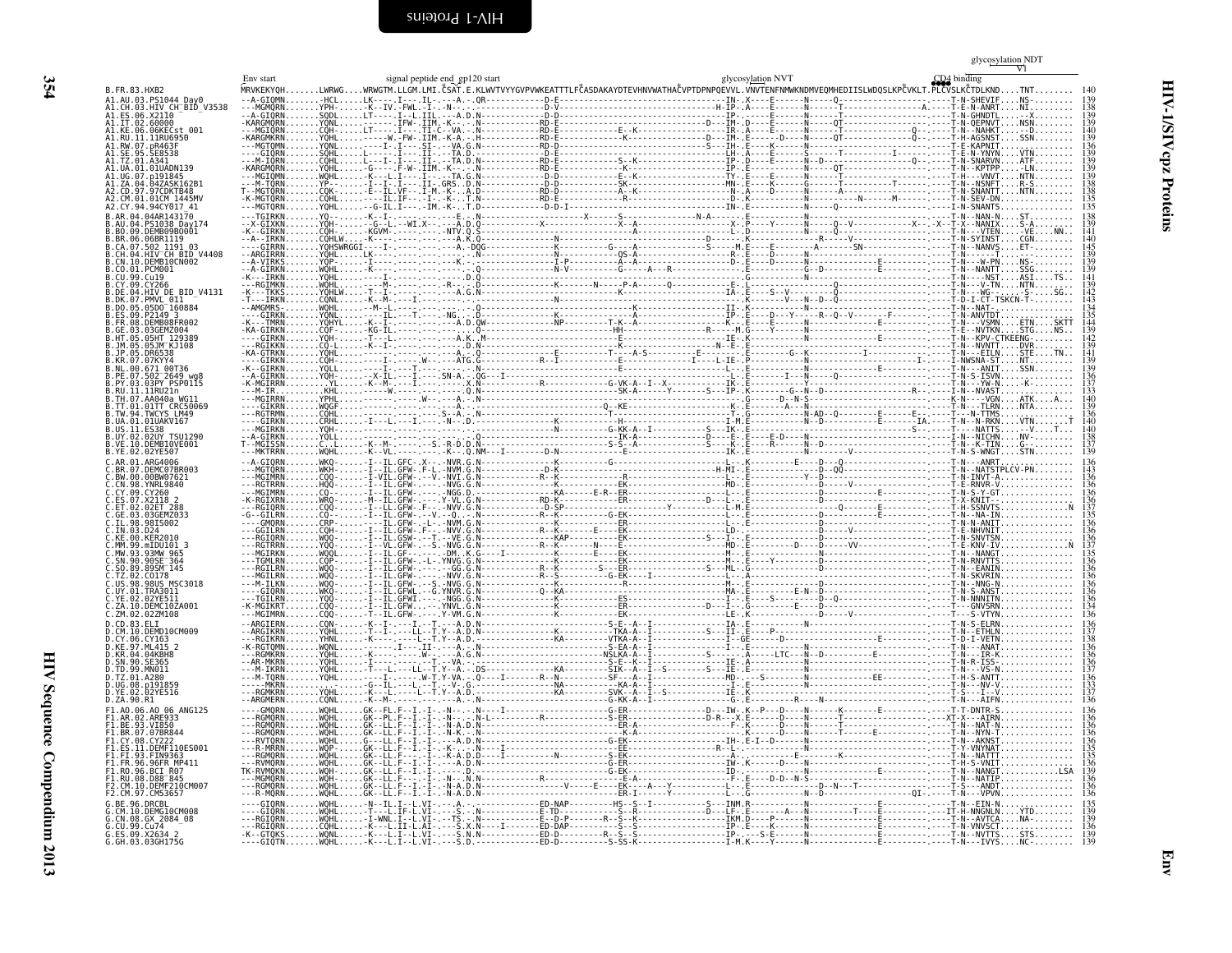|                                                            |                                  | signal peptide end gp120 start                                                                                                              |                                                     |                                                                                                   | glycosylation NVT | CD <sub>4</sub> binding                         |
|------------------------------------------------------------|----------------------------------|---------------------------------------------------------------------------------------------------------------------------------------------|-----------------------------------------------------|---------------------------------------------------------------------------------------------------|-------------------|-------------------------------------------------|
| FR 83 HXR2                                                 | <b>MRVKFKY0H</b>                 | .LWRWGWRWGTM.LLGM.LMI.ČSAT.E.KLWVTVYYGVPVWKEATTTLFČASDAKAYDTEVHNVWATHAČVPTDPNPQEVVL.VNVTENFNMWKNDMVEQMHEDIISLWDQSLKPČVKLT.PLČVSLKČTDLKNDTNT |                                                     |                                                                                                   |                   |                                                 |
|                                                            |                                  |                                                                                                                                             |                                                     |                                                                                                   |                   |                                                 |
| SE.93.SE6165 G6165                                         | -TGIQRN.                         | .W*HL                                                                                                                                       |                                                     |                                                                                                   |                   |                                                 |
| BE.93.VI991                                                | M-TORN                           | YPSI<br>$-1 - -1$ $-1$ $\sqrt{V}$ $\sqrt{6}$ $N$ .                                                                                          |                                                     |                                                                                                   |                   |                                                 |
| GB.00.00GBAC4001                                           | -M-TORN.                         | . YPHL                                                                                                                                      |                                                     |                                                                                                   |                   |                                                 |
| 1 97DC KTR147                                              | <b>FK-M-TOMN</b>                 | . WKNL                                                                                                                                      |                                                     |                                                                                                   |                   |                                                 |
|                                                            |                                  |                                                                                                                                             |                                                     |                                                                                                   |                   |                                                 |
| SE.94.SE9173 <sup>-</sup> 7022<br>CD 97 977R FOTR11        | --M-TQTS                         |                                                                                                                                             |                                                     |                                                                                                   |                   |                                                 |
|                                                            |                                  |                                                                                                                                             |                                                     |                                                                                                   |                   |                                                 |
|                                                            |                                  |                                                                                                                                             |                                                     |                                                                                                   |                   |                                                 |
| 04 HK001<br>x.DR0492                                       | <b>TOMN</b><br>TÒMI.             | WPNI                                                                                                                                        |                                                     |                                                                                                   |                   |                                                 |
|                                                            |                                  |                                                                                                                                             |                                                     |                                                                                                   |                   |                                                 |
| 98VNND15                                                   |                                  | ·K---L.I--L.VI-.                                                                                                                            |                                                     |                                                                                                   |                   |                                                 |
| DE00208CM001                                               |                                  |                                                                                                                                             |                                                     |                                                                                                   |                   |                                                 |
| GH.03.03GH181AG                                            |                                  |                                                                                                                                             |                                                     |                                                                                                   |                   |                                                 |
| LR.x.POC44951                                              |                                  |                                                                                                                                             |                                                     |                                                                                                   |                   |                                                 |
| x.IBNG<br>98.98SE MP1211                                   |                                  |                                                                                                                                             |                                                     |                                                                                                   |                   |                                                 |
| 06.502_2696_FL01<br>AG.UZ.02.02UZ0683<br>AB.RU.97.KAL153 2 | -MGIQKS<br>---MGILKN             |                                                                                                                                             |                                                     |                                                                                                   |                   |                                                 |
| cpx.CY.94.94CY032 3                                        |                                  |                                                                                                                                             |                                                     |                                                                                                   |                   |                                                 |
| AU.96.BFP90                                                |                                  |                                                                                                                                             |                                                     |                                                                                                   |                   |                                                 |
| CN.98.98CN009<br>BC.CN.06.nx2                              | - SRTRRN.                        | <b>YRHI</b><br>$Y00 -$                                                                                                                      |                                                     |                                                                                                   |                   | RNANVS                                          |
|                                                            |                                  |                                                                                                                                             |                                                     |                                                                                                   |                   | HRVN-S                                          |
| 95.95CM 1816                                               | - - - TORS                       |                                                                                                                                             |                                                     |                                                                                                   |                   | N--NV-KNCTN<br>N-SNANAT                         |
| 99 ARMA159<br>96.96CM 1849                                 | <b>RGMORN</b><br>ARGIOMT.        |                                                                                                                                             |                                                     |                                                                                                   |                   |                                                 |
| MU2079                                                     | ·KA-GTÓRN                        |                                                                                                                                             |                                                     |                                                                                                   |                   |                                                 |
| KR.97.97KR004<br>99.ARMA038                                | -RGIQRN.<br>-RGMORK              |                                                                                                                                             |                                                     |                                                                                                   |                   |                                                 |
| 99.CU76<br>19. CLI7                                        | -RGTORN.<br>- MGTRRS             | YPSL                                                                                                                                        |                                                     |                                                                                                   |                   |                                                 |
|                                                            | -6101<br>R-TÉRN                  |                                                                                                                                             |                                                     |                                                                                                   |                   |                                                 |
| 01CM 0001BBY<br>CR118                                      | -GTOKN                           |                                                                                                                                             |                                                     |                                                                                                   |                   |                                                 |
|                                                            |                                  |                                                                                                                                             |                                                     |                                                                                                   |                   |                                                 |
| 02.02CD MBTB047                                            |                                  |                                                                                                                                             |                                                     |                                                                                                   |                   |                                                 |
| .04CD FR KZS<br>99 RRFPM12609                              | K-MGIORN<br>- RGMORN             |                                                                                                                                             |                                                     |                                                                                                   |                   | - N - - - VNTT<br>-N - -NNVTV                   |
| 01.BREPM16704                                              |                                  |                                                                                                                                             |                                                     |                                                                                                   |                   |                                                 |
| EE.01.EE0369<br>.JKT189 (                                  |                                  |                                                                                                                                             |                                                     |                                                                                                   |                   |                                                 |
| TH.99.0UR2478P                                             | - TOMN                           | <b>WLNL</b>                                                                                                                                 |                                                     |                                                                                                   |                   | $-NAALTNV-$                                     |
| M.00.00CMNYU926:                                           |                                  | YPPI                                                                                                                                        |                                                     |                                                                                                   |                   |                                                 |
| JY.03.UY03 3389<br>BF.BR.04.04BRRJ179                      | .RGMORN<br>- RGMÓRN.             | WOHL<br><b>WOHL</b>                                                                                                                         |                                                     |                                                                                                   |                   |                                                 |
| BR.05.05BRRJ055                                            | - GTRKN                          | .G---LL.F--I.-I-.<br>. CỘPL                                                                                                                 |                                                     |                                                                                                   |                   |                                                 |
| SA.03.J11223                                               | $-10RN$                          |                                                                                                                                             |                                                     |                                                                                                   |                   |                                                 |
| .00.CH80<br>$k$ . FR. 04. 04 FR AUK                        | -RGMORN<br>-R-TÒRN               | .WÒHL<br>.WÒHL<br>$G - -I L$ . $F - I$ . $-I -$                                                                                             |                                                     |                                                                                                   |                   |                                                 |
| BR.07.07BR FPS625                                          |                                  |                                                                                                                                             |                                                     |                                                                                                   |                   |                                                 |
| MY.07.07MYKT021<br>SM.03.N2667                             | - - - TOGN.                      |                                                                                                                                             |                                                     |                                                                                                   |                   |                                                 |
| SG.11.11SG HM021<br>IY.03.03MYKL018 1                      | ---GIRKN.                        | G-IL.                                                                                                                                       |                                                     |                                                                                                   |                   |                                                 |
| .11.11FIR164<br>MY 09 09MYSR023                            | - GTOMT                          |                                                                                                                                             |                                                     |                                                                                                   |                   |                                                 |
| 01B.CN.10.HNCS102056                                       |                                  | <b>WLNL</b>                                                                                                                                 |                                                     |                                                                                                   |                   |                                                 |
| BE.87.ANT70<br>MVP5180                                     |                                  |                                                                                                                                             |                                                     |                                                                                                   |                   |                                                 |
| 98CMA104                                                   | RNRK.                            |                                                                                                                                             |                                                     |                                                                                                   |                   |                                                 |
| <br>SN.99.99SE MP1299                                      |                                  |                                                                                                                                             |                                                     |                                                                                                   |                   |                                                 |
| US.97.97US08692A<br>CM.02.DJ00131                          | .-MK-KNKKGVIL.<br>V-MMGMQIGWPFF. |                                                                                                                                             |                                                     |                                                                                                   |                   |                                                 |
| CM.04.04CM 1015 04<br>CM.06.U14842                         |                                  | . IIGS - .<br>. TIGF                                                                                                                        | -A--------<br>RDTE---------RDTE<br>RD-E--------RD-E |                                                                                                   |                   |                                                 |
| YBF30                                                      | -MGMQSGWMGMKSGWLLF               | IKVIGS.                                                                                                                                     | $M - - - - - - -$                                   |                                                                                                   |                   | <u> TML - - NSNGN</u> VTEGSG - NSSSENV <i>E</i> |
| FR.11.N1 FR 2011                                           |                                  | IKVIGS-                                                                                                                                     |                                                     |                                                                                                   |                   |                                                 |
| CM 06 1114788<br>FR.09.RBF168                              |                                  | EICLAL.IMYF.NA-SYT.S.G.<br>GICLAL. VIYF. NA-S-A.S.G. IHY----------RN-EV                                                                     | $\cdots$ RD - KI                                    |                                                                                                   |                   |                                                 |
| 06.BF1167                                                  | $\ldots \ldots$ -LIG             | $-ILTIIFCCKLGIG$ TYYT-------------                                                                                                          |                                                     | -----A--SLTSK-Q--I---Q-------T-I-IPI----S--I---<br>------S--VAS-QP--I----N---L--Q-Y-IPI-I-TE---ET |                   |                                                 |
| Z.CM.05.SIVcpzMT145<br>.GA.88.GAB1                         | M--KKRDWNSL.                     |                                                                                                                                             |                                                     |                                                                                                   |                   |                                                 |
| .TZ.06.SIVcpzTAN13<br>US.85.US Marilyn                     | VEL-KMKNSSGLI.                   |                                                                                                                                             |                                                     |                                                                                                   |                   |                                                 |

glyco<u>sylation </u>NDT<br>V1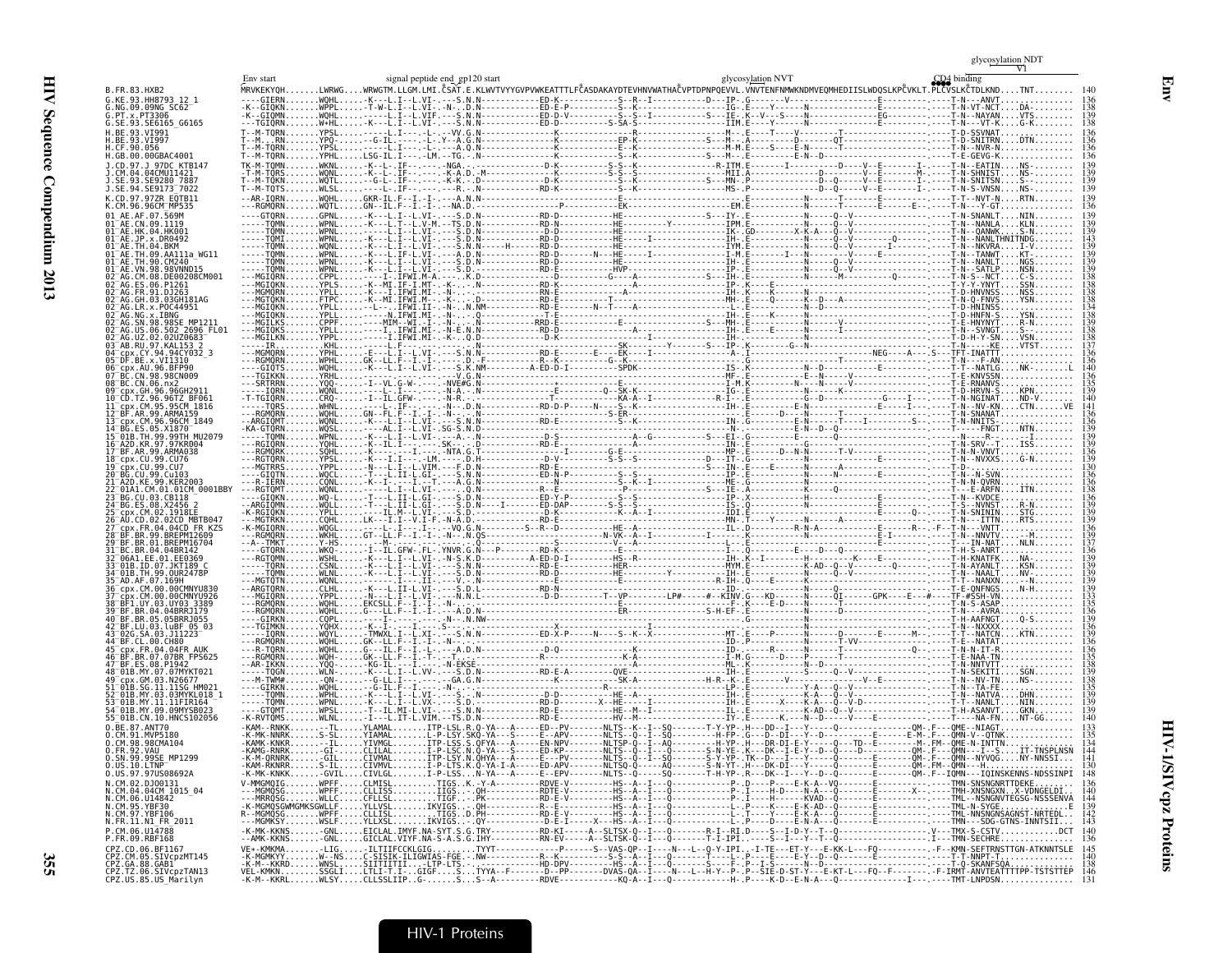<span id="page-45-0"></span>

|           | glycosylation NIS                               |                                                                                                                                                                 |                         |                                                                                                                      |
|-----------|-------------------------------------------------|-----------------------------------------------------------------------------------------------------------------------------------------------------------------|-------------------------|----------------------------------------------------------------------------------------------------------------------|
|           | glycosylation NCS                               |                                                                                                                                                                 | CD <sub>4</sub> binding | glycosylation NVS                                                                                                    |
|           |                                                 |                                                                                                                                                                 |                         | glycosylation NGT                                                                                                    |
| ation NSS |                                                 | glycosylation NDT                                                                                                                                               | glycosylation NTS       | glycosylation NKT                                                                                                    |
|           |                                                 |                                                                                                                                                                 |                         |                                                                                                                      |
|           | .G. .RMIMEKGEIKNČSFNISTSIRGKVQKEYAFFYKLDIIPIDN. |                                                                                                                                                                 |                         | .DTTSYKLTSCNTSVITQACPKVSFEPIPIHYCAPAGFAILKCNNKTFNGTGPCTNVSTVQCTI                                                     |
|           |                                                 | TLNNNT-EM-E-VR---Y-VT-VL-D-K--I-SL--R--VV--G-NSDSE-I-IN----T--------------------T---Y------D-D--                                                                |                         |                                                                                                                      |
|           |                                                 |                                                                                                                                                                 |                         |                                                                                                                      |
|           |                                                 | .TAPVNNTMRE-VR---Y-MT-EL-D-OK-VFSL-----VVS-N-SSSO-R-IN----A---<br>VTOYNNSNG-E-M-------T-EL-D-TK-V-SL------V-TGSNSSNSSEE-R-IN----AM------T----------------KD-N-- |                         |                                                                                                                      |
|           |                                                 |                                                                                                                                                                 |                         | TTNATPTL-P--------MT-EL-D-K--V--L--R--VVO-N-DTOSTNGTSDG-GE-R-IN----A-------T--------------------D-K-------K---S----  |
|           |                                                 |                                                                                                                                                                 |                         | ---NSSDSWVEVMR-----VT-EL-D-KK-V-SL--R---VSTGSNDSEO-R-IN----AV-------T----------------------KDTN-T-K---K--------      |
|           |                                                 | .ADMRE--------MT-EL-DRRR-M-SL--R---V--NKSRENNSE-R-IN----A-------------------------KDTE--------K                                                                 |                         |                                                                                                                      |
|           |                                                 |                                                                                                                                                                 |                         |                                                                                                                      |
|           |                                                 | .NSTEDREGM------MT-EL-D-K-QV-SL--R---EK-NSSNNNSE-R-VN·                                                                                                          |                         |                                                                                                                      |
|           |                                                 |                                                                                                                                                                 |                         |                                                                                                                      |
|           | .VT-NDRE-                                       | -VT-EL-D-EK-V-SL-----VVK--KNKSD-I-IN----T                                                                                                                       |                         | --RDID--                                                                                                             |
|           |                                                 | NNPNNT-NMEN--------VT-E--D-R--A--L-----VVQ---NSSE-I-IN----A--------T-D-----------------D-Q---S-I-K--                                                            |                         | STE------Y-MP-ELKD-T--V-SL--E--VVLLNRSKNSSYST-R-I---------------------------Y-----KD-E---K-S-S---S---A               |
|           |                                                 |                                                                                                                                                                 |                         | TTK-M----YLMP-ELKD-T-EV-SL------VQ-NSTDNVTQQNND-QP-R-IR----------T-------------------KD-K-----S-R---S-----           |
|           |                                                 |                                                                                                                                                                 |                         | N--STOSPINE------Y-TT-IL-D-T--V-SL--R--VVOL-ESENKNŤŚGSN-L-R-IN----T--------T-------------------KDPR-----S-K---S----- |
|           |                                                 |                                                                                                                                                                 |                         |                                                                                                                      |
| NTV       |                                                 | CCET N T NV EI ANV                                                                                                                                              |                         | N DT T KNK ID                                                                                                        |

glycosylation NGS

| B.FR.83.HXB2                                                                                               | glycosylation NSS |  |  | glycosylation NDT<br>NSSSGRMIMEKGEIKNČSFNISTSIRGKVQKEYAFFYKLDIIPIDNDTTSYKLTSČNTSVITQAČPKVSFEPIPIHYČAPAGFAILKČNNKTFNGTGPČTNVSTVQČTHGIRPVVSTQLLLNGS 264 | glycosylation NTS | glycosylation NKT | glycosylation NGS |
|------------------------------------------------------------------------------------------------------------|-------------------|--|--|-------------------------------------------------------------------------------------------------------------------------------------------------------|-------------------|-------------------|-------------------|
| A1.AU.03.PS1044_Day0<br>A1.CH.03.HIV_CH_BID_V3538                                                          |                   |  |  |                                                                                                                                                       |                   |                   |                   |
| A1.ES.06.X2110<br>A1.IT.02.60000                                                                           |                   |  |  |                                                                                                                                                       |                   |                   |                   |
| .<br>A1.RU.11.11RU6950<br>A1.RU.11.11RU6950<br>A1.RW.07.pR463F<br>A1.SE.95.SE8538                          |                   |  |  |                                                                                                                                                       |                   |                   |                   |
| A1.TZ.01.A341<br>A1.UA.01.01UADN139                                                                        |                   |  |  |                                                                                                                                                       |                   |                   |                   |
| A1.UG.07.0101845<br>A1.UG.07.p191845<br>A1.ZA.04.04ZASK162B1<br>A2.CD.97.97CDKTB48<br>A2.CM.01.01CM_1445MV |                   |  |  |                                                                                                                                                       |                   |                   |                   |
| A2.CY.94.94CY017 41                                                                                        |                   |  |  |                                                                                                                                                       |                   |                   |                   |
| B.AR.04.04AR143170                                                                                         |                   |  |  |                                                                                                                                                       |                   |                   |                   |
| B.AN.04.051038<br>B.AN.04.PS1038_Day174<br>B.BN.09.DEMB09B0001<br>B.BR.06.06BR1119<br>B.CA.07.502_1191_03  |                   |  |  |                                                                                                                                                       |                   |                   |                   |
| CH.04.HIV CH BID V4408<br>CN.10.DEMB10CN002                                                                |                   |  |  |                                                                                                                                                       |                   |                   |                   |
| .CO.01.PCM001<br>B.CU.99.Cu19<br>B.CU.99.Cu19<br>B.CY.09.CY266<br>B.DE.04.HIV_DE_BID_V4131                 |                   |  |  |                                                                                                                                                       |                   |                   |                   |
| DE.:07.PMVL_011__<br>.DK.07.PMVL_011__<br>.DO.05.05DO_160884                                               |                   |  |  |                                                                                                                                                       |                   |                   |                   |
| .ES.09.P2149-3<br>.ES.09.P2149-3<br>.FR.08.DEMB08FR002                                                     |                   |  |  |                                                                                                                                                       |                   |                   |                   |
| GE.03.03GEM2004<br>.HT.05.05HT 129389<br>.JM.05.05HT 129389                                                |                   |  |  |                                                                                                                                                       |                   |                   |                   |
| .JP.05.DR6538<br>.KR.07.07KYY4                                                                             |                   |  |  |                                                                                                                                                       |                   |                   |                   |
| 3.NL.00.671-00T36<br>3.NL.00.671-00T36<br>3.PE.07.502-2649-wg8<br>3.RU.11.11RU21n                          |                   |  |  |                                                                                                                                                       |                   |                   |                   |
| .TH.07.AA040a WG11                                                                                         |                   |  |  |                                                                                                                                                       |                   |                   |                   |
| .TT.01.01TT CRC50069<br>TW.94.TWCYS LM49                                                                   |                   |  |  |                                                                                                                                                       |                   |                   |                   |
| .UA.01.01UAKV167<br>B.US.11.E538<br>B.UY.02.02UY TSU1290<br>B.VE.10.DEMB10VE001                            |                   |  |  |                                                                                                                                                       |                   |                   |                   |
| B.YE.02.02YE507                                                                                            |                   |  |  |                                                                                                                                                       |                   |                   |                   |
| .AR.01.ARG4006<br>.BR.07.DEMC07BR003                                                                       |                   |  |  |                                                                                                                                                       |                   |                   |                   |
| .BW.00.00BW07621<br>.CN.98.YNRL9840<br>.CY.09.CY260                                                        |                   |  |  |                                                                                                                                                       |                   |                   |                   |
| ES.07.X2118 2<br>.ET.02.02ET 288<br>.GE.03.03GEMZ033                                                       |                   |  |  |                                                                                                                                                       |                   |                   |                   |
| .IL.98.98IS002<br>. IN .03.D24                                                                             |                   |  |  |                                                                                                                                                       |                   |                   |                   |
| .KE.00.KER2010<br>.MM.99.mIDU101 3<br>MW.93.93MW 965                                                       |                   |  |  |                                                                                                                                                       |                   |                   |                   |
| .SN.90.90SE <sup>-364</sup><br>.SO.89.89SM 145                                                             |                   |  |  |                                                                                                                                                       |                   |                   |                   |
| .TZ.02.C0178<br>.US.98.98US MSC3018<br>.UY.01.TRA3011                                                      |                   |  |  |                                                                                                                                                       |                   |                   |                   |
| C.YE.02.02YE511<br>C.ZA.10.DEMC10ZA001                                                                     |                   |  |  |                                                                                                                                                       |                   |                   |                   |
| C.ZM.02.02ZM108<br>D.CD.83.ELI                                                                             |                   |  |  |                                                                                                                                                       |                   |                   |                   |
| .CM.10.DEMD10CM009<br>.CY.06.CY163<br>.KE.97.ML415 2                                                       |                   |  |  |                                                                                                                                                       |                   |                   |                   |
| .KR.04.04KBH8<br>SN.90.SE365.                                                                              |                   |  |  |                                                                                                                                                       |                   |                   |                   |
| .TD.99.MN011<br>.TZ.01.A280<br>D.UG.08.p191859<br>D.YE.02.02YE516                                          |                   |  |  |                                                                                                                                                       |                   |                   |                   |
| D.ZA.90.R1<br>F1.A0.06.A0 06 ANG125                                                                        |                   |  |  |                                                                                                                                                       |                   |                   |                   |
| F1.AR.ÕŽ.ÄREŠŠ3<br>F1.BE.93.VI850                                                                          |                   |  |  |                                                                                                                                                       |                   |                   |                   |
| FI.BR.07.07BR844<br>F1.CY.08.CY222<br>F1.ES.11.DEMF110ES001                                                |                   |  |  |                                                                                                                                                       |                   |                   |                   |
| F1.F1.93.FIN9363<br>F1.FR.96.96FR_MP411                                                                    |                   |  |  |                                                                                                                                                       |                   |                   |                   |
| F1.RO.96.RCT R07<br>FI.RU.08.D88 845                                                                       |                   |  |  |                                                                                                                                                       |                   |                   |                   |
| G.BE.96.DRCBL                                                                                              |                   |  |  |                                                                                                                                                       |                   |                   |                   |
| CM.10.DEMGIOCM008                                                                                          |                   |  |  |                                                                                                                                                       |                   |                   |                   |
| G.CN.08.GX 2084_08<br>G.CU.99.Cu74<br>G.ES.09.X2634_2<br>G.GH.03.03GH175G                                  |                   |  |  |                                                                                                                                                       |                   |                   |                   |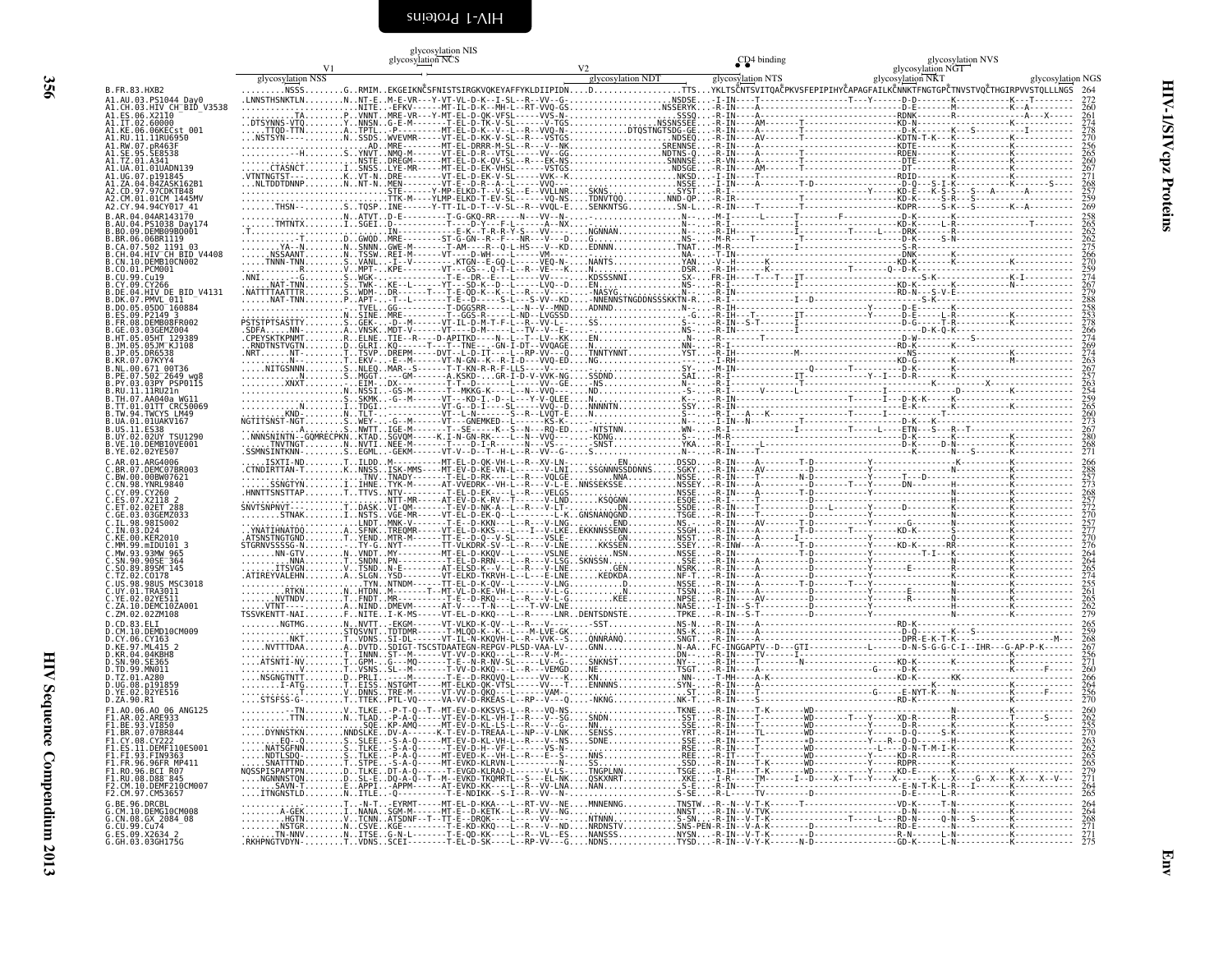| $\ddot{\phantom{a}}$ |  |
|----------------------|--|
|                      |  |
| j                    |  |
| Ē                    |  |

|                                                                         |                   | glycosylation NCS                                                                                                                |                   | CD <sub>4</sub> binding | glycosylation NVS<br>glycosylation NGT |                   |
|-------------------------------------------------------------------------|-------------------|----------------------------------------------------------------------------------------------------------------------------------|-------------------|-------------------------|----------------------------------------|-------------------|
|                                                                         | glycosylation NSS |                                                                                                                                  | glycosylation NDT | glycosylation NTS       | glycosylation NKT                      | glycosylation NGS |
| B.FR.83.HXB2                                                            |                   | NSSSGRMIMEKGEIKNČSFNISTSIRGKVQKEYAFFYKLDIIPIDNDTTSYKLISČNTSVITQAČPKVSFEPIPIHYČAPAGFAILKČNNKTFNGTGPČTNVSTVOČTHGIRPVVSTQLLLNGS 264 |                   |                         |                                        |                   |
| G.KE.93.HH8793 12 1<br>G.NG.09.09NG SC62                                |                   |                                                                                                                                  |                   |                         |                                        |                   |
| G.PT.x.PT3306<br>G.SE.93.SE6165_G6165                                   |                   |                                                                                                                                  |                   |                         |                                        |                   |
|                                                                         |                   |                                                                                                                                  |                   |                         |                                        |                   |
|                                                                         |                   |                                                                                                                                  |                   |                         |                                        |                   |
| .GB.00.00GBAC4001                                                       |                   |                                                                                                                                  |                   |                         |                                        |                   |
|                                                                         |                   |                                                                                                                                  |                   |                         |                                        |                   |
|                                                                         |                   |                                                                                                                                  |                   |                         |                                        |                   |
|                                                                         |                   |                                                                                                                                  |                   |                         |                                        |                   |
| CM.96.96CM MP535                                                        |                   |                                                                                                                                  |                   |                         |                                        |                   |
|                                                                         |                   |                                                                                                                                  |                   |                         |                                        |                   |
|                                                                         |                   |                                                                                                                                  |                   |                         |                                        |                   |
|                                                                         |                   |                                                                                                                                  |                   |                         |                                        |                   |
|                                                                         |                   |                                                                                                                                  |                   |                         |                                        |                   |
|                                                                         |                   |                                                                                                                                  |                   |                         |                                        |                   |
|                                                                         |                   |                                                                                                                                  |                   |                         |                                        |                   |
|                                                                         |                   |                                                                                                                                  |                   |                         |                                        |                   |
|                                                                         |                   |                                                                                                                                  |                   |                         |                                        |                   |
|                                                                         |                   |                                                                                                                                  |                   |                         |                                        |                   |
|                                                                         |                   |                                                                                                                                  |                   |                         |                                        |                   |
|                                                                         |                   |                                                                                                                                  |                   |                         |                                        |                   |
|                                                                         |                   |                                                                                                                                  |                   |                         |                                        |                   |
| BC.CN.06.nx2                                                            |                   |                                                                                                                                  |                   |                         |                                        |                   |
|                                                                         |                   |                                                                                                                                  |                   |                         |                                        |                   |
|                                                                         |                   |                                                                                                                                  |                   |                         |                                        |                   |
|                                                                         |                   |                                                                                                                                  |                   |                         |                                        |                   |
|                                                                         |                   |                                                                                                                                  |                   |                         |                                        |                   |
|                                                                         |                   |                                                                                                                                  |                   |                         |                                        |                   |
|                                                                         |                   |                                                                                                                                  |                   |                         |                                        |                   |
|                                                                         |                   |                                                                                                                                  |                   |                         |                                        |                   |
|                                                                         |                   |                                                                                                                                  |                   |                         |                                        |                   |
|                                                                         |                   |                                                                                                                                  |                   |                         |                                        |                   |
|                                                                         |                   |                                                                                                                                  |                   |                         |                                        |                   |
|                                                                         |                   |                                                                                                                                  |                   |                         |                                        |                   |
|                                                                         |                   |                                                                                                                                  |                   |                         |                                        |                   |
|                                                                         |                   |                                                                                                                                  |                   |                         |                                        |                   |
|                                                                         |                   |                                                                                                                                  |                   |                         |                                        |                   |
|                                                                         |                   |                                                                                                                                  |                   |                         |                                        |                   |
|                                                                         |                   |                                                                                                                                  |                   |                         |                                        |                   |
|                                                                         |                   |                                                                                                                                  |                   |                         |                                        |                   |
|                                                                         |                   |                                                                                                                                  |                   |                         |                                        |                   |
|                                                                         |                   |                                                                                                                                  |                   |                         |                                        |                   |
|                                                                         |                   |                                                                                                                                  |                   |                         |                                        |                   |
|                                                                         |                   |                                                                                                                                  |                   |                         |                                        |                   |
|                                                                         |                   |                                                                                                                                  |                   |                         |                                        |                   |
| 01B.MY.09.09MYSB023                                                     |                   |                                                                                                                                  |                   |                         |                                        |                   |
| 01B.CN.10.HNCS102056"                                                   |                   |                                                                                                                                  |                   |                         |                                        |                   |
| BE.87.ANT70<br>CM.91.MVP5180                                            |                   |                                                                                                                                  |                   |                         |                                        |                   |
| CM.98.98CMA104.<br>0.FR.92.VAU                                          |                   |                                                                                                                                  |                   |                         |                                        |                   |
| 0.SN.99.99SE MP1299                                                     |                   |                                                                                                                                  |                   |                         |                                        |                   |
| 0.US.10.LTNP <sup>------</sup> -<br>0.US.97.97US08692A                  |                   |                                                                                                                                  |                   |                         |                                        |                   |
| N.CM.02.DJ00131                                                         |                   |                                                                                                                                  |                   |                         |                                        |                   |
| N.CM.04.04CM<br>N.CM.04.04CM 1015_04<br>N.CM.05.YBF30<br>N.CM.97.YBF106 |                   |                                                                                                                                  |                   |                         |                                        |                   |
|                                                                         |                   |                                                                                                                                  |                   |                         |                                        |                   |
| N.FR.11.N1_FR_2011<br>P.CM.06.U14788                                    |                   |                                                                                                                                  |                   |                         |                                        |                   |
| P.FR.09.RBF168                                                          |                   |                                                                                                                                  |                   |                         |                                        |                   |
|                                                                         |                   |                                                                                                                                  |                   |                         |                                        |                   |
|                                                                         |                   |                                                                                                                                  |                   |                         |                                        |                   |
|                                                                         |                   |                                                                                                                                  |                   |                         |                                        |                   |

glycosylation NIS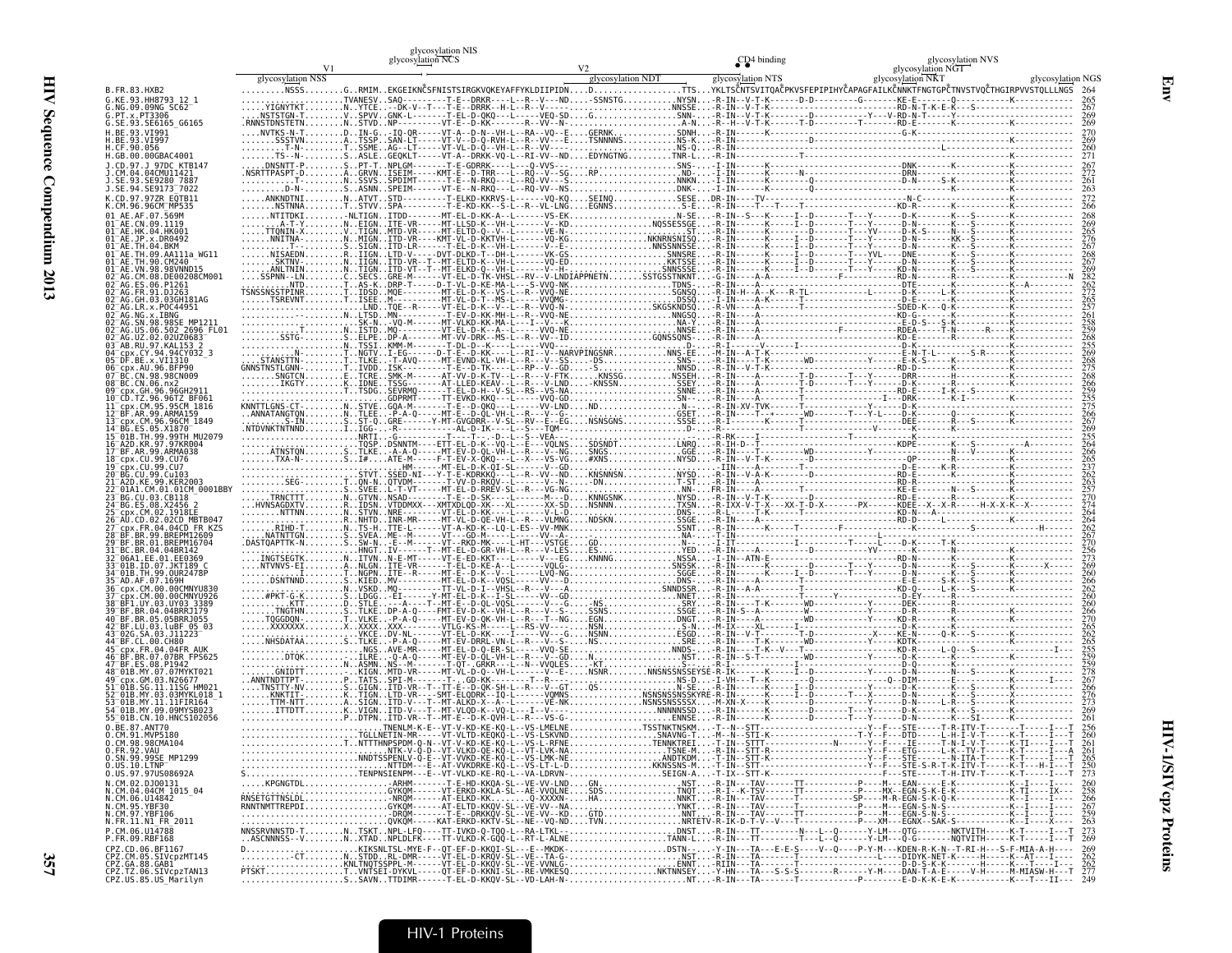<span id="page-47-0"></span>

|                                                                          | glycosylation NFT<br>glycosylation NTS                                                                                                             | glycosylation NNT<br>glycosylation NCT |  | glycosylation NNT | glycosylation NKT | CD4 binding | $\frac{\text{glycosylation NST}}{\text{V4}}$<br>glycosylation NST |
|--------------------------------------------------------------------------|----------------------------------------------------------------------------------------------------------------------------------------------------|----------------------------------------|--|-------------------|-------------------|-------------|-------------------------------------------------------------------|
| B.FR.83.HXB2<br>A1.AU.03.PS1044 Day0                                     | LAE.EEVVIRSVNFTDNAKTIIVQLNTSVEINČTRPNN.NTR.KRIRIQRGPGRAFVTIG.KI.GNMRQAHČNISRAKWNNTLKQIASKLREQFGNNKTIIFK.QS.SGGDPEIVTHSFNČGGEFFYČNSTQLFNSTW.FN. 397 |                                        |  |                   |                   |             |                                                                   |
| A1.CH.03.HIV CH BID V3538<br>A1.ES.06.X2110                              |                                                                                                                                                    |                                        |  |                   |                   |             | 390                                                               |
| A1.IT.02.60000<br>A1.KE.06.06KECst 001<br>A1.RU.11.11RU6950              |                                                                                                                                                    |                                        |  |                   |                   |             |                                                                   |
| A1.RW.07.nR463F<br>.SE8538                                               |                                                                                                                                                    |                                        |  |                   |                   |             |                                                                   |
| A1.TZ.01.A341<br>A1.UA.01.01UADN139                                      |                                                                                                                                                    |                                        |  |                   |                   |             | 398                                                               |
| A1.UG.07.p191845<br>A1.ZA.04.04ZASK162B1                                 |                                                                                                                                                    |                                        |  |                   |                   |             | 402<br>398                                                        |
| A2.CD.97.97CDKTB48<br>A2.CM.01.01CM 1445MV                               |                                                                                                                                                    |                                        |  |                   |                   |             |                                                                   |
| A2.CY.94.94CY017 41                                                      |                                                                                                                                                    |                                        |  |                   |                   |             | 400                                                               |
| B.AU.04.PS1038 Day174<br>.BO.09.DEMB09B0001                              |                                                                                                                                                    |                                        |  |                   |                   |             |                                                                   |
| .BR.06.06BR1119<br>.CA.07.502 1191 03                                    |                                                                                                                                                    |                                        |  |                   |                   |             | 399<br>406                                                        |
| .CH.04.HIV CH BID V4408<br>.CN.10.DEMB10CN002<br>.CO.01.PCM001           |                                                                                                                                                    |                                        |  |                   |                   |             |                                                                   |
| .CU.99.Cu19<br>.CY.09.CY266                                              |                                                                                                                                                    |                                        |  |                   |                   |             |                                                                   |
| .DE.04.HIV DE BID V4131<br>.DK.07.PMVL 011                               |                                                                                                                                                    |                                        |  |                   |                   |             |                                                                   |
| .DO.05.05D0 <sup>-</sup> 160884<br>ES.09.P2149 3.                        |                                                                                                                                                    |                                        |  |                   |                   |             |                                                                   |
| FR.08.DEMB08FR002<br>GE.03.03GEMZ004.                                    |                                                                                                                                                    |                                        |  |                   |                   |             |                                                                   |
| HT.05.05HT 129389<br>. IM.05.05JM KJ108<br>.JP.05.DR6538                 |                                                                                                                                                    |                                        |  |                   |                   |             |                                                                   |
| .KR.07.07KYY4<br>.NL.00.671 00T36                                        |                                                                                                                                                    |                                        |  |                   |                   |             |                                                                   |
| .PE.07.502 2649 wg8<br>PY.03.03PY PSP0115                                |                                                                                                                                                    |                                        |  |                   |                   |             |                                                                   |
| .RU.11.11RU21n<br>.TH.07.AA040a WG11                                     |                                                                                                                                                    |                                        |  |                   |                   |             |                                                                   |
| B.TT.01.01TT CRC50069<br>B.TW.94.TWCYS LM49                              |                                                                                                                                                    |                                        |  |                   |                   |             |                                                                   |
| .UA.01.01UAKV167<br>.US.11.ES38                                          |                                                                                                                                                    |                                        |  |                   |                   |             | 405                                                               |
| B.UY.02.02UY TSU1290<br>B.VE.10.DEMB10VE001<br>B.YE.02.02YE507           |                                                                                                                                                    |                                        |  |                   |                   |             | 403<br>403                                                        |
| .AR.01.ARG4006<br>.BR.07.DEMC07BR003                                     |                                                                                                                                                    |                                        |  |                   |                   |             | 397                                                               |
| .BW.00.00BW07621<br>.CN.98.YNRL9840                                      |                                                                                                                                                    |                                        |  |                   |                   |             | 402                                                               |
| .CY.09.CY260<br>ES.07.X2118 2.                                           |                                                                                                                                                    |                                        |  |                   |                   |             | 388                                                               |
| ET.02.02ET 288<br>GE.03.03GEMZ033                                        |                                                                                                                                                    |                                        |  |                   |                   |             | 402<br>399                                                        |
| .IL.98.98IS002<br>. In.03.024                                            |                                                                                                                                                    |                                        |  |                   |                   |             | 386                                                               |
| .KE.00.KER2010<br>MM.99.mIDU101 3                                        |                                                                                                                                                    |                                        |  |                   |                   |             | 399<br>405                                                        |
| MW.93.93MW 965.<br>SN.90.90SE <sup>-</sup> 364                           |                                                                                                                                                    |                                        |  |                   |                   |             | 393                                                               |
| .SO.89.89SM 145<br>.TZ.02.CO178<br>US.98.98US MSC3018                    |                                                                                                                                                    |                                        |  |                   |                   |             |                                                                   |
| .UY.01.TRA3011<br>.YE.02.02YE511                                         |                                                                                                                                                    |                                        |  |                   |                   |             |                                                                   |
| C.ZA.10.DEMC10ZA001<br>C.ZM.02.02ZM108                                   |                                                                                                                                                    |                                        |  |                   |                   |             |                                                                   |
| D.CD.83.ELI<br>.CM.10.DEMD10CM009                                        |                                                                                                                                                    |                                        |  |                   |                   |             | 395<br>388                                                        |
| .CY.06.CY163<br>.KE.97.ML415 2                                           |                                                                                                                                                    |                                        |  |                   |                   |             |                                                                   |
| KR 04 04KRHR<br>.SN.90.SE365                                             |                                                                                                                                                    |                                        |  |                   |                   |             |                                                                   |
| .TD.99.MN011<br>D. TZ. 01. A280<br>D.UG.08.p191859                       |                                                                                                                                                    |                                        |  |                   |                   |             |                                                                   |
| D.YE.02.02YE516<br>D.ZA.90.R1                                            |                                                                                                                                                    |                                        |  |                   |                   |             |                                                                   |
| F1.A0.06.A0 06 ANG125<br>F1.AR.02.ARE933                                 |                                                                                                                                                    |                                        |  |                   |                   |             | 390                                                               |
| F1.BE.93.VI850<br>F1.BR.07.07BR844                                       |                                                                                                                                                    |                                        |  |                   |                   |             |                                                                   |
| CY 08 CY222                                                              |                                                                                                                                                    |                                        |  |                   |                   |             |                                                                   |
|                                                                          |                                                                                                                                                    |                                        |  |                   |                   |             | $\frac{39\overline{4}}{393}$                                      |
| FI.RO.96.BČI R07<br>F1.RU.08.D88_845                                     |                                                                                                                                                    |                                        |  |                   |                   |             | 408<br>404                                                        |
| F2.CM.10.DEMF210CM007<br>F2.CM.97.CM53657                                |                                                                                                                                                    |                                        |  |                   |                   |             | 397<br>395                                                        |
| G.BE.96.DRCBL<br>G.CM.10.DEMG10CM008                                     |                                                                                                                                                    |                                        |  |                   |                   |             |                                                                   |
| G.CN.08.GX_2084_08                                                       |                                                                                                                                                    |                                        |  |                   |                   |             |                                                                   |
| d.cn.09.0x-2004_\<br>G.CU.99.Cu74<br>G.ES.09.X2634_2<br>G.GH.03.03GH175G |                                                                                                                                                    |                                        |  |                   |                   |             |                                                                   |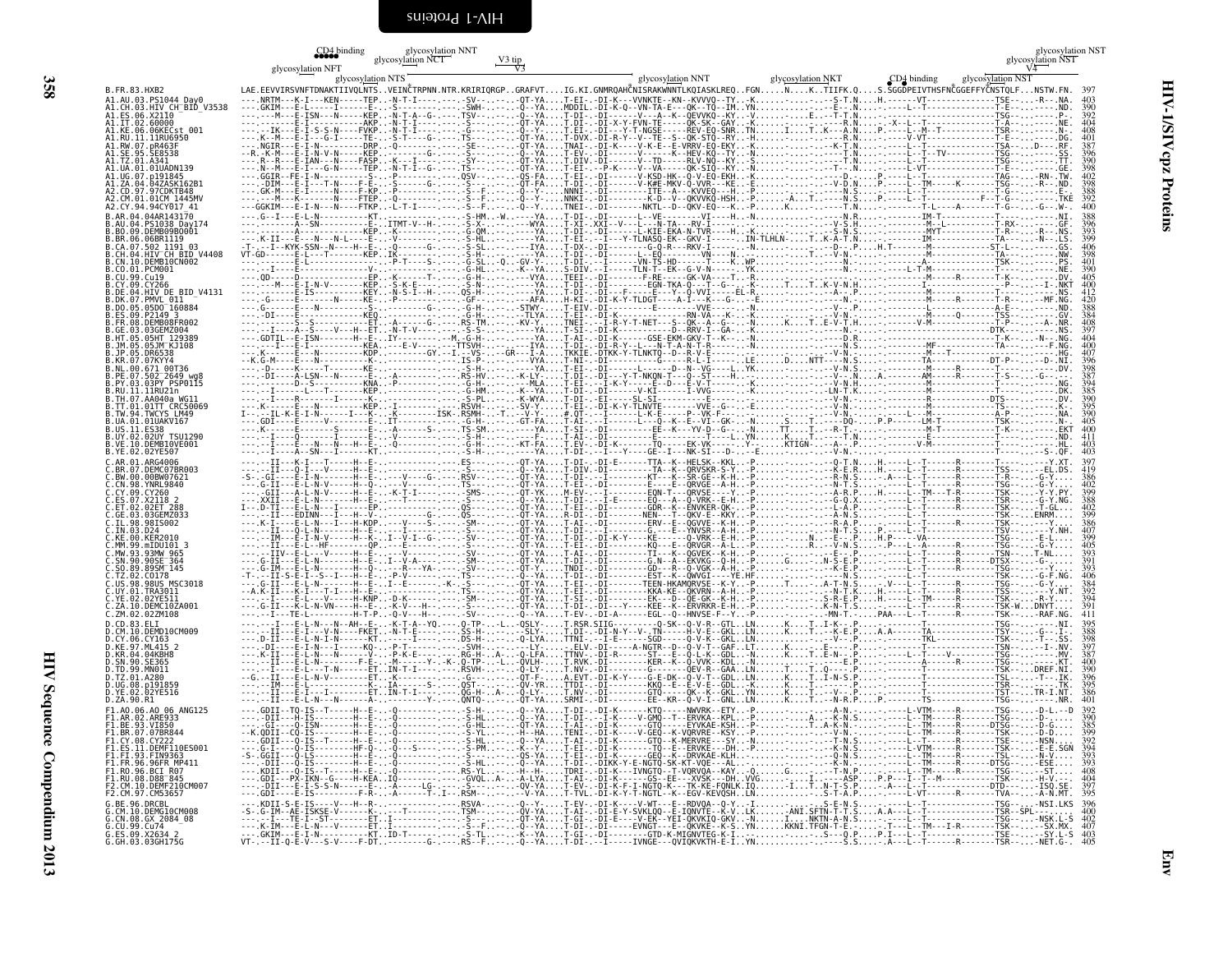|                                                                                                                     |                   | glycosylation NNT<br>glycosylation NCT |                                                                                                                                                                                                    |                   |             | lycosylation NST!<br>glycosylation NST |
|---------------------------------------------------------------------------------------------------------------------|-------------------|----------------------------------------|----------------------------------------------------------------------------------------------------------------------------------------------------------------------------------------------------|-------------------|-------------|----------------------------------------|
|                                                                                                                     | glycosylation NFT | glycosylation NTS                      | glycosylation NNT<br>LAE.EEVVIRSVNFTDNAKTIIVQLNTSVEINĈTRPNN.NTR.KRIRIQRGPGRAFVTIG.KI.GNMRQAHČNISRAKWNNTLKQIASKLREQFGNNKTIIFK.QS.SGGDPEIVTHSFNČGGEFFYČNSTQLFNSTW.FN. 397                            | glycosylation NKT | CD4 binding | glycosylation NST                      |
| B.FR.83.HXB2<br>G.KE.93.HH8793 12 1<br>G.NG.09.09NG SC62                                                            |                   |                                        |                                                                                                                                                                                                    |                   |             |                                        |
| PT.x.PT3306<br>G.SE.93.SE6165 G6165                                                                                 |                   |                                        |                                                                                                                                                                                                    |                   |             |                                        |
| .CF.90.056                                                                                                          |                   |                                        |                                                                                                                                                                                                    |                   |             |                                        |
| H.GB.00.00GBAC4001                                                                                                  |                   |                                        |                                                                                                                                                                                                    |                   |             |                                        |
|                                                                                                                     |                   |                                        |                                                                                                                                                                                                    |                   |             |                                        |
| .SE.94.SE9173 <sup>-</sup> 7022                                                                                     |                   |                                        |                                                                                                                                                                                                    |                   |             |                                        |
|                                                                                                                     |                   |                                        |                                                                                                                                                                                                    |                   |             |                                        |
|                                                                                                                     |                   |                                        |                                                                                                                                                                                                    |                   |             |                                        |
|                                                                                                                     |                   |                                        |                                                                                                                                                                                                    |                   |             |                                        |
|                                                                                                                     |                   |                                        |                                                                                                                                                                                                    |                   |             |                                        |
|                                                                                                                     |                   |                                        |                                                                                                                                                                                                    |                   |             |                                        |
|                                                                                                                     |                   |                                        |                                                                                                                                                                                                    |                   |             |                                        |
|                                                                                                                     |                   |                                        |                                                                                                                                                                                                    |                   |             |                                        |
|                                                                                                                     |                   |                                        |                                                                                                                                                                                                    |                   |             |                                        |
|                                                                                                                     |                   |                                        |                                                                                                                                                                                                    |                   |             |                                        |
|                                                                                                                     |                   |                                        |                                                                                                                                                                                                    |                   |             |                                        |
|                                                                                                                     |                   |                                        |                                                                                                                                                                                                    |                   |             |                                        |
|                                                                                                                     |                   |                                        |                                                                                                                                                                                                    |                   |             |                                        |
|                                                                                                                     |                   |                                        |                                                                                                                                                                                                    |                   |             |                                        |
|                                                                                                                     |                   |                                        |                                                                                                                                                                                                    |                   |             |                                        |
| .01CM 0001BB                                                                                                        |                   |                                        |                                                                                                                                                                                                    |                   |             |                                        |
|                                                                                                                     |                   |                                        |                                                                                                                                                                                                    |                   |             |                                        |
|                                                                                                                     |                   |                                        |                                                                                                                                                                                                    |                   |             |                                        |
|                                                                                                                     |                   |                                        |                                                                                                                                                                                                    |                   |             |                                        |
|                                                                                                                     |                   |                                        |                                                                                                                                                                                                    |                   |             |                                        |
|                                                                                                                     |                   |                                        |                                                                                                                                                                                                    |                   |             |                                        |
|                                                                                                                     |                   |                                        |                                                                                                                                                                                                    |                   |             |                                        |
|                                                                                                                     |                   |                                        |                                                                                                                                                                                                    |                   |             |                                        |
|                                                                                                                     |                   |                                        |                                                                                                                                                                                                    |                   |             |                                        |
|                                                                                                                     |                   |                                        |                                                                                                                                                                                                    |                   |             |                                        |
|                                                                                                                     |                   |                                        |                                                                                                                                                                                                    |                   |             |                                        |
|                                                                                                                     |                   |                                        |                                                                                                                                                                                                    |                   |             |                                        |
| CM.91.MVP5180<br>O.CM.98.98CMA104                                                                                   |                   |                                        |                                                                                                                                                                                                    |                   |             |                                        |
| 0.FR.92.VAU                                                                                                         |                   |                                        |                                                                                                                                                                                                    |                   |             | 400                                    |
| 0.1N.99.99SE_MP1299<br>0.US.10.LTNPT<br>0.US.97.97US08692A                                                          |                   |                                        |                                                                                                                                                                                                    |                   |             | 385<br>408                             |
| 0.107.97.97.970300032<br>N.CM.02.DJ00131<br>N.CM.06.U14842<br>N.CM.05.YBF30<br>N.CM.97.YBF106<br>N.FR.11.N1_FR_2011 |                   |                                        |                                                                                                                                                                                                    |                   |             |                                        |
|                                                                                                                     |                   |                                        |                                                                                                                                                                                                    |                   |             |                                        |
| P. CM. 06. U14788<br>P.FR.09.RBF168                                                                                 |                   |                                        | --K.G-PLVITQ-VS-TG-V---K--E--SLT-I--G-.---.GQVQL-VMTWYNMKHYV.-DI-A----V--EN-KR--EWVSEAIWKAYPQHSNHTSKHNH-FV--NST-----VSSLH-S-H-------TSS--FSY 410<br>---.--PLVITQ-VS-TRYV---K--KN-S-T-V--G-.---.GQV |                   |             |                                        |
| .<br>CPZ.CD.06.BF1167<br>CPZ.CM.05.SIVcpzMT145<br>CPZ.GA.88.GAB1<br>CPZ.TZ.06.SIVcpzTAN13                           |                   |                                        |                                                                                                                                                                                                    |                   |             |                                        |
| CPZ.US.85.US Marilyn                                                                                                |                   |                                        |                                                                                                                                                                                                    |                   |             |                                        |

CD4 binding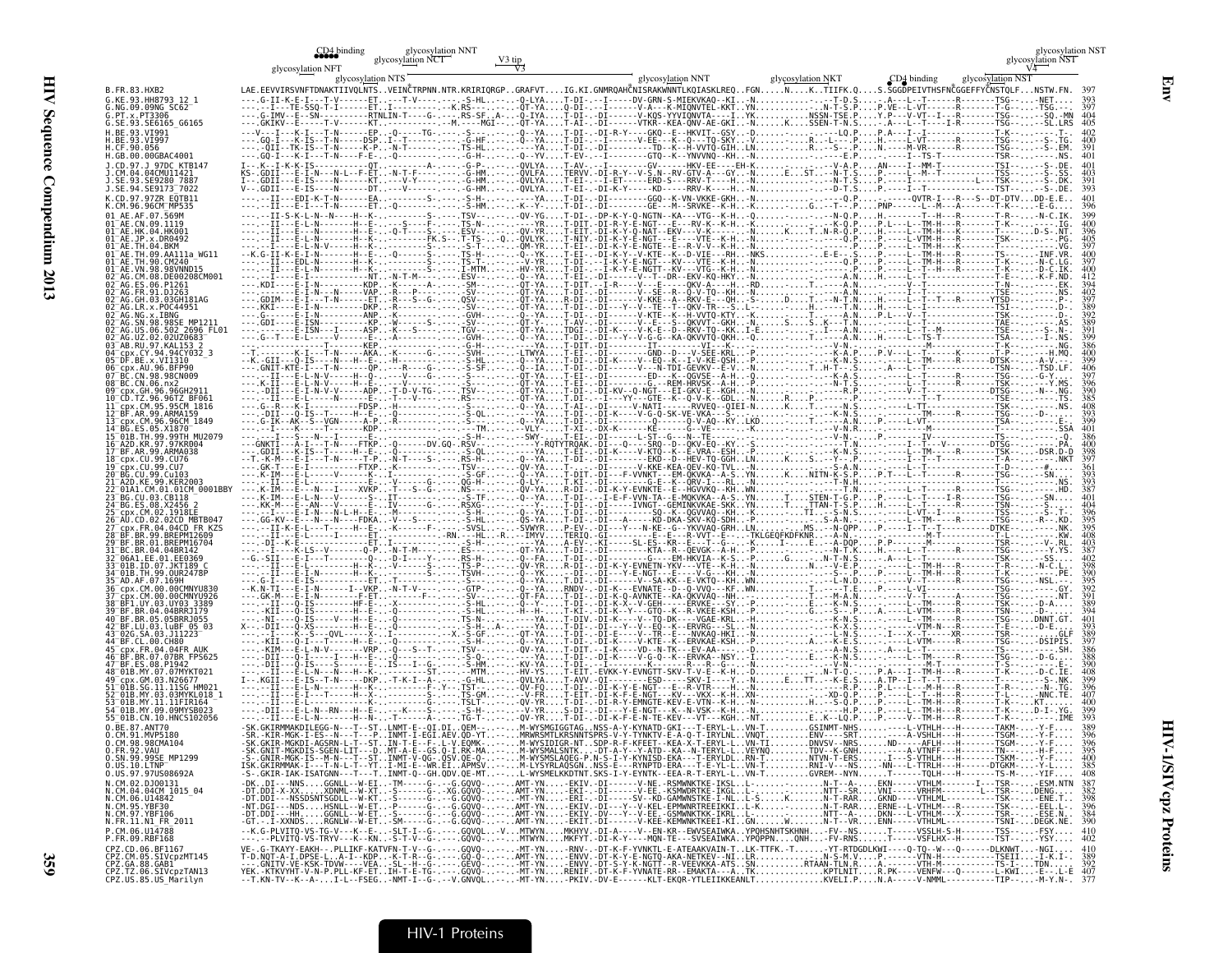#### <span id="page-49-0"></span>glycosylation.NST

|                                                            | giycosyiation NS I |  | V <sub>5</sub> |  |
|------------------------------------------------------------|--------------------|--|----------------|--|
|                                                            |                    |  |                |  |
| B. FR. 83. HXB2                                            |                    |  |                |  |
| .AU.03.PS1044_Day0<br>.CH.03.HIV CH <sup>-</sup> BID V3538 |                    |  |                |  |
| ES.06.X2110.<br>IT.02.60000.<br>A1.KE.06.06KECst 001       |                    |  |                |  |
| RU.11.11RU6950                                             |                    |  |                |  |
|                                                            |                    |  |                |  |
| 01 01 JIADN139                                             |                    |  |                |  |
|                                                            |                    |  |                |  |
|                                                            |                    |  |                |  |
|                                                            |                    |  |                |  |
| S1038 Dav174                                               |                    |  |                |  |
|                                                            |                    |  |                |  |
| .04.HIV CH BID V4408<br>10.DEMB10CN002                     |                    |  |                |  |
| 01 PCM001                                                  |                    |  |                |  |
| 94.HIV DE BID V4131                                        |                    |  |                |  |
| 7.PMVL 011                                                 |                    |  |                |  |
| ES.09.P2149 3<br>FR.08.DEMB08FR002                         |                    |  |                |  |
|                                                            |                    |  |                |  |
|                                                            |                    |  |                |  |
|                                                            |                    |  |                |  |
| .07.502 <sup>-</sup> 2649 wg                               |                    |  |                |  |
| RU. 11. 11RU21n                                            |                    |  |                |  |
| TW.94.TWCYS LM49                                           |                    |  |                |  |
| 01.01UAKV167<br>.11. ES38                                  |                    |  |                |  |
| .02UY TSU1290<br>.DEMBIOVE001                              |                    |  |                |  |
| ARG4006                                                    |                    |  |                |  |
| DEMC07BR003<br>BW.00.00BW07621                             |                    |  |                |  |
| CN.98. YNRL9840                                            |                    |  |                |  |
|                                                            |                    |  |                |  |
| 03GFM7033<br>98TS002                                       |                    |  |                |  |
|                                                            |                    |  |                |  |
|                                                            |                    |  |                |  |
|                                                            |                    |  |                |  |
| $9815$ MSC3018                                             |                    |  |                |  |
|                                                            |                    |  |                |  |
| DEMC10ZA001<br>ZM.02.02ZM108                               |                    |  |                |  |
|                                                            |                    |  |                |  |
| 10 DEMD10CM009                                             |                    |  |                |  |
| .CY.06.CY163<br>.KE.97.ML415 2<br>.KR.04.04KBH8            |                    |  |                |  |
|                                                            |                    |  |                |  |
| A280.<br>p191859                                           |                    |  |                |  |
| D.ZA.90.R1                                                 |                    |  |                |  |
|                                                            |                    |  |                |  |
| RR 07 07RR844                                              |                    |  |                |  |
| FS 11 DEME110ES001                                         |                    |  |                |  |
| <b>FRPUTE FR</b>                                           |                    |  |                |  |
| 96.BCI R07<br>.RU.08.D88 <sup>-</sup> 845                  |                    |  |                |  |
| 10.DEMF210CM007<br>CM5365                                  |                    |  |                |  |
| <b>LRE 96 DRCBL</b>                                        |                    |  |                |  |
| DEMG10CM008                                                |                    |  |                |  |
| 5.ES.09.X26342                                             |                    |  |                |  |
| G.GH.03.03GH175G                                           |                    |  |                |  |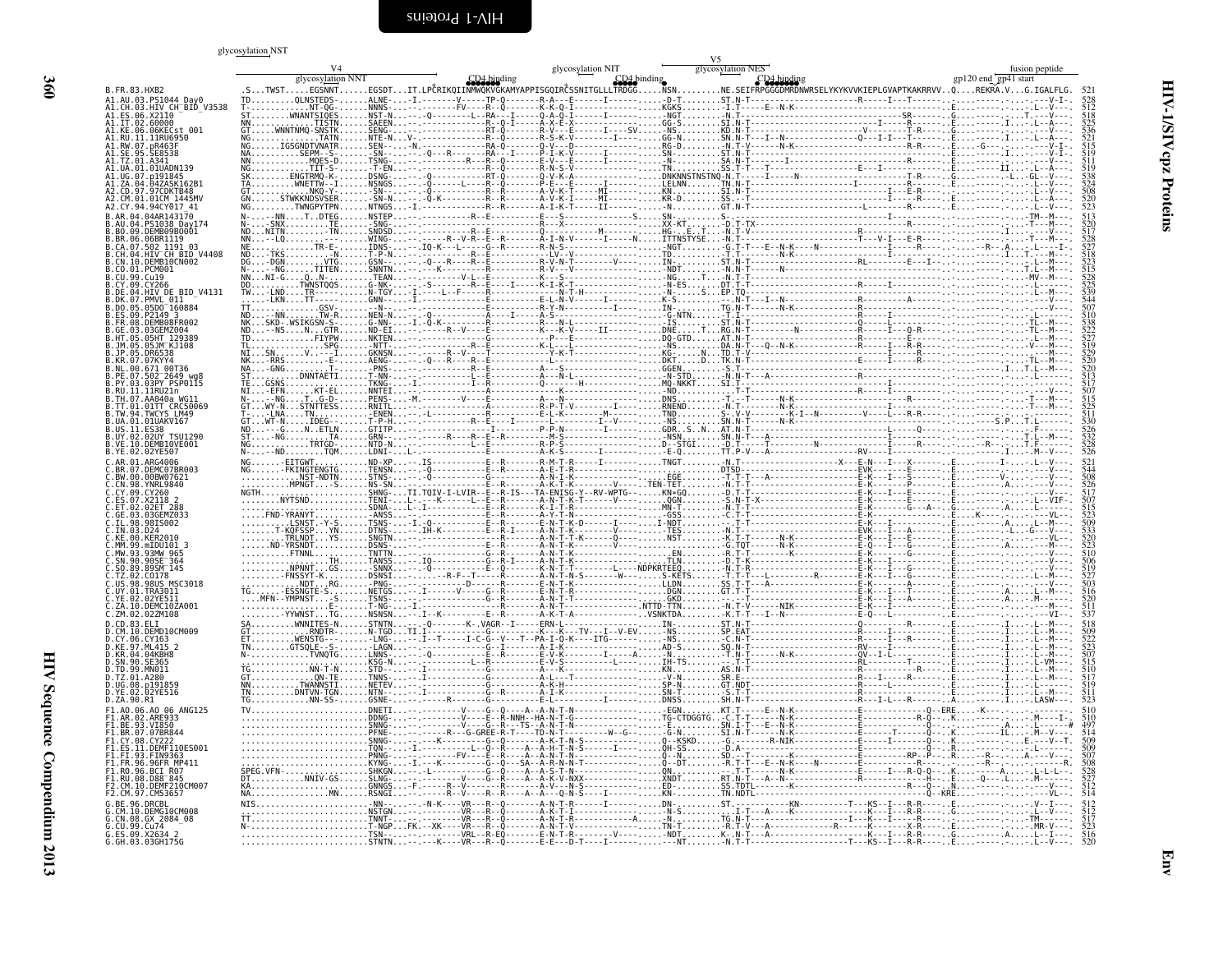#### glycosylation NST

|                                                                         | giycosyiation NS I |                   |             |                   |                                                                                                                                                                                        |                      |                |
|-------------------------------------------------------------------------|--------------------|-------------------|-------------|-------------------|----------------------------------------------------------------------------------------------------------------------------------------------------------------------------------------|----------------------|----------------|
|                                                                         | glycosylation NNT  | glycosylation NIT | CD4 binding | glycosylation NES |                                                                                                                                                                                        | gp120 end gp41 start | fusion peptide |
| B.FR.83.HXB2                                                            |                    |                   |             |                   | .EGSNNTEGSDTIT.LPČRIKOIINMWOKVGKAMYAPPISGOIRČSSNITGLLLTRDGGNSNNE.SEIFRPGGGDMRDNWRSELYKYKVVKIEPLGVAPTKAKRRVVOREKRA.VG.IGALFLG.                                                          |                      |                |
| G.KE.93.HH8793 12 1<br>.NG.09.09NG SC62                                 |                    |                   |             |                   |                                                                                                                                                                                        |                      |                |
| . PT . x . PT3306<br>G.SE.93.SE6165_G6165                               |                    |                   |             |                   |                                                                                                                                                                                        |                      |                |
| RF 93 VT991<br>BE.93.VT997                                              | S- YTNDTYNSNSTE    |                   |             |                   |                                                                                                                                                                                        |                      |                |
| CF.90.056<br>GB.00.00GBAC4001                                           |                    |                   |             |                   |                                                                                                                                                                                        |                      |                |
|                                                                         |                    |                   |             |                   |                                                                                                                                                                                        |                      |                |
|                                                                         |                    |                   |             |                   |                                                                                                                                                                                        |                      |                |
| SE.94.SE9173 <sup>-</sup> 7022<br>CD.97.97ZR E0TB11                     |                    |                   |             |                   |                                                                                                                                                                                        |                      |                |
|                                                                         |                    |                   |             |                   |                                                                                                                                                                                        |                      |                |
|                                                                         |                    |                   |             |                   |                                                                                                                                                                                        |                      |                |
|                                                                         |                    |                   |             |                   |                                                                                                                                                                                        |                      |                |
|                                                                         |                    |                   |             |                   |                                                                                                                                                                                        |                      |                |
|                                                                         |                    |                   |             |                   |                                                                                                                                                                                        |                      |                |
|                                                                         |                    |                   |             |                   |                                                                                                                                                                                        |                      |                |
| P0C44951                                                                |                    |                   |             |                   |                                                                                                                                                                                        |                      |                |
|                                                                         |                    |                   |             |                   |                                                                                                                                                                                        |                      |                |
|                                                                         |                    |                   |             |                   |                                                                                                                                                                                        |                      |                |
| .94CY032 3                                                              |                    |                   |             |                   |                                                                                                                                                                                        |                      |                |
|                                                                         |                    |                   |             |                   |                                                                                                                                                                                        |                      |                |
|                                                                         |                    |                   |             |                   |                                                                                                                                                                                        |                      |                |
|                                                                         |                    |                   |             |                   |                                                                                                                                                                                        |                      |                |
|                                                                         |                    |                   |             |                   |                                                                                                                                                                                        |                      |                |
|                                                                         |                    |                   |             |                   |                                                                                                                                                                                        |                      |                |
|                                                                         |                    |                   |             |                   |                                                                                                                                                                                        |                      |                |
| 99.CU76                                                                 |                    |                   |             |                   |                                                                                                                                                                                        |                      |                |
|                                                                         |                    |                   |             |                   |                                                                                                                                                                                        |                      |                |
|                                                                         |                    |                   |             |                   |                                                                                                                                                                                        |                      |                |
|                                                                         |                    |                   |             |                   |                                                                                                                                                                                        |                      |                |
| 02CD MBTB04.                                                            |                    |                   |             |                   |                                                                                                                                                                                        |                      |                |
|                                                                         |                    |                   |             |                   |                                                                                                                                                                                        |                      |                |
|                                                                         |                    |                   |             |                   |                                                                                                                                                                                        |                      |                |
|                                                                         |                    |                   |             |                   |                                                                                                                                                                                        |                      |                |
|                                                                         |                    |                   |             |                   |                                                                                                                                                                                        |                      |                |
|                                                                         |                    |                   |             |                   |                                                                                                                                                                                        |                      |                |
|                                                                         |                    |                   |             |                   |                                                                                                                                                                                        |                      |                |
|                                                                         |                    |                   |             |                   |                                                                                                                                                                                        |                      |                |
|                                                                         |                    |                   |             |                   |                                                                                                                                                                                        |                      |                |
|                                                                         |                    |                   |             |                   |                                                                                                                                                                                        |                      |                |
|                                                                         |                    |                   |             |                   |                                                                                                                                                                                        |                      |                |
| A9 09MYSB023                                                            |                    |                   |             |                   |                                                                                                                                                                                        |                      |                |
|                                                                         |                    |                   |             |                   | SOGNNG-.---KLR-VVRS-IRGOSGL-----K-NLT-M-----MI-OM-NTWNSSNNNVT---I---K-I--T--FN----RVK-FS----RTA-P-ISTRTH-----,-L-M--                                                                   |                      |                |
| CM.91.MVP5180                                                           |                    |                   |             |                   |                                                                                                                                                                                        |                      |                |
| CM 98 98CMA104<br>O FR 92 VALI                                          |                    |                   |             |                   |                                                                                                                                                                                        |                      |                |
| 0.SN.99.99SE_MP1299<br>0.US.10.LTNP <sup>-</sup><br>0.US.97.97US08692A  |                    |                   |             |                   | SCKKNMTYNKINCT-ISNNSNG-QA.I---LR-VVRD-MRG-SGL-----P-NLV-R-----MI-QL-TPWNKTNMTTI-----K-I-TQ-F----RVK-FS-----RVK-FS-----IA-PTIGTSTH------A-.LAM-----<br>ECIGTIC-NISSESSNSND-RIY---L-WVRS |                      |                |
| N.CM.02.DJ00131<br>N.CM.04.04CM_1015_04                                 |                    |                   |             |                   |                                                                                                                                                                                        |                      | 490            |
|                                                                         |                    |                   |             |                   |                                                                                                                                                                                        |                      |                |
| N.CM.06.U14842<br>N.CM.95.YBF30<br>N.CM.97.YBF106<br>N.FR.11.N1 FR 2011 |                    |                   |             |                   |                                                                                                                                                                                        |                      | 50)            |
| P.CM.06.U14788                                                          |                    |                   |             |                   | TWNDTTWRAAG-HNT-EN--.-S--L--VV-S-MR--SGLF-T--E-ELK-Q------M-E-ELPYNDYSKNTTLS-I----TNI------P----QVKA-A-----IS-PTI.MAHDGH-K---.A-.L-M----.<br>TCNTSGACTGKH-GENM---.----L--VV-S-M--      |                      |                |
| P.FR.09.RBF168                                                          |                    |                   |             |                   |                                                                                                                                                                                        |                      |                |
|                                                                         |                    |                   |             |                   |                                                                                                                                                                                        |                      |                |
|                                                                         |                    |                   |             |                   |                                                                                                                                                                                        |                      |                |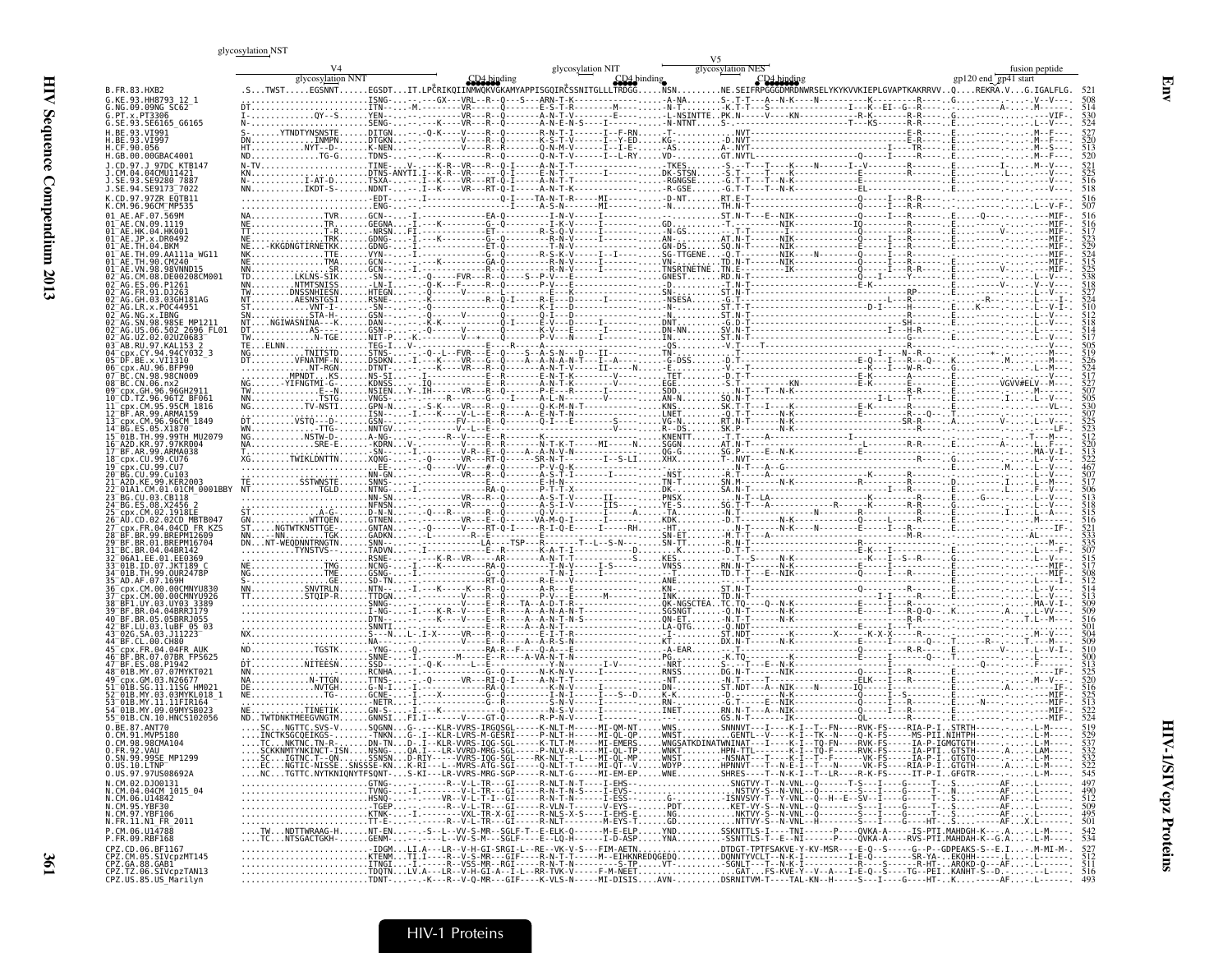<span id="page-51-0"></span>

|                                                                     | fusion peptide |  |  |                                                                                                                                         |                   | glycosylation NHT |                   |                                                                                      |
|---------------------------------------------------------------------|----------------|--|--|-----------------------------------------------------------------------------------------------------------------------------------------|-------------------|-------------------|-------------------|--------------------------------------------------------------------------------------|
| <b>B.FR.83.HXB2</b>                                                 |                |  |  | immunodominant region<br>TVQARQLLSGIVQQQNNLLRAIEAQQHLLQLTVWGIKQLQARILAVERYLKDQQLLGIWGČSGKLIČTTAVPWNASWS.NKS.LEQIWNHTTWMEWDREINNYTSLIHSL | glycosylation NKS |                   | glycosylation NYT |                                                                                      |
| A1.AU.03.PS1044                                                     |                |  |  |                                                                                                                                         |                   |                   |                   |                                                                                      |
| 03.HIV_CH BID V3538<br>. X2110                                      |                |  |  |                                                                                                                                         |                   |                   |                   |                                                                                      |
| 02.60000                                                            |                |  |  |                                                                                                                                         |                   |                   |                   |                                                                                      |
| Al.KE.06.06KECst 001<br>Al.RU.11.11RU6950                           |                |  |  |                                                                                                                                         |                   |                   |                   |                                                                                      |
|                                                                     |                |  |  |                                                                                                                                         |                   |                   |                   | 692<br>6771<br>675<br>675<br>680<br>680<br>680<br>676<br>679                         |
|                                                                     |                |  |  |                                                                                                                                         |                   |                   |                   |                                                                                      |
| A1.UA.01.01UADN139                                                  |                |  |  |                                                                                                                                         |                   |                   |                   |                                                                                      |
| 047ASK162R1<br>. 7 A                                                |                |  |  |                                                                                                                                         |                   |                   |                   |                                                                                      |
| 97.97CDKTB48<br>CM.01.01CM 1445MV                                   |                |  |  |                                                                                                                                         |                   |                   |                   |                                                                                      |
|                                                                     |                |  |  |                                                                                                                                         |                   |                   |                   |                                                                                      |
|                                                                     |                |  |  |                                                                                                                                         |                   |                   |                   | 669<br>676<br>674<br>684<br>683<br>674<br>671<br>684                                 |
| 09.DEMB09B0001.                                                     |                |  |  |                                                                                                                                         |                   |                   |                   |                                                                                      |
| .06.06BR1119<br>CA.07.502 1191 03                                   |                |  |  |                                                                                                                                         |                   |                   |                   |                                                                                      |
| HIV CH BID V4408                                                    |                |  |  |                                                                                                                                         |                   |                   |                   |                                                                                      |
| 10.DEMB10CN002                                                      |                |  |  |                                                                                                                                         |                   |                   |                   |                                                                                      |
|                                                                     |                |  |  |                                                                                                                                         |                   |                   |                   |                                                                                      |
| BID V4131                                                           |                |  |  |                                                                                                                                         |                   |                   |                   |                                                                                      |
| PMVL 011<br>05D0 <sup>-</sup> 160884                                |                |  |  |                                                                                                                                         |                   |                   |                   |                                                                                      |
| P2149 3                                                             |                |  |  |                                                                                                                                         |                   |                   |                   | 681<br>695<br>700 663<br>666 695 833<br>678 683<br>676 669 673<br>667 669 673<br>671 |
| DEMB08FR001<br>03GEMZ004                                            |                |  |  |                                                                                                                                         |                   |                   |                   |                                                                                      |
|                                                                     |                |  |  |                                                                                                                                         |                   |                   |                   |                                                                                      |
|                                                                     |                |  |  |                                                                                                                                         |                   |                   |                   |                                                                                      |
| .00.671 00T36                                                       |                |  |  |                                                                                                                                         |                   |                   |                   |                                                                                      |
| 502 <sup>-</sup> 2649 wg8                                           |                |  |  |                                                                                                                                         |                   |                   |                   |                                                                                      |
| .03.03PY PSP0115<br>11.11RU21n                                      |                |  |  |                                                                                                                                         |                   |                   |                   |                                                                                      |
| TH.07.AA040a WG11<br>01TT CRC50069                                  |                |  |  |                                                                                                                                         |                   |                   |                   |                                                                                      |
|                                                                     |                |  |  |                                                                                                                                         |                   |                   |                   |                                                                                      |
| 01.01UAKV167                                                        |                |  |  |                                                                                                                                         |                   |                   |                   |                                                                                      |
| <b>02UY TSU1290</b>                                                 |                |  |  |                                                                                                                                         |                   |                   |                   |                                                                                      |
| 10.DEMB10VE001<br>B.YE.02.02YE507                                   |                |  |  |                                                                                                                                         |                   |                   |                   | 667<br>686<br>683<br>683<br>684<br>684                                               |
| ARG4006<br>DEMC07BR003                                              |                |  |  |                                                                                                                                         |                   |                   |                   | 677<br>700                                                                           |
|                                                                     |                |  |  |                                                                                                                                         |                   |                   |                   |                                                                                      |
|                                                                     |                |  |  |                                                                                                                                         |                   |                   |                   |                                                                                      |
| A7.X2118 2                                                          |                |  |  |                                                                                                                                         |                   |                   |                   |                                                                                      |
|                                                                     |                |  |  |                                                                                                                                         |                   |                   |                   |                                                                                      |
|                                                                     |                |  |  |                                                                                                                                         |                   |                   |                   |                                                                                      |
|                                                                     |                |  |  |                                                                                                                                         |                   |                   |                   |                                                                                      |
|                                                                     |                |  |  |                                                                                                                                         |                   |                   |                   |                                                                                      |
| SN.90<br>90SE <sup>-364</sup>                                       |                |  |  |                                                                                                                                         |                   |                   |                   |                                                                                      |
| 89SM <sup>-145</sup>                                                |                |  |  |                                                                                                                                         |                   |                   |                   |                                                                                      |
| MSC3018<br>.98US<br><b>TRA3011</b>                                  |                |  |  |                                                                                                                                         |                   |                   |                   |                                                                                      |
|                                                                     |                |  |  |                                                                                                                                         |                   |                   |                   |                                                                                      |
| DEMC10ZA001<br>C.ZM.02.02ZM108                                      |                |  |  |                                                                                                                                         |                   |                   |                   |                                                                                      |
|                                                                     |                |  |  |                                                                                                                                         |                   |                   |                   |                                                                                      |
| CM.10.DEMD10CM009<br>.06.CY163                                      |                |  |  |                                                                                                                                         |                   |                   |                   | 674<br>665<br>679<br>679<br>666<br>673<br>675<br>679                                 |
| D.KE.97.ML415 2                                                     |                |  |  |                                                                                                                                         |                   |                   |                   |                                                                                      |
| .04.04KBH8<br>D. SN. 90. SE365                                      |                |  |  |                                                                                                                                         |                   |                   |                   |                                                                                      |
| .TZ.01.A280                                                         |                |  |  |                                                                                                                                         |                   |                   |                   |                                                                                      |
|                                                                     |                |  |  |                                                                                                                                         |                   |                   |                   |                                                                                      |
| D.ZA.90.R1                                                          |                |  |  |                                                                                                                                         |                   |                   |                   |                                                                                      |
| F1.A0.06.A0 06 ANG125<br>F1.AR.02.ARE933                            |                |  |  |                                                                                                                                         |                   |                   |                   |                                                                                      |
| F1.BE.93.VI850                                                      |                |  |  |                                                                                                                                         |                   |                   |                   | 666<br>666<br>652<br>670<br>665<br>665<br>663<br>683<br>683<br>683<br>683            |
| 07.07BR844                                                          |                |  |  |                                                                                                                                         |                   |                   |                   |                                                                                      |
|                                                                     |                |  |  |                                                                                                                                         |                   |                   |                   |                                                                                      |
| 96.96FR MP411                                                       |                |  |  |                                                                                                                                         |                   |                   |                   |                                                                                      |
| F1.RO.96.BCI R07                                                    |                |  |  |                                                                                                                                         |                   |                   |                   |                                                                                      |
| F1.RU.08.D88 <sup>-</sup> 845<br>10.DEMF210CM00                     |                |  |  |                                                                                                                                         |                   |                   |                   |                                                                                      |
| 2.CM.97.CM53657                                                     |                |  |  |                                                                                                                                         |                   |                   |                   |                                                                                      |
| 96 DRCRI<br>$\mathsf{G}$ . CM . 10 . DEMG $\mathsf{\bar{1}}$ 0CM008 |                |  |  |                                                                                                                                         |                   |                   |                   |                                                                                      |
| CN.08.GX 2084 08                                                    |                |  |  |                                                                                                                                         |                   |                   |                   |                                                                                      |
| G.ES.09.X2634 2                                                     |                |  |  |                                                                                                                                         |                   |                   |                   |                                                                                      |
| G.GH.03.03GH175G                                                    |                |  |  |                                                                                                                                         |                   |                   |                   |                                                                                      |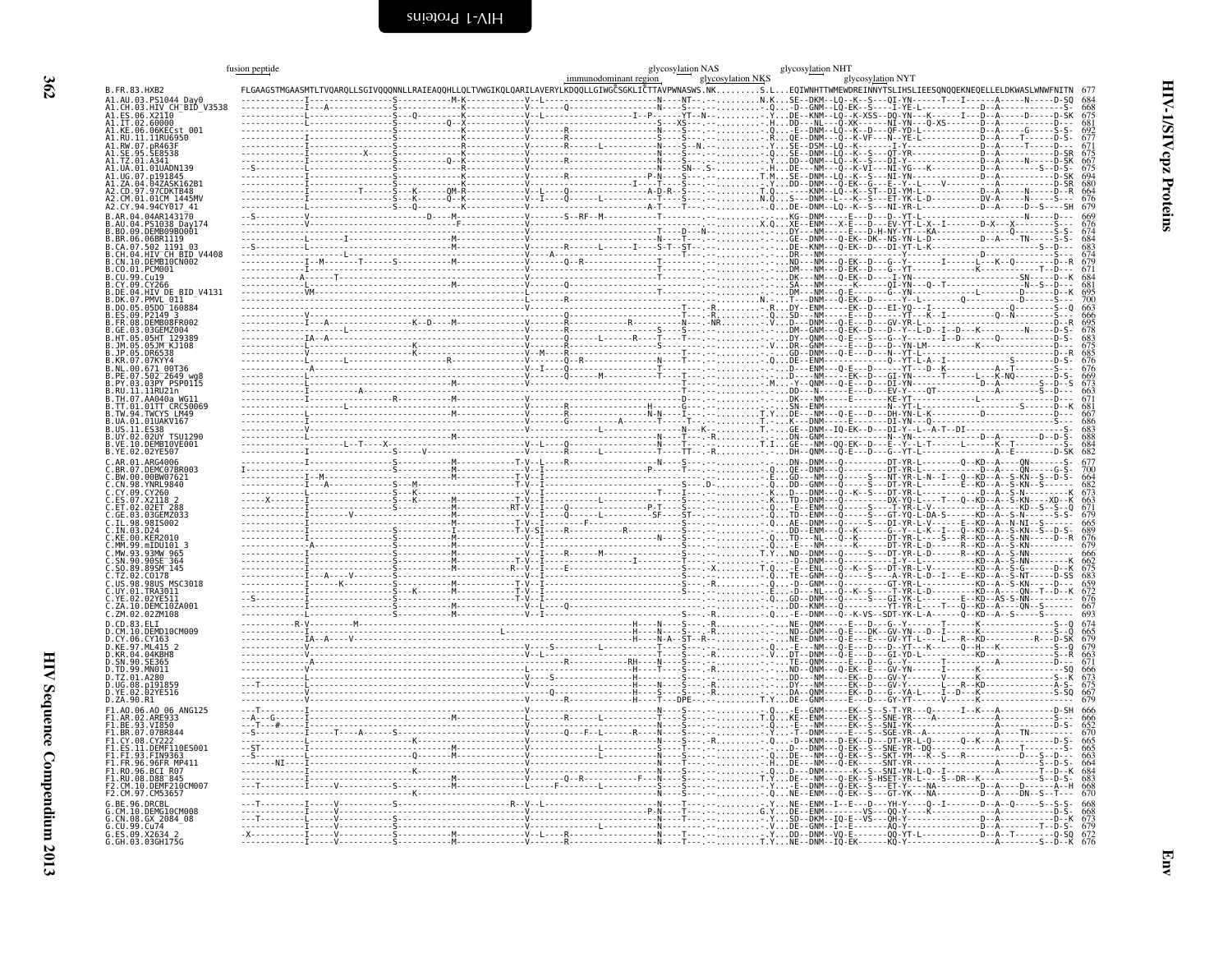|                                                                                                              | fusion peptide | immunodominant region | glycosylation NAS<br>glycosylation NKS | glycosylation NHT<br>glycosylation NYT                                                                                                                                                                                    |
|--------------------------------------------------------------------------------------------------------------|----------------|-----------------------|----------------------------------------|---------------------------------------------------------------------------------------------------------------------------------------------------------------------------------------------------------------------------|
| B.FR.83.HXB2<br>G.KE.93.HH8793 12 1                                                                          |                |                       |                                        | FLGAAGSTMGAASMTLTVQARQLLSGIVQQQNNLLRAIEAQQHLLQLTVWGIKQLQARILAVERYLKDQQLLGIWGCSGKLICTTAVPWNASWS.NKS.LEQIWNHTTWMEWDREINNYTSLIHSLIEESQNQQEKNEQELLELDKWASLWNWFNITN 677                                                        |
| G.NG.09.09NG SC62<br>G.PT.x.PT3306                                                                           |                |                       |                                        |                                                                                                                                                                                                                           |
| G.SE.93.SE6165_G6165<br>H.BE.93.VI991                                                                        |                |                       |                                        |                                                                                                                                                                                                                           |
| H.BE.93.VĪ997<br>H.CF.90.056<br>H.GB.00.00GBAC4001                                                           |                |                       |                                        |                                                                                                                                                                                                                           |
| J.CD.97.J 97DC KTB147<br>J.CM.04.04CMU11421                                                                  |                |                       |                                        |                                                                                                                                                                                                                           |
| SE.93.SE9280 7887<br>J.SE.94.SE9173 <sup>-</sup> 7022                                                        |                |                       |                                        |                                                                                                                                                                                                                           |
| K.CD.97.97ZR E0TB11<br>K.CM.96.96CM MP535                                                                    |                |                       |                                        |                                                                                                                                                                                                                           |
| 01 AE.AF.07.569M<br>01 AE.CN.09.1119                                                                         |                |                       |                                        |                                                                                                                                                                                                                           |
| 01 AE. HK. 04. HK001<br>01 AE. JP. x. DR0492                                                                 |                |                       |                                        |                                                                                                                                                                                                                           |
| 01 AE.TH.04.BKM<br>01 AE.TH.09.AA111a WG11<br>01 AE. TH. 90. CM240                                           |                |                       |                                        |                                                                                                                                                                                                                           |
| 01 AE.VN.98.98VNND15<br>02 AG.CM.08.DE00208CM001                                                             |                |                       |                                        |                                                                                                                                                                                                                           |
| 02 AG.ES.06.P1261                                                                                            |                |                       |                                        |                                                                                                                                                                                                                           |
| 02 AG. FR. 91. DJ263<br>02 AG. FR. 91. DJ263<br>02 AG. GH. 03. 03GH181AG<br>02 AG. LR. x. POC44951           |                |                       |                                        |                                                                                                                                                                                                                           |
| 02-AG.NG.x.IBNG<br>02-AG.SN.98.98SE_MP1211<br>02-AG.US.06.502_2696_FL01<br>02-AG.UZ.02.02UZ0683              |                |                       |                                        |                                                                                                                                                                                                                           |
| 03 AB RU 97 KAL153 2                                                                                         |                |                       |                                        |                                                                                                                                                                                                                           |
| 04 - CDX.CY.94.94CY032_3<br>05 - DF.BE.x.VI1310<br>06 - CDX.AU.96.BEP90                                      |                |                       |                                        |                                                                                                                                                                                                                           |
| 07 BC.CN.98.98CN009                                                                                          |                |                       |                                        |                                                                                                                                                                                                                           |
| 09-BC.CN.06.nx2<br>09-cpx.GH.96.96GH2911<br>10-CD.TZ.96.96TZ_BF061                                           |                |                       |                                        |                                                                                                                                                                                                                           |
| 11 cpx.CM.95.95CM 1816<br>12-BF.AR.99.ARMA159<br>13-cpx.CM.96.96CM_1849<br>14-BG.ES.05.X1870                 |                |                       |                                        |                                                                                                                                                                                                                           |
| 15 <sup>-</sup> 01B.TH.99.99TH MU2079                                                                        |                |                       |                                        |                                                                                                                                                                                                                           |
| 16 A2D.KR.97.97KR004<br>17 BF.AR.99.ARMA038<br>18 cpx.CU.99.CU76                                             |                |                       |                                        |                                                                                                                                                                                                                           |
| 19 cpx.cu.99.cu7<br>20 BG.cu.99.cu103<br>21 A2D.KE.99.KER2003                                                |                |                       |                                        |                                                                                                                                                                                                                           |
| 22 01A1.CM.01.01CM 0001BBY                                                                                   |                |                       |                                        |                                                                                                                                                                                                                           |
| 23 BG.CU.03.CB118<br>24-BG.ES.08.X2456 2<br>25-cpx.CM.02.1918LE                                              |                |                       |                                        |                                                                                                                                                                                                                           |
| AU.CD.02.02CD MBTB047<br>CDX.FR.04.04CD FR KZS                                                               |                |                       |                                        |                                                                                                                                                                                                                           |
| 28 <sup>-</sup> BF.BR.99.BREPM12609<br>29 <sup>-</sup> BF.BR.01.BREPM16704                                   |                |                       |                                        |                                                                                                                                                                                                                           |
| 31 BC.BR.04.04BR142<br>32-06A1.EE.01.EE0369<br>33-01B.ID.07.JKT189_C                                         |                |                       |                                        |                                                                                                                                                                                                                           |
| 34 <sup>-</sup> 01B.TH.99.0UR2478P<br>35 <sup>-</sup> AD.AF.07.169H                                          |                |                       |                                        |                                                                                                                                                                                                                           |
| 36 cpx.CM.00.00CMNYU830<br>37 cpx.cm.00.00CMNYU926<br>38 BF1.UY.03.UY03_3389                                 |                |                       |                                        |                                                                                                                                                                                                                           |
| 39 BF.BR.04.04BRRJ179                                                                                        |                |                       |                                        |                                                                                                                                                                                                                           |
| 40 BF.BR.05.05BRRJ055<br>42 BF.LU.03.luBF_05_03                                                              |                |                       |                                        |                                                                                                                                                                                                                           |
| 43-026.SA.03.J11223<br>44-BF.CL.00.CH80<br>cpx.FR.04.04FR AUK                                                |                |                       |                                        |                                                                                                                                                                                                                           |
| 46 BF.BR.07.07BR FPS625<br>47 BF.ES.08.P1942<br>48 <sup>-</sup> 01B.MY.07.07MYKT021                          |                |                       |                                        |                                                                                                                                                                                                                           |
| - cpx.GM.03.N26677<br>-01B.SG.11.11SG HM021                                                                  |                |                       |                                        |                                                                                                                                                                                                                           |
| 01B.MY.03.03MYKL018    1<br>01B.MY.11.11FIR164                                                               |                |                       |                                        |                                                                                                                                                                                                                           |
| 4-01B.MY.09.09MYSB023<br>55 01B.CN.10.HNCS102056                                                             |                |                       |                                        |                                                                                                                                                                                                                           |
| 0.BE.87.ANT70<br>0.CM.91.MVP5180<br>0.CM.98.98CMA104                                                         |                |                       |                                        |                                                                                                                                                                                                                           |
| 0. FR. 92. VAU<br>1299<br>0.SN.99.99SE MH                                                                    |                |                       |                                        |                                                                                                                                                                                                                           |
| $0.05.10.$ LTNP<br>0.US.97.97US08692A                                                                        |                |                       |                                        |                                                                                                                                                                                                                           |
| N. CM. 02. DJ00131<br>N. CM. 04. 04CM 1015_04<br>N. CM. 06. U14842<br>N. CM. 95. YBF30<br>N. CM. 97. YBF106  |                |                       |                                        |                                                                                                                                                                                                                           |
|                                                                                                              |                |                       |                                        |                                                                                                                                                                                                                           |
| N.FR.11.N1_FR_2011                                                                                           |                |                       |                                        |                                                                                                                                                                                                                           |
| P.CM.06.U14788<br>P.FR.09.RBF168                                                                             |                |                       |                                        | --S---------GI-------K---H--------M-------E--R-S----R--R--L--I-T--R------L----OIX-Y-N----ST-T.--N.ETELDG--GNL--Q----KLVD---DT-YLE-QKA-E--KE--RK-----------Q--S-MD--K 701<br>-MS---------AV---------H-------M-------E--R-S |
| CPZ.CD.06.BF1167<br>CPZ.CM.05.SIVcpzMT145<br>CPZ.GA.88.GAB1<br>CPZ.TZ.06.SIVcpzTAN13<br>CPZ.US.85.US_Marilyn |                |                       |                                        |                                                                                                                                                                                                                           |
|                                                                                                              |                |                       |                                        |                                                                                                                                                                                                                           |

Env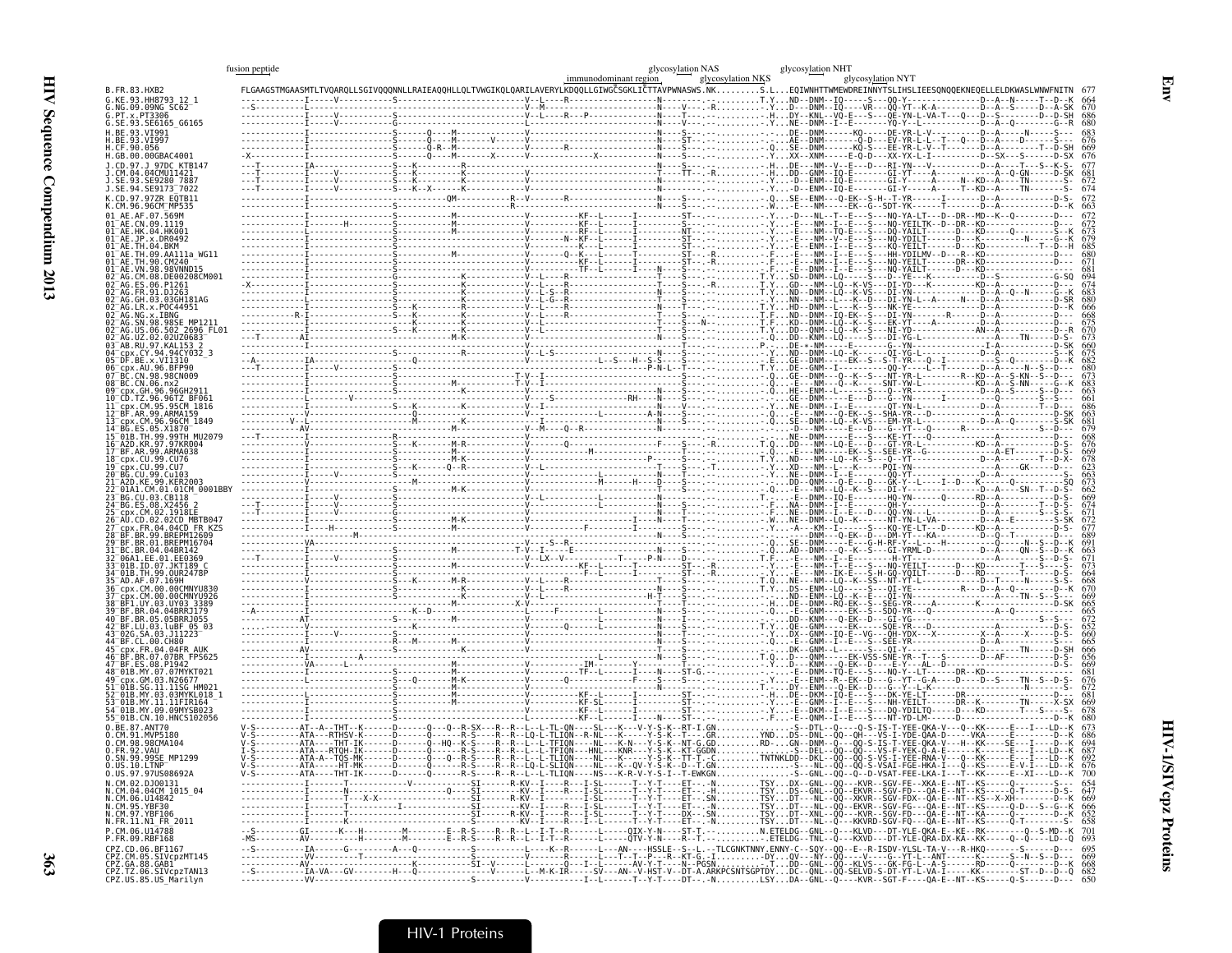<span id="page-53-0"></span>

|                                                   | transmembrane domain                                                                                                                                         | gp41 cytoplasmic tail start | glycosylation NGS |  | glycosylation NAT |
|---------------------------------------------------|--------------------------------------------------------------------------------------------------------------------------------------------------------------|-----------------------------|-------------------|--|-------------------|
| B.FR.83.HXB2                                      | WLWYIKLFIMIVGGLVGLRIVFAVLSIVNRVRQGYSPLSFQTHL.PTP.RG.PDRPEGIEEEGGERDRDRSIRLVNGSLALIWDDLRSLČLFSYHRLRDLLLIVTRIVE.LLGRRGWEALKYWWNLLQYWSQELKNSAVSLLNATAIAVAEGTDRV |                             |                   |  |                   |
| A1.AU.03.PS1044_Day0<br>A1.CH.03.HIV_CH_BID_V3538 |                                                                                                                                                              |                             |                   |  |                   |
| A1.IT.02.60000<br>Al.KE.06.06KECst 001            |                                                                                                                                                              |                             |                   |  |                   |
|                                                   |                                                                                                                                                              |                             |                   |  |                   |
|                                                   |                                                                                                                                                              |                             |                   |  |                   |
|                                                   |                                                                                                                                                              |                             |                   |  |                   |
|                                                   |                                                                                                                                                              |                             |                   |  |                   |
|                                                   |                                                                                                                                                              |                             |                   |  |                   |
|                                                   |                                                                                                                                                              |                             |                   |  |                   |
| RR 06 06RR1119                                    |                                                                                                                                                              |                             |                   |  |                   |
| .CH.04.HIV CH BID V4408<br>CN.10.DEMB10CN002      |                                                                                                                                                              |                             |                   |  |                   |
|                                                   |                                                                                                                                                              |                             |                   |  |                   |
| .DE.04.HIV_DE_BID_V4131                           |                                                                                                                                                              |                             |                   |  |                   |
| 05D0 160884                                       |                                                                                                                                                              |                             |                   |  |                   |
|                                                   |                                                                                                                                                              |                             |                   |  |                   |
|                                                   |                                                                                                                                                              |                             |                   |  |                   |
|                                                   |                                                                                                                                                              |                             |                   |  |                   |
|                                                   |                                                                                                                                                              |                             |                   |  |                   |
| 11RIJ71n                                          |                                                                                                                                                              |                             |                   |  |                   |
| IA.01.01UAK∇167                                   |                                                                                                                                                              |                             |                   |  |                   |
|                                                   |                                                                                                                                                              |                             |                   |  |                   |
| VE.10.DEMB10VE001                                 |                                                                                                                                                              |                             |                   |  |                   |
| DEMC07BR003<br>00BW07621                          |                                                                                                                                                              |                             |                   |  |                   |
|                                                   |                                                                                                                                                              |                             |                   |  |                   |
|                                                   |                                                                                                                                                              |                             |                   |  |                   |
|                                                   |                                                                                                                                                              |                             |                   |  |                   |
|                                                   |                                                                                                                                                              |                             |                   |  |                   |
|                                                   |                                                                                                                                                              |                             |                   |  |                   |
|                                                   |                                                                                                                                                              |                             |                   |  |                   |
| MSC3018<br><b>IIY 01 TRA3011</b>                  |                                                                                                                                                              |                             |                   |  |                   |
| DEMC10ZA001<br>.ZM.02.02ZM108                     |                                                                                                                                                              |                             |                   |  |                   |
|                                                   |                                                                                                                                                              |                             |                   |  |                   |
|                                                   |                                                                                                                                                              |                             |                   |  |                   |
| 04KRH <sub>8</sub>                                |                                                                                                                                                              |                             |                   |  |                   |
|                                                   |                                                                                                                                                              |                             |                   |  |                   |
| ).ZA.90.R1                                        |                                                                                                                                                              |                             |                   |  |                   |
| 1.A0.06.A0 06 ANG125                              |                                                                                                                                                              |                             |                   |  |                   |
|                                                   |                                                                                                                                                              |                             |                   |  |                   |
| DEMF110ES001                                      |                                                                                                                                                              |                             |                   |  |                   |
|                                                   |                                                                                                                                                              |                             |                   |  |                   |
| 1.RU.08.D88 <sup>-</sup> 845<br>10.DEME210CM003   |                                                                                                                                                              |                             |                   |  |                   |
|                                                   |                                                                                                                                                              |                             |                   |  |                   |
| GX 2084 08                                        |                                                                                                                                                              |                             |                   |  |                   |
| .CU.99.Cu74                                       |                                                                                                                                                              |                             |                   |  |                   |
|                                                   |                                                                                                                                                              |                             |                   |  |                   |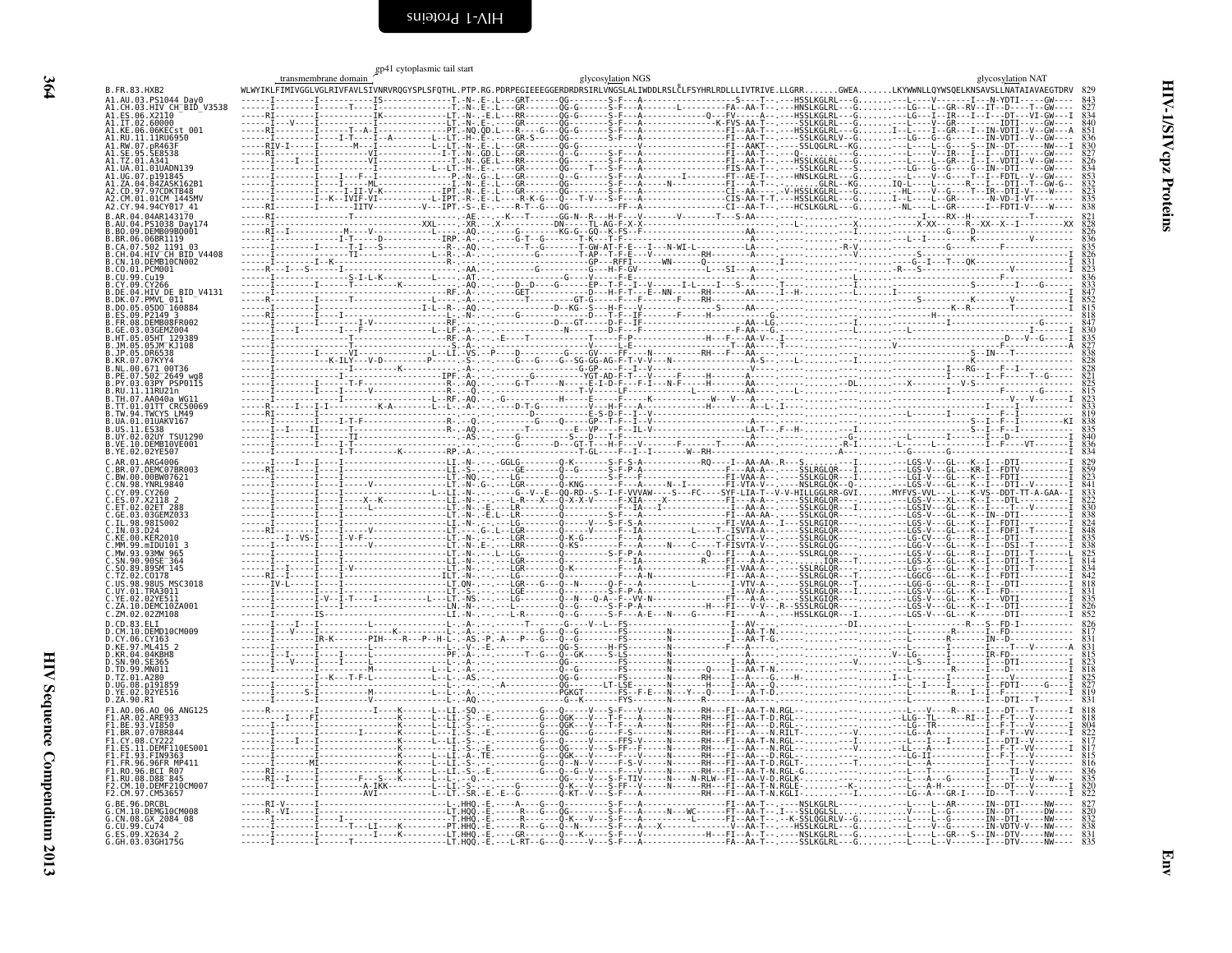|                                                                                                                     | gp41 cytoplasmic tail start<br>transmembrane domain                                                                                                                                                                        |  | glycosylation NGS |  |        | glycosylation NAT |
|---------------------------------------------------------------------------------------------------------------------|----------------------------------------------------------------------------------------------------------------------------------------------------------------------------------------------------------------------------|--|-------------------|--|--------|-------------------|
| B. FR. 83. HXB2<br>G.KE.93.HH8793 12 1                                                                              | WLWYIKLFIMIVGGLVGLRIVFAVLSIVNRVRQGYSPLSFQTHL.PTP.RG.PDRPEGIEEEGGERDRDRSIRLVNGSLALIWDDLRSLĈLFSYHRLRDLLLIVTRIVE.LLGRRGWEALKYWWNLLQYWSQELKNSAVSLLNATAIAVAEGTDRV                                                               |  |                   |  |        |                   |
| G.NG.09.09NG SC62<br>G. PT. x. PT3306                                                                               |                                                                                                                                                                                                                            |  |                   |  |        |                   |
| G.SE.93.SE6165 G6165<br>RF 93 VT991                                                                                 |                                                                                                                                                                                                                            |  |                   |  |        |                   |
| .BE.93.VI997<br>H.CE.90.056                                                                                         |                                                                                                                                                                                                                            |  |                   |  |        |                   |
| H.GB.00.00GBAC4001                                                                                                  |                                                                                                                                                                                                                            |  |                   |  |        |                   |
| SE.93.SE9280 7887                                                                                                   |                                                                                                                                                                                                                            |  |                   |  |        |                   |
| .SE.94.SE9173 <sup>-</sup> 7022<br>CD.97.97ZR E0TB11                                                                |                                                                                                                                                                                                                            |  |                   |  |        |                   |
|                                                                                                                     |                                                                                                                                                                                                                            |  |                   |  |        |                   |
|                                                                                                                     |                                                                                                                                                                                                                            |  |                   |  |        |                   |
|                                                                                                                     |                                                                                                                                                                                                                            |  |                   |  |        |                   |
|                                                                                                                     |                                                                                                                                                                                                                            |  |                   |  |        |                   |
|                                                                                                                     |                                                                                                                                                                                                                            |  |                   |  |        |                   |
|                                                                                                                     |                                                                                                                                                                                                                            |  |                   |  |        |                   |
|                                                                                                                     |                                                                                                                                                                                                                            |  |                   |  |        |                   |
| R.x.POC44951<br>.x.IBNG                                                                                             |                                                                                                                                                                                                                            |  |                   |  |        |                   |
| 02.02UZ0683                                                                                                         |                                                                                                                                                                                                                            |  |                   |  |        |                   |
| CY 94 94CY032                                                                                                       |                                                                                                                                                                                                                            |  |                   |  |        |                   |
|                                                                                                                     |                                                                                                                                                                                                                            |  |                   |  |        |                   |
|                                                                                                                     |                                                                                                                                                                                                                            |  |                   |  |        |                   |
| 96.96TZ BF061                                                                                                       |                                                                                                                                                                                                                            |  |                   |  |        |                   |
|                                                                                                                     |                                                                                                                                                                                                                            |  |                   |  |        |                   |
| M.96.96CM 1849<br>.05.X1870                                                                                         |                                                                                                                                                                                                                            |  |                   |  |        |                   |
| TH.99.99TH MU2079<br>97.97KR004                                                                                     |                                                                                                                                                                                                                            |  |                   |  |        |                   |
| cnx.CU.99.CU76                                                                                                      |                                                                                                                                                                                                                            |  |                   |  |        |                   |
|                                                                                                                     |                                                                                                                                                                                                                            |  |                   |  |        |                   |
| .01CM 0001BB                                                                                                        |                                                                                                                                                                                                                            |  |                   |  |        |                   |
|                                                                                                                     |                                                                                                                                                                                                                            |  |                   |  |        |                   |
|                                                                                                                     |                                                                                                                                                                                                                            |  |                   |  |        |                   |
|                                                                                                                     |                                                                                                                                                                                                                            |  |                   |  |        |                   |
|                                                                                                                     |                                                                                                                                                                                                                            |  |                   |  |        |                   |
|                                                                                                                     |                                                                                                                                                                                                                            |  |                   |  |        |                   |
|                                                                                                                     |                                                                                                                                                                                                                            |  |                   |  |        |                   |
|                                                                                                                     |                                                                                                                                                                                                                            |  |                   |  |        |                   |
| 04 04RRR1179<br>05.05BRRJ055                                                                                        |                                                                                                                                                                                                                            |  |                   |  |        |                   |
| luBF 05 03<br>A.03.J11223                                                                                           |                                                                                                                                                                                                                            |  |                   |  |        |                   |
|                                                                                                                     |                                                                                                                                                                                                                            |  |                   |  |        |                   |
|                                                                                                                     |                                                                                                                                                                                                                            |  |                   |  |        |                   |
|                                                                                                                     |                                                                                                                                                                                                                            |  |                   |  |        |                   |
|                                                                                                                     |                                                                                                                                                                                                                            |  |                   |  |        |                   |
| MY.11.11FIR164<br>.09.09MYSB023                                                                                     |                                                                                                                                                                                                                            |  |                   |  |        |                   |
| N.10.HNCS102056:<br><b>RE 87 ANT70</b>                                                                              |                                                                                                                                                                                                                            |  |                   |  |        |                   |
| CM.91.MVP5186<br>CM.98.98CMA104                                                                                     |                                                                                                                                                                                                                            |  |                   |  |        |                   |
| 0.FR.92.VAU<br>.SN.99.99SE MP1299                                                                                   | ------iA-I---A-I-V-V-ML--NL-KNI----ð---L-ÍÞÍ.000.XE.VĞT-Ğ-TĞ-6--DE--R-WTP-PÖ-F-H-CYT---TII-WI--L-SH-ASEIÖKLIR.H--LCCLWIGYTI---CRLFKAII---L----OT--TNV--DTV-V--TNV--SI<br>------IA-I---A-I-V---MI--NNI----Q----K--I-HHQ-PE- |  |                   |  |        |                   |
| 0.US.97.97US08692A                                                                                                  |                                                                                                                                                                                                                            |  |                   |  | N - UI |                   |
| N.CM.02.DJ00131                                                                                                     |                                                                                                                                                                                                                            |  |                   |  |        |                   |
| N.CM.04.04CM<br>N.CM.04.04CM 1015_04<br>N.CM.06.U14842<br>N.CM.97.YBF30<br>N.FR.11.N1_FR_2011<br>N.FR.11.N1_FR_2011 |                                                                                                                                                                                                                            |  |                   |  |        |                   |
|                                                                                                                     |                                                                                                                                                                                                                            |  |                   |  |        |                   |
| P.CM.06.U14788                                                                                                      | ------I-------II--K-LM-IGNV-RK----X--X-L--LR.LHG.GP.AGIAP-TD-----AGNG-----LE-L-P-------NVVOI-QI-VSCI-RIKDLLT.I-WIHLGQLLNSNCPDCFAACG--T----X--T-X--TV--S--NW--Q- 858<br>------I------II----LL-IINV-R-I------V-L--LG.LNG.    |  |                   |  |        |                   |
| P.FR.09.RBF168                                                                                                      |                                                                                                                                                                                                                            |  |                   |  |        |                   |
| CPZ.CD.06.BF1167<br>CPZ.CM.05.SIVcpzMT145<br>CPZ.GA.88.GAB1<br>CPZ.TZ.06.SIVcpzTAN13                                |                                                                                                                                                                                                                            |  |                   |  |        |                   |
| CPZ.US.85.US_Marilyn                                                                                                |                                                                                                                                                                                                                            |  |                   |  |        |                   |

Env

gp41 cytoplasmic tail start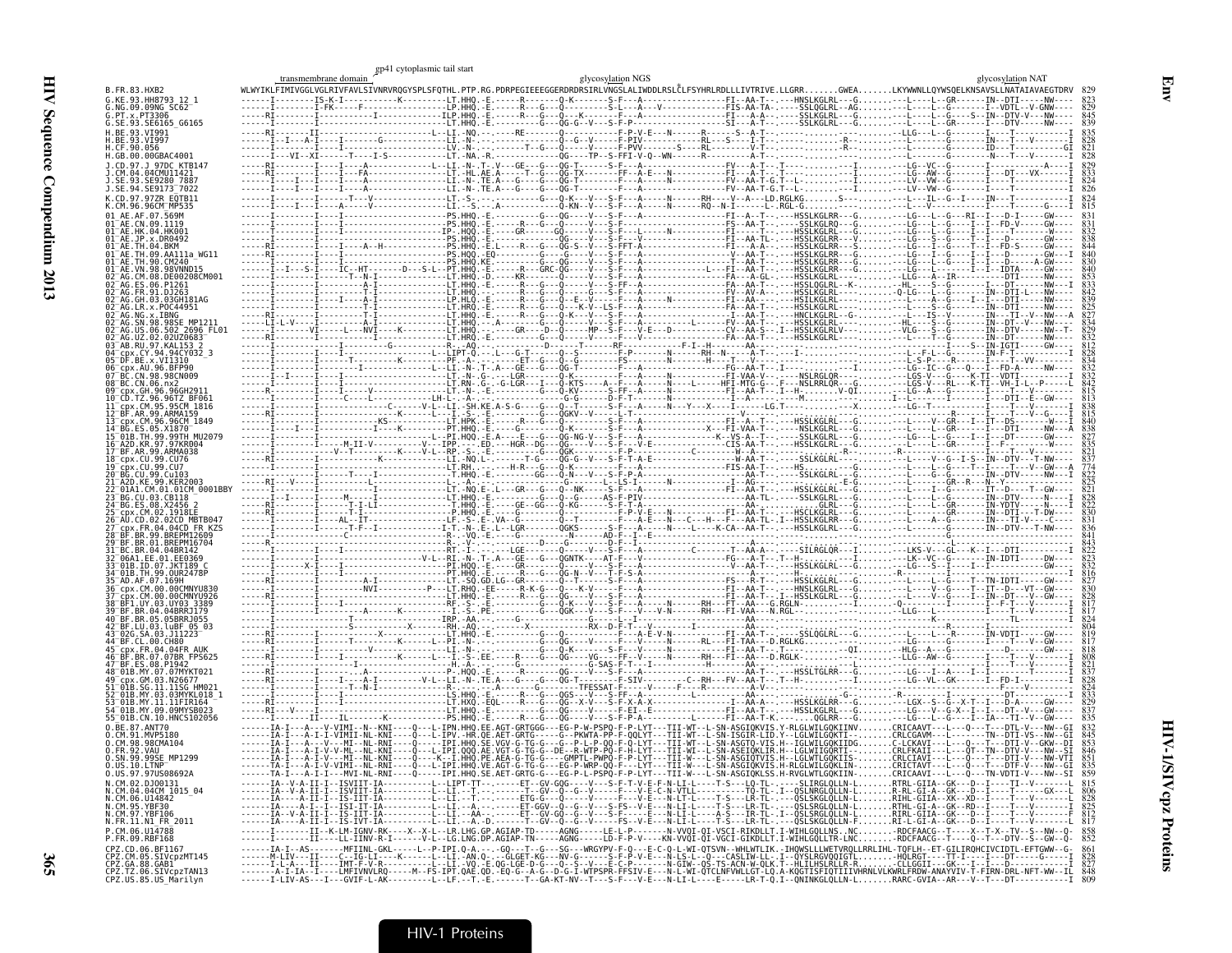<span id="page-55-0"></span>Env end<br>= 41 == J

|   | I<br>۰. |
|---|---------|
|   |         |
|   | ٦       |
| × | ۰.      |

HIV Sequence Compendium 2013

HIV Sequence Compendium 2013

|                                                                                                                                                                                                                                                              | cytoplasmic tail end                                                                                                                                                                                                                                                                                                       |  |
|--------------------------------------------------------------------------------------------------------------------------------------------------------------------------------------------------------------------------------------------------------------|----------------------------------------------------------------------------------------------------------------------------------------------------------------------------------------------------------------------------------------------------------------------------------------------------------------------------|--|
| B.FR.83.HXB2                                                                                                                                                                                                                                                 | IEVVQGACRAIRHIPRRIRQG.LERI.LL*                                                                                                                                                                                                                                                                                             |  |
| B. FR. 83. BMB<br>A1. GH. 83. HTML (THE SIDE V3538<br>A1. E5. 96. X2116<br>A1. IF. 92. 69000<br>A1. IF. 92. 60000<br>A1. NE. 91. PR. 84655<br>A1. NE. 91. PR. 955<br>A1. IE. 91. PR. 951<br>A1. IE. 91. PR. 951<br>A1. IE. 91. PR. 951.<br>A1. IE. 91. PR. 9 |                                                                                                                                                                                                                                                                                                                            |  |
|                                                                                                                                                                                                                                                              |                                                                                                                                                                                                                                                                                                                            |  |
|                                                                                                                                                                                                                                                              |                                                                                                                                                                                                                                                                                                                            |  |
|                                                                                                                                                                                                                                                              |                                                                                                                                                                                                                                                                                                                            |  |
|                                                                                                                                                                                                                                                              |                                                                                                                                                                                                                                                                                                                            |  |
| A1.UA.01.01UADN139<br>A1.UG.07.p191845                                                                                                                                                                                                                       |                                                                                                                                                                                                                                                                                                                            |  |
|                                                                                                                                                                                                                                                              |                                                                                                                                                                                                                                                                                                                            |  |
| A1.2A.04.04243K162B1<br>A2.CD.97.97CDKTB48<br>A2.CM.01.01CM 1445MV<br>A2.CY.94.94CY017_41                                                                                                                                                                    |                                                                                                                                                                                                                                                                                                                            |  |
| B.AR.04.04AR143170                                                                                                                                                                                                                                           |                                                                                                                                                                                                                                                                                                                            |  |
| B.AN.04.PS1038_Day174<br>B.BO.09.DEMB09B0001                                                                                                                                                                                                                 |                                                                                                                                                                                                                                                                                                                            |  |
| <b>B.BR.06.06BR1119<br/>B.CA.07.502 1191 03<br/>B.CA.07.502 1191 03<br/>B.CN.10.DEMB10CN002</b>                                                                                                                                                              |                                                                                                                                                                                                                                                                                                                            |  |
|                                                                                                                                                                                                                                                              |                                                                                                                                                                                                                                                                                                                            |  |
| B.CO.01.PCM001<br>B.CU.99.Cu19                                                                                                                                                                                                                               |                                                                                                                                                                                                                                                                                                                            |  |
| B.CY.09.CY266                                                                                                                                                                                                                                                |                                                                                                                                                                                                                                                                                                                            |  |
| B.DE.04.HIV_DE_BID_V4131                                                                                                                                                                                                                                     |                                                                                                                                                                                                                                                                                                                            |  |
|                                                                                                                                                                                                                                                              |                                                                                                                                                                                                                                                                                                                            |  |
|                                                                                                                                                                                                                                                              |                                                                                                                                                                                                                                                                                                                            |  |
| B.DE.04.HIV DE BID<br>B.DK.07.PMVL 011<br>B.D.O.05.0500 160884<br>B.E.09.09.P2149<br>B.FR.08.DEMB08FR002<br>B.FR.08.DEMB08FR002<br>B.JP.05.051MT 129389<br>B.JP.05.051MT 129389<br>B.JP.05.051MT 129389<br>B.VI.05.051MT 129389<br>B.KR.07.07XYY44           |                                                                                                                                                                                                                                                                                                                            |  |
|                                                                                                                                                                                                                                                              |                                                                                                                                                                                                                                                                                                                            |  |
|                                                                                                                                                                                                                                                              |                                                                                                                                                                                                                                                                                                                            |  |
| B.NL.00.671 00T36<br>B.PE.07.502 2649 wg8<br>B.PY.03.03PY PSP0115<br>B.RU.11.11R021                                                                                                                                                                          |                                                                                                                                                                                                                                                                                                                            |  |
|                                                                                                                                                                                                                                                              |                                                                                                                                                                                                                                                                                                                            |  |
| B.TH.07.AA040a WG11<br>B.TT.01.01TT CRC50069<br>B.TW.94.TWCYS_LM49                                                                                                                                                                                           |                                                                                                                                                                                                                                                                                                                            |  |
|                                                                                                                                                                                                                                                              |                                                                                                                                                                                                                                                                                                                            |  |
| B.UA.01.01UAKV167                                                                                                                                                                                                                                            |                                                                                                                                                                                                                                                                                                                            |  |
| B.US.11.ES38<br>B.UY.02.02UY TSU1290<br>B.VE.10.DEMBI0VE001                                                                                                                                                                                                  |                                                                                                                                                                                                                                                                                                                            |  |
| B.YE.02.02YE507                                                                                                                                                                                                                                              |                                                                                                                                                                                                                                                                                                                            |  |
| C.AR.01.ARG4006<br>C.BR.07.DEMC07BR003<br>C.BW.00.00BW07621<br>C.CN.98.YNRL9840                                                                                                                                                                              |                                                                                                                                                                                                                                                                                                                            |  |
|                                                                                                                                                                                                                                                              |                                                                                                                                                                                                                                                                                                                            |  |
| C.CY.00.CY260<br>C.CY.00.CY260<br>C.ES.07.X2118 2<br>C.ET.02.02ET 288<br>C.GE.03.03GEMZ033<br>C.TL.93.9815002                                                                                                                                                |                                                                                                                                                                                                                                                                                                                            |  |
|                                                                                                                                                                                                                                                              |                                                                                                                                                                                                                                                                                                                            |  |
|                                                                                                                                                                                                                                                              |                                                                                                                                                                                                                                                                                                                            |  |
| C.IN.03.D24                                                                                                                                                                                                                                                  |                                                                                                                                                                                                                                                                                                                            |  |
| C.KE.00.KER2010<br>C.MM.99.mIDU101_3<br>C.MW.93.93MW_965<br>C.SN.90.90SE_364                                                                                                                                                                                 |                                                                                                                                                                                                                                                                                                                            |  |
|                                                                                                                                                                                                                                                              |                                                                                                                                                                                                                                                                                                                            |  |
|                                                                                                                                                                                                                                                              |                                                                                                                                                                                                                                                                                                                            |  |
|                                                                                                                                                                                                                                                              |                                                                                                                                                                                                                                                                                                                            |  |
| C. 50.89.8958-304<br>C. T2. 02. C0178<br>C. US. 98.9805 MSC3018<br>C. US. 98.9805 MSC3018<br>C. VE. 02. 02YE511<br>C. ZA. 10. DEMC102A001<br>C. ZM. 02. 02ZM108                                                                                              |                                                                                                                                                                                                                                                                                                                            |  |
|                                                                                                                                                                                                                                                              |                                                                                                                                                                                                                                                                                                                            |  |
| D.CD.83.ELI                                                                                                                                                                                                                                                  | --II-R----VLN-------------S.---                                                                                                                                                                                                                                                                                            |  |
| D.CM.10.DEMD10CM009<br>D.CY.06.CY163<br>D.KE.97.ML415_2                                                                                                                                                                                                      | $\begin{tabular}{ c c c c c } \hline $c_1$ & $c_1$ & $c_1$ & $c_1$ & $c_1$ & $c_1$ & $c_1$ \\ \hline $c_1$ & $c_1$ & $c_1$ & $c_1$ & $c_1$ & $c_1$ & $c_1$ & $c_1$ \\ \hline $c_1$ & $c_1$ & $c_1$ & $c_1$ & $c_1$ & $c_1$ & $c_1$ & $c_1$ & $c_1$ \\ \hline $c_1$ & $c_1$ & $c_1$ & $c_1$ & $c_1$ & $c_1$ & $c_1$ & $c_1$ |  |
| D.KR.04.04KBH8                                                                                                                                                                                                                                               |                                                                                                                                                                                                                                                                                                                            |  |
| D.TD.99.MN011                                                                                                                                                                                                                                                |                                                                                                                                                                                                                                                                                                                            |  |
| D.TZ.01.A280                                                                                                                                                                                                                                                 |                                                                                                                                                                                                                                                                                                                            |  |
| D.UG.08.p191859<br>D.YE.02.02YE516<br>D.ZA.90.R1                                                                                                                                                                                                             |                                                                                                                                                                                                                                                                                                                            |  |
|                                                                                                                                                                                                                                                              |                                                                                                                                                                                                                                                                                                                            |  |
| F1.A0.06.A0 06 ANG125<br>F1.AR.02.ARE933<br>F1.BE.93.VI850<br>F1.BR.07.07BR844                                                                                                                                                                               |                                                                                                                                                                                                                                                                                                                            |  |
|                                                                                                                                                                                                                                                              |                                                                                                                                                                                                                                                                                                                            |  |
| F1.CY.08.CY222<br>F1.ES.11.DEMF110ES001<br>F1.FI.93.FIN9363                                                                                                                                                                                                  |                                                                                                                                                                                                                                                                                                                            |  |
| F1.FR.96.96FR_MP411                                                                                                                                                                                                                                          |                                                                                                                                                                                                                                                                                                                            |  |
| F1.R0.96.BCI R07<br>F1.RU.08.D88 845                                                                                                                                                                                                                         |                                                                                                                                                                                                                                                                                                                            |  |
| F2.CM.10.DEMF210CM007<br>F2.CM.97.CM53657                                                                                                                                                                                                                    |                                                                                                                                                                                                                                                                                                                            |  |
|                                                                                                                                                                                                                                                              |                                                                                                                                                                                                                                                                                                                            |  |
|                                                                                                                                                                                                                                                              |                                                                                                                                                                                                                                                                                                                            |  |
| F2: CHE. 96. DRCBL<br>G. CM. 10. DEMG10CM008<br>G. CM. 08. GX 2084_08<br>G. CU. 99. Cu74<br>G. ES. 09. X2634 2<br>G. GH. 03. 03GH175G                                                                                                                        |                                                                                                                                                                                                                                                                                                                            |  |
|                                                                                                                                                                                                                                                              |                                                                                                                                                                                                                                                                                                                            |  |

|                                                                                                                         | cytoplasmic tail end                                     | gp41 end |
|-------------------------------------------------------------------------------------------------------------------------|----------------------------------------------------------|----------|
| XB2                                                                                                                     | IEVVQGACRAIRHIPRRIRQG.LERI.LL*                           |          |
| PS1044_Day0<br>HIV CH_BID_V3538<br>X2110<br>60000                                                                       |                                                          |          |
|                                                                                                                         |                                                          |          |
| 06KECst 001                                                                                                             |                                                          |          |
| 11RU6950                                                                                                                |                                                          |          |
| pR463F<br>SE8538<br>A341                                                                                                |                                                          |          |
|                                                                                                                         |                                                          |          |
| A341<br>01UADN139<br>p191845<br><u>04ZASK162</u> B1                                                                     |                                                          |          |
|                                                                                                                         |                                                          |          |
| 97CDKTB48<br>01CM 1445MV                                                                                                |                                                          |          |
| 94CY017 41<br>4AR143170                                                                                                 |                                                          |          |
| S1038 Day174<br>EMB09B0001                                                                                              |                                                          |          |
|                                                                                                                         |                                                          |          |
| <b>6BR1119<br/>02 1191 03<br/>02 1191 03<br/>IV CH BID V4408<br/>EMB10CN002</b>                                         |                                                          |          |
|                                                                                                                         |                                                          |          |
| CM001<br>u19                                                                                                            |                                                          |          |
| Ÿ266<br>IV_DE_BID_V4131                                                                                                 |                                                          |          |
|                                                                                                                         |                                                          |          |
|                                                                                                                         |                                                          |          |
| 1V_DE_B1D_<br>MVL_011<br>5D0_160884<br>2149_3<br>EMB08FR002                                                             |                                                          |          |
| 3GEMZ004                                                                                                                |                                                          |          |
| 5HT 129389<br>5JM KJ108                                                                                                 |                                                          |          |
| R6538<br>7KYY4                                                                                                          |                                                          |          |
| 7N114<br>71_00T36<br>02 <sup>-</sup> 2649_wg8<br>3PY_PSP0115<br>1RU21n                                                  |                                                          |          |
|                                                                                                                         |                                                          |          |
|                                                                                                                         |                                                          |          |
| A040a WG11                                                                                                              |                                                          |          |
|                                                                                                                         |                                                          |          |
| <b>A040a WGII<br/>1TT CRC50069<br/>WCYS LM49<br/>1UAKV167<br/>10XV TSU1290<br/>2MBI0VE001<br/>EMBI0VE001<br/>2YE507</b> |                                                          |          |
|                                                                                                                         |                                                          |          |
|                                                                                                                         |                                                          |          |
| RG4006<br>EMC07BR003                                                                                                    |                                                          |          |
| 0BW07621                                                                                                                |                                                          |          |
| 0BW07021<br>NRL9840<br>Y260<br>2118 2<br>2ET 288<br>3GEMZ033<br>81S002                                                  |                                                          |          |
|                                                                                                                         |                                                          |          |
|                                                                                                                         |                                                          |          |
|                                                                                                                         |                                                          |          |
| 24<br>ER2010                                                                                                            |                                                          |          |
| IDU101 3                                                                                                                |                                                          |          |
| 3MW 965<br>0SE 364                                                                                                      |                                                          |          |
| 9SM <sup>-145</sup><br>0178                                                                                             |                                                          |          |
|                                                                                                                         |                                                          |          |
| 8US MSC3018<br>RA3011<br>2YE511                                                                                         |                                                          |          |
| ĒMCĪŌŽA001<br>2ZM108                                                                                                    |                                                          |          |
| LT                                                                                                                      |                                                          |          |
| ЕМ̀D10СМ009<br>Ү163                                                                                                     |                                                          |          |
|                                                                                                                         |                                                          |          |
| 103<br>L415 2<br>4KBH8<br>E365                                                                                          |                                                          |          |
| N011                                                                                                                    |                                                          |          |
| 280                                                                                                                     |                                                          |          |
| 191859<br>2YE516                                                                                                        |                                                          |          |
| 1                                                                                                                       |                                                          |          |
| AO 06 ANG125<br>ARE933<br>VI850                                                                                         |                                                          |          |
| 07BR844                                                                                                                 |                                                          |          |
| CY222                                                                                                                   |                                                          |          |
| DEMFI10ES001<br>FIN9363                                                                                                 |                                                          |          |
| .<br>96FR MP411<br>BCI R07                                                                                              |                                                          |          |
| D88 <sup>-</sup> 845<br>DEMF210CM007                                                                                    |                                                          |          |
| CM53657                                                                                                                 |                                                          |          |
| RCBL                                                                                                                    |                                                          |          |
|                                                                                                                         |                                                          |          |
|                                                                                                                         |                                                          |          |
| ксв∟<br>EMG10CM008<br>X 2084_08<br>u74<br>2634 2<br>3GH175G                                                             | $- - I - R - G - - - LN - - T - - - - - F - - A - - - -$ |          |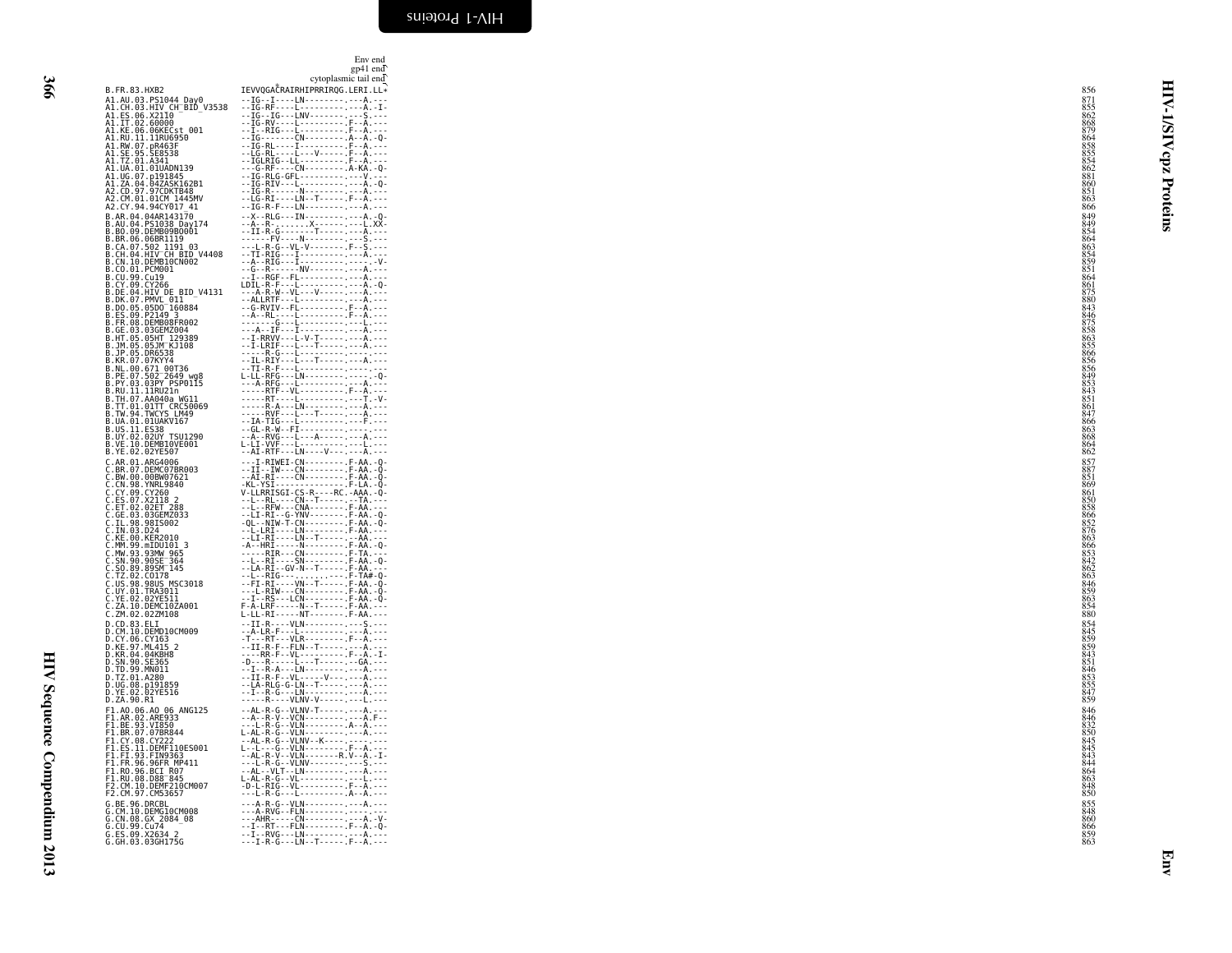|                                                                                                                                                                                                                                                       | gp41 end<br>cytoplasmic tail end                                           |                                        |
|-------------------------------------------------------------------------------------------------------------------------------------------------------------------------------------------------------------------------------------------------------|----------------------------------------------------------------------------|----------------------------------------|
| B.FR.83.HXB2                                                                                                                                                                                                                                          | IEVVQGACRAIRHIPRRIRQG.LERI.LL*<br>$-1 - R - F - F LN - T - \cdots - A - -$ | 856<br>851                             |
| G.KE.93.HH8793_12_1<br>G.NG.09.09NG_SC62 <sup>_1</sup>                                                                                                                                                                                                | ---A-R-G--FL------V--------A<br>---G-RVG--FLN--V----------------           | $\frac{857}{873}$                      |
| G.PT.x.PT3306<br>G.SE.93.SE6165_G6165                                                                                                                                                                                                                 | ---A-R-----LN--T-----.----A.---<br>--L--R-W---L----------F--A.---          | 867<br>863                             |
| H.BE.93.VI991<br>H.BE.93.VI997<br>H.CF.90.056                                                                                                                                                                                                         |                                                                            | 856                                    |
| H.GB.00.00GBAC4001<br>J.CD.97.J 97DC KTB147                                                                                                                                                                                                           |                                                                            | 849888<br>850                          |
| J.CM.04.04CMUI1421<br>J.SE.93.SE9280_7887                                                                                                                                                                                                             |                                                                            | 861                                    |
| J.SE.94.SE9173 <sup>-</sup> 7022<br>K.CD.97.97ZR EQTB11                                                                                                                                                                                               | --IA-R-F---L------------A.---                                              | 854                                    |
| K.CM.96.96CM_MP535                                                                                                                                                                                                                                    |                                                                            | 852<br>843<br>859                      |
| 01 AE.AF.07.569M<br>01 AE.CN.09.1119<br>01 AE.HK.04.HK001                                                                                                                                                                                             |                                                                            | 859<br>860                             |
| 01 <sup>-</sup> AE.JP.x.DR0492<br>01 AE.TH.04.BKM<br>01 AE.TH.09.AA111a_WG11                                                                                                                                                                          |                                                                            | 866                                    |
| 01 AE.TH.90.CM240 -<br>01 AE.VN.98.98VNND15                                                                                                                                                                                                           |                                                                            | 868<br>858                             |
| 02 AG.CM.08.DE00208CM001                                                                                                                                                                                                                              |                                                                            | 868<br>881<br>861                      |
| 02 AG.ES.06.P1261<br>02 AG.ER.91.DJ263.                                                                                                                                                                                                               |                                                                            | 87C<br>867                             |
|                                                                                                                                                                                                                                                       |                                                                            | $853$<br>$855$                         |
|                                                                                                                                                                                                                                                       |                                                                            | $\frac{862}{857}$                      |
| 92 - AG. EH. 93. 036H181AG<br>02 - AG. C. R. S. 20064951<br>02 - AG. NG. x. 1BNG<br>02 - AG. NG. x. 1BNG<br>02 - AG. US. 06. 502 - 2006 - FL01<br>02 - AG. US. 08. 502 - 2006<br>03 - AB. RU. 97. KAL153 -<br>04 - CD. RE x. VII310<br>05 - DE. RE x. |                                                                            | 860<br>840                             |
|                                                                                                                                                                                                                                                       |                                                                            | 856<br>862<br>860                      |
| 05-DF.BE.x.VI1310<br>06-Cpx.AU.96.BFP90<br>06-Cpx.AU.96.BFP90<br>08-BC.CN.06.nx2<br>08-CCN.06.nx2<br>09-Cpx.5H.96.96GH2911                                                                                                                            |                                                                            | 860                                    |
|                                                                                                                                                                                                                                                       |                                                                            | 869<br>843<br>841                      |
| 10-CD.TZ.96.96TZ-BF061<br>11-cpx.CM.95.95CM-1816<br>12-BF.AR.99.ARMA159                                                                                                                                                                               |                                                                            | 866<br>8438868                         |
|                                                                                                                                                                                                                                                       |                                                                            | 866<br>855                             |
| 13 – P. P. M. 1993, AMARIJ 1849<br>13 – Br. C. M. 96, 96CM - 1849<br>14 – BG. ES. 05, X1870 –<br>16 – AZD. KR. 97, 97KR004<br>17 – BF. AR. 99, ARMA038<br>17 – BF. AR. 99, ARMA038                                                                    |                                                                            | 863<br>849                             |
| 18_cpx.CU.99.CU76<br>19 cpx.cu.99.cu7<br>20 BG.cu.99.cu103                                                                                                                                                                                            |                                                                            | 865<br>802850                          |
| 21 A2D.KE.99.KER2003                                                                                                                                                                                                                                  |                                                                            | 853                                    |
| 22 01A1.CM.01.01CM_0001BBY<br>23 BG.CU.03.CB118                                                                                                                                                                                                       |                                                                            | 849<br>856                             |
| !4 BG.ES.08.X2456 2<br>cpx.CM.02.1918EE                                                                                                                                                                                                               |                                                                            | 850<br>858<br>859                      |
| 26-AU.CD.02.02CD_MBTB047<br>27-cpx.FR.04.04CD_FR_KZS<br>28-BE.BR.99.BREPM12609                                                                                                                                                                        |                                                                            | 864<br>869                             |
| 29 BF.BR.01.BREPM16704<br>31-BC.BR.04.04BR142<br>32-06A1.EE.01.EE0369                                                                                                                                                                                 |                                                                            | 871<br>850                             |
| 33 <sup>-</sup> 01B.ID.07.JKT189 C<br>34 <sup>-</sup> 01B.TH.99.OUR2478P                                                                                                                                                                              |                                                                            | $\frac{851}{860}$<br>844               |
| 35-ĂD.AF.07.169H<br>36-cpx.CM.00.00CMNYU830                                                                                                                                                                                                           |                                                                            | 855<br>858                             |
| 37 cpx.CM.00.00CMNYU926<br>38 BF1.UY.03.UY03 3389                                                                                                                                                                                                     |                                                                            | 856                                    |
|                                                                                                                                                                                                                                                       |                                                                            | 845<br>845<br>852<br>832<br>847<br>845 |
|                                                                                                                                                                                                                                                       |                                                                            |                                        |
| 38 BF1.UY.03.UY03 3389<br>40 BF.BR.04.04BRRJ179<br>42 BF.EU.03.luBF 05<br>42 BF.EU.03.luBF 05<br>43 PC.CL.00.CH80<br>44 BF.CL.00.CH80<br>45 BE RR.07.0404FR AUK<br>45 BE RR.07.03PR FPS625<br>47 BF.ES.08.PJ947<br>47 BF.ES.08.PJ947                  |                                                                            | $846$<br>$836$                         |
|                                                                                                                                                                                                                                                       |                                                                            | 849<br>865                             |
| 47-018.MY.07.07MYKT021<br>48-01B.MY.07.07MYKT021<br>51-01B.SG.11.11SG.HM021                                                                                                                                                                           |                                                                            | $856$<br>852                           |
| 52–01B.MY.03.03MYKL018-1<br>53–01B.MY.11.11FIR164<br>54–01B.MY.09.09MYSB023                                                                                                                                                                           |                                                                            | $\frac{861}{857}$                      |
| 55 <sup>-</sup> 01B.CN.10.HNCS102056<br>0.BE.87.ANT70                                                                                                                                                                                                 | $-AGI - RIGTG - -N - - - - - - - - - - S - - - -$                          | $\frac{865}{863}$<br>860               |
| 0.CM.91.MVP5180<br>O.CM.98.98CMA104<br>O.FR.92.VAU                                                                                                                                                                                                    |                                                                            | 873<br>881                             |
| 0.SN.99.99SE_MP1299                                                                                                                                                                                                                                   |                                                                            | 874                                    |
| 0.US.10.LINP<br>0.US.97.97US08692A                                                                                                                                                                                                                    | RIG-G--N---------.---S.---<br>-LGI-RIG-G-WNV-------.F--S.---               | $\frac{863}{887}$                      |
| N.CM.02.DJ00131<br>N.CM.04.04CM 1015 04                                                                                                                                                                                                               | --LA-RIG-G-L------------A.---                                              | 843<br>834                             |
| N.CM.06.U14842<br>N.CM.95.YBF30<br>N.CM.97.YBF106                                                                                                                                                                                                     | --LA-RIG-G-L------------A.---                                              | 856                                    |
| N.FR.11.N1_FR_2011<br>P.CM.06.U14788                                                                                                                                                                                                                  | --LA-RVG-G-L---------.---A.-I-<br>$-A-G-QIG-GFLN---L---S---S$              | 840<br>845                             |
| P.FR.09.RBF168<br>CPZ.CD.06.BF1167                                                                                                                                                                                                                    | $-I-G-QIG-GFLN$ --------I--S.--X<br>--ALRV-VDI-----T-----.--IA.-N-         | ${}^{886}_{880}$<br>889                |
|                                                                                                                                                                                                                                                       |                                                                            | $\frac{856}{855}$                      |
| CPZ.CM.05.SIVcpzMT145<br>CPZ.CM.05.SIVcpzMT145<br>CPZ.GA.88.GAB1<br>CPZ.US.85.US_Marilyn                                                                                                                                                              | --LTRRLFLG-I-----------S.--X                                               |                                        |

gp41 end Env end<br>= 41 == J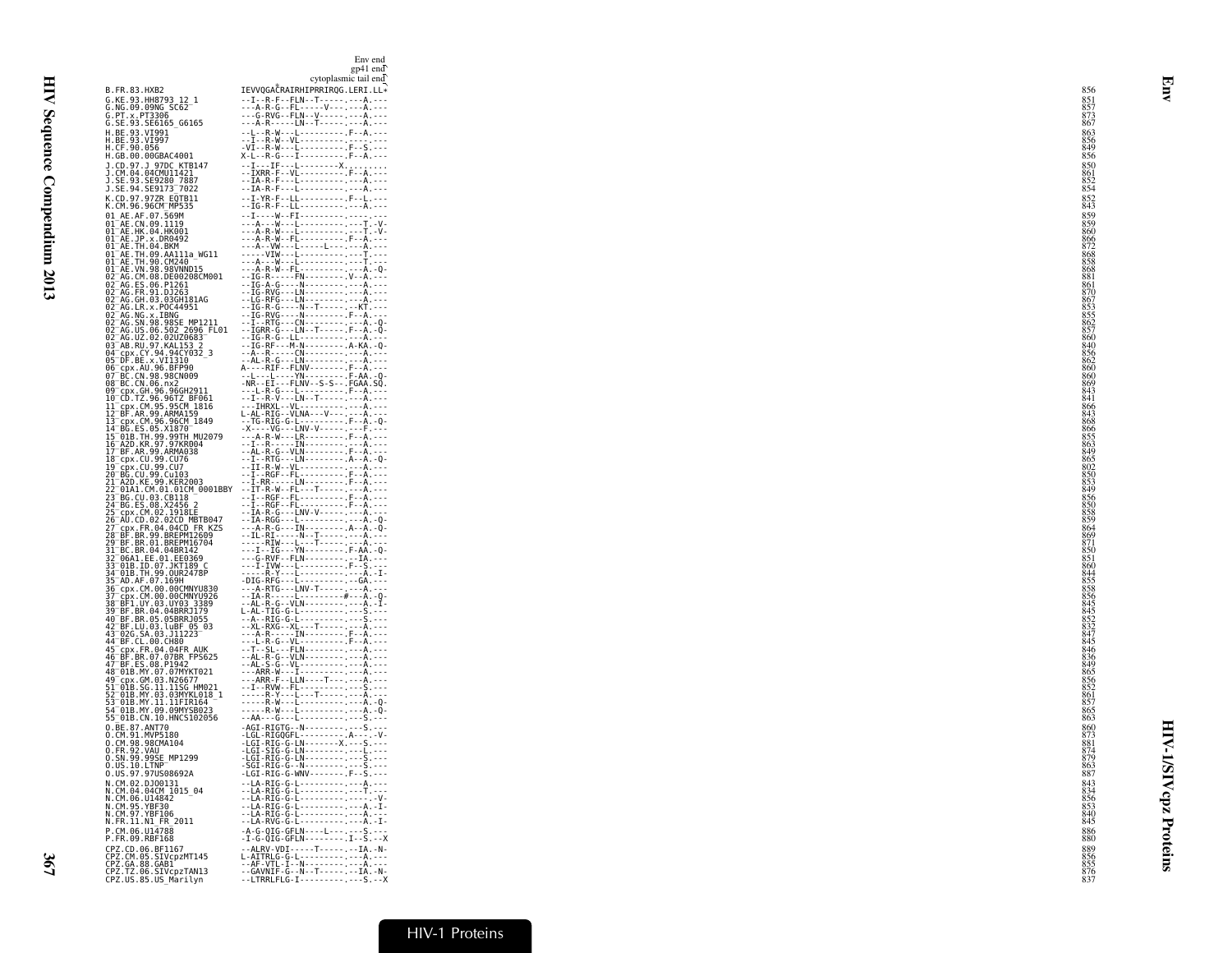<span id="page-57-1"></span><span id="page-57-0"></span>

|                                 | myristoylation<br>Nef start          | ohosphorylation<br>poly-P helix                                                                                   | HXB2 premature Nef end |
|---------------------------------|--------------------------------------|-------------------------------------------------------------------------------------------------------------------|------------------------|
| B. FR. 83. HXB2                 | MGGKWSKSS.VIGWPTVRERMRRA.            | 'GAASRDLEKHGAITSSNTAATNAACAWLEA.QEEE.E.VGFPVTPQVPLRPMTYKAAVDLSHFLKEKGGLEGLIHSQ.RRQDILDLWIYHTQGYF.PD*QNYTPGP.GVRYP |                        |
| .03.HIV_CH BID V3538            |                                      |                                                                                                                   |                        |
| $.06.$ X2110<br>A1.IT.02.60000  |                                      |                                                                                                                   |                        |
| $.06$ KECst $.001$              |                                      |                                                                                                                   |                        |
|                                 |                                      |                                                                                                                   |                        |
|                                 |                                      |                                                                                                                   |                        |
|                                 |                                      |                                                                                                                   |                        |
|                                 |                                      |                                                                                                                   |                        |
| 97CDKTB48<br>01CM 1445MV        |                                      |                                                                                                                   |                        |
| CY.94.94CY017 41                |                                      |                                                                                                                   |                        |
| PS1038 Dav174                   |                                      |                                                                                                                   |                        |
| DEMB09B0001<br><b>06BR1119</b>  |                                      |                                                                                                                   |                        |
| 1191 03                         |                                      |                                                                                                                   |                        |
| HIV CH BID V4408<br>DEMB10CN002 |                                      |                                                                                                                   |                        |
| .PCM001                         |                                      |                                                                                                                   |                        |
|                                 |                                      |                                                                                                                   |                        |
| IV_DE BID V4131                 |                                      |                                                                                                                   |                        |
| 00 160884                       |                                      |                                                                                                                   |                        |
| 08.DEMBORFRAA?<br>03GEMZ004     |                                      |                                                                                                                   |                        |
| HT 129389                       |                                      |                                                                                                                   |                        |
|                                 |                                      |                                                                                                                   |                        |
|                                 |                                      |                                                                                                                   |                        |
|                                 |                                      |                                                                                                                   |                        |
| 11RU21n                         |                                      |                                                                                                                   |                        |
| .01TT CRC50069                  |                                      |                                                                                                                   |                        |
| .TWCYS LM49                     |                                      |                                                                                                                   |                        |
| A1 01UAKV167                    |                                      |                                                                                                                   |                        |
| <b>TSU1290</b><br>DEMBIOVE001   |                                      |                                                                                                                   |                        |
| 3.YE.02.02YE507                 |                                      |                                                                                                                   |                        |
|                                 |                                      |                                                                                                                   |                        |
| CN.98.YNRL9840                  |                                      |                                                                                                                   |                        |
|                                 |                                      |                                                                                                                   |                        |
|                                 |                                      |                                                                                                                   |                        |
|                                 |                                      |                                                                                                                   |                        |
|                                 |                                      |                                                                                                                   |                        |
|                                 |                                      |                                                                                                                   |                        |
|                                 |                                      |                                                                                                                   |                        |
|                                 |                                      |                                                                                                                   |                        |
| 98 98US MSC3018                 |                                      |                                                                                                                   |                        |
| .TRA3011                        |                                      |                                                                                                                   |                        |
| DEMC1074001<br>ZM.02.02ZM108    |                                      |                                                                                                                   |                        |
|                                 |                                      |                                                                                                                   |                        |
| 10.DEMD10CM009                  |                                      |                                                                                                                   |                        |
|                                 |                                      |                                                                                                                   |                        |
| 04KBH8<br>90. SE365             |                                      |                                                                                                                   |                        |
|                                 |                                      |                                                                                                                   |                        |
|                                 |                                      |                                                                                                                   |                        |
| D.ZA.90.R1                      |                                      |                                                                                                                   |                        |
|                                 |                                      |                                                                                                                   |                        |
|                                 |                                      |                                                                                                                   |                        |
|                                 |                                      |                                                                                                                   |                        |
| DEMF110ES001                    |                                      |                                                                                                                   |                        |
|                                 |                                      |                                                                                                                   |                        |
| BCI R07                         |                                      |                                                                                                                   |                        |
| DEMF210CM001                    |                                      |                                                                                                                   |                        |
|                                 |                                      |                                                                                                                   |                        |
|                                 |                                      |                                                                                                                   |                        |
|                                 | $\overline{1}V$ --- $EI$ --- $L$ --T |                                                                                                                   |                        |
| ES.09.X2634<br>G.GH.03.03GH1750 | .IKE--K-K-QI-Q-                      |                                                                                                                   |                        |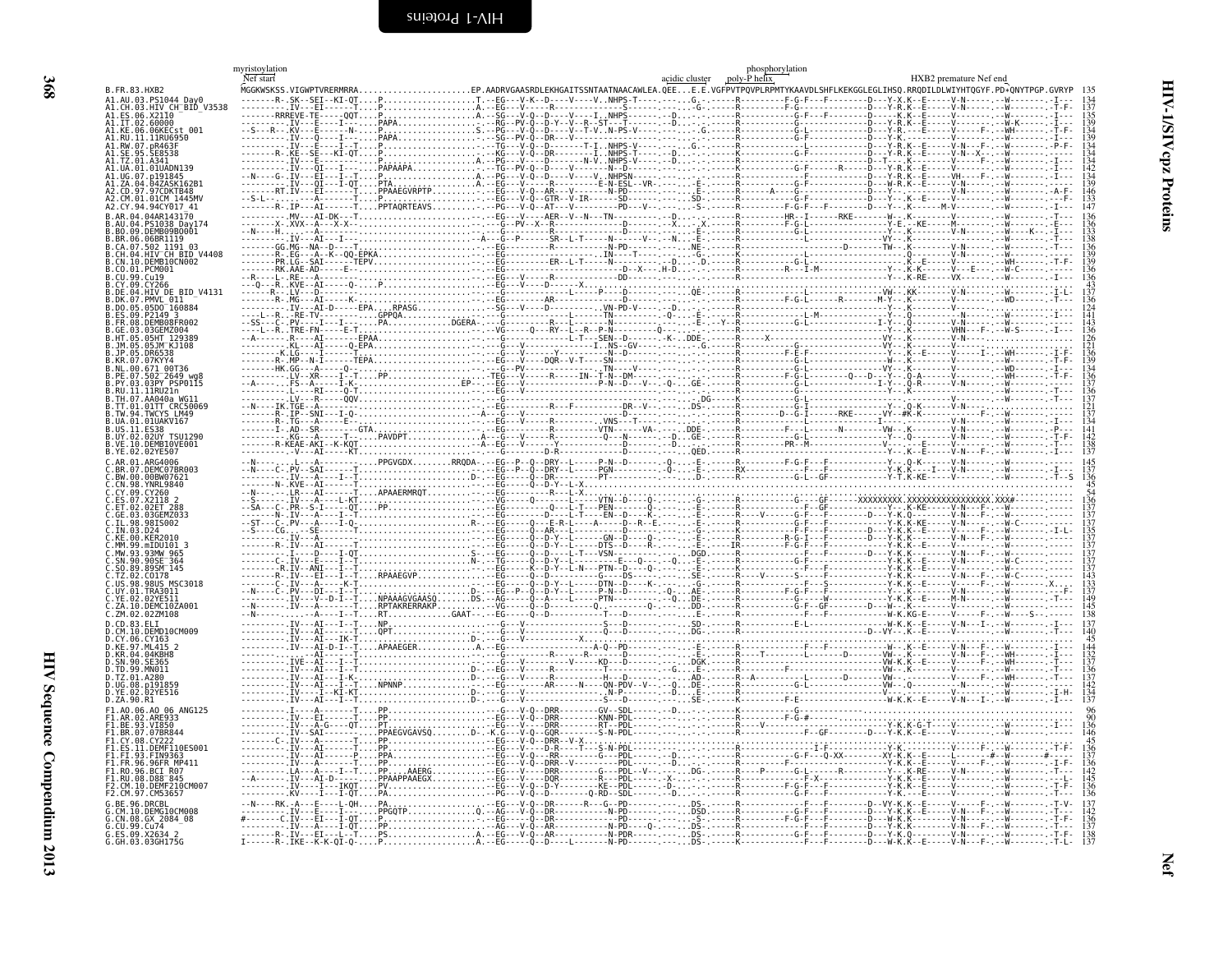|                                                                                   | myristoylation<br>Nef start |                                                                                                                                                     | acidic cluster | phosphorylation<br>poly-P helix | HXB2 premature Nef end |  |
|-----------------------------------------------------------------------------------|-----------------------------|-----------------------------------------------------------------------------------------------------------------------------------------------------|----------------|---------------------------------|------------------------|--|
| B.FR.83.HXB2                                                                      |                             | MGGKWSKSS.VIGWPTVRERMRRAEP.AADRVGAASRDLEKHGAITSSNTAATNAACAWLEA.QEEE.E.VGFPVTPQVPLRPMTYKAAVDLSHFLKEKGGLEGLIHSQ.RRQDILDLWIYHTQGYF.PD*QNYTPGP.GVRYP 13 |                |                                 |                        |  |
| G.KE.93.HH8793 12 1<br>NG.09.09NG SC62                                            |                             |                                                                                                                                                     |                |                                 |                        |  |
| .PT.x.PT3306                                                                      |                             |                                                                                                                                                     |                |                                 |                        |  |
| G.SE.93.SE6165 G6165<br>H.RF.93.VT991                                             |                             |                                                                                                                                                     |                |                                 |                        |  |
|                                                                                   |                             |                                                                                                                                                     |                |                                 |                        |  |
| $1.$ CF, 90, 056<br>H.GB.00.00GBAC4001                                            |                             |                                                                                                                                                     |                |                                 |                        |  |
|                                                                                   |                             |                                                                                                                                                     |                |                                 |                        |  |
| .04.04CMU11421<br>.SE.93.SE9280 7887                                              |                             |                                                                                                                                                     |                |                                 |                        |  |
| J.SE.94.SE9173 7022                                                               |                             |                                                                                                                                                     |                |                                 |                        |  |
| K.CD.97.97ZR EOTB11<br>K.CM.96.96CM <sup>-</sup> MP535                            |                             |                                                                                                                                                     |                |                                 |                        |  |
| 01 AF AF 07 569M                                                                  |                             |                                                                                                                                                     |                |                                 |                        |  |
| CN.09.1119<br>"AE.HK.04.HK001                                                     |                             |                                                                                                                                                     |                |                                 |                        |  |
| 01 <sup>-</sup> AE.JP.x.DR0492<br>AFTH 04 RKM                                     |                             |                                                                                                                                                     |                |                                 |                        |  |
|                                                                                   |                             |                                                                                                                                                     |                |                                 |                        |  |
|                                                                                   |                             |                                                                                                                                                     |                |                                 |                        |  |
| CM.08.DE00208CM001                                                                |                             |                                                                                                                                                     |                |                                 |                        |  |
|                                                                                   |                             |                                                                                                                                                     |                |                                 |                        |  |
| AG.GH.03.03GH181AG<br>LR.X.P0C44951                                               |                             |                                                                                                                                                     |                |                                 |                        |  |
|                                                                                   |                             |                                                                                                                                                     |                |                                 |                        |  |
| US.06.502 2696 FL01                                                               |                             |                                                                                                                                                     |                |                                 |                        |  |
| AB.RU.97.KAL153 2                                                                 |                             |                                                                                                                                                     |                |                                 |                        |  |
| cpx.CY.94.94CY032 3<br>"DF.BE.x.VI1310                                            |                             |                                                                                                                                                     |                |                                 |                        |  |
| cnx.All.96.BFP90                                                                  |                             |                                                                                                                                                     |                |                                 |                        |  |
| CN 98 98CN009 .<br>3 BC.CN.06.nx2                                                 |                             |                                                                                                                                                     |                |                                 |                        |  |
|                                                                                   |                             |                                                                                                                                                     |                |                                 |                        |  |
| CD.TZ.96.96TZ BF061                                                               |                             |                                                                                                                                                     |                |                                 |                        |  |
| cpx.CM.96.96CM 1849                                                               |                             |                                                                                                                                                     |                |                                 |                        |  |
| S 05 X1870                                                                        |                             |                                                                                                                                                     |                |                                 |                        |  |
| 01B.TH.99.99TH MU2079                                                             |                             |                                                                                                                                                     |                |                                 |                        |  |
| 18 cpx .CU .99 .CU76                                                              |                             |                                                                                                                                                     |                |                                 |                        |  |
|                                                                                   |                             |                                                                                                                                                     |                |                                 |                        |  |
| .CH.99.Cu103                                                                      |                             |                                                                                                                                                     |                |                                 |                        |  |
| CM.01.01CM 0001BB\                                                                |                             |                                                                                                                                                     |                |                                 |                        |  |
|                                                                                   |                             |                                                                                                                                                     |                |                                 |                        |  |
|                                                                                   |                             |                                                                                                                                                     |                |                                 |                        |  |
|                                                                                   |                             |                                                                                                                                                     |                |                                 |                        |  |
|                                                                                   |                             |                                                                                                                                                     |                |                                 |                        |  |
|                                                                                   |                             |                                                                                                                                                     |                |                                 |                        |  |
|                                                                                   |                             |                                                                                                                                                     |                |                                 |                        |  |
|                                                                                   |                             |                                                                                                                                                     |                |                                 |                        |  |
|                                                                                   |                             |                                                                                                                                                     |                |                                 |                        |  |
|                                                                                   |                             |                                                                                                                                                     |                |                                 |                        |  |
|                                                                                   |                             |                                                                                                                                                     |                |                                 |                        |  |
| .LU.03.luBF 05 03                                                                 |                             |                                                                                                                                                     |                |                                 |                        |  |
|                                                                                   |                             |                                                                                                                                                     |                |                                 |                        |  |
|                                                                                   |                             |                                                                                                                                                     |                |                                 |                        |  |
| BF.ES.08.P1947                                                                    |                             |                                                                                                                                                     |                |                                 |                        |  |
| B.SG.11.11SG HM02                                                                 |                             |                                                                                                                                                     |                |                                 |                        |  |
| MY.03.03MYKL018 1                                                                 |                             |                                                                                                                                                     |                |                                 |                        |  |
|                                                                                   |                             |                                                                                                                                                     |                |                                 |                        |  |
| 55 01B.CN.10.HNCS102056                                                           |                             |                                                                                                                                                     |                |                                 |                        |  |
| N RE 87 ANT70<br>CM 91 MVP5180                                                    |                             |                                                                                                                                                     |                |                                 |                        |  |
| .CM.98.98CMA104                                                                   |                             |                                                                                                                                                     |                |                                 |                        |  |
| 0. FR.92.VAU<br>SN.99.99SE MP1299                                                 |                             |                                                                                                                                                     |                |                                 |                        |  |
| 0.US.97.97US08692A                                                                |                             |                                                                                                                                                     |                |                                 |                        |  |
|                                                                                   |                             |                                                                                                                                                     |                |                                 |                        |  |
| N.CM.02.DJ00131<br>N.CM.04.04CM_1015_04                                           |                             |                                                                                                                                                     |                |                                 |                        |  |
| N.CM.06.U14842<br>N.CM.95.YBF30<br>N.CM.97.YBF106                                 |                             |                                                                                                                                                     |                |                                 |                        |  |
| N.FR.11.N1 FR 2011                                                                |                             |                                                                                                                                                     |                |                                 |                        |  |
| P.CM.06.U14788                                                                    |                             |                                                                                                                                                     |                |                                 |                        |  |
| P.FR.09.RBF168<br>CPZ.CD.06.BE1167                                                |                             |                                                                                                                                                     |                |                                 |                        |  |
| CPZ.CM.05.SIVcpzMT145                                                             |                             |                                                                                                                                                     |                |                                 |                        |  |
| CPZ.GA.88.GAB1<br>CPZ.GA.88.GAB1<br>CPZ.TZ.06.SIVcpzTAN13<br>CPZ.US.85.US_Marilyn |                             |                                                                                                                                                     |                |                                 |                        |  |
|                                                                                   |                             |                                                                                                                                                     |                |                                 |                        |  |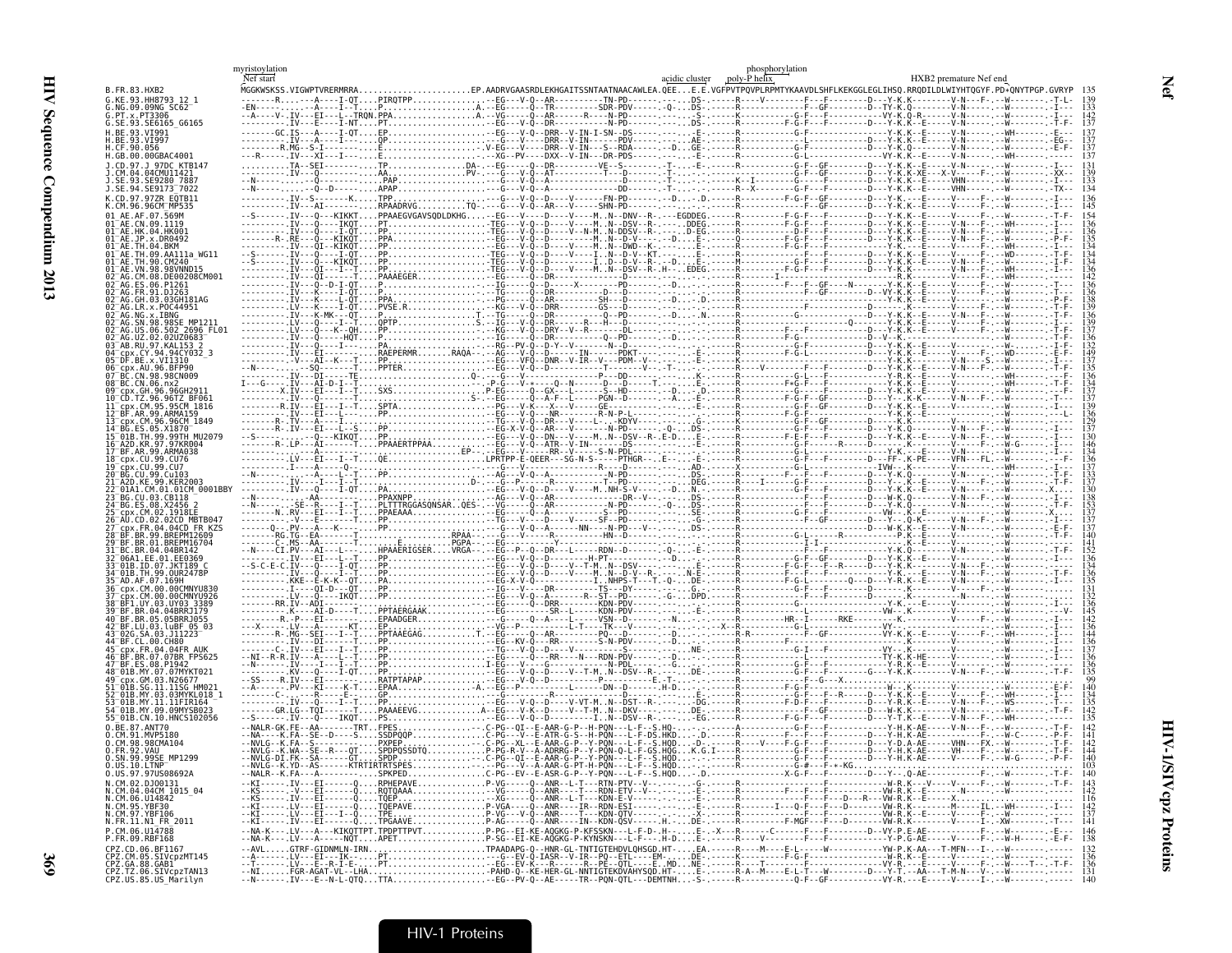| B.FR.<br>3.HXB2                                                                                                                                                                                                                                                                                                                                                                                                                                                                                                                  |                                                                                                                                                                                                                                                                                                                                                                                                                                           |
|----------------------------------------------------------------------------------------------------------------------------------------------------------------------------------------------------------------------------------------------------------------------------------------------------------------------------------------------------------------------------------------------------------------------------------------------------------------------------------------------------------------------------------|-------------------------------------------------------------------------------------------------------------------------------------------------------------------------------------------------------------------------------------------------------------------------------------------------------------------------------------------------------------------------------------------------------------------------------------------|
|                                                                                                                                                                                                                                                                                                                                                                                                                                                                                                                                  |                                                                                                                                                                                                                                                                                                                                                                                                                                           |
|                                                                                                                                                                                                                                                                                                                                                                                                                                                                                                                                  |                                                                                                                                                                                                                                                                                                                                                                                                                                           |
|                                                                                                                                                                                                                                                                                                                                                                                                                                                                                                                                  |                                                                                                                                                                                                                                                                                                                                                                                                                                           |
|                                                                                                                                                                                                                                                                                                                                                                                                                                                                                                                                  |                                                                                                                                                                                                                                                                                                                                                                                                                                           |
|                                                                                                                                                                                                                                                                                                                                                                                                                                                                                                                                  |                                                                                                                                                                                                                                                                                                                                                                                                                                           |
|                                                                                                                                                                                                                                                                                                                                                                                                                                                                                                                                  |                                                                                                                                                                                                                                                                                                                                                                                                                                           |
|                                                                                                                                                                                                                                                                                                                                                                                                                                                                                                                                  |                                                                                                                                                                                                                                                                                                                                                                                                                                           |
|                                                                                                                                                                                                                                                                                                                                                                                                                                                                                                                                  |                                                                                                                                                                                                                                                                                                                                                                                                                                           |
|                                                                                                                                                                                                                                                                                                                                                                                                                                                                                                                                  |                                                                                                                                                                                                                                                                                                                                                                                                                                           |
|                                                                                                                                                                                                                                                                                                                                                                                                                                                                                                                                  |                                                                                                                                                                                                                                                                                                                                                                                                                                           |
|                                                                                                                                                                                                                                                                                                                                                                                                                                                                                                                                  |                                                                                                                                                                                                                                                                                                                                                                                                                                           |
|                                                                                                                                                                                                                                                                                                                                                                                                                                                                                                                                  |                                                                                                                                                                                                                                                                                                                                                                                                                                           |
|                                                                                                                                                                                                                                                                                                                                                                                                                                                                                                                                  |                                                                                                                                                                                                                                                                                                                                                                                                                                           |
|                                                                                                                                                                                                                                                                                                                                                                                                                                                                                                                                  |                                                                                                                                                                                                                                                                                                                                                                                                                                           |
|                                                                                                                                                                                                                                                                                                                                                                                                                                                                                                                                  |                                                                                                                                                                                                                                                                                                                                                                                                                                           |
|                                                                                                                                                                                                                                                                                                                                                                                                                                                                                                                                  |                                                                                                                                                                                                                                                                                                                                                                                                                                           |
|                                                                                                                                                                                                                                                                                                                                                                                                                                                                                                                                  |                                                                                                                                                                                                                                                                                                                                                                                                                                           |
|                                                                                                                                                                                                                                                                                                                                                                                                                                                                                                                                  |                                                                                                                                                                                                                                                                                                                                                                                                                                           |
|                                                                                                                                                                                                                                                                                                                                                                                                                                                                                                                                  |                                                                                                                                                                                                                                                                                                                                                                                                                                           |
|                                                                                                                                                                                                                                                                                                                                                                                                                                                                                                                                  |                                                                                                                                                                                                                                                                                                                                                                                                                                           |
|                                                                                                                                                                                                                                                                                                                                                                                                                                                                                                                                  |                                                                                                                                                                                                                                                                                                                                                                                                                                           |
|                                                                                                                                                                                                                                                                                                                                                                                                                                                                                                                                  |                                                                                                                                                                                                                                                                                                                                                                                                                                           |
|                                                                                                                                                                                                                                                                                                                                                                                                                                                                                                                                  |                                                                                                                                                                                                                                                                                                                                                                                                                                           |
|                                                                                                                                                                                                                                                                                                                                                                                                                                                                                                                                  |                                                                                                                                                                                                                                                                                                                                                                                                                                           |
|                                                                                                                                                                                                                                                                                                                                                                                                                                                                                                                                  |                                                                                                                                                                                                                                                                                                                                                                                                                                           |
|                                                                                                                                                                                                                                                                                                                                                                                                                                                                                                                                  |                                                                                                                                                                                                                                                                                                                                                                                                                                           |
|                                                                                                                                                                                                                                                                                                                                                                                                                                                                                                                                  |                                                                                                                                                                                                                                                                                                                                                                                                                                           |
|                                                                                                                                                                                                                                                                                                                                                                                                                                                                                                                                  |                                                                                                                                                                                                                                                                                                                                                                                                                                           |
|                                                                                                                                                                                                                                                                                                                                                                                                                                                                                                                                  |                                                                                                                                                                                                                                                                                                                                                                                                                                           |
|                                                                                                                                                                                                                                                                                                                                                                                                                                                                                                                                  |                                                                                                                                                                                                                                                                                                                                                                                                                                           |
|                                                                                                                                                                                                                                                                                                                                                                                                                                                                                                                                  |                                                                                                                                                                                                                                                                                                                                                                                                                                           |
|                                                                                                                                                                                                                                                                                                                                                                                                                                                                                                                                  |                                                                                                                                                                                                                                                                                                                                                                                                                                           |
|                                                                                                                                                                                                                                                                                                                                                                                                                                                                                                                                  |                                                                                                                                                                                                                                                                                                                                                                                                                                           |
|                                                                                                                                                                                                                                                                                                                                                                                                                                                                                                                                  |                                                                                                                                                                                                                                                                                                                                                                                                                                           |
|                                                                                                                                                                                                                                                                                                                                                                                                                                                                                                                                  |                                                                                                                                                                                                                                                                                                                                                                                                                                           |
|                                                                                                                                                                                                                                                                                                                                                                                                                                                                                                                                  |                                                                                                                                                                                                                                                                                                                                                                                                                                           |
|                                                                                                                                                                                                                                                                                                                                                                                                                                                                                                                                  |                                                                                                                                                                                                                                                                                                                                                                                                                                           |
|                                                                                                                                                                                                                                                                                                                                                                                                                                                                                                                                  |                                                                                                                                                                                                                                                                                                                                                                                                                                           |
|                                                                                                                                                                                                                                                                                                                                                                                                                                                                                                                                  |                                                                                                                                                                                                                                                                                                                                                                                                                                           |
|                                                                                                                                                                                                                                                                                                                                                                                                                                                                                                                                  |                                                                                                                                                                                                                                                                                                                                                                                                                                           |
|                                                                                                                                                                                                                                                                                                                                                                                                                                                                                                                                  |                                                                                                                                                                                                                                                                                                                                                                                                                                           |
|                                                                                                                                                                                                                                                                                                                                                                                                                                                                                                                                  |                                                                                                                                                                                                                                                                                                                                                                                                                                           |
|                                                                                                                                                                                                                                                                                                                                                                                                                                                                                                                                  |                                                                                                                                                                                                                                                                                                                                                                                                                                           |
|                                                                                                                                                                                                                                                                                                                                                                                                                                                                                                                                  |                                                                                                                                                                                                                                                                                                                                                                                                                                           |
|                                                                                                                                                                                                                                                                                                                                                                                                                                                                                                                                  |                                                                                                                                                                                                                                                                                                                                                                                                                                           |
|                                                                                                                                                                                                                                                                                                                                                                                                                                                                                                                                  |                                                                                                                                                                                                                                                                                                                                                                                                                                           |
|                                                                                                                                                                                                                                                                                                                                                                                                                                                                                                                                  |                                                                                                                                                                                                                                                                                                                                                                                                                                           |
|                                                                                                                                                                                                                                                                                                                                                                                                                                                                                                                                  |                                                                                                                                                                                                                                                                                                                                                                                                                                           |
|                                                                                                                                                                                                                                                                                                                                                                                                                                                                                                                                  |                                                                                                                                                                                                                                                                                                                                                                                                                                           |
|                                                                                                                                                                                                                                                                                                                                                                                                                                                                                                                                  |                                                                                                                                                                                                                                                                                                                                                                                                                                           |
|                                                                                                                                                                                                                                                                                                                                                                                                                                                                                                                                  |                                                                                                                                                                                                                                                                                                                                                                                                                                           |
|                                                                                                                                                                                                                                                                                                                                                                                                                                                                                                                                  |                                                                                                                                                                                                                                                                                                                                                                                                                                           |
|                                                                                                                                                                                                                                                                                                                                                                                                                                                                                                                                  |                                                                                                                                                                                                                                                                                                                                                                                                                                           |
|                                                                                                                                                                                                                                                                                                                                                                                                                                                                                                                                  |                                                                                                                                                                                                                                                                                                                                                                                                                                           |
|                                                                                                                                                                                                                                                                                                                                                                                                                                                                                                                                  |                                                                                                                                                                                                                                                                                                                                                                                                                                           |
| B. H. 83. HMB<br>10. C. 12. HMB<br>11. AU. 63. HMB<br>11. AU. 63. HMB<br>11. E. 66. AZ104<br>10. E. 56. AZ104<br>AI. E. 56. AZ104<br>AI. E. 56. AZ106<br>AI. E. 66. AZ106<br>AI. E. 66. AZ106<br>AI. E. 66. AZ106<br>AI. E. 66. AZ106<br>AI. E. 66. AZ106<br>AI. E. 6                                                                                                                                                                                                                                                            |                                                                                                                                                                                                                                                                                                                                                                                                                                           |
|                                                                                                                                                                                                                                                                                                                                                                                                                                                                                                                                  |                                                                                                                                                                                                                                                                                                                                                                                                                                           |
|                                                                                                                                                                                                                                                                                                                                                                                                                                                                                                                                  |                                                                                                                                                                                                                                                                                                                                                                                                                                           |
|                                                                                                                                                                                                                                                                                                                                                                                                                                                                                                                                  |                                                                                                                                                                                                                                                                                                                                                                                                                                           |
|                                                                                                                                                                                                                                                                                                                                                                                                                                                                                                                                  |                                                                                                                                                                                                                                                                                                                                                                                                                                           |
|                                                                                                                                                                                                                                                                                                                                                                                                                                                                                                                                  |                                                                                                                                                                                                                                                                                                                                                                                                                                           |
|                                                                                                                                                                                                                                                                                                                                                                                                                                                                                                                                  |                                                                                                                                                                                                                                                                                                                                                                                                                                           |
|                                                                                                                                                                                                                                                                                                                                                                                                                                                                                                                                  |                                                                                                                                                                                                                                                                                                                                                                                                                                           |
|                                                                                                                                                                                                                                                                                                                                                                                                                                                                                                                                  |                                                                                                                                                                                                                                                                                                                                                                                                                                           |
| C. 201.02.02.22.11.11<br>D.C. 0.83.ELT<br>D.C. 106.CV163.21<br>D.C. 106.CV163.2<br>D.C. 206.CV163.2<br>D.C. 200.02.12.12<br>D.SN.90.51586<br>D.T. 201.4280<br>D.T. 201.4280<br>D.T. 200.R1<br>D.T. 200.22YE516<br>D.T.C. 01.4280<br>D.T. 200.R1<br>D.T.<br>D.ZA. 90.R1<br>F1.A0.06.A0 06.A0C125<br>F1.A0.06.A0 06.A0C125<br>F1.AE.03.VIB50<br>F1.BE.03.VIB50<br>F1.EE.03.VIB50<br>F1.CY.08.CY222<br>F1.F1.93.F1N9363<br>F1.F1.93.F1N9363<br>F1.F1.93.F1N9363<br>F1.F1.93.F1N9363<br>F1.R0.96.BCI R07<br>F1.R0.96.BCI R07<br>F2.C |                                                                                                                                                                                                                                                                                                                                                                                                                                           |
|                                                                                                                                                                                                                                                                                                                                                                                                                                                                                                                                  |                                                                                                                                                                                                                                                                                                                                                                                                                                           |
|                                                                                                                                                                                                                                                                                                                                                                                                                                                                                                                                  |                                                                                                                                                                                                                                                                                                                                                                                                                                           |
|                                                                                                                                                                                                                                                                                                                                                                                                                                                                                                                                  |                                                                                                                                                                                                                                                                                                                                                                                                                                           |
|                                                                                                                                                                                                                                                                                                                                                                                                                                                                                                                                  |                                                                                                                                                                                                                                                                                                                                                                                                                                           |
|                                                                                                                                                                                                                                                                                                                                                                                                                                                                                                                                  |                                                                                                                                                                                                                                                                                                                                                                                                                                           |
|                                                                                                                                                                                                                                                                                                                                                                                                                                                                                                                                  |                                                                                                                                                                                                                                                                                                                                                                                                                                           |
|                                                                                                                                                                                                                                                                                                                                                                                                                                                                                                                                  |                                                                                                                                                                                                                                                                                                                                                                                                                                           |
|                                                                                                                                                                                                                                                                                                                                                                                                                                                                                                                                  |                                                                                                                                                                                                                                                                                                                                                                                                                                           |
|                                                                                                                                                                                                                                                                                                                                                                                                                                                                                                                                  |                                                                                                                                                                                                                                                                                                                                                                                                                                           |
| G                                                                                                                                                                                                                                                                                                                                                                                                                                                                                                                                |                                                                                                                                                                                                                                                                                                                                                                                                                                           |
|                                                                                                                                                                                                                                                                                                                                                                                                                                                                                                                                  |                                                                                                                                                                                                                                                                                                                                                                                                                                           |
| G<br>G                                                                                                                                                                                                                                                                                                                                                                                                                                                                                                                           |                                                                                                                                                                                                                                                                                                                                                                                                                                           |
| 96.DRCBL<br>10.DEMG10CM008<br>08.GX 2084_08<br>99.CV7424_2<br>- BE<br>- BE<br>- CM<br>- CN<br>- CU -                                                                                                                                                                                                                                                                                                                                                                                                                             | $\begin{tabular}{l c c c} \hline \multicolumn{3}{ c }{\multicolumn{3}{ c }{\multicolumn{3}{ c }{\multicolumn{3}{ c }{\multicolumn{3}{ c }{\multicolumn{3}{ c }{\multicolumn{3}{ c }{\multicolumn{3}{ c }{\multicolumn{3}{ c }{\multicolumn{3}{ c }{\multicolumn{3}{ c }{\multicolumn{3}{ c }{\multicolumn{3}{ c }{\multicolumn{3}{ c }{\multicolumn{3}{ c }{\multicolumn{3}{ c }{\multicolumn{3}{ c }{\multicolumn{3}{ c }{\multicolumn{$ |
|                                                                                                                                                                                                                                                                                                                                                                                                                                                                                                                                  |                                                                                                                                                                                                                                                                                                                                                                                                                                           |

<span id="page-59-0"></span>

|                                                                                                                                           | normal Nef end                                                                                                                                                                                                                                                                                                                                                                                                                                                                                       |                                                                                                |
|-------------------------------------------------------------------------------------------------------------------------------------------|------------------------------------------------------------------------------------------------------------------------------------------------------------------------------------------------------------------------------------------------------------------------------------------------------------------------------------------------------------------------------------------------------------------------------------------------------------------------------------------------------|------------------------------------------------------------------------------------------------|
| B.FR.83.HXB2<br>A1.AU.03.PS1044_Day0<br>A1.CH.03.HIV_CH_BID_V3538                                                                         | LTFGWCYKLVPVEPDKIEE.ANKGENTSLLHPVSLHGMDDPEREVLEWRFDSRLAFHHVARELHPEYF.KNC*                                                                                                                                                                                                                                                                                                                                                                                                                            | 205<br>⋞                                                                                       |
| A1.ES.06.X2110<br>A1.ES.06.X2110<br>A1.IT.02.60000                                                                                        |                                                                                                                                                                                                                                                                                                                                                                                                                                                                                                      | 204<br>208<br>205<br>205<br>205<br>205<br>205<br>205<br>210<br>210<br>210<br>210<br>212<br>218 |
| A1.KE.06.06KECst 001<br>A1.RU.11.11RU6950<br>A1.RU.11.11RU6950<br>A1.SE.95.SE8538                                                         |                                                                                                                                                                                                                                                                                                                                                                                                                                                                                                      | <b>AIS/I</b>                                                                                   |
| A1.TZ.01.A341<br>A1.UA.01.01UADN139                                                                                                       |                                                                                                                                                                                                                                                                                                                                                                                                                                                                                                      | cpz                                                                                            |
| A1.UG.07.p191845<br>A1.UG.07.p191845<br>A1.ZA.04.04ZASK162B1<br>A2.CM.01.01CM_1445MV                                                      |                                                                                                                                                                                                                                                                                                                                                                                                                                                                                                      |                                                                                                |
| A2.CY.94.94CY017 41                                                                                                                       |                                                                                                                                                                                                                                                                                                                                                                                                                                                                                                      |                                                                                                |
| B.AR.04.04AR143170                                                                                                                        |                                                                                                                                                                                                                                                                                                                                                                                                                                                                                                      | Proteins                                                                                       |
| B.AU.04.PS1038 Day174<br>B.AU.04.PS1038 Day174<br>B.BR.00.06BR1119<br>B.CA.07.502 1191_03                                                 |                                                                                                                                                                                                                                                                                                                                                                                                                                                                                                      |                                                                                                |
| .CH.04.HIV CH BID V4408<br>.CN.10.DEMB10CN002                                                                                             |                                                                                                                                                                                                                                                                                                                                                                                                                                                                                                      |                                                                                                |
| .CO.01.PCM001<br>B.CU.99.Cu19<br>B.ČÝ.09.ČÝ266<br>B.DE.04.HIV_DE_BID_V4131                                                                |                                                                                                                                                                                                                                                                                                                                                                                                                                                                                                      | 207<br>206<br>202<br>207<br>207<br>210<br>207<br>207<br>43<br>208                              |
| B.DK.07.PMVL_011<br>B.DK.07.PMVL_011<br>B.DO.05.05DO_160884                                                                               |                                                                                                                                                                                                                                                                                                                                                                                                                                                                                                      |                                                                                                |
| ES.09.P2149 3<br>.FR.08.DEMB08FR002                                                                                                       |                                                                                                                                                                                                                                                                                                                                                                                                                                                                                                      |                                                                                                |
| B.GE.03.03GEMZ004<br>B.HT.05.05HT 129389<br>B.JM.05.05JM KJ108<br>B.JP.05.DR6538                                                          |                                                                                                                                                                                                                                                                                                                                                                                                                                                                                                      |                                                                                                |
| B.KR.07.07KYY4                                                                                                                            |                                                                                                                                                                                                                                                                                                                                                                                                                                                                                                      |                                                                                                |
| B.NL.00.67114<br>B.NL.00.671_00T36<br>B.PE.07.502 <sup>-</sup> 2649_wg8<br>B.PY.03.03PY_PSP0115<br>B.RU.11.11RU21n<br>B.TH.07.AA040a_WG11 | $\begin{minipage}{0.99\textwidth} \begin{minipage}{0.99\textwidth} \begin{minipage}{0.99\textwidth} \begin{minipage}{0.99\textwidth} \begin{minipage}{0.99\textwidth} \begin{minipage}{0.99\textwidth} \begin{minipage}{0.99\textwidth} \begin{minipage}{0.99\textwidth} \begin{minipage}{0.99\textwidth} \begin{minipage}{0.99\textwidth} \begin{minipage}{0.99\textwidth} \begin{minipage}{0.99\textwidth} \begin{minipage}{0.99\textwidth} \begin{minipage}{0.99\textwidth} \begin{minipage}{0.9$ | 207<br>124<br>212<br>216<br>126<br>1207<br>2005<br>2007<br>2007<br>2007<br>2008                |
| B.TT.01.01TT CRC50069<br>B.TV.94.TWCYS_LM49                                                                                               |                                                                                                                                                                                                                                                                                                                                                                                                                                                                                                      |                                                                                                |
| B.UA.01.01UAKV167                                                                                                                         |                                                                                                                                                                                                                                                                                                                                                                                                                                                                                                      |                                                                                                |
| B.US.11.ES38<br>B.UY.02.02UY TSU1290<br>B.VE.10.DEMB10VE001                                                                               | $\begin{minipage}{0.99\textwidth} \begin{minipage}{0.99\textwidth} \begin{minipage}{0.99\textwidth} \begin{minipage}{0.99\textwidth} \begin{minipage}{0.99\textwidth} \begin{minipage}{0.99\textwidth} \begin{minipage}{0.99\textwidth} \begin{minipage}{0.99\textwidth} \begin{minipage}{0.99\textwidth} \begin{minipage}{0.99\textwidth} \begin{minipage}{0.99\textwidth} \begin{minipage}{0.99\textwidth} \begin{minipage}{0.99\textwidth} \begin{minipage}{0.99\textwidth} \begin{minipage}{0.9$ | 121<br>208<br>205<br>212<br>213<br>209<br>208                                                  |
| B.YE.02.02YE507<br>.AR.01.ARG4006<br>.BR.07.DEMC07BR003                                                                                   |                                                                                                                                                                                                                                                                                                                                                                                                                                                                                                      |                                                                                                |
| C.BW.00.00BW07621<br>C.CN.98.YNRL9840                                                                                                     |                                                                                                                                                                                                                                                                                                                                                                                                                                                                                                      |                                                                                                |
| C.CN.90.INNE9040<br>C.CY.09.CY260<br>C.ES.07.X2118 2<br>C.ET.02.02ET_289                                                                  | $\begin{minipage}[t]{.15cm} \begin{tabular}{@{}c@{}} \multicolumn{2}{c}{\textbf{5.6}}\begin{tabular}{@{}c@{}} \multicolumn{2}{c}{\textbf{5.6}}\begin{tabular}{@{}c@{}} \multicolumn{2}{c}{\textbf{5.6}}\begin{tabular}{@{}c@{}} \multicolumn{2}{c}{\textbf{5.6}}\begin{tabular}{@{}c@{}} \multicolumn{2}{c}{\textbf{5.6}}\begin{tabular}{@{}c@{}} \multicolumn{2}{c}{\textbf{5.6}}\begin{tabular}{@{}c@{}} \multicolumn{2}{c}{\textbf{5.6}}\begin{$                                                  | 216<br>208<br>207<br>45<br>407<br>207<br>208<br>208<br>208<br>208<br>208<br>208<br>208         |
| Č.GĖ.03.03GĖMŽ033<br>C.IL.98.98IS002<br>Č.IN.03.D24<br>C.KE.00.KER2010                                                                    |                                                                                                                                                                                                                                                                                                                                                                                                                                                                                                      |                                                                                                |
| C.MM.99.mIDU101 3<br>C.MW.93.93MW 965                                                                                                     |                                                                                                                                                                                                                                                                                                                                                                                                                                                                                                      |                                                                                                |
| C.SN.90.90SE <sup>-</sup> 364<br>$C.50.89.89$ SM $-145$                                                                                   |                                                                                                                                                                                                                                                                                                                                                                                                                                                                                                      |                                                                                                |
| Č.TŽ.02.CO178<br>C.US.98.98US MSC3018<br>C.UY.01.TRA3011                                                                                  |                                                                                                                                                                                                                                                                                                                                                                                                                                                                                                      | 208<br>212<br>213<br>208<br>220<br>220<br>216<br>209                                           |
| C.YE.02.02YE511<br>C.ZA.10.DEMC10ZA001<br>C.ZA.10.DEMC10ZA001                                                                             |                                                                                                                                                                                                                                                                                                                                                                                                                                                                                                      |                                                                                                |
| D.CD.83.ELI<br>D.CM.IO.DEMD10CM009<br>D.CY.06.CY163                                                                                       | -------E----D-QEV--.DTE--TN-----ICQ---E----Q--K---N-----E-K---M---FY.--*<br>------FE----D-RVV-G.ETE----C-----Q---E-T-----V-K-N-----E-K--QK---F-.-D--                                                                                                                                                                                                                                                                                                                                                 |                                                                                                |
| D.KE.97.ML415 2<br>D.KR.04.04KBH8                                                                                                         |                                                                                                                                                                                                                                                                                                                                                                                                                                                                                                      | 207<br>211<br>45<br>215<br>203<br>208<br>208<br>213<br>205<br>208                              |
| D.SN.90.SE365<br>D.TD.99.MN011<br>D.TZ.01.A280                                                                                            |                                                                                                                                                                                                                                                                                                                                                                                                                                                                                                      |                                                                                                |
| D.UG.08.p191859<br>D.YE.02.02YE516                                                                                                        |                                                                                                                                                                                                                                                                                                                                                                                                                                                                                                      |                                                                                                |
| D.ZA.90.R1<br>F1.A0.06.A0_06_ANG125                                                                                                       |                                                                                                                                                                                                                                                                                                                                                                                                                                                                                                      | $^{96}_{90}$                                                                                   |
| F1.AR.02.ARE933<br>F1.BE.93.VI850<br>F1.BE.93.VI850<br>F1.BR.07.07BR844<br><u>F</u> 1.CY.08.CY222                                         |                                                                                                                                                                                                                                                                                                                                                                                                                                                                                                      |                                                                                                |
| F1.ES.11.DEMF110ES001<br>F1.FI.93.FIN9363                                                                                                 |                                                                                                                                                                                                                                                                                                                                                                                                                                                                                                      |                                                                                                |
| F1.FR.96.96FR MP411<br>F1.RO.96.BCI R07<br>F1.RU.08.D88 <sup>-</sup> 845                                                                  |                                                                                                                                                                                                                                                                                                                                                                                                                                                                                                      | 206<br>219<br>45<br>206<br>207<br>206<br>212<br>212<br>215                                     |
|                                                                                                                                           |                                                                                                                                                                                                                                                                                                                                                                                                                                                                                                      | $\frac{206}{206}$                                                                              |
| G.BE.96.DRCBL<br>G.CM.10.DEMG10CM008<br>G.CN.08.GX_2084_08                                                                                |                                                                                                                                                                                                                                                                                                                                                                                                                                                                                                      |                                                                                                |
| G.CU.99.Cu74<br>G.ES.09.X2634 2<br>G.GH.03.03GH175G                                                                                       |                                                                                                                                                                                                                                                                                                                                                                                                                                                                                                      | 208<br>213<br>207<br>208<br>209<br>209<br>208                                                  |
|                                                                                                                                           |                                                                                                                                                                                                                                                                                                                                                                                                                                                                                                      | Ke                                                                                             |
|                                                                                                                                           |                                                                                                                                                                                                                                                                                                                                                                                                                                                                                                      |                                                                                                |

HIV Sequence Compendium 2013 HIV Sequence Compendium 2013